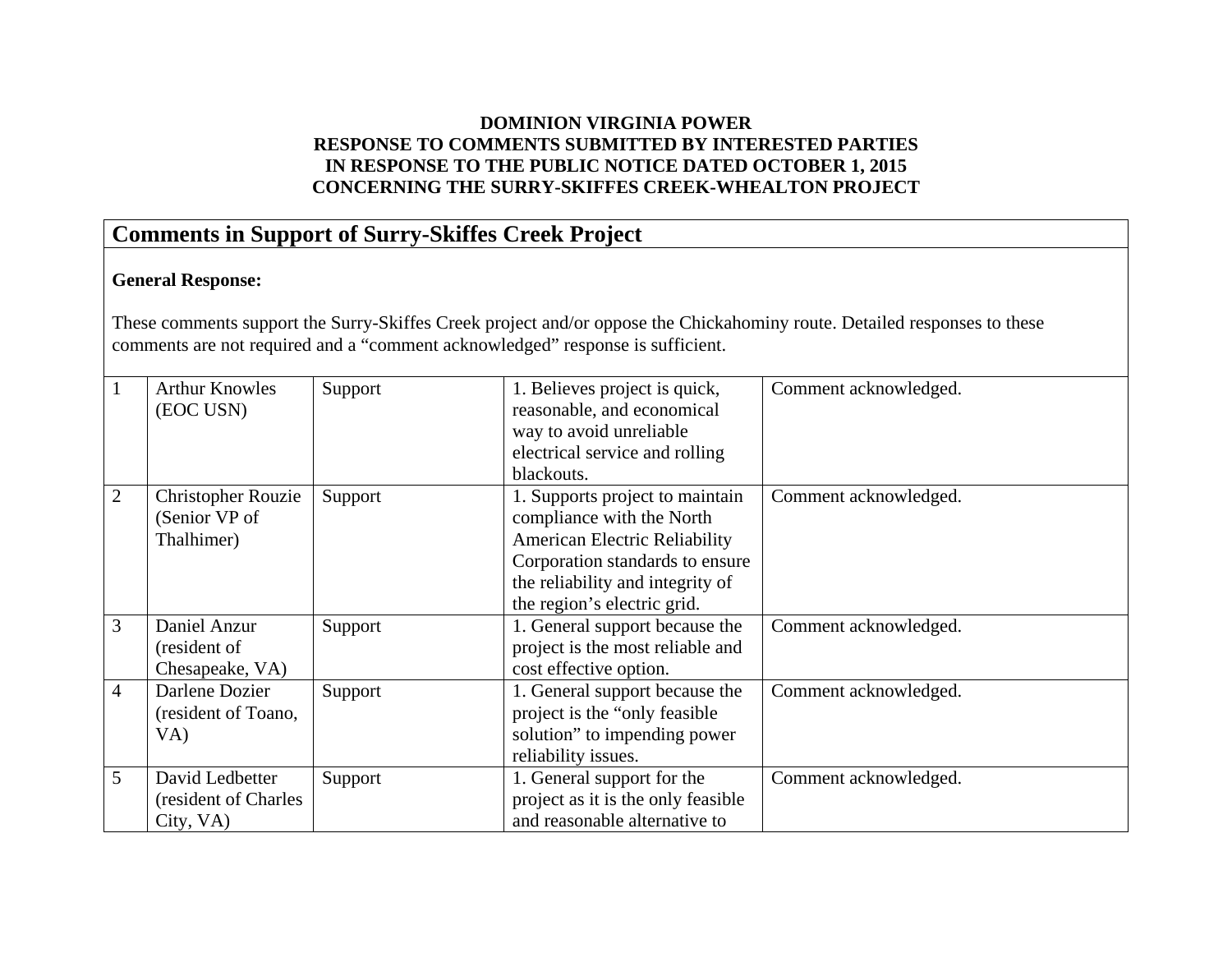|                  | <b>Comments in Support of Surry-Skiffes Creek Project</b> |         |                                   |                       |
|------------------|-----------------------------------------------------------|---------|-----------------------------------|-----------------------|
|                  |                                                           |         | satisfy FERC requirements.        |                       |
|                  |                                                           |         | 2. Opposed to the                 |                       |
|                  |                                                           |         | Chickahominy route, criticizing   |                       |
|                  |                                                           |         | the Corps White Paper analysis    |                       |
|                  |                                                           |         | of the Chickahominy route.        |                       |
| 6                | David and Maria                                           | Support | 1. General support for the        | Comment acknowledged. |
|                  | Clark (residents of                                       |         | project and reliable electricity. |                       |
|                  | Williamsburg, VA)                                         |         | 2. Counters claims of negative    |                       |
|                  |                                                           |         | visual impacts by describing the  |                       |
|                  |                                                           |         | visibility of the proposed towers |                       |
|                  |                                                           |         | from various vantage points.      |                       |
| $\boldsymbol{7}$ | David Mogo                                                | Support | 1. General support for the        | Comment acknowledged. |
|                  |                                                           |         | project and does not think        |                       |
|                  |                                                           |         | trenching under the James to      |                       |
|                  |                                                           |         | run the lines underwater is       |                       |
|                  |                                                           |         | viable.                           |                       |
|                  |                                                           |         | 2. Notes other manmade            |                       |
|                  |                                                           |         | structures visible from           |                       |
|                  |                                                           |         | Jamestown Island.                 |                       |
| 8                | <b>David Peters</b>                                       | Support | 1. General support for the        | Comment acknowledged. |
|                  |                                                           |         | project for power reliability.    |                       |
| 9                | David Richards                                            | Support | 1. General support for the        | Comment acknowledged. |
|                  |                                                           |         | project for power reliability.    |                       |
| 10               | Dorothy Roemer                                            | Support | 1. General support for the        | Comment acknowledged  |
|                  | (resident of                                              |         | project for power reliability.    |                       |
|                  | Williamsburg, VA)                                         |         |                                   |                       |
| 11               | Dale Russell                                              | Support | 1. General support for the        | Comment acknowledged. |
|                  |                                                           |         | project for power reliability.    |                       |
| 12               | David Westfall                                            | Support | 1. General support for the        | Comment acknowledged. |
|                  |                                                           |         | project for power reliability.    |                       |
| 13               | <b>Edward Burton</b>                                      | Support | 1. General support of project for | Comment acknowledged. |
|                  |                                                           |         | power reliability.                |                       |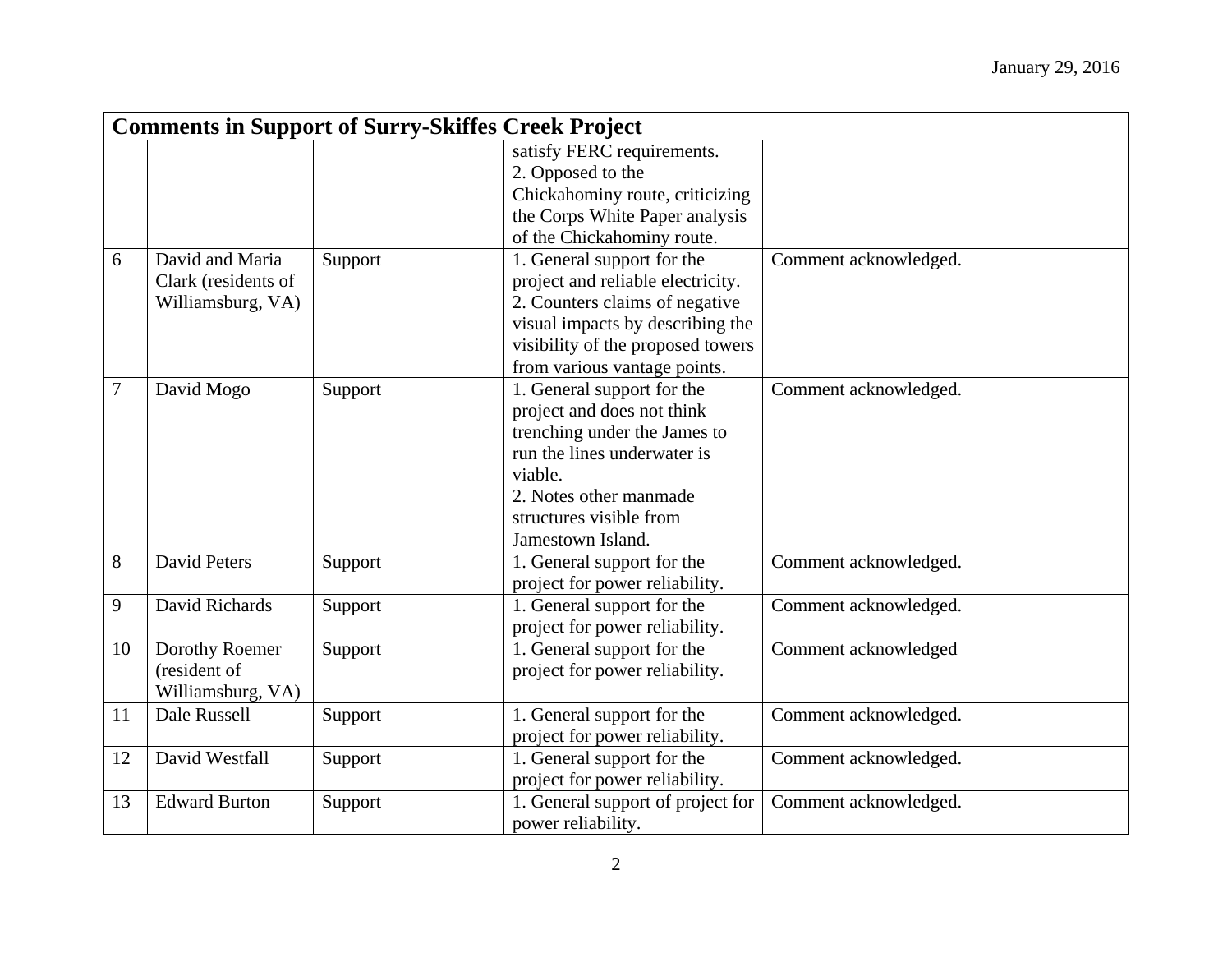|    |                                                                                                                                            | <b>Comments in Support of Surry-Skiffes Creek Project</b> |                                                                                                                                                                                                                                                |                       |
|----|--------------------------------------------------------------------------------------------------------------------------------------------|-----------------------------------------------------------|------------------------------------------------------------------------------------------------------------------------------------------------------------------------------------------------------------------------------------------------|-----------------------|
|    |                                                                                                                                            |                                                           | 2. Notes that underwater lines                                                                                                                                                                                                                 |                       |
|    |                                                                                                                                            |                                                           | could cause greater<br>environmental disruption.                                                                                                                                                                                               |                       |
| 14 | Elizabeth<br>Middleton (resident<br>of Williamsburg,<br>VA)                                                                                | Support                                                   | 1. General support of project for<br>power reliability.<br>2. Also notes the need for solar<br>panels on individual residences<br>and businesses.                                                                                              | Comment acknowledged. |
| 15 | Elizabeth Weisman<br>(speaking for the<br>residents of<br>Colonial Heritage,<br>located in the<br>Western section of<br>James City County) | Support                                                   | 1. Opposes the Chickahominy<br>route because of the 'higher<br>cost' and greater scenic impact;<br>lists other negative impacts of<br>the Chickahominy alternative.<br>2. General support for the<br>project for power reliability<br>reasons. | Comment acknowledged. |
| 16 | Elmer Wooldridge                                                                                                                           | Support                                                   | 1. General support for the<br>project for power reliability.                                                                                                                                                                                   | Comment acknowledged. |
| 17 | Grover Campbell                                                                                                                            | Support                                                   | 1. General support of project for<br>power reliability.                                                                                                                                                                                        | Comment acknowledged. |
| 18 | Georgia Carter                                                                                                                             | Support                                                   | 1. General support of project for<br>power reliability.                                                                                                                                                                                        | Comment acknowledged. |
| 19 | Gary and Lina<br>Davis (residents of<br>Williamsburg, VA)                                                                                  | <b>Tentative Support</b>                                  | 1. General support of project if<br>it is "truly the only way" for<br>power reliability in the area,<br>otherwise in favor of an option<br>that does not use power lines<br>over a river.                                                      | Comment acknowledged. |
| 20 | <b>Gary Murphy</b>                                                                                                                         | Support                                                   | 1. General support of project for<br>power reliability.                                                                                                                                                                                        | Comment acknowledged. |
| 21 | Harry Keys<br>(resident of                                                                                                                 | Support                                                   | 1. General support for the<br>project for energy reliability.                                                                                                                                                                                  | Comment acknowledged. |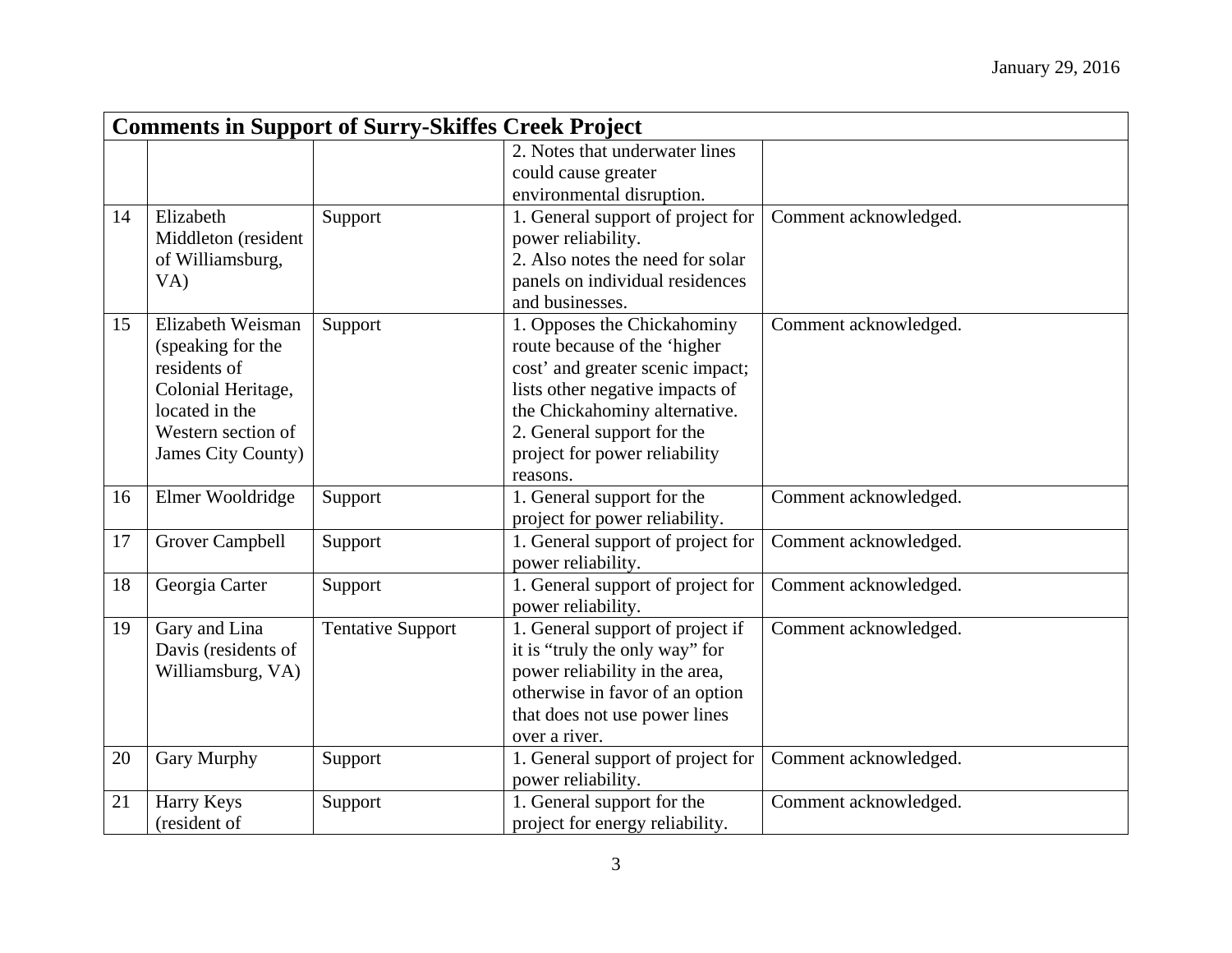|    |                                                                                           |         | <b>Comments in Support of Surry-Skiffes Creek Project</b>                                                                                                                                                                                                                                                    |                                                                                                                                                           |  |  |
|----|-------------------------------------------------------------------------------------------|---------|--------------------------------------------------------------------------------------------------------------------------------------------------------------------------------------------------------------------------------------------------------------------------------------------------------------|-----------------------------------------------------------------------------------------------------------------------------------------------------------|--|--|
|    | Williamsburg, VA)                                                                         |         |                                                                                                                                                                                                                                                                                                              |                                                                                                                                                           |  |  |
| 22 | Jerald Abraham                                                                            | Support | 1. General support for the<br>project for power reliability.                                                                                                                                                                                                                                                 | Comment acknowledged.                                                                                                                                     |  |  |
| 23 | Jack Ezzel, Jr.<br>(CEO Zel Tech)                                                         | Support | 1. General support of project for<br>power reliability.                                                                                                                                                                                                                                                      | Comment acknowledged.                                                                                                                                     |  |  |
| 24 | John Grant                                                                                | Support | 1. General support of project for<br>power reliability.<br>2. Opines that project "strikes"<br>the perfect balance."                                                                                                                                                                                         | Comment acknowledged.                                                                                                                                     |  |  |
| 25 | <b>Janet Hawk</b>                                                                         | Support | 1. General support of project for<br>power reliability.<br>2. Opposes the Chickahominy<br>route.                                                                                                                                                                                                             | Comment acknowledged.                                                                                                                                     |  |  |
| 26 | John Howard, Jr.                                                                          | Support | 1. General support of project for<br>power reliability.<br>2. Points out the various other<br>industrial sites from historical<br>vantage points.                                                                                                                                                            | Comment acknowledged.                                                                                                                                     |  |  |
| 27 | Janet Johnson                                                                             | Support | 1. General support for project<br>for power reliability.                                                                                                                                                                                                                                                     | Comment acknowledged.                                                                                                                                     |  |  |
| 28 | James Kunkle                                                                              | Support | 1. General support because of<br>power reliability.                                                                                                                                                                                                                                                          | Comment acknowledged.                                                                                                                                     |  |  |
| 29 | Judith Ledbetter<br>(Director, Charles<br><b>City County Center</b><br>for Local History) | Support | 1. Oppose the Chickahominy<br>alternate route.<br>2. Corps is bound by the final<br>decision of the SCC, as<br>affirmed by the Virginia SC,<br>holding that the Chickahominy<br>route would have a greater<br>overall impact, especially to the<br>Captain John Smith Chesapeake<br>National Historic Trail. | 1. Comment acknowledged.<br>2. Corps has independently evaluated routes<br>and concluded Chickahominy would have<br>greater impacts to aquatic resources. |  |  |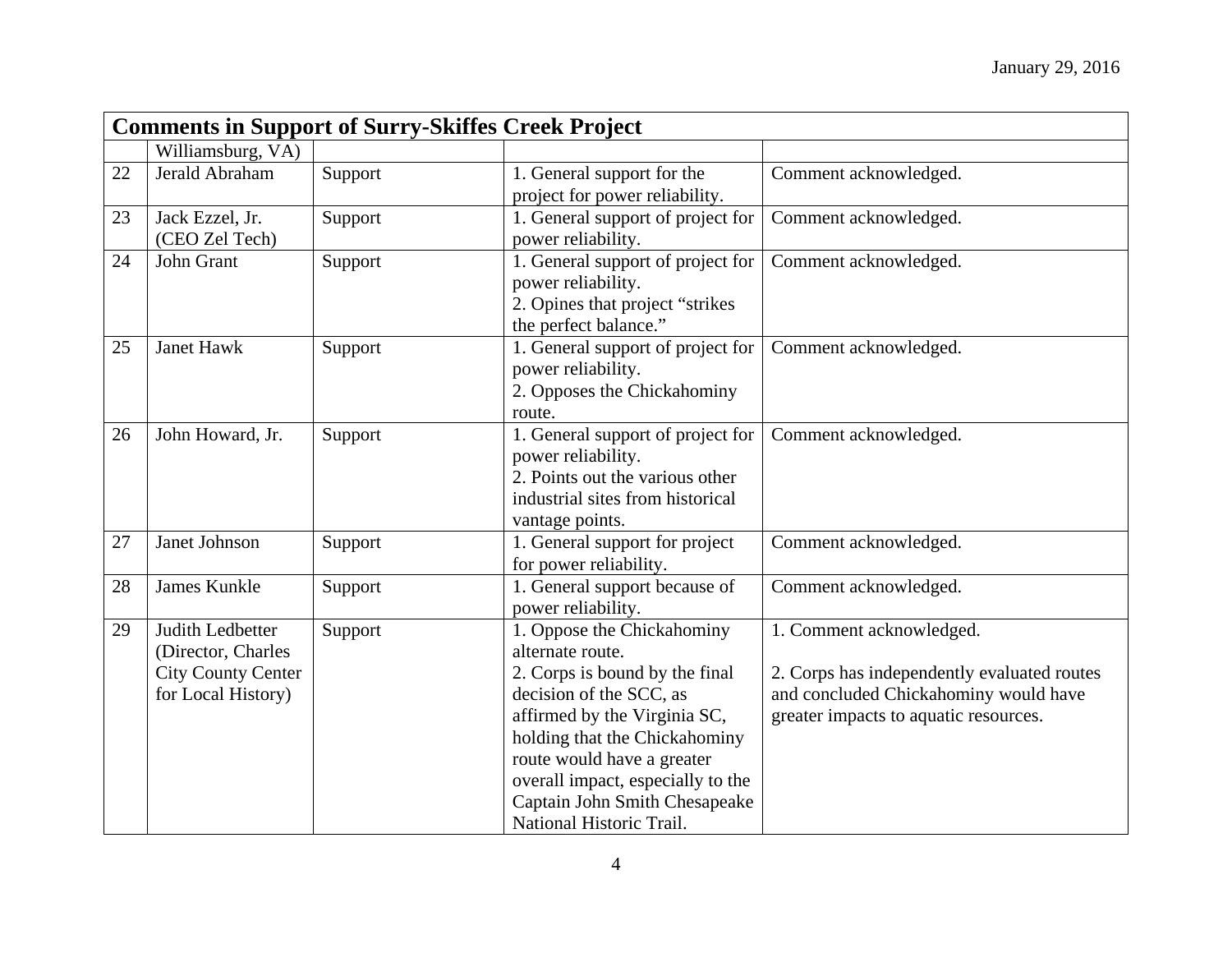|    |                                                                                                    | <b>Comments in Support of Surry-Skiffes Creek Project</b> |                                                                                                                                                                                                                                                                           |                       |
|----|----------------------------------------------------------------------------------------------------|-----------------------------------------------------------|---------------------------------------------------------------------------------------------------------------------------------------------------------------------------------------------------------------------------------------------------------------------------|-----------------------|
| 30 | James Miniclier, Jr.<br>(resident of Charles<br>City, VA)                                          | Support                                                   | 1. Oppose the Chickahominy<br>route.<br>2. General support for project<br>for power reliability.                                                                                                                                                                          | Comment acknowledged. |
| 31 | Darlene<br>Stephenson (CEO,<br><b>Bon Secours Mary</b><br>Immaculate<br>Hospital)                  | Support                                                   | 1. General support because of<br>power reliability that will<br>ensure the hospital will best be<br>able to serve the community.                                                                                                                                          | Comment acknowledged. |
| 32 | Conway Sheild, III<br>(partner at a<br>Newport News law<br>firm and resident of<br>James City, VA) | Support                                                   | 1. General support because of<br>power reliability.<br>2. Consistent reliable power<br>needed for the firm to provide<br>excellent service to its clients.<br>3. Cites need to comply with<br>the North American Electric<br><b>Reliability Corporation</b><br>standards. | Comment acknowledged. |
| 33 | Chris and Dean<br>Canavos (Co-<br>Presidents of<br>Canavos<br>Properties)                          | Support                                                   | 1. General support because of<br>power reliability.<br>2. Over \$20 million in capital<br>invested on the Peninsula and<br>reliable electricity is a pre-<br>condition to doing business.                                                                                 | Comment acknowledged. |
| 34 | Col. Caroline<br>Miller (USAF<br>Commander at<br>Joint Base Langley-<br>Eustis)                    | Support                                                   | 1. General support because of<br>power reliability.<br>2. Reliable power is needed for<br>the 633d Air Base Wing.                                                                                                                                                         | Comment acknowledged. |
| 35 | Anna Van Buren<br>(President and<br>CEO, Faneuil)                                                  | Support                                                   | 1. General support because of<br>power reliability.<br>2. Capital investment of \$6.44                                                                                                                                                                                    | Comment acknowledged. |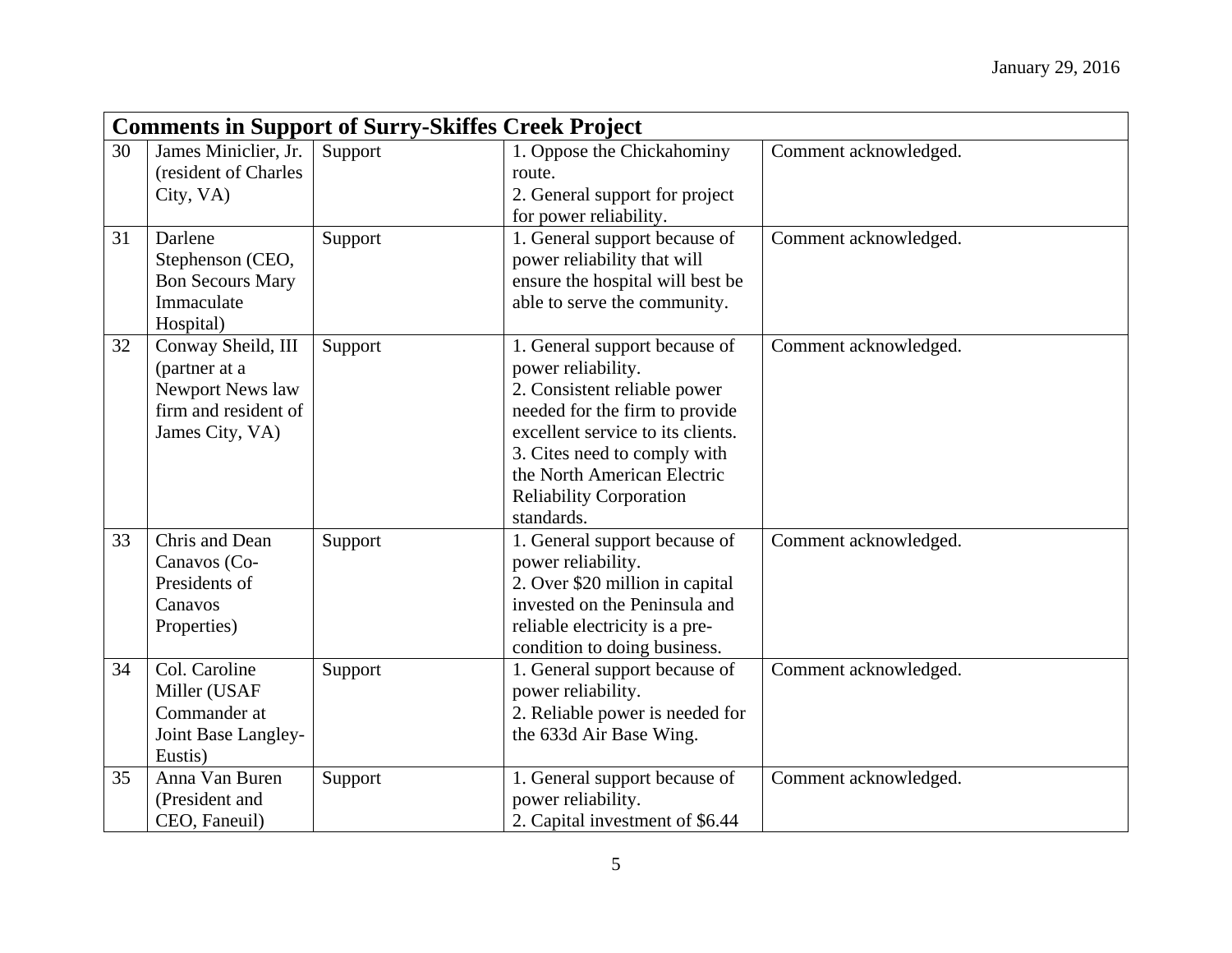|    |                      | <b>Comments in Support of Surry-Skiffes Creek Project</b> |                                   |                       |
|----|----------------------|-----------------------------------------------------------|-----------------------------------|-----------------------|
|    |                      |                                                           | million on the Peninsula and      |                       |
|    |                      |                                                           | need power reliability to stay in |                       |
|    |                      |                                                           | business.                         |                       |
| 36 | <b>Mayor George</b>  | Support                                                   | 1. General support because of     | Comment acknowledged. |
|    | Wallace (City of     |                                                           | power reliability.                |                       |
|    | Hampton, on behalf   |                                                           | 2. Cites hospitals, air force     |                       |
|    | of the City Council  |                                                           | base, universities, business,     |                       |
|    | of the City of       |                                                           | schools, and other city           |                       |
|    | Hampton, VA)         |                                                           | components that require           |                       |
|    |                      |                                                           | electricity.                      |                       |
| 37 | John Reinhart        | Support                                                   | 1. General support because of     | Comment acknowledged. |
|    | (CEO of Virginia     |                                                           | power reliability.                |                       |
|    | Port Authority)      |                                                           | 2. Port of Virginia is            |                       |
|    |                      |                                                           | responsible for over 340,000      |                       |
|    |                      |                                                           | jobs (directly or indirectly) and |                       |
|    |                      |                                                           | it needs a reliable supply of     |                       |
|    |                      |                                                           | electricity to sustain growth.    |                       |
| 38 | Kevin Sweeney        | Support                                                   | 1. General support for the        | Comment acknowledged. |
|    | (President and       |                                                           | project because of power          |                       |
|    | CEO, Rear            |                                                           | reliability.                      |                       |
|    | Admiral, USN;        |                                                           | 2. Cites goal to market           |                       |
|    | writing on behalf of |                                                           | Hampton Roads to private          |                       |
|    | the Hampton Roads    |                                                           | investors and businesses and      |                       |
|    | Economic             |                                                           | unable to do that without steady  |                       |
|    | Development          |                                                           | power supply.                     |                       |
|    | Alliance)            |                                                           |                                   |                       |
| 39 | Mary Blunt           | Support                                                   | 1. General support for the        | Comment acknowledged. |
|    | (Corporate Vice      |                                                           | project because of power          |                       |
|    | President, Sentara   |                                                           | reliability.                      |                       |
|    | Healthcare           |                                                           | 2. Cites operation of hospitals   |                       |
|    | Peninsula            |                                                           | and rehab facilities that require |                       |
|    | Operations)          |                                                           | constant access to electricity.   |                       |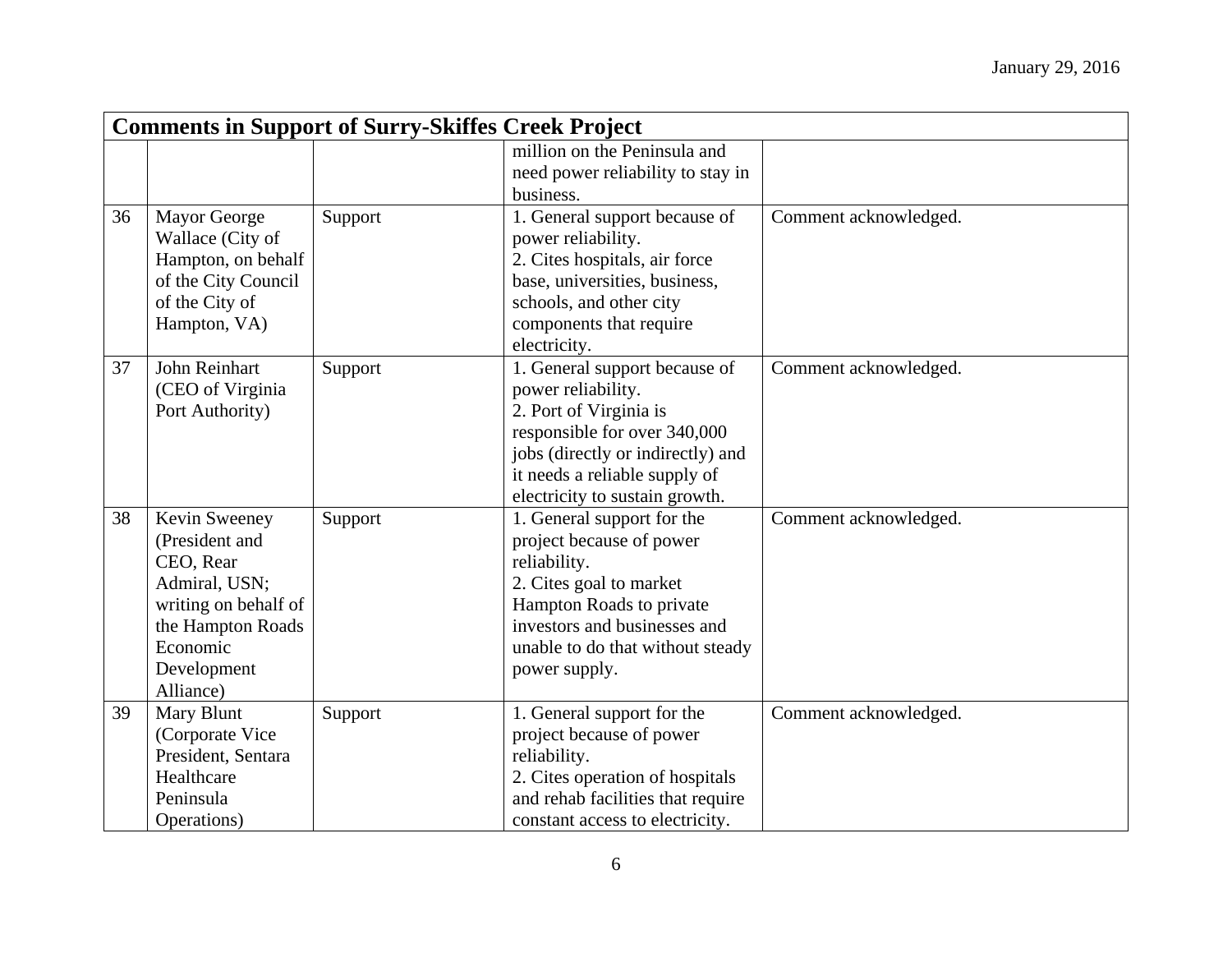|    | <b>Comments in Support of Surry-Skiffes Creek Project</b> |         |                                  |                       |  |
|----|-----------------------------------------------------------|---------|----------------------------------|-----------------------|--|
| 40 | <b>McKinley Price</b>                                     | Support | 1. General support of the        | Comment acknowledged. |  |
|    | (Mayor, Newport                                           |         | project for power reliability.   |                       |  |
|    | News)                                                     |         | 2. Notes that community is       |                       |  |
|    |                                                           |         | 190,000 people, the businesses   |                       |  |
|    |                                                           |         | in the area (Shipbuilding, CSX   |                       |  |
|    |                                                           |         | railway, Huntington-Ingalls,     |                       |  |
|    |                                                           |         | CNU, etc.).                      |                       |  |
| 41 | Ross Mugler                                               | Support | 1. General support for the       | Comment acknowledged. |  |
|    | (Commissioner of                                          |         | project because of power         |                       |  |
|    | the Revenue,                                              |         | reliability.                     |                       |  |
|    | Hampton, VA)                                              |         | 2. Cites responsibility to       |                       |  |
|    |                                                           |         | respond to needs of the citizens |                       |  |
|    |                                                           |         | of Hampton and this project is   |                       |  |
|    |                                                           |         | something that his constituents  |                       |  |
|    |                                                           |         | need to assure continuation of a |                       |  |
|    |                                                           |         | reliable electric supply.        |                       |  |
| 42 | <b>Rick Williamson</b>                                    | Support | 1. General support for the       | Comment acknowledged. |  |
|    | (Rear Admiral,                                            |         | project because of power         |                       |  |
|    | U.S. Navy                                                 |         | reliability.                     |                       |  |
|    | Commander, Navy                                           |         | 2. Cites need for stable and     |                       |  |
|    | Region Mid-                                               |         | reliable electric power at       |                       |  |
|    | Atlantic)                                                 |         | installations such as Naval      |                       |  |
|    |                                                           |         | Weapons Station Yorktown.        |                       |  |
| 43 | <b>Rick Cole</b>                                          | Support | 1. General support of the        | Comment acknowledged. |  |
|    | (President,                                               |         | project for power reliability    |                       |  |
|    | <b>Dominion Terminal</b>                                  |         | 2. Part of its operations are at |                       |  |
|    | Associates)                                               |         | the end of the high voltage line |                       |  |
|    |                                                           |         | and is therefore vulnerable to   |                       |  |
|    |                                                           |         | problems with the electrical     |                       |  |
|    |                                                           |         | grid.                            |                       |  |
|    |                                                           |         | 3. Also notes the health and     |                       |  |
|    |                                                           |         | safety concerns associated with  |                       |  |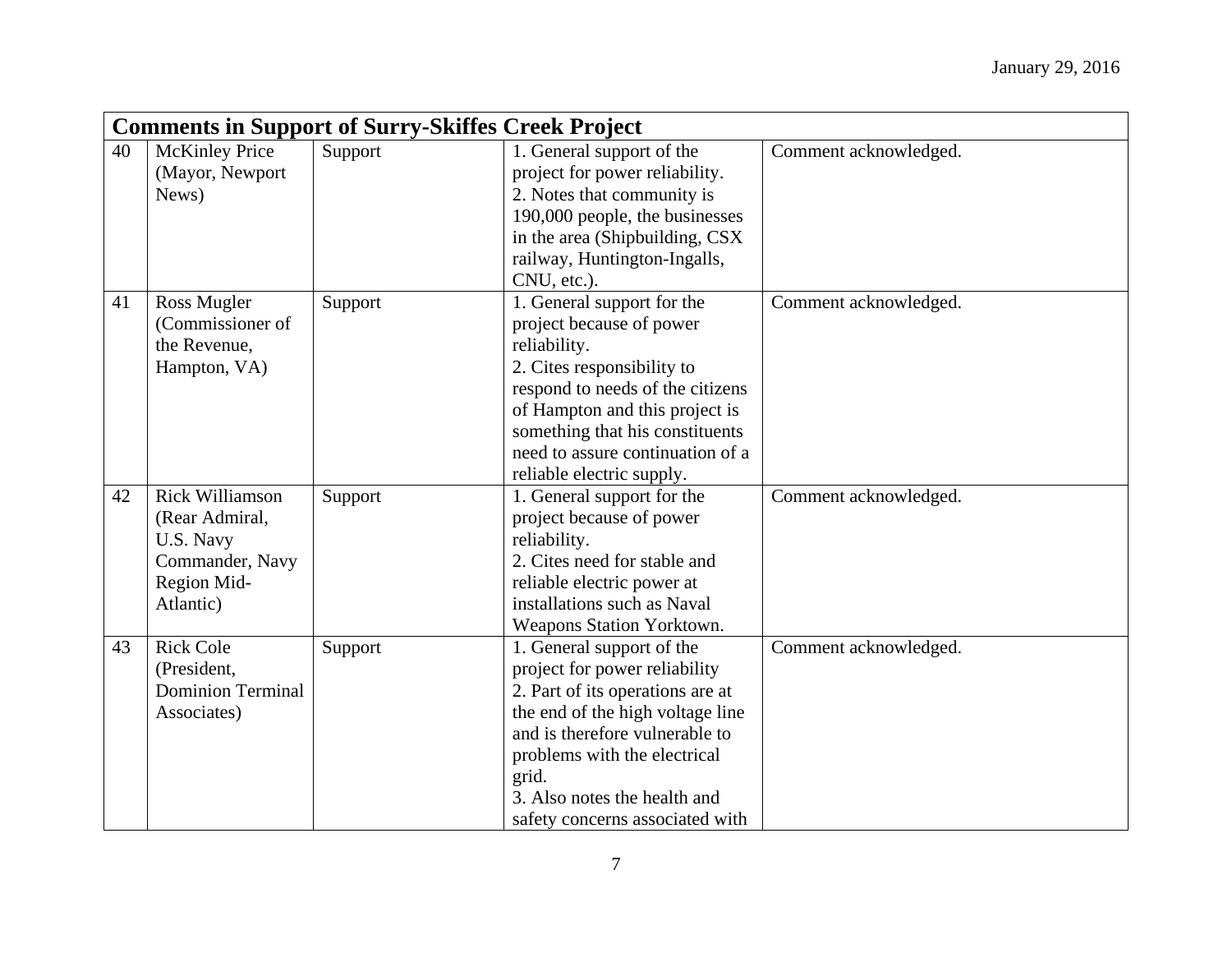|    | <b>Comments in Support of Surry-Skiffes Creek Project</b>               |         |                                                                                                                                                                                                                                                  |                       |
|----|-------------------------------------------------------------------------|---------|--------------------------------------------------------------------------------------------------------------------------------------------------------------------------------------------------------------------------------------------------|-----------------------|
|    |                                                                         |         | blackouts.                                                                                                                                                                                                                                       |                       |
| 44 | Toru Nishizawa<br>(President and<br>CEO, Cannon<br>Virginia, Inc.)      | Support | 1. General support for project<br>because of power reliability.<br>2. Notes that Canon Virginia<br>has 2,000 employees and \$800<br>million in capital investment in<br>the region and need reliable<br>power to do business.                    | Comment acknowledged. |
| 45 | Thomas Thompson<br>(Chairman,<br>Harrison & Lear,<br>Inc., Realtors)    | Support | 1. General support for project<br>because of power reliability.<br>2. Company manages apartment<br>units, shopping centers, and<br>office complexes, and all need<br>reliable electricity to operate.                                            | Comment acknowledged. |
| 46 | William Downey<br>(President and CEO<br>of Riverside Health<br>System)  | Support | 1. General support for project<br>because of power reliability.<br>2. Notes that Riverside operates<br>a medical center, community<br>hospitals, and other similar<br>facilities employing over 9,000<br>people and they need reliable<br>power. | Comment acknowledged. |
| 47 | <b>Wendy Drucker</b><br>(Managing<br>Directors, Drucker<br>& Falk, LLC) | Support | 1. General support for project<br>because of power reliability.<br>2. Company manages over<br>30,000 apartments and 3.5<br>million square feet of<br>commercial space and they<br>need reliable electricity to<br>operate properly.              | Comment acknowledged. |
| 48 | William Harvey<br>(President,                                           | Support | 1. General support for project<br>because of power reliability.                                                                                                                                                                                  | Comment acknowledged. |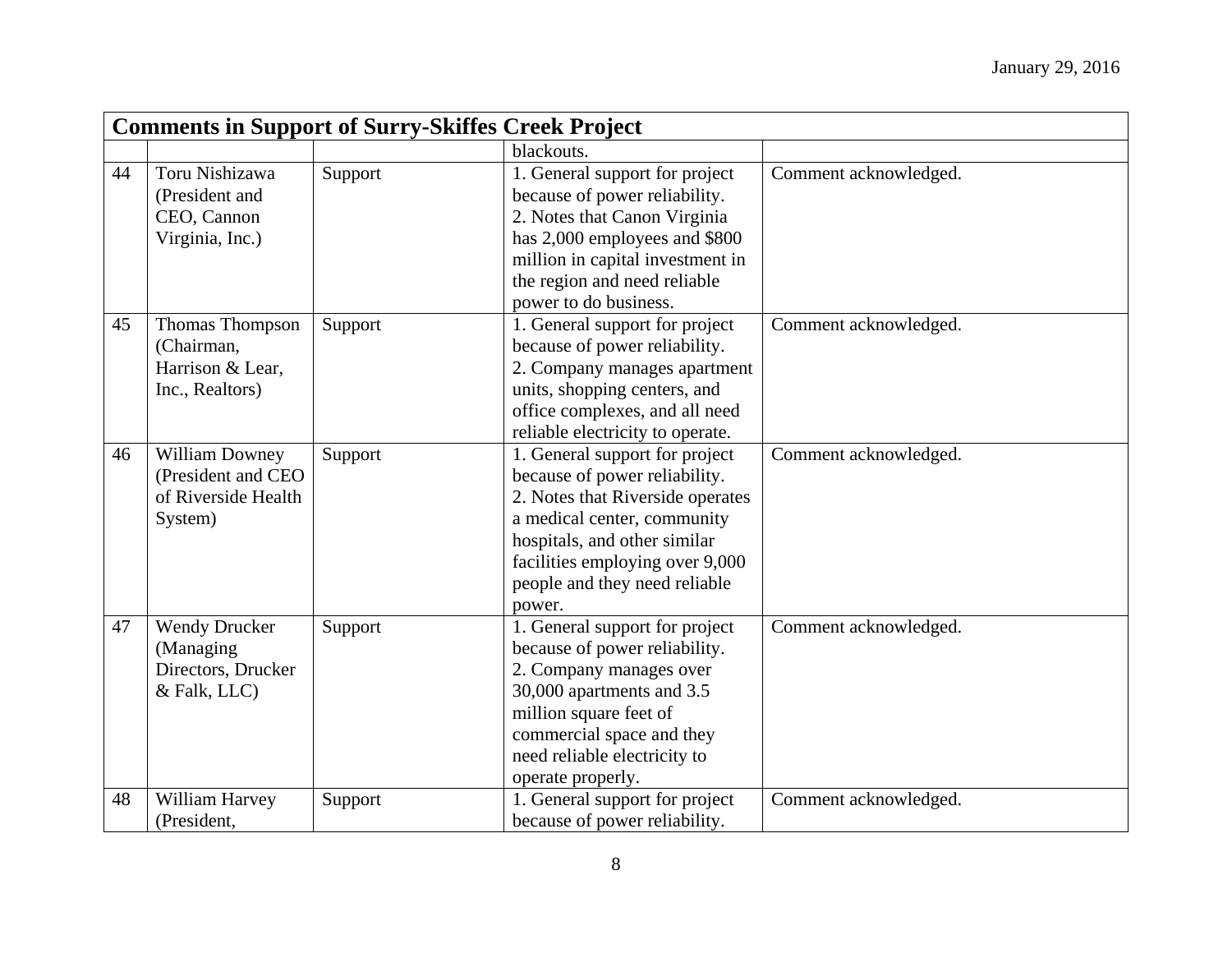|    |                                                                    | <b>Comments in Support of Surry-Skiffes Creek Project</b> |                                                                                                                                             |                       |
|----|--------------------------------------------------------------------|-----------------------------------------------------------|---------------------------------------------------------------------------------------------------------------------------------------------|-----------------------|
|    | Hampton                                                            |                                                           | 2. Notes need for reliable power                                                                                                            |                       |
|    | University)                                                        |                                                           | for the university to operate as                                                                                                            |                       |
|    |                                                                    |                                                           | it has and plans to continue                                                                                                                |                       |
|    |                                                                    |                                                           | operating.                                                                                                                                  |                       |
| 49 | Katherine Miniclier<br>(resident of Charles<br>City, VA)           | Support                                                   | 1. General support for the<br>project as it is the only feasible<br>and reasonable alternative.<br>2. Opposes the Chickahominy<br>route.    | Comment acknowledged. |
| 50 | Marie L. DeGrace<br>(resident of<br>Williamsburg, VA)              | Support                                                   | 1. General support for the<br>project as it is the only feasible<br>and reasonable alternative.<br>2. Opposes the Chickahominy<br>route.    | Comment acknowledged. |
| 51 | Jerald J. Stewart<br>(resident of<br>Williamsburg, VA)             | Support                                                   | 1. General support for the<br>project as it is the only feasible<br>and reasonable alternative.<br>2. Opposes the Chickahominy<br>route.    | Comment acknowledged. |
| 52 | David Ledbetter<br>(resident of Charles<br>City County, VA)        | Support                                                   | 1. General support for the<br>project as it is the only feasible<br>and reasonable alternative.<br>2. Opposed to the<br>Chickahominy route. | Comment acknowledged. |
| 53 | Matt Gray (resident<br>of Williamsburg,<br>VA)                     | Support                                                   | 1. General support of project for<br>power reliability.                                                                                     | Comment acknowledged. |
| 54 | <b>Bryce</b><br>Hollingsworth<br>(resident of<br>Williamsburg, VA) | Support                                                   | 1. General support of project for<br>power reliability.                                                                                     | Comment acknowledged. |
| 55 | Deidre and David                                                   | Support                                                   | 1. Opposes the Chickahominy                                                                                                                 | Comment acknowledged. |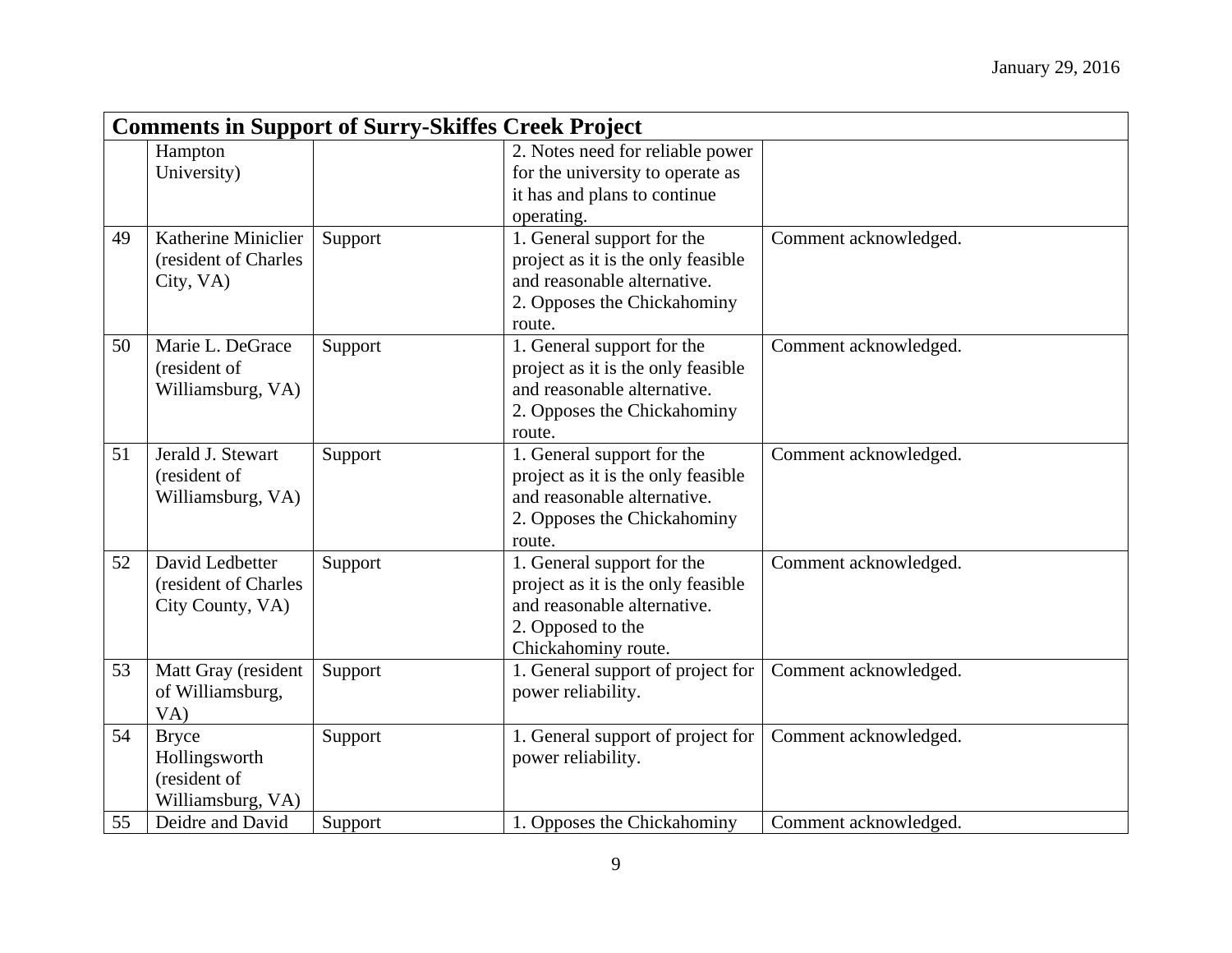|    |                                                              | <b>Comments in Support of Surry-Skiffes Creek Project</b> |                                                                                                                                                                                                                                      |                       |
|----|--------------------------------------------------------------|-----------------------------------------------------------|--------------------------------------------------------------------------------------------------------------------------------------------------------------------------------------------------------------------------------------|-----------------------|
|    | Lenderking<br>(residents of<br>Williamsburg, VA)             |                                                           | route because of the 'higher<br>cost' and greater environmental<br>impacts.                                                                                                                                                          |                       |
| 56 | Natalie Joski<br>(resident of<br>Williamsburg, VA)           | Support                                                   | 1. General support for project<br>because of power reliability.                                                                                                                                                                      | Comment acknowledged. |
| 57 | Noel West (resident<br>of Yorktown, VA)                      | Support                                                   | 1. General support because the<br>project is the only feasible<br>solution to impending power<br>reliability issues.                                                                                                                 | Comment acknowledged. |
| 58 | Arthur P.<br>Henderson<br>(resident of<br>Newport News)      | Support                                                   | 1. Supports project for power<br>reliability reasons.                                                                                                                                                                                | Comment acknowledged. |
| 59 | <b>Bill Flewelling</b><br>(resident of<br>Williamsburg, VA)  | Support                                                   | 1. Opposes the Chickahominy<br>route because of the 'higher<br>cost' and greater environmental<br>impacts.<br>2. General support of project for<br>power reliability and preserving<br>the environmental character of<br>the County. | Comment acknowledged. |
| 60 | Anna Van Buren<br>(representing<br>Greater Peninsula<br>Now) | Support                                                   | 1. General support for project<br>for power reliability.                                                                                                                                                                             | Comment acknowledged. |
| 61 | Mark Paul (resident<br>of Williamsburg,<br>VA)               | Support                                                   | 1. General support of project for<br>power reliability.                                                                                                                                                                              | Comment acknowledged. |
| 62 | Ron Kirkland<br>(Executive Director)                         | Support                                                   | 1. General support of project for<br>power reliability.                                                                                                                                                                              | Comment acknowledged. |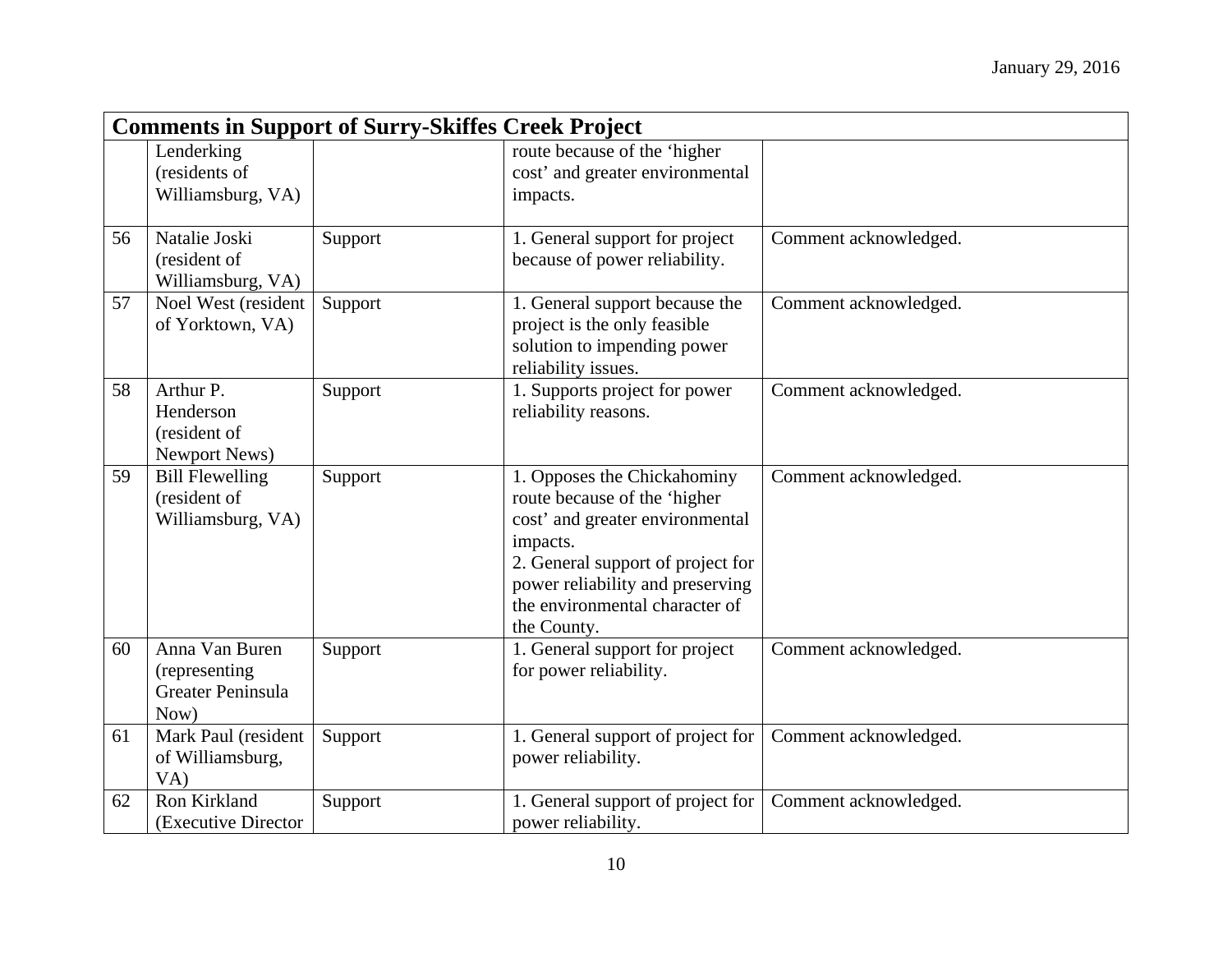|    | <b>Comments in Support of Surry-Skiffes Creek Project</b> |         |                                                                                                                                                                                                                                                                                                                                                                                                                                                                                                        |                       |
|----|-----------------------------------------------------------|---------|--------------------------------------------------------------------------------------------------------------------------------------------------------------------------------------------------------------------------------------------------------------------------------------------------------------------------------------------------------------------------------------------------------------------------------------------------------------------------------------------------------|-----------------------|
|    | of the<br>Williamsburg Hotel<br>and Motel<br>Association) |         |                                                                                                                                                                                                                                                                                                                                                                                                                                                                                                        |                       |
| 63 | Sandra Martin<br>(resident of<br>Williams, VA)            | Support | 1. Opposes the Chickahominy<br>route because of the 'higher<br>cost' and greater environmental<br>impacts.                                                                                                                                                                                                                                                                                                                                                                                             | Comment acknowledged. |
| 64 | John F. Miniclier,<br>Jr.                                 | Support | 1. Chickahominy Alternative is<br>unfair to residents of Charles<br>City County.<br>2. Firsthand experience with the<br>hardships residents experience<br>when there is no power.<br>3. Charles City County already<br>hosts one Dominion 500 kV<br>line that runs across the James.<br>4. Those who create the demand<br>for power must bear their fair<br>share of the burden.<br>5. Environmental justice issue if<br>the more damaging<br>Chickahominy alternative<br>becomes the preferred route. | Comment acknowledged. |
| 65 | Joseph Pierce                                             | Support | 1. Something needs to be done<br>to ensure that reliable electrical<br>service will continue<br>uninterrupted. By the Spring of<br>2017, Dominion will have to<br>start shutting off the power<br>whenever the system becomes<br>unreliable.                                                                                                                                                                                                                                                           | Comment acknowledged. |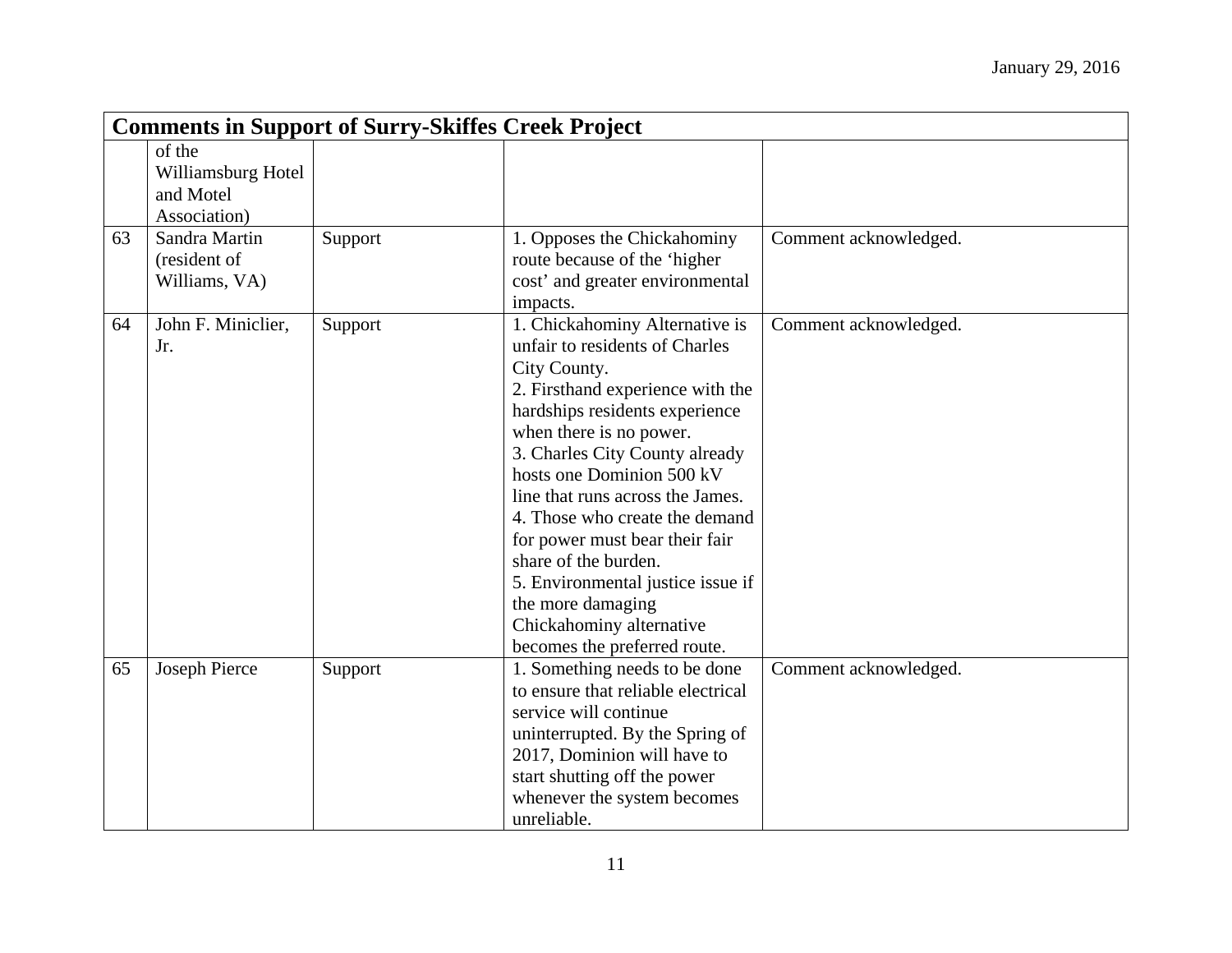|    | <b>Comments in Support of Surry-Skiffes Creek Project</b> |         |                                     |                       |
|----|-----------------------------------------------------------|---------|-------------------------------------|-----------------------|
|    |                                                           |         | 2. Hard for business to operate     |                       |
|    |                                                           |         | when there are 80 blackouts a       |                       |
|    |                                                           |         | year.                               |                       |
|    |                                                           |         | 3. Elderly citizens and persons     |                       |
|    |                                                           |         | with medical devices that           |                       |
|    |                                                           |         | operate on electricity will be      |                       |
|    |                                                           |         | affected.                           |                       |
|    |                                                           |         | 4. The proposed project is an       |                       |
|    |                                                           |         | efficient and economical way to     |                       |
|    |                                                           |         | solve the problem in a timely       |                       |
|    |                                                           |         | manner.                             |                       |
|    |                                                           |         | 5. Permit the project and allow     |                       |
|    |                                                           |         | it to move forward.                 |                       |
| 66 | John Reaser                                               | Support | 1. The need for the project is      | Comment acknowledged. |
|    |                                                           |         | urgent. Aware that the              |                       |
|    |                                                           |         | Peninsula could face rotating       |                       |
|    |                                                           |         | blackouts if the line is not built. |                       |
|    |                                                           |         | 2. Homes and businesses rely        |                       |
|    |                                                           |         | on a steady, reliable supply of     |                       |
|    |                                                           |         | energy.                             |                       |
|    |                                                           |         | 3. Many operations and              |                       |
|    |                                                           |         | installations that are vital to the |                       |
|    |                                                           |         | nation's defense which are          |                       |
|    |                                                           |         | located on the peninsula would      |                       |
|    |                                                           |         | be affected by rolling blackouts.   |                       |
|    |                                                           |         | 4. Encouraged that the Corps'       |                       |
|    |                                                           |         | White Paper found that              |                       |
|    |                                                           |         | Dominion's proposed project is      |                       |
|    |                                                           |         | reasonable, cost-effective and      |                       |
|    |                                                           |         | technically feasible.               |                       |
|    |                                                           |         | 5. Urges the Corps to permit the    |                       |
|    |                                                           |         | project and allow it to move        |                       |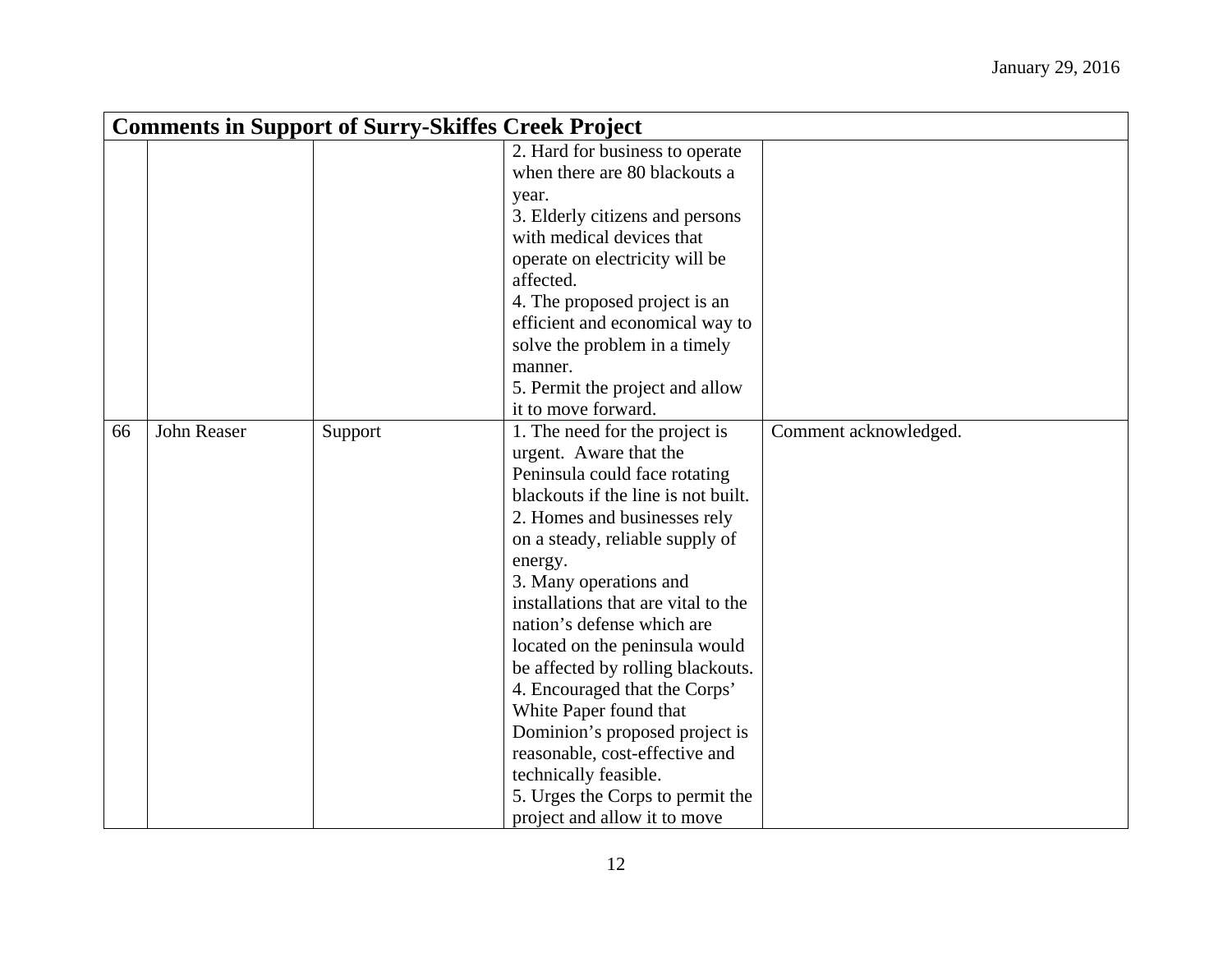|    | <b>Comments in Support of Surry-Skiffes Creek Project</b> |         |                                                                                                                                                                                                                                                                                                                                                                                                                                                                                                                  |                       |  |
|----|-----------------------------------------------------------|---------|------------------------------------------------------------------------------------------------------------------------------------------------------------------------------------------------------------------------------------------------------------------------------------------------------------------------------------------------------------------------------------------------------------------------------------------------------------------------------------------------------------------|-----------------------|--|
|    |                                                           |         | forward.                                                                                                                                                                                                                                                                                                                                                                                                                                                                                                         |                       |  |
| 67 | James White                                               | Support | 1. Wants the Corps to approve<br>the permit.<br>2. The River is a far cry from<br>what Captain John Smith saw.<br>Mentioned a number of<br>industrialized sites along the<br>James.<br>3. Dominion's project strikes<br>the balance of preventing<br>further damage while accepting<br>the fact that it is a working<br>river.<br>4. The proposed line would be<br>difficult to view from most of<br>the historic areas.                                                                                         | Comment acknowledged. |  |
| 68 | Joseph Williams                                           | Support | 1. Wants the Corps to approve<br>the permit as soon as possible.<br>2. Those against the line<br>jeopardize reliable electric<br>service on the Peninsula.<br>3. The Peninsula will lose half<br>of its power supply.<br>4. The electric grid will be in<br>severe trouble.<br>5. The SCC concluded that the<br>line is the most cost-effective,<br>feasible, and timely, and would<br>have no significant impact on<br>the Peninsula's historic<br>resources. This was upheld by<br>the Virginia Supreme Court. | Comment acknowledged. |  |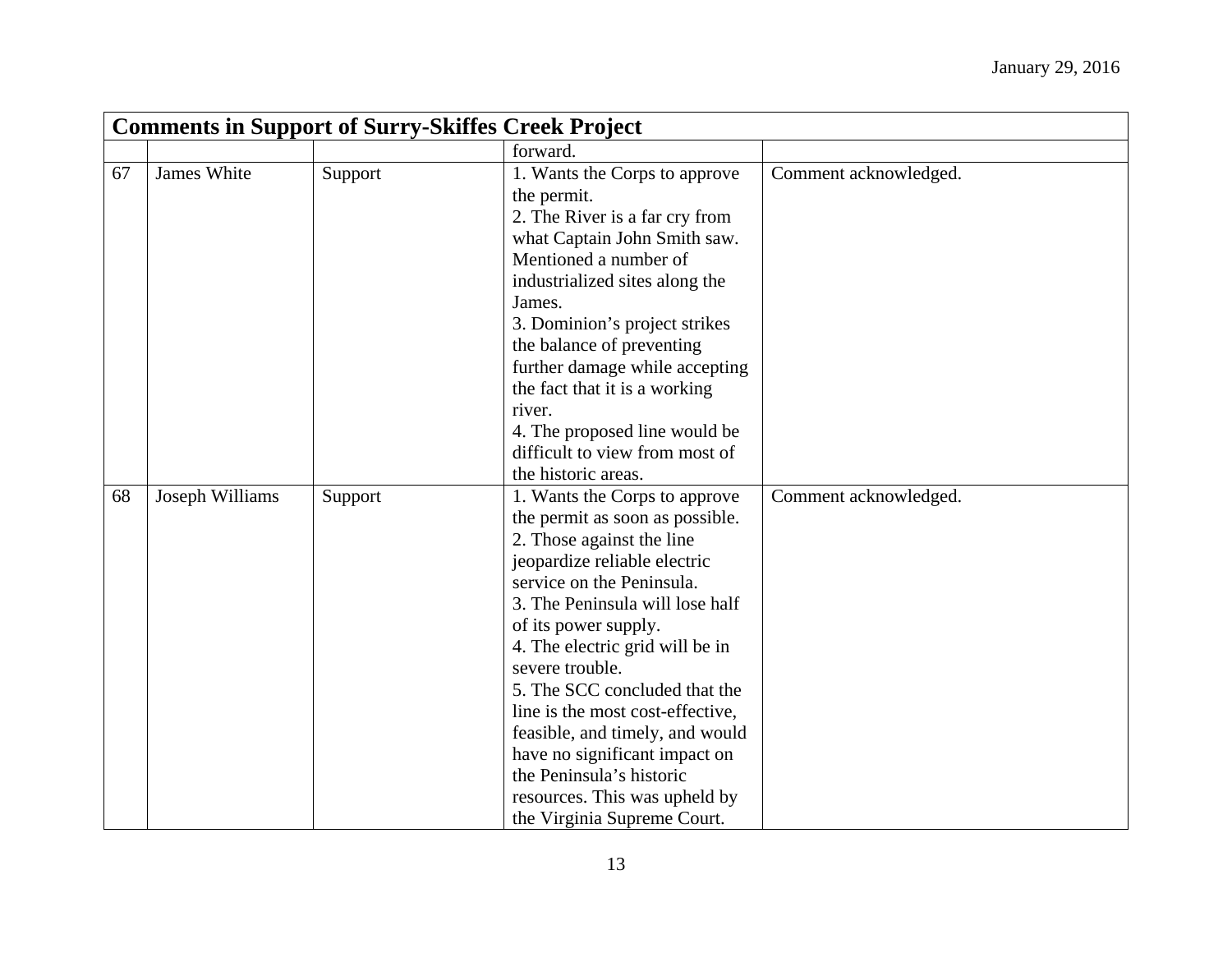|    | <b>Comments in Support of Surry-Skiffes Creek Project</b> |         |                                  |                       |  |
|----|-----------------------------------------------------------|---------|----------------------------------|-----------------------|--|
| 69 | John Yancey,                                              | Support | 1. Understands that the units at | Comment acknowledged. |  |
|    | President, John                                           |         | Yorktown have to be shut down    |                       |  |
|    | <b>Yancey Companies</b>                                   |         | by April 2017.                   |                       |  |
|    |                                                           |         | 2. The only plan which can be    |                       |  |
|    |                                                           |         | successfully implemented         |                       |  |
|    |                                                           |         | within the requisite timeframe   |                       |  |
|    |                                                           |         | and have the least impact on the |                       |  |
|    |                                                           |         | environment is the line crossing |                       |  |
|    |                                                           |         | the James.                       |                       |  |
|    |                                                           |         | 3. The Chickahominy route        |                       |  |
|    |                                                           |         | would take longer and would      |                       |  |
|    |                                                           |         | have a greater impact on more    |                       |  |
|    |                                                           |         | than 1,500 residents and         |                       |  |
|    |                                                           |         | businesses and have a greater    |                       |  |
|    |                                                           |         | impact on wetlands. Unreliable   |                       |  |
|    |                                                           |         | power supply would harm          |                       |  |
|    |                                                           |         | existing businesses as well as   |                       |  |
|    |                                                           |         | the efforts to attract new       |                       |  |
|    |                                                           |         | businesses.                      |                       |  |
|    |                                                           |         | 4. The economy of the            |                       |  |
|    |                                                           |         | Peninsula would suffer.          |                       |  |
|    |                                                           |         | 5. The line would be more than   |                       |  |
|    |                                                           |         | 3 miles away from the majority   |                       |  |
|    |                                                           |         | of residents in the Williamsburg |                       |  |
|    |                                                           |         | area and will not be visible     |                       |  |
|    |                                                           |         | from all of Jamestown Island.    |                       |  |
|    |                                                           |         | 6. The area has heavy ferry and  |                       |  |
|    |                                                           |         | barge traffic and structures and |                       |  |
|    |                                                           |         | lights are already visible along |                       |  |
|    |                                                           |         | the shoreline. Therefore the     |                       |  |
|    |                                                           |         | argument that the towers will    |                       |  |
|    |                                                           |         | destroy the pristine scene as    |                       |  |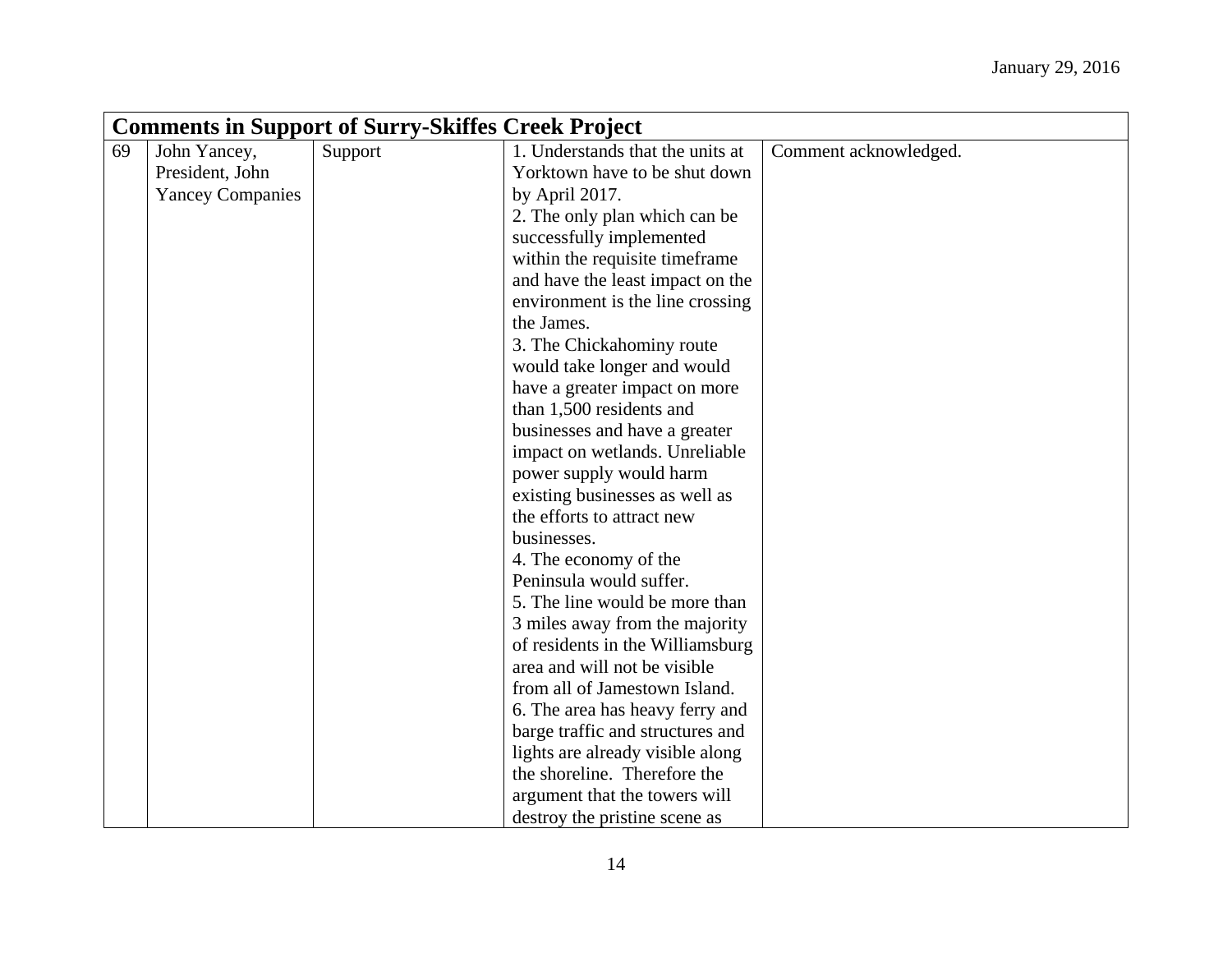|    | <b>Comments in Support of Surry-Skiffes Creek Project</b> |         |                                   |                       |  |
|----|-----------------------------------------------------------|---------|-----------------------------------|-----------------------|--|
|    |                                                           |         | viewed by Captain John Smith      |                       |  |
|    |                                                           |         | is without merit.                 |                       |  |
|    |                                                           |         | 7. Some of the suggestions can    |                       |  |
|    |                                                           |         | only be described as "magical     |                       |  |
|    |                                                           |         | thinking."                        |                       |  |
|    |                                                           |         | 8. The SCC ruled that the         |                       |  |
|    |                                                           |         | project is needed and the         |                       |  |
|    |                                                           |         | Virginia Supreme Court            |                       |  |
|    |                                                           |         | concurred with the SCC.           |                       |  |
| 70 | Lewis Savedge                                             | Support | 1. Wants the permit approved.     | Comment acknowledged. |  |
|    |                                                           |         | 2. The other alternatives are not |                       |  |
|    |                                                           |         | feasible and are expensive.       |                       |  |
| 71 | Linda Warren                                              | Support | 1. The river is not the same      | Comment acknowledged. |  |
|    |                                                           |         | waterway that Captain John        |                       |  |
|    |                                                           |         | Smith encountered 400 years       |                       |  |
|    |                                                           |         | ago. The river is a working       |                       |  |
|    |                                                           |         | river.                            |                       |  |
|    |                                                           |         | 2. The line would not be visible  |                       |  |
|    |                                                           |         | from most of Jamestown Island     |                       |  |
|    |                                                           |         | and barely visible from           |                       |  |
|    |                                                           |         | communities east of the historic  |                       |  |
|    |                                                           |         | district.                         |                       |  |
| 72 | Lesa Jones                                                | Support | 1. Charles City Resolutions       | Comment acknowledged. |  |
|    |                                                           |         | supporting the James River        |                       |  |
|    |                                                           |         | crossing.                         |                       |  |
| 73 | Local 8888, United                                        | Support | 1. The SCC has approved the       | Comment acknowledged. |  |
|    | Steelworkers of                                           |         | project and its findings upheld   |                       |  |
|    | America                                                   |         | by the Supreme Court of           |                       |  |
|    |                                                           |         | Virginia.                         |                       |  |
|    |                                                           |         | 2. Project needed to replace the  |                       |  |
|    |                                                           |         | power generated at Yorktown,      |                       |  |
|    |                                                           |         | and prevent blackouts.            |                       |  |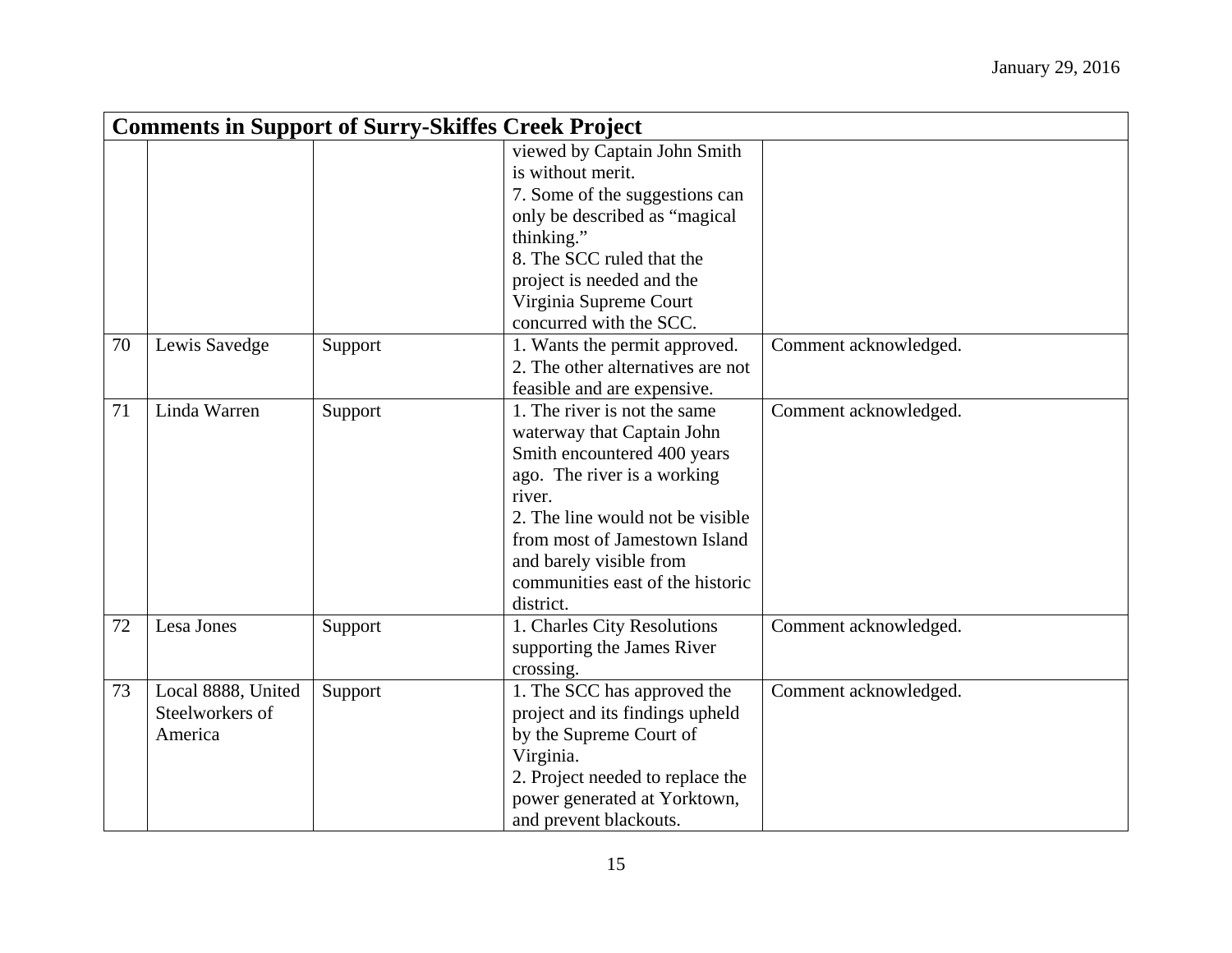|    | <b>Comments in Support of Surry-Skiffes Creek Project</b> |         |                                    |                       |  |
|----|-----------------------------------------------------------|---------|------------------------------------|-----------------------|--|
|    |                                                           |         | 3. The project is needed and       |                       |  |
|    |                                                           |         | should be permitted.               |                       |  |
|    |                                                           |         | 4. The loss of reliable service    |                       |  |
|    |                                                           |         | would be catastrophic for the      |                       |  |
|    |                                                           |         | Peninsula and other                |                       |  |
|    |                                                           |         | communities.                       |                       |  |
| 74 | <b>Marvin Blalock</b>                                     | Support | 1. Wants the Corps to issue the    | Comment acknowledged. |  |
|    |                                                           |         | permit as the need for the         |                       |  |
|    |                                                           |         | project is urgent.                 |                       |  |
|    |                                                           |         | 2. Businesses on the Peninsula     |                       |  |
|    |                                                           |         | rely on reliable electricity.      |                       |  |
|    |                                                           |         | 3. Confident that the line can be  |                       |  |
|    |                                                           |         | built in a way that protects the   |                       |  |
|    |                                                           |         | river and preserves the beautiful  |                       |  |
|    |                                                           |         | view.                              |                       |  |
| 75 | Marvin Burger                                             | Support | 1. Wants the permit approved as    | Comment acknowledged. |  |
|    |                                                           |         | soon as possible.                  |                       |  |
|    |                                                           |         | 2. Alternatives are not feasible   |                       |  |
|    |                                                           |         | and are expensive.                 |                       |  |
| 76 | Miranda Hall                                              | Support | 1. Discouraged to know that the    | Comment acknowledged. |  |
|    |                                                           |         | Chickahominy route was still an    |                       |  |
|    |                                                           |         | option.                            |                       |  |
|    |                                                           |         | 2. Wants the Corps to approve      |                       |  |
|    |                                                           |         | the James River crossing.          |                       |  |
| 77 | <b>Malalage Peiris</b>                                    | Support | 1. The proposed project is         | Comment acknowledged. |  |
|    |                                                           |         | quick, economical and              |                       |  |
|    |                                                           |         | reasonable.                        |                       |  |
|    |                                                           |         | 2. Electricity is not a luxury but |                       |  |
|    |                                                           |         | a necessity.                       |                       |  |
|    |                                                           |         | 3. The region needs another        |                       |  |
|    |                                                           |         | source of electricity to fill the  |                       |  |
|    |                                                           |         | gap when the Yorktown Power        |                       |  |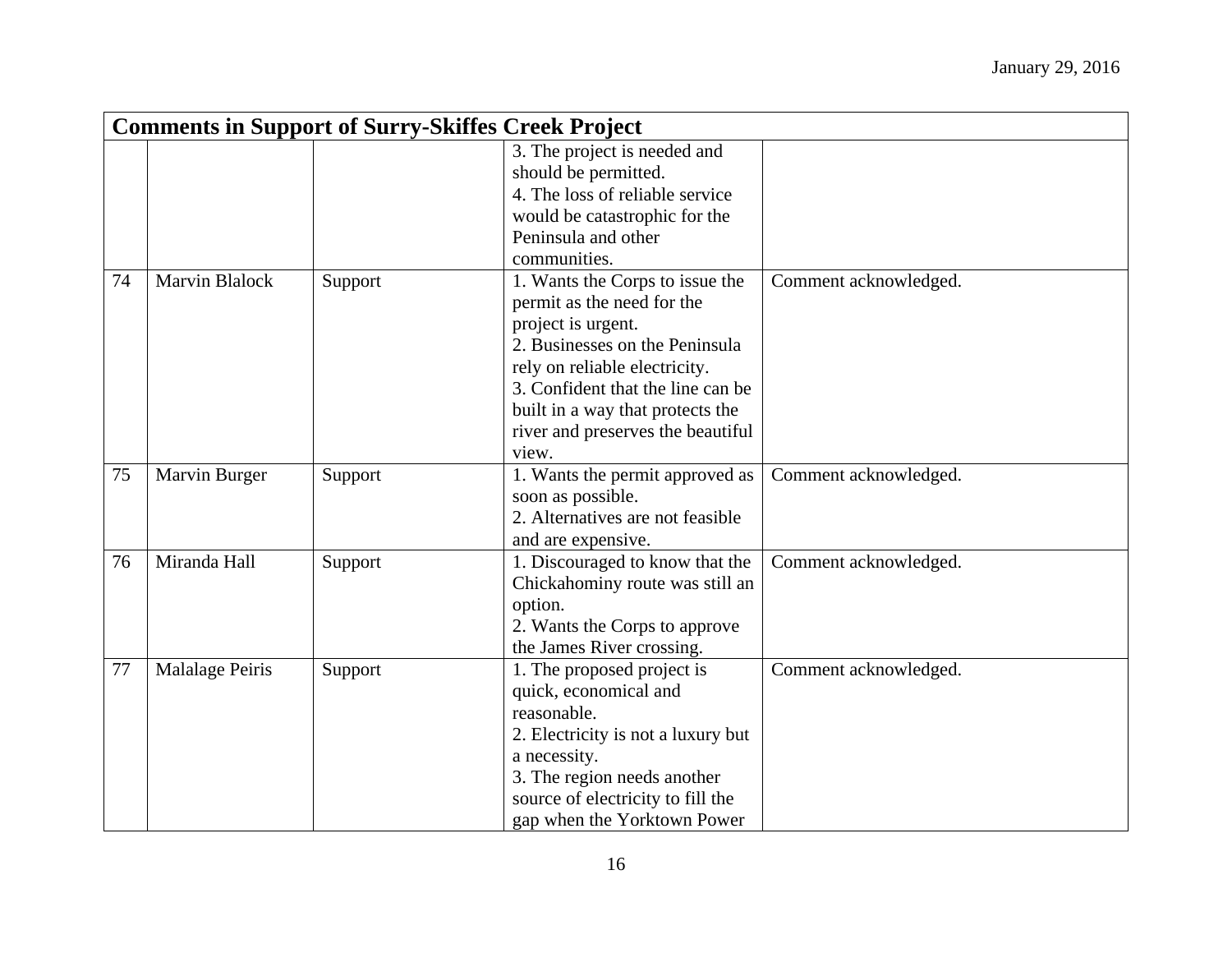|    | <b>Comments in Support of Surry-Skiffes Creek Project</b> |         |                                                                                                                                                                                                                                                                      |                       |  |
|----|-----------------------------------------------------------|---------|----------------------------------------------------------------------------------------------------------------------------------------------------------------------------------------------------------------------------------------------------------------------|-----------------------|--|
|    |                                                           |         | Station is forced to shut down.                                                                                                                                                                                                                                      |                       |  |
| 78 | <b>Matthew Rowe</b>                                       | Support | 1. Submitted his testimony that<br>was given before the SCC.<br>2. Chickahominy route does not<br>make environmental or<br>financial sense and impacts<br>more homes and communities<br>than the already approved SCC<br>Scurry-Skiffes route.                       | Comment acknowledged. |  |
| 79 | Neil Clark                                                | Support | 1. Wants the Corps to approve<br>the proposed project as soon as<br>possible.<br>2. Unless something is done,<br>the electrical system will hurt,<br>including rolling blackouts.                                                                                    | Comment acknowledged. |  |
| 80 | Pat Hensley                                               | Support | 1. Rolling blackouts will be an<br>inconvenience and have an<br>impact on the livelihoods of<br>those who live in the region as<br>well as the economy.                                                                                                              | Comment acknowledged. |  |
| 81 | Roger Anderson                                            | Support | 1. Wants the Corps to promptly<br>approve the permit.<br>2. There is a critical need for<br>the project.<br>3. Williamsburg thrives on<br>tourism and the commentator<br>expressed his concern for the<br>economy if the area does not<br>have reliable electricity. | Comment acknowledged. |  |
| 82 | <b>Richard Kline</b>                                      | Support | 1. Concerned that the<br>Chickahominy line can be<br>damaged because of rifle fire by                                                                                                                                                                                | Comment acknowledged. |  |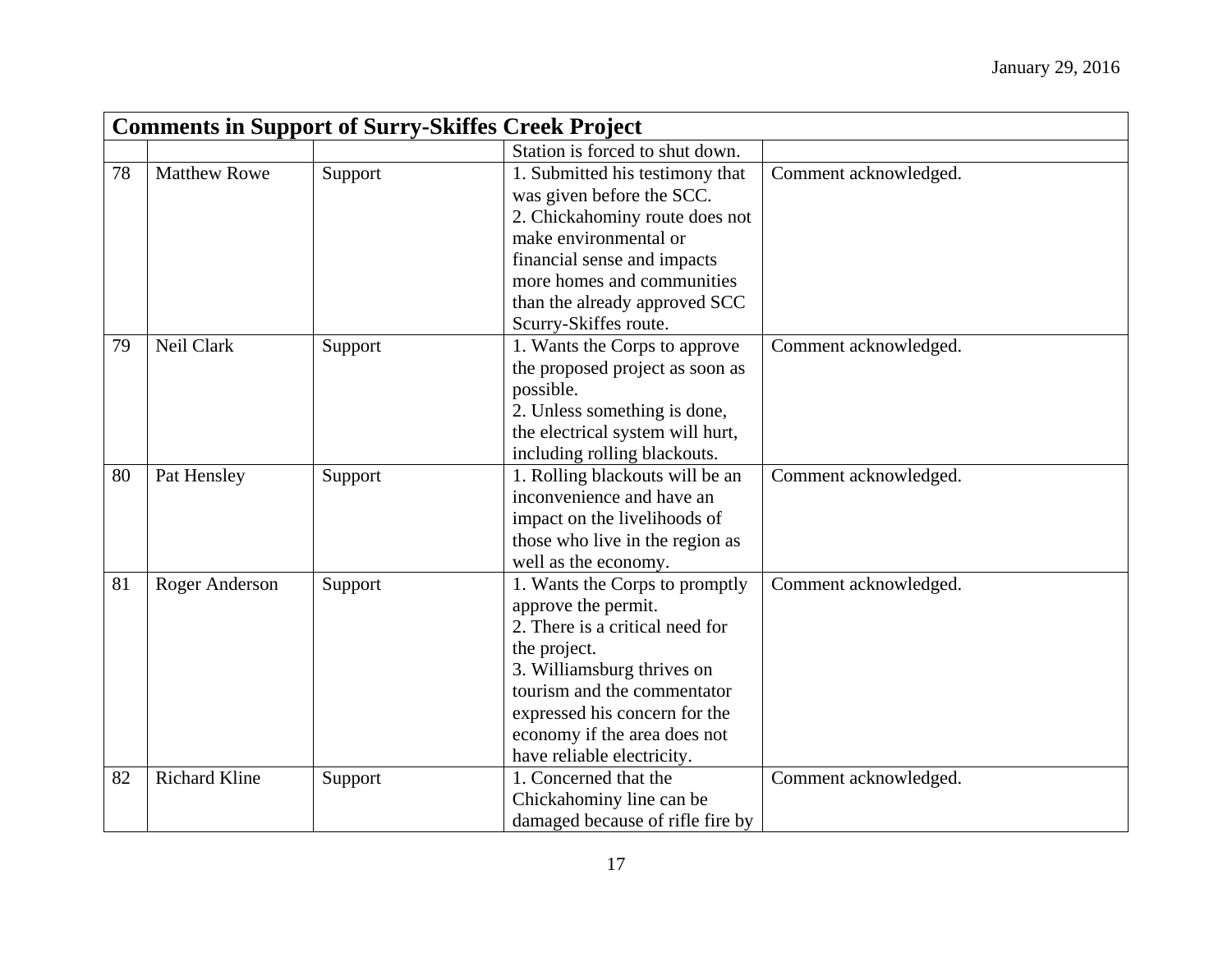|    | <b>Comments in Support of Surry-Skiffes Creek Project</b> |         |                                                                                                                                                                                                                                                                                                                                                                                                                                                                                                                                                                                                  |                       |  |
|----|-----------------------------------------------------------|---------|--------------------------------------------------------------------------------------------------------------------------------------------------------------------------------------------------------------------------------------------------------------------------------------------------------------------------------------------------------------------------------------------------------------------------------------------------------------------------------------------------------------------------------------------------------------------------------------------------|-----------------------|--|
|    |                                                           |         | vandals.                                                                                                                                                                                                                                                                                                                                                                                                                                                                                                                                                                                         |                       |  |
| 83 | Robert Meyer                                              | Support | 1. Needed to maintain electric<br>reliability and national security.<br>2. Concerned for rolling<br>blackouts once Yorktown is<br>shut down.                                                                                                                                                                                                                                                                                                                                                                                                                                                     | Comment acknowledged. |  |
| 84 | <b>Raymond Willis</b>                                     | Support | 1. Wants the Corps to approve<br>the permit as soon as possible.<br>2. Opposed to Dominion<br>running Yorktown in violation<br>of federal law.<br>3. None of the other alternatives<br>make sense.                                                                                                                                                                                                                                                                                                                                                                                               | Comment acknowledged. |  |
| 85 | The Residents of<br><b>Colonial Heritage</b>              | Support | 1. Wants the Corps to consider<br>the negative impacts that would<br>result if the Chickahominy<br>route is chosen rather that the<br>James crossing, including: (1)<br>the need for new, undeveloped<br>existing right-of-way; $(2)$<br>impacts to 28.53 miles of<br>private lands; (3) crossing<br>within 500 feet of homes,<br>schools, and public parks; (4)<br>clearing of trees and forested<br>wetlands; and (5) passing<br>through the heart of the<br>Chickahominy Indian<br>community.<br>2. The Chickahominy route is<br>30 miles longer and there are<br>more environmental impacts. | Comment acknowledged. |  |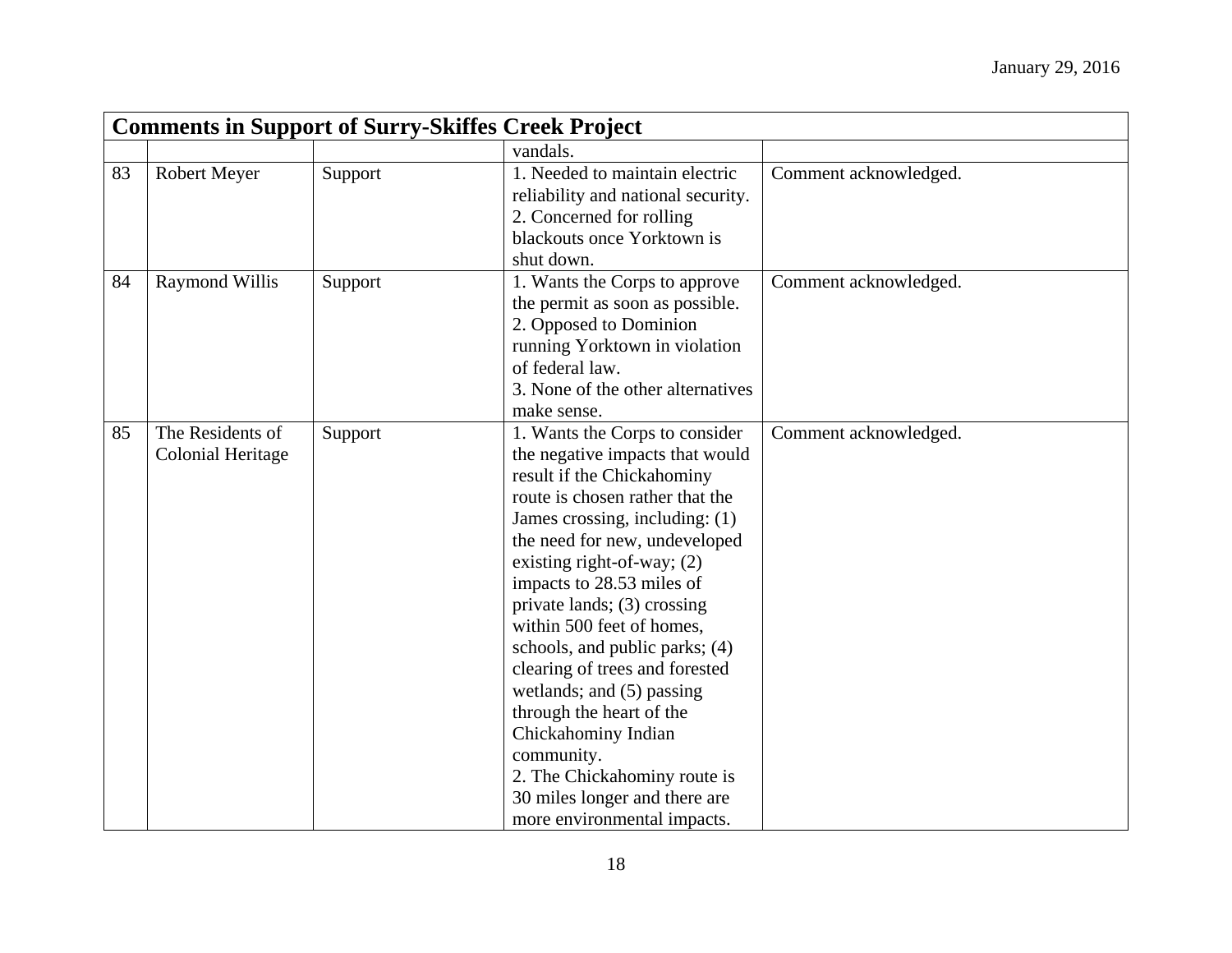|    | <b>Comments in Support of Surry-Skiffes Creek Project</b> |         |                                   |                       |  |
|----|-----------------------------------------------------------|---------|-----------------------------------|-----------------------|--|
| 86 | Ron Chappell                                              | Support | 1. Does not want the Corps to     | Comment acknowledged. |  |
|    |                                                           |         | undertake an EIS.                 |                       |  |
|    |                                                           |         | 2. Wants the Corps to issue the   |                       |  |
|    |                                                           |         | permit as soon as possible.       |                       |  |
|    |                                                           |         | 3. The section of the James       |                       |  |
|    |                                                           |         | where the line would cross is     |                       |  |
|    |                                                           |         | already heavily developed.        |                       |  |
|    |                                                           |         | 4. The line will not be visible   |                       |  |
|    |                                                           |         | from Jamestown settlement.        |                       |  |
|    |                                                           |         | 5. Water quality impacts          |                       |  |
|    |                                                           |         | miniscule and acceptable.         |                       |  |
|    |                                                           |         | 6. The project will eliminate air |                       |  |
|    |                                                           |         | emissions for two coal-fired      |                       |  |
|    |                                                           |         | generating units in Yorktown.     |                       |  |
|    |                                                           |         | 7. Delay associated with          |                       |  |
|    |                                                           |         | requiring an EIS would cause      |                       |  |
|    |                                                           |         | repeated power shortages.         |                       |  |
| 87 | <b>Sherrif Gabriel</b>                                    | Support | 1. Rolling blackouts would be a   | Comment acknowledged. |  |
|    | Morgan, Newport                                           |         | problem to public safety and the  |                       |  |
|    | <b>News</b>                                               |         | military.                         |                       |  |
|    |                                                           |         | 2. The evidence considered by     |                       |  |
|    |                                                           |         | the SCC led it to conclude that   |                       |  |
|    |                                                           |         | the project is needed. The        |                       |  |
|    |                                                           |         | Supreme Court of Virginia         |                       |  |
|    |                                                           |         | upheld the SCC determination.     |                       |  |
| 88 | <b>Tyndall Baucom</b>                                     | Support | 1. Wants the Corps to approve     | Comment acknowledged. |  |
|    |                                                           |         | the permit.                       |                       |  |
|    |                                                           |         | 2. The James River is not         |                       |  |
|    |                                                           |         | pristine.                         |                       |  |
| 89 | <b>Thomas Fenton</b>                                      | Support | 1. Dominion does not have the     | Comment acknowledged. |  |
|    |                                                           |         | right to invade his family burial |                       |  |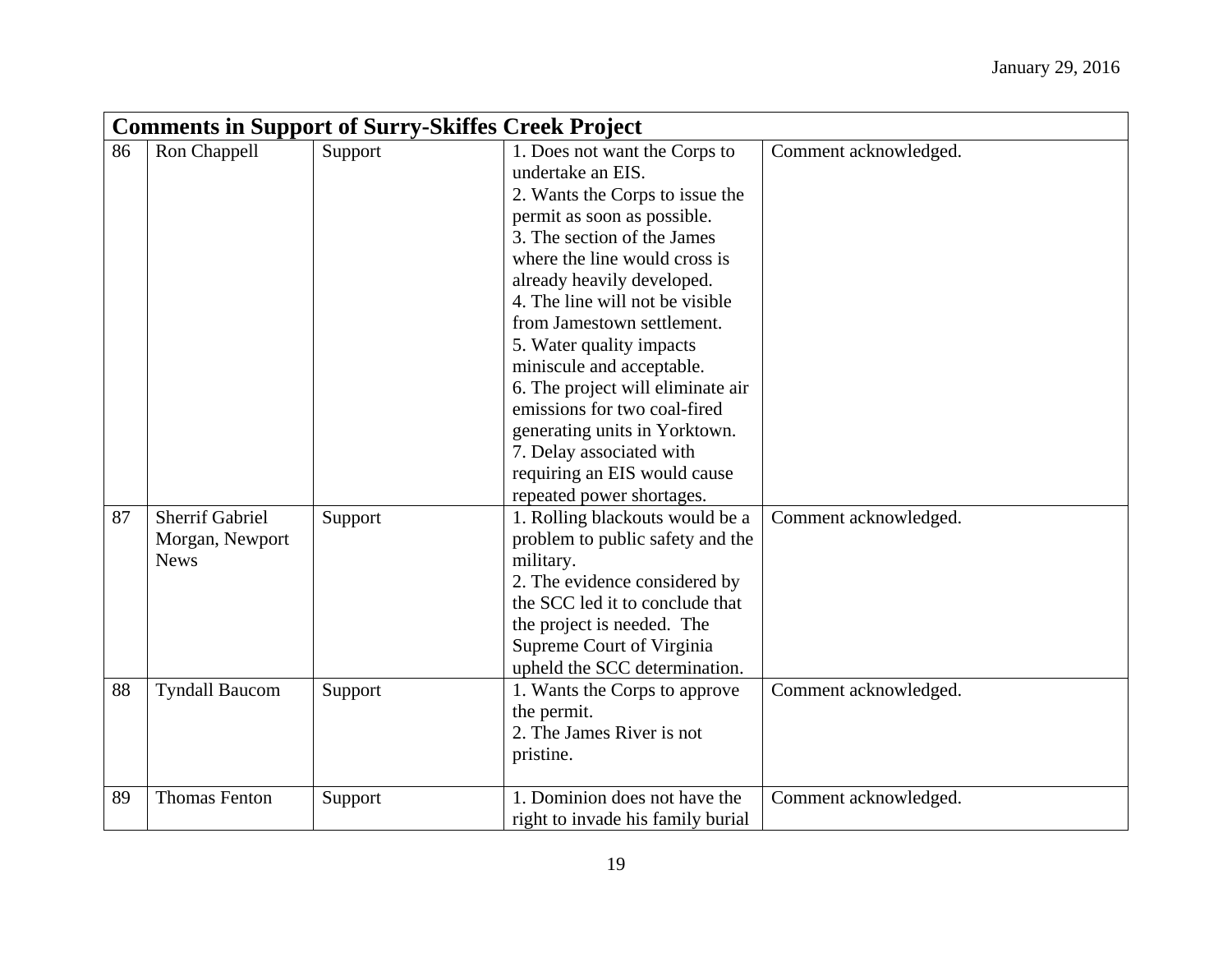|    | <b>Comments in Support of Surry-Skiffes Creek Project</b> |         |                                      |                       |  |
|----|-----------------------------------------------------------|---------|--------------------------------------|-----------------------|--|
|    |                                                           |         | ground which is located along        |                       |  |
|    |                                                           |         | the Chickahominy route.              |                       |  |
| 90 | <b>Thomas Herbert</b>                                     | Support | 1. Wants the Corps to issue the      | Comment acknowledged. |  |
|    |                                                           |         | permit.                              |                       |  |
|    |                                                           |         | 2. The evidence considered by        |                       |  |
|    |                                                           |         | the SCC led it to conclude that      |                       |  |
|    |                                                           |         | the project is needed. The           |                       |  |
|    |                                                           |         | Supreme Court of Virginia            |                       |  |
|    |                                                           |         | upheld the SCC determination.        |                       |  |
|    |                                                           |         | 3. The loss of reliable power        |                       |  |
|    |                                                           |         | will have an impact on the           |                       |  |
|    |                                                           |         | regions ability to retain existing   |                       |  |
|    |                                                           |         | businesses and jobs and              |                       |  |
|    |                                                           |         | attracting new ones.                 |                       |  |
| 91 | Brenda Pogge,                                             | Support | 1. The proposed line is the least    | Comment acknowledged. |  |
|    | House of Delegates                                        |         | expensive, shortest, and most        |                       |  |
|    | $96th$ District                                           |         | consistent supply of sustainable     |                       |  |
|    |                                                           |         | power, and least damaging to         |                       |  |
|    |                                                           |         | the environment and                  |                       |  |
|    |                                                           |         | recreational resources.              |                       |  |
|    |                                                           |         | 2. The Chickahominy route is         |                       |  |
|    |                                                           |         | longer with more environmental       |                       |  |
|    |                                                           |         | impacts and more expensive           |                       |  |
|    |                                                           |         | than the proposed route.             |                       |  |
| 92 | William Beckerdite                                        | Support | 1. Newport News has one of the       | Comment acknowledged. |  |
|    |                                                           |         | world's largest shipyards and        |                       |  |
|    |                                                           |         | employs thousands of people.         |                       |  |
|    |                                                           |         | It also plays a critical role in the |                       |  |
|    |                                                           |         | nation's defense.                    |                       |  |
|    |                                                           |         | 2. Wants the Corps to approve        |                       |  |
|    |                                                           |         | the line quickly.                    |                       |  |
| 93 | William Slifer                                            | Support | 1. Wants the Corps to issue the      | Comment acknowledged. |  |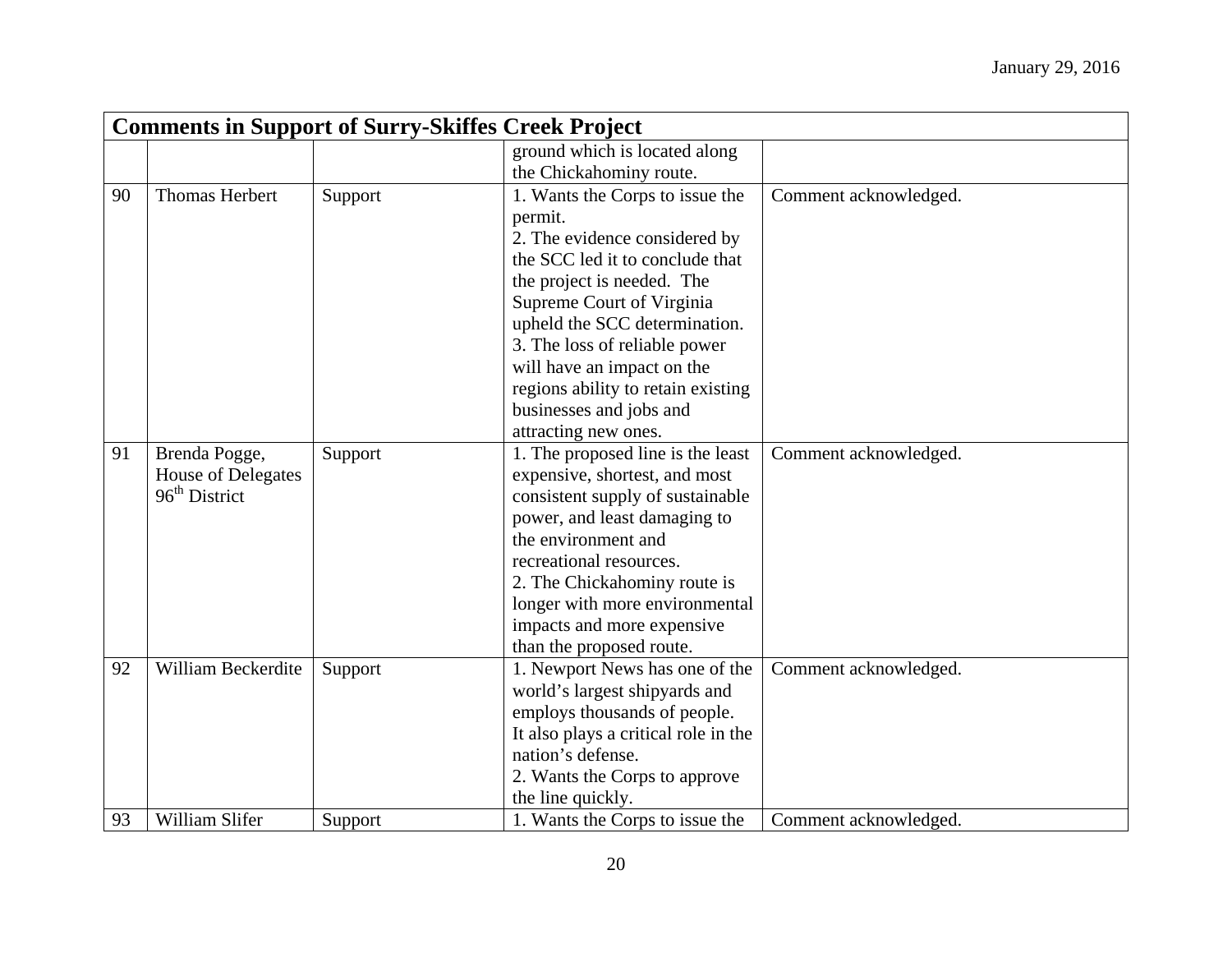|    | <b>Comments in Support of Surry-Skiffes Creek Project</b> |         |                                                                                                                                                                                                                                                                                                                                                                                                                                                                                        |                       |  |
|----|-----------------------------------------------------------|---------|----------------------------------------------------------------------------------------------------------------------------------------------------------------------------------------------------------------------------------------------------------------------------------------------------------------------------------------------------------------------------------------------------------------------------------------------------------------------------------------|-----------------------|--|
|    |                                                           |         | permit.<br>2. Newport News has one of the<br>world's largest shipyards and<br>employs thousands of people.<br>It also plays a critical role in the<br>nation's defense.<br>3. The proposed line would not<br>disrupt the view.<br>4. Running the line underwater<br>has far more environmental<br>disruptions.                                                                                                                                                                         |                       |  |
| 94 | Wendell Wornom                                            | Support | 1. Wants the Corps to approve<br>the permit.<br>2. Project needed to prevent<br>unreliable electricity and<br>blackouts.                                                                                                                                                                                                                                                                                                                                                               | Comment acknowledged. |  |
| 95 | Wade Weisman                                              | Support | 1. Corps to consider the<br>negative impacts that would<br>result if the Chickahominy<br>route is chosen rather that the<br>James crossing, including: (1)<br>the need for new, undeveloped<br>existing right-of-way; $(2)$<br>impacts to 28.53 miles of<br>private lands; (3) crossing<br>within 500 feet of homes,<br>schools, and public parks; (4)<br>clearing of trees and forested<br>wetlands; and (5) passing<br>through the heart of the<br>Chickahominy Indian<br>community. | Comment acknowledged. |  |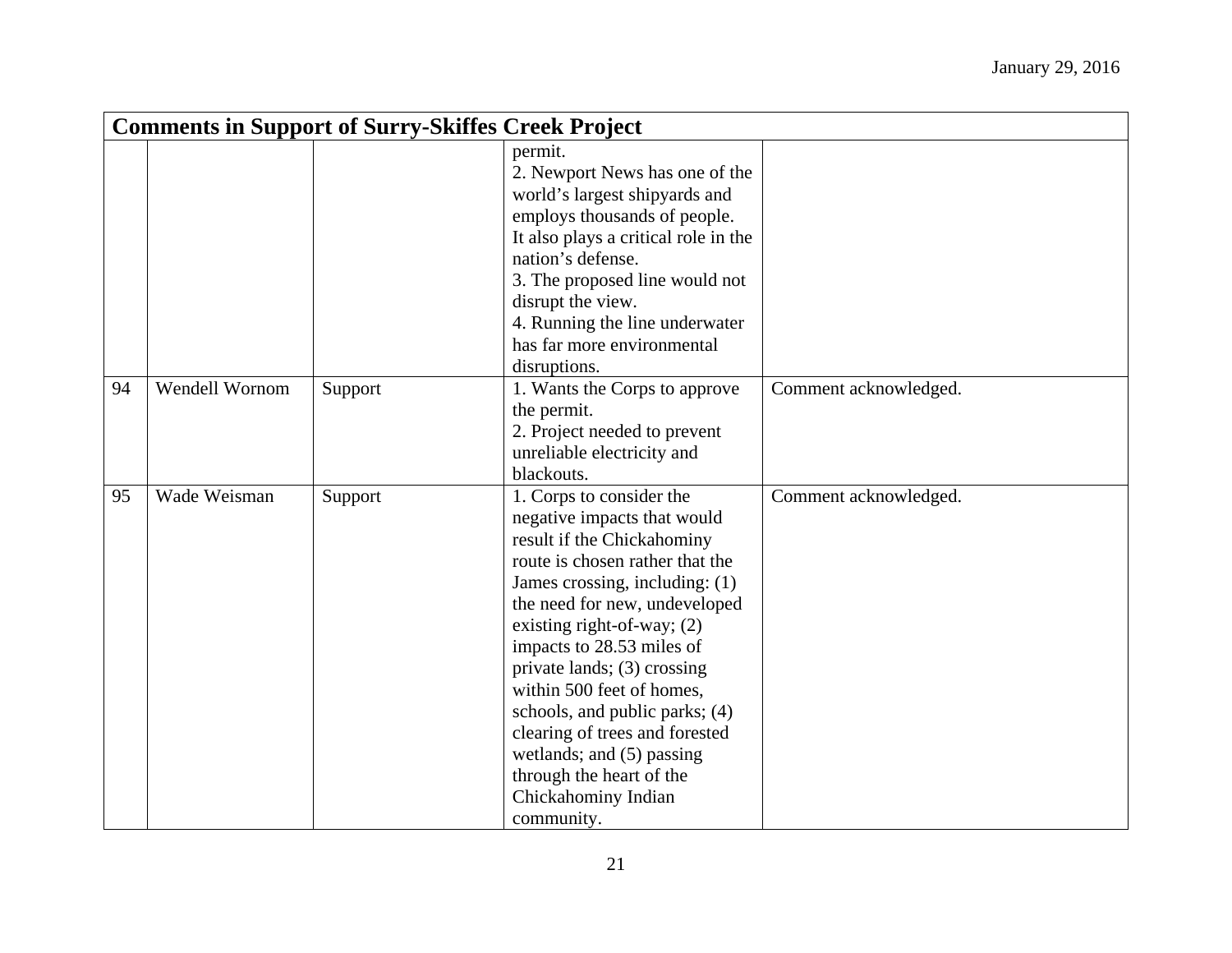|     | <b>Comments in Support of Surry-Skiffes Creek Project</b> |           |                                    |                       |  |
|-----|-----------------------------------------------------------|-----------|------------------------------------|-----------------------|--|
|     |                                                           |           | 2. The Chickahominy route is       |                       |  |
|     |                                                           |           | 30 miles longer and there are      |                       |  |
|     |                                                           |           | more environmental impacts.        |                       |  |
| 96  | Zach Trogdon                                              | Support   | 1. Charles City resolution         | Comment acknowledged. |  |
|     |                                                           |           | urging the Corps to approve the    |                       |  |
|     |                                                           |           | James River crossing.              |                       |  |
| 97  | <b>Dominion Form</b>                                      | Support   | 1. The proposed line is the best   | Comment acknowledged. |  |
|     | <b>Comment Letters:</b>                                   |           | way to reliably meet energy        |                       |  |
|     | 713 letters, almost                                       |           | demands.                           |                       |  |
|     | entirely the same.                                        |           | 2. Urges the Corps to support      |                       |  |
|     | There were two                                            |           | the project so that the peninsula  |                       |  |
|     | versions, but no                                          |           | has the electricity needed once    |                       |  |
|     | substantive                                               |           | the Yorktown units are retired.    |                       |  |
|     | differences.                                              |           |                                    |                       |  |
| 98  | Charles Harwood.                                          | Tentative | 1. General opposition to the       | Comment acknowledged. |  |
|     | Jr. (resident of                                          |           | Chickahominy route and wants       |                       |  |
|     | Charles City, VA)                                         |           | it stricken from consideration.    |                       |  |
|     |                                                           |           | 2. Does not mention route for      |                       |  |
|     |                                                           |           | current project.                   |                       |  |
| 99  | Elizabeth Weisman                                         | Support   | 1. Opposes the Chickahominy        | Comment acknowledged  |  |
|     | (speaking for the                                         |           | route because of the 'higher       |                       |  |
|     | residents of                                              |           | cost' and greater scenic impacts   |                       |  |
|     | Colonial Heritage,                                        |           | of the Chickahominy                |                       |  |
|     | located in the                                            |           | alternative.                       |                       |  |
|     | Western section of                                        |           | 2. General support for the         |                       |  |
|     | James City County)                                        |           | project for power reliability      |                       |  |
|     |                                                           |           | reasons.                           |                       |  |
| 100 | David Ledbetter                                           | Support   | 1. General support for the         | Comment acknowledged. |  |
|     | (resident of Charles                                      |           | project as it is the only feasible |                       |  |
|     | City, VA)                                                 |           | and reasonable alternative to      |                       |  |
|     |                                                           |           | satisfy FERC requirements.         |                       |  |
|     |                                                           |           | 2. Opposed to the                  |                       |  |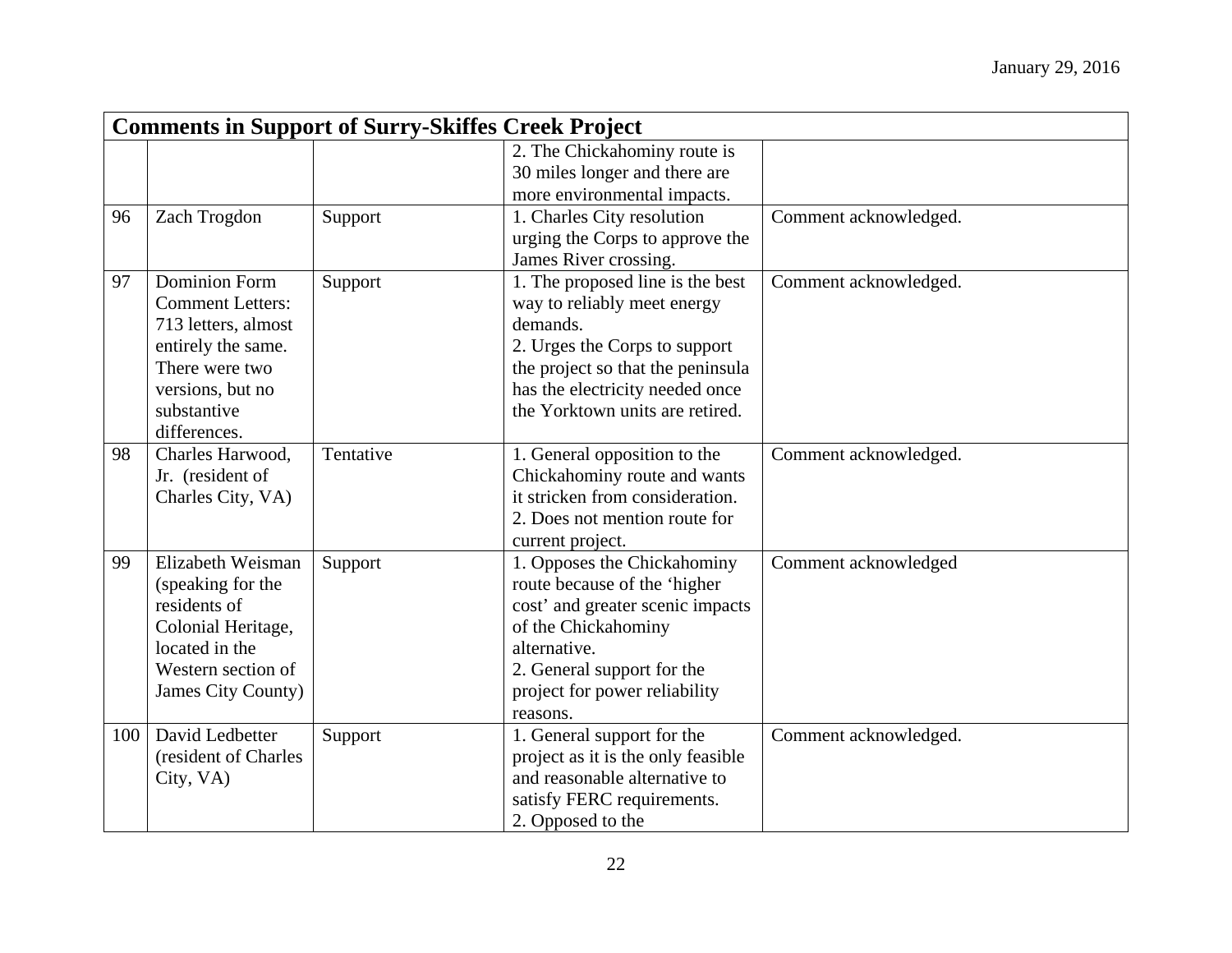|     | <b>Comments in Support of Surry-Skiffes Creek Project</b> |         |                                 |                       |
|-----|-----------------------------------------------------------|---------|---------------------------------|-----------------------|
|     |                                                           |         | Chickahominy route, criticizing |                       |
|     |                                                           |         | the Corps White Paper analysis  |                       |
|     |                                                           |         | of the Chickahominy route.      |                       |
| 101 | Roger Anderson                                            | Support | 1. Williamsburg thrives on      | Comment acknowledged. |
|     |                                                           |         | tourism and the commentator     |                       |
|     |                                                           |         | expressed his concern for the   |                       |
|     |                                                           |         | economy if the area does not    |                       |
|     |                                                           |         | have reliable electricity.      |                       |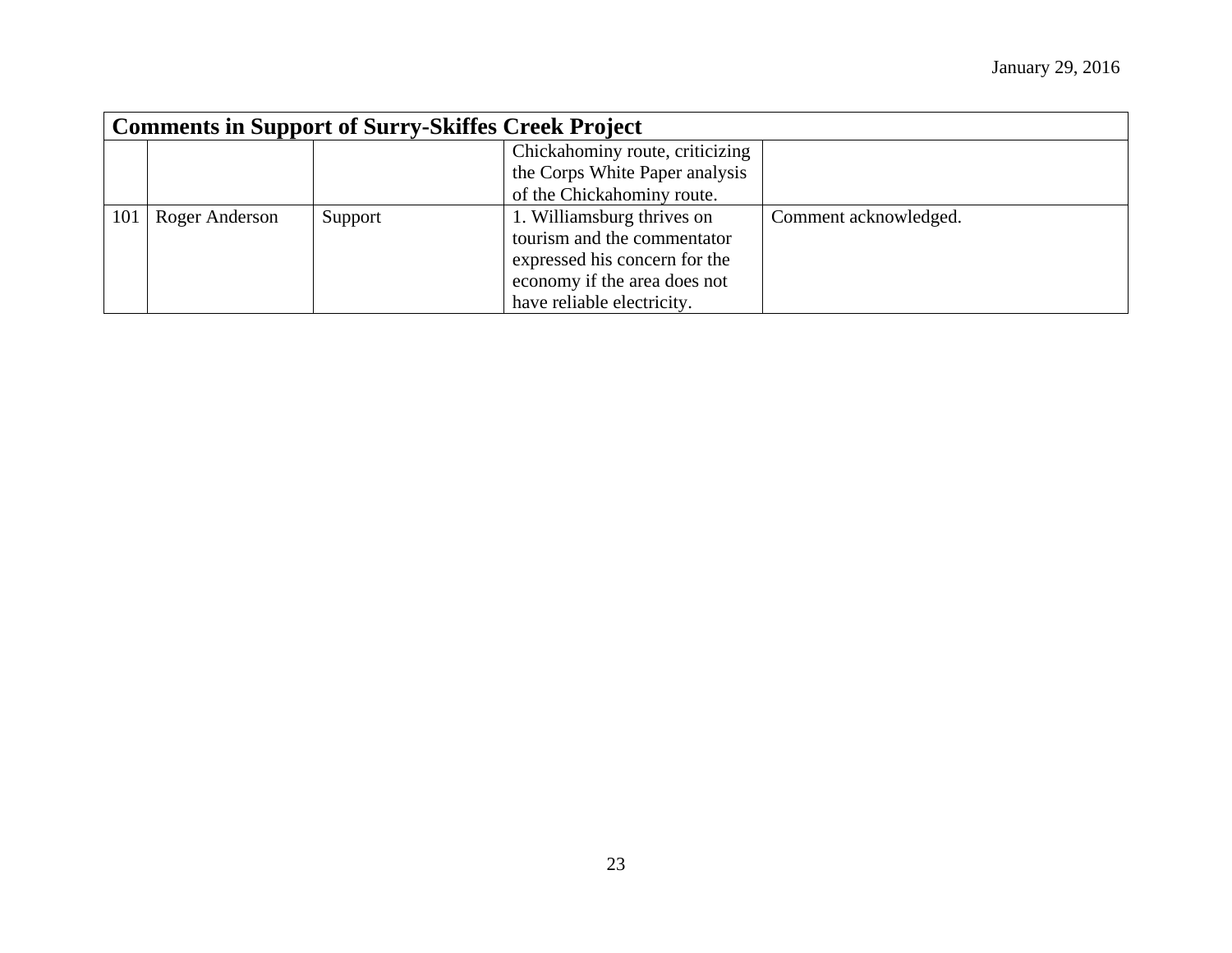#### **General Response:**

The Corps makes the determination on whether to require an Environmental Impact Study ("EIS") based on an evaluation of all of the resources that may be impacted by the project, the significance of those impacts and whether impacts may be mitigated. Under the Corps' regulations, most permits require an Environmental Assessment ("EA") and not an EIS. *See* 33 CFR § 230.7(a). The Corps may decide, based on its experience with similar projects and the facts and circumstances, that proceeding first with an EA is appropriate here. *See* Letter from S. Miller, Dominion, to L. Rhodes, USACE, Attachment 1, Response to Comment O (July 2, 2015), explaining the EIS decision process in further detail.

Several of the comments requested the Corps undertake a full EIS, claiming an EIS is necessary to assess viable alternatives and their impacts. The Corps has evaluated each alternative to the project against the purpose and need of the Project as well as the effects the Project will have on aquatic resources, endangered species, and cultural resources. The Corps has evaluated criteria for the alternatives in light of all of the information that has been supplied to date and has issued a Preliminary Alternatives Conclusions White Paper. In considering these various alternatives the Corps' evaluated: (1) whether the alternative would continue to provide the North Hampton Roads Load Area ("NHRLA") with electrical service that meets current demand and reasonable projected future load growth; (2) whether the alternative is compliant with North American Electric Reliability Corporation ("NERC") Reliability Criteria Standards; (3) whether the alternative is compliant with the Mercury and Air Toxics Standards ("MATS"); (4) the cost of the alternative; (5) existing technology/engineering required by the alternative; and (6) the alternative's siting and land use restrictions. The Corps concluded that only two alternatives are available; the proposed Surry-Skiffes Whealton 500 kV project and the Chickahominy-Skiffes-Whealton 500 kV project. The other alternatives were determined to be not practicable due to failure to meet the project needs, cost, engineering constraints, and/or logistics that are discussed in greater detail in the general response to Issue Category 3.

An EIS is required only when a major federal action will significantly affect the quality of the human environment. Under the National Environmental Policy Act ("NEPA"), a determination of significance must be based not only on context, but also on the intensity of an impact, which, under CEQ regulations, evaluates impacts based on matters of degree. 40 C.F.R. § 1508.27(a)-(b). When evaluating impacts to historic properties under NEPA, the permitting federal agency typically classifies the quality of the impacts based on whether there is a direct or indirect physical impact to historic properties, and the extent to which the visual impacts affect the characteristics or diminish the elements of integrity that render the properties historic. This typically is done by categorizing impacts as, for example, negligible, minor, moderate, or major. These categories often are linked to or correlated with the agencies' National Historic Preservation Act ("NHPA") § 106 evaluation of whether there are adverse impacts under 36 C.F.R. § 800.5. That evaluation focuses on the extent to which impacts diminish the integrity of the historic property. *See* 36 C.F.R. § 800.5(a)'s 7 integrity factors of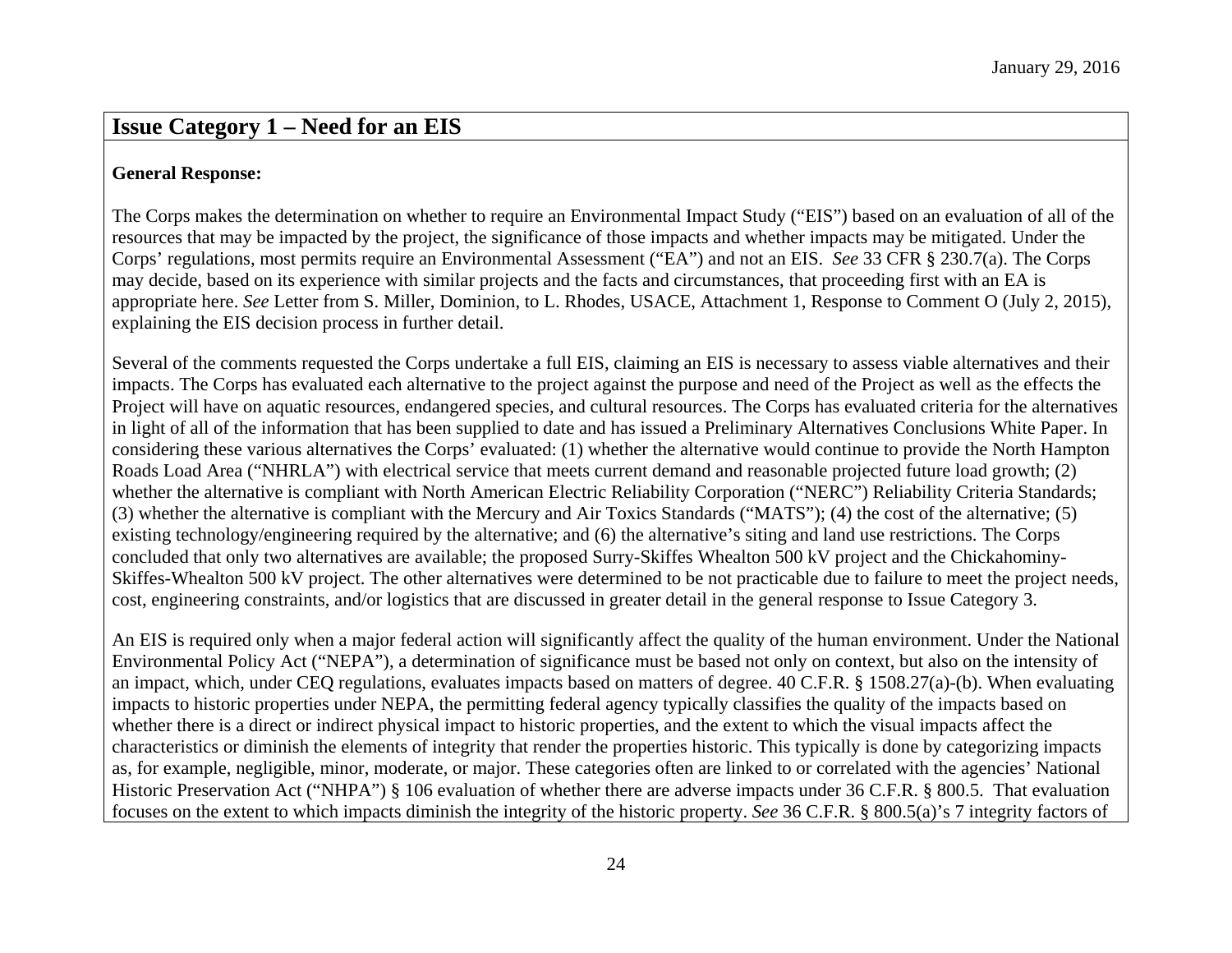location, design, setting, materials, workmanship, feeling, or association. The Cultural Resources Effects Assessment's ("CREA") evaluation of impacts under 36 C.F.R. § 800.5, the facts surrounding the location of the transmission line and towers, and other record evidence, provide USACE with the information necessary to make significance conclusions regarding visual impacts under NEPA.

Under USACE's NEPA regulations (33 C.F.R. Part 325 App. B), the scope of USACE's NEPA review is limited to the areas in which it has direct jurisdiction, and those areas in which it has control and responsibility over a project. Here, the application of those regulations demonstrates the scope of USACE's NEPA review is limited to impacts related to the placement of the transmission line over the river, and do not include the remainder of the Surry-Skiffes project (the "Project").

USACE regulations direct it to proceed with an EA when issuing a permit for an activity such as the Project. 33 C.F.R. § 230.7. Relevant court opinions are consistent with USACE's approach to use an EA. In a case challenging a USACE permit for a barge marina in a rural stretch of the Mississippi River, facts similar to Dominion's Project, the court addressed whether an EA was sufficient or whether an EIS should be required based on potential visual impacts from the barge project. *River Rd. Alliance v. Army Corps of Engineers*, 784 F 2d 445, 449 (7th Cir. 1985). The court articulated the standard of review for that kind of decision: "the nature of that judgment dictates that it will only be overturned if it is an abuse of discretion." *Id.* Under that standard of review, the court then articulated the issue:

> that the issue for us *is not* whether National Marine Services Barge fleeting facility [is] an unfortunate eyesore, marring one of the remaining spots of unspoiled beauty on the Mississippi River in the general vicinity of St Louis; it is that. … [The issue] *is* whether the Corps exceeded the bounds of is decisionmaking authority in concluding that the fleeting facility would not have so significant an impact on the environment as to require [an EIS].

*Id.* at 450 (emphasis added).

The court explained how the EA process had evolved to allow sufficient consideration of all environmental consequences. Noting that earlier cases suggesting the fixing of the standard for "significant" at the lower end of a scale that runs from "not trivial to momentous" was the:

> product of a time when environmental impact statements were less formidable than they have grown to be, when federal agencies were less sensitive than they mostly are today to environmental concerns, and, perhaps most important, when environmental assessments involved a less elaborate procedure for determining whether there was so significant an environmental impact as to warrant the preparation of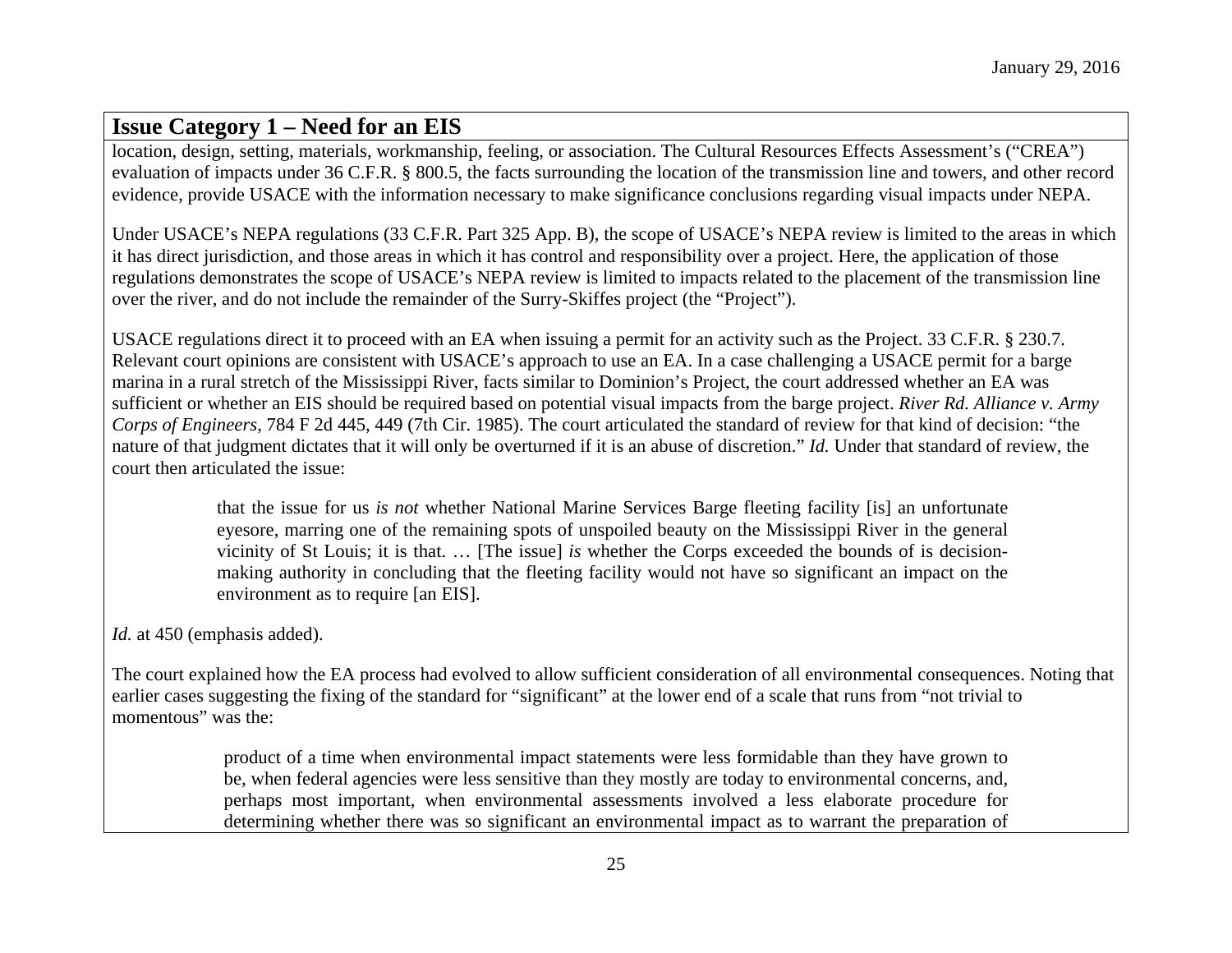<span id="page-25-0"></span>an environmental impact statement. . . . [T]oday, for good or ill, environmental assessments are thorough enough to permit a higher threshold for requiring environmental impact statements.

*Id.* at 450-451.

The court went on to explain the role of visual impacts and public opposition in making this determination, and rejected both as the basis for mandating an EIS:

> Aesthetic impacts alone will rarely compel the preparation of an environmental impact statement . . . . The necessary judgments are inherently subjective and normally can be made as reliably on the basis of an environmental assessment as on the basis of a much lengthier and costlier environmental impact statement. The fact that there was public opposition to the [barge project] cannot tip the balance. *See e.g., Town of Orangetown v Gorsuch,* 718 F.2d 28, 39 (2d Cir. 1983). That would be the environmental counterpart to the "heckler's veto" of First Amendment law.

*Id.* at 45[1](#page-25-0).<sup>1</sup>

Thus, as *River Road Alliance* makes clear, the decision whether to conduct an EA or EIS remains in the sole, and sound discretion of USACE.

USACE has not completed its evaluation of potential mitigation for visual impacts. It is well established that the agency is within its prerogative to, and in fact should, evaluate potential mitigation prior to determining whether to issue a finding of no significant impact ("FONSI") or proceed to an EIS. Indeed, USACE regularly considers the impact of mitigation as a factor on whether impacts will be significant for purposes of NEPA. That approach has long been recognized and accepted. *Ohio Valley Envtl. Coal. v. Aracoma Coal Co*., 556 F.3d 177, 191-92 (4th Cir. 2009) ("Even where an EA determines that a proposed action will have a significant environmental impact, an agency may avoid issuing an EIS where it finds that mitigating measures can be taken to reduce the environmental impact of the project below the level of significance.") (citing *Roanoke River Basin Ass'n v. Hudson*, 940 F.2d 58, 62 (4th Cir.1991)). USACE currently is in the middle of the NEPA process.

USACE has been fulfilling their responsibilities under 33 C.F.R. Parts 320 through 327. This includes required coordination under the

<sup>&</sup>lt;sup>1</sup> In addition, mere opposition to a project or its impacts does not create controversy for purposes of NEPA so as to suggest a significant impact. North Carolina v. FAA, 957 F.2d 1125, 1133-34 (4th Cir. 1992); Clement v. LaHood, 2010 WL 1779701, at \*7-8 (E.D. Va. 2010).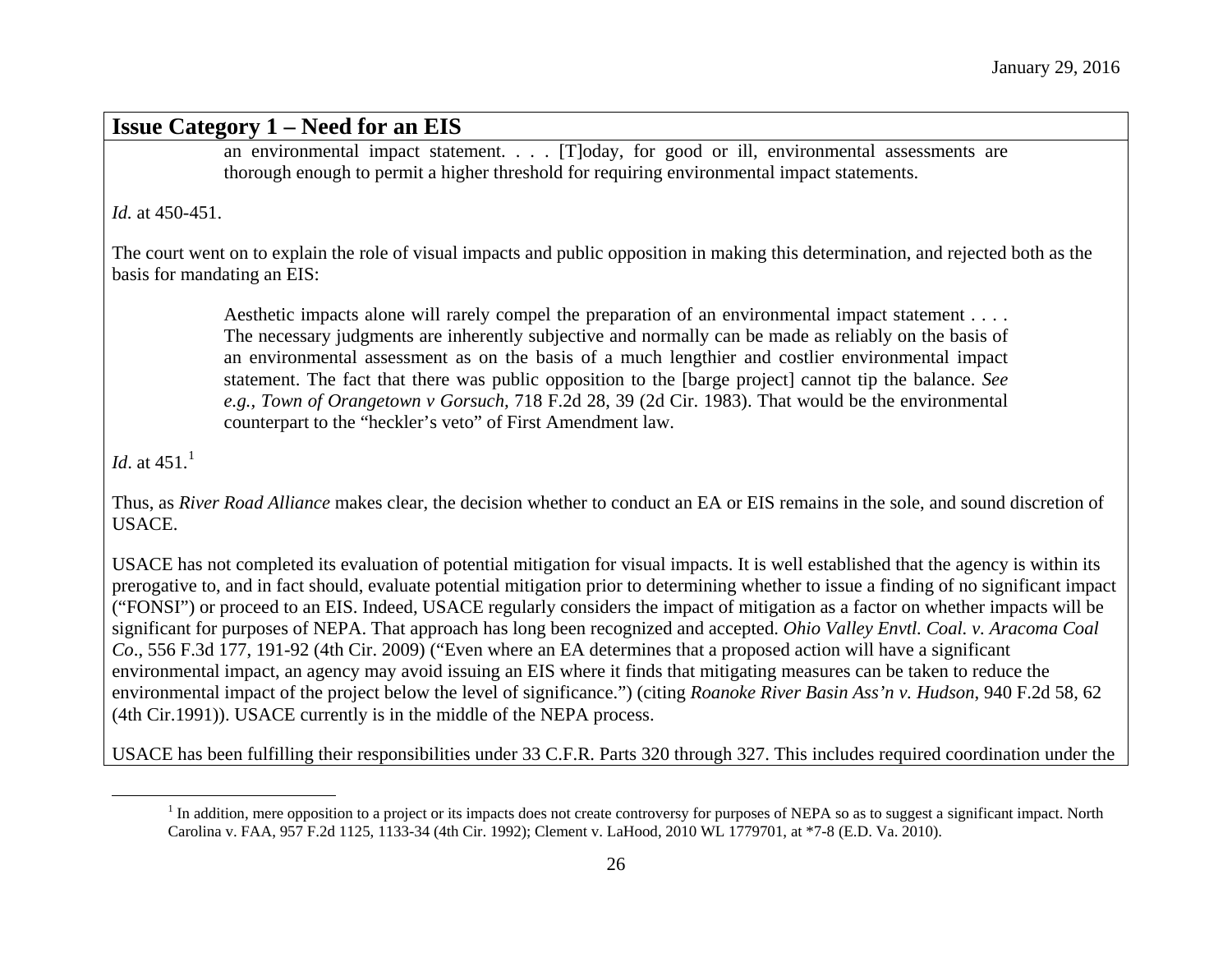Endangered Species Act (particularly involving the Project's potential impact on the Atlantic sturgeon and Long Eared Bat), National Historic Preservation Act (analyzing the impacts on historical and cultural resources [*see* Final List of Historic Properties and Consolidated Effects Report]), and other applicable Federal laws. Many of the issues raised in the comments will be addressed in USACE's decision document which will include the public interest review (33 C.F.R. 320.4(a)) and assessment under the 404(b)(1) Guidelines for the Specification of Disposal Sites for Dredged or Fill Material (40 C.F.R. Part 230).

| $\mathbf{1}$   | Anne Davis<br>(student at William                                                                  | Oppose | 1. Opposes power lines built<br>over a river without an                                                                                                                                                                         | See response to Issue Category 1.                                                                                                                                                                                                                                                                                                                      |
|----------------|----------------------------------------------------------------------------------------------------|--------|---------------------------------------------------------------------------------------------------------------------------------------------------------------------------------------------------------------------------------|--------------------------------------------------------------------------------------------------------------------------------------------------------------------------------------------------------------------------------------------------------------------------------------------------------------------------------------------------------|
| $\overline{2}$ | $&$ Mary)<br>Randy Randol III<br>(VA Scientists and<br>Engineers for<br>Energy and<br>Environment) | Oppose | environmental impact study.<br>1. Wants an EIS to be<br>conducted because it is required<br>under NEPA.<br>2. Claims that the USACE<br>Alternatives White Paper is<br>deficient because it relies on<br>Dominion's information. | See response to Issue Category 1.<br>All information submitted to the Corps has<br>been evaluated independently by the Corps,<br>including information submitted by<br>Dominion. The Corps is entitled to rely on<br>information submitted by the applicant (and<br>any other interested party), as long it<br>independently reviews such information. |
| 3              | Adrian Whitcomb,<br>Jr. (resident of<br>Newport News,<br>VA)                                       | Oppose | 1. Wants an EIS to be<br>conducted.                                                                                                                                                                                             | See response to Issue Category 1.                                                                                                                                                                                                                                                                                                                      |
| $\overline{4}$ | <b>Barry Starke (Earth)</b><br>Design Associates,<br>Inc.)                                         | Oppose | 1. Wants an EIS to be<br>conducted.                                                                                                                                                                                             | See response to Issue Category 1.                                                                                                                                                                                                                                                                                                                      |
| 5              | Robert Stieg, Jr.<br>(resident of<br>Millwood, VA)                                                 | Oppose | 1. Wants an EIS to be<br>conducted.                                                                                                                                                                                             | See response to Issue Category 1.                                                                                                                                                                                                                                                                                                                      |
| 6              | Calder Loth<br>(resident of                                                                        | Oppose | 1. Requests a full EIS.                                                                                                                                                                                                         | See response to Issue Category 1.                                                                                                                                                                                                                                                                                                                      |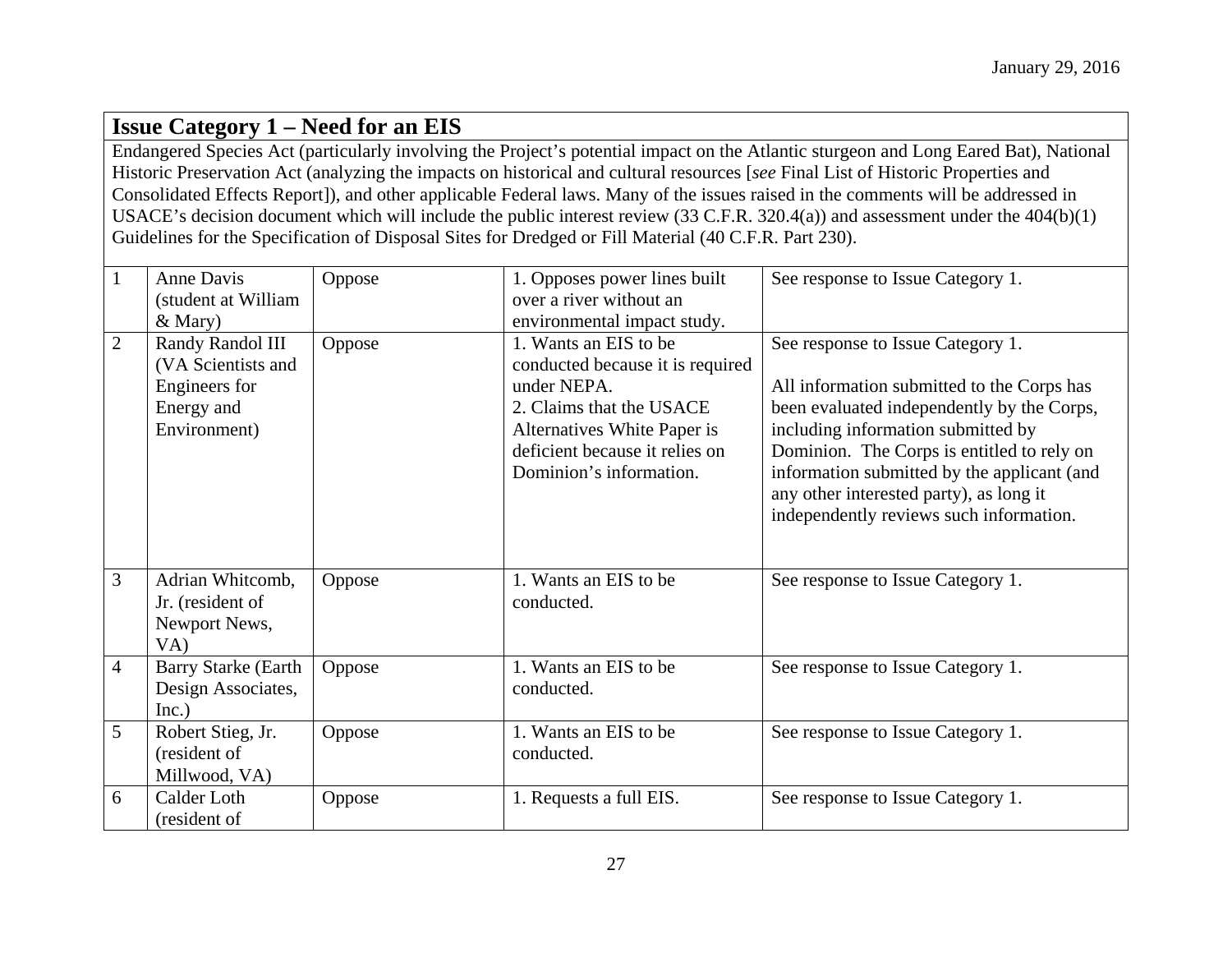| <b>Issue Category 1 – Need for an EIS</b> |                                                                                       |        |                                                                                                       |                                                                                         |
|-------------------------------------------|---------------------------------------------------------------------------------------|--------|-------------------------------------------------------------------------------------------------------|-----------------------------------------------------------------------------------------|
|                                           | Richmond, VA)                                                                         |        |                                                                                                       |                                                                                         |
| $\overline{7}$                            | Charles Seilheimer,<br>Jr. (document<br>named C_Petty                                 | Oppose | 1. Requests a full EIS.                                                                               | See response to Issue Category 1.                                                       |
|                                           | because of e-mail<br>address)                                                         |        |                                                                                                       |                                                                                         |
| 8                                         | Curtis Stoldt and<br><b>Sharon Marcial</b><br>(residents of<br>Williamsburg, VA)      | Oppose | 1. Requests a full EIS.                                                                               | See response to Issue Category 1.                                                       |
| 9                                         | Deanna Beacham<br>(resident of                                                        | Oppose | 1. Requests a full EIS to<br>determine the cumulative                                                 | See response to Issue Category 1.                                                       |
|                                           | Mechanicville, VA<br>and former<br>employee of the<br>Virginia Council on<br>Indians) |        | effects of the project on<br>Virginia's economic investment<br>in the major tourist area.             | Regarding the project's impact on tourism<br>comment, see response to Issue Category 5. |
| 10                                        | Dan Holmes<br>(Director of State)<br>Policy, Piedmont<br>Environmental<br>Council)    | Oppose | 1. Requests a full EIS.                                                                               | See response to Issue Category 1.                                                       |
| 11                                        | J. Randall<br>Minchew (Virginia<br>House of Delegates<br>$-10^{th}$ District)         | Oppose | 1. Requests a full EIS and<br>critical of the SCC to minimize<br>the power lines' alleged<br>impacts. | See response to Issue Category 1.                                                       |
| 12                                        | <b>Emmanuel Dabney</b>                                                                | Oppose | 1. Wants a full EIS to be<br>conducted.                                                               | See response to Issue Category 1.                                                       |
| 13                                        | Elizabeth Outka<br>(resident of<br>Midlothian, VA)                                    | Oppose | 1. Wants a full EIS to be<br>conducted.                                                               | See response to Issue Category 1.                                                       |
| 14                                        | Gail Anderson                                                                         | Oppose | 1. Requests a full EIS to be                                                                          | See response to Issue Category 1.                                                       |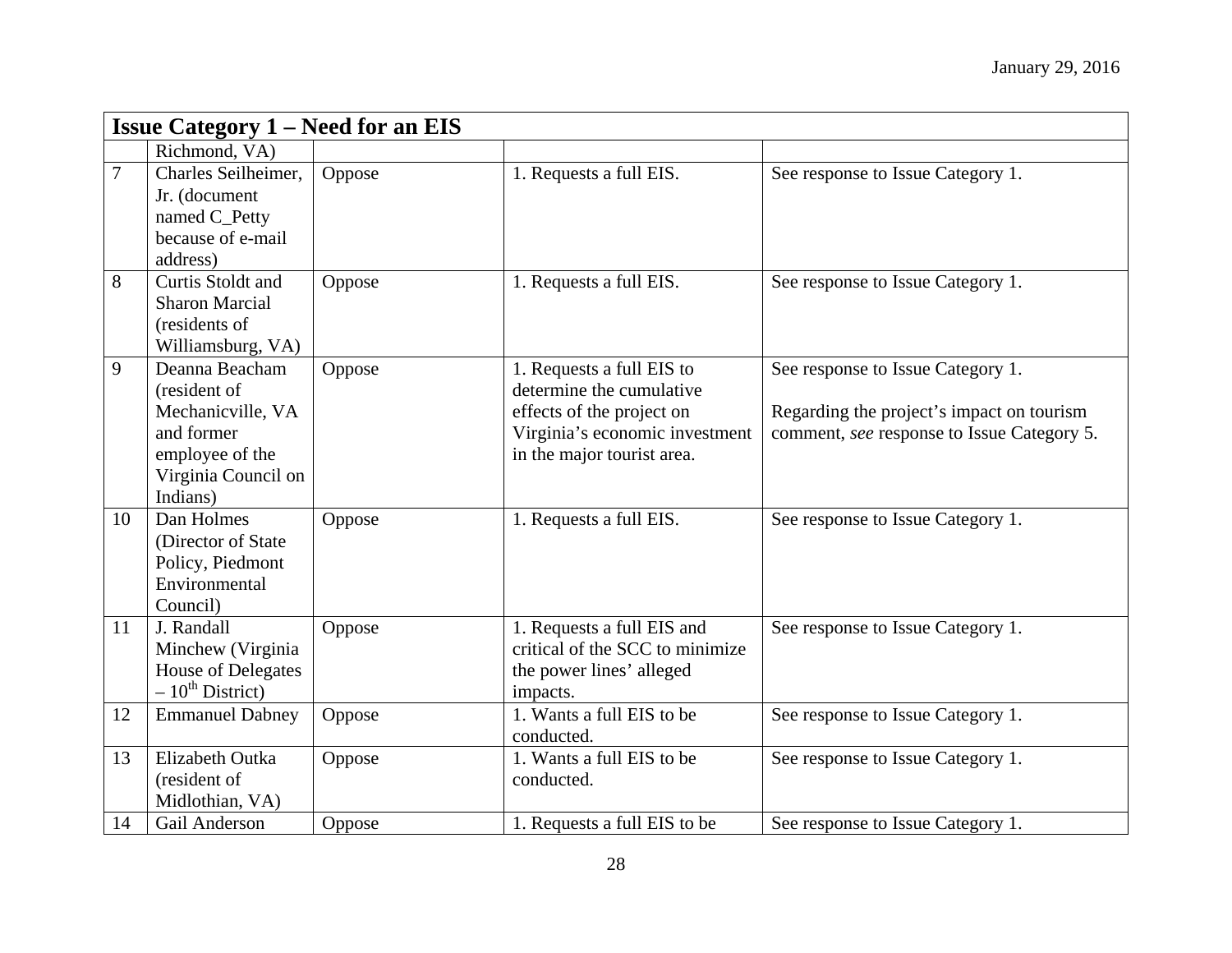| <b>Issue Category 1 – Need for an EIS</b> |                                                                                                                                     |        |                                                                                                                                    |                                                                                                                                                                                                                                                                                   |
|-------------------------------------------|-------------------------------------------------------------------------------------------------------------------------------------|--------|------------------------------------------------------------------------------------------------------------------------------------|-----------------------------------------------------------------------------------------------------------------------------------------------------------------------------------------------------------------------------------------------------------------------------------|
|                                           | (Boulder, CO)                                                                                                                       |        | conducted.                                                                                                                         |                                                                                                                                                                                                                                                                                   |
| 15                                        | George Little                                                                                                                       | Oppose | 1. Requests a full EIS to be<br>conducted.                                                                                         | See response to Issue Category 1.                                                                                                                                                                                                                                                 |
| 16                                        | Jeanette<br>Cadwallender<br>(President, Garden)<br>Club of Virginia)                                                                | Oppose | 1. Requests a full EIS to be<br>conducted.                                                                                         | See response to Issue Category 1.                                                                                                                                                                                                                                                 |
| 17                                        | Hylah Boyd (2<br>separate letters)                                                                                                  | Oppose | 1. Requests a full EIS.                                                                                                            | See response to Issue Category 1.                                                                                                                                                                                                                                                 |
| 18                                        | Joanne Berkley<br>(resident of<br>Norfolk, VA)                                                                                      | Oppose | 1. Requests a full EIS to be<br>conducted.                                                                                         | See response to Issue Category 1.                                                                                                                                                                                                                                                 |
| 19                                        | J. Capozzelli<br>(writing for<br>Historic<br>Jamestown)                                                                             | Oppose | 1. Requests a full EIS to be<br>conducted, which will also<br>allow an open discussion with<br>those who care about<br>Jamestowne. | See response to Issue Category 1.<br>Regarding the open discussion, USACE has<br>held open public comment periods and issued<br>notices of consulting party meetings (which<br>are open to the public) and USACE believes<br>that an addition public hearing is not<br>warranted. |
| 20                                        | Jamie May                                                                                                                           | Oppose | 1. Requests a full EIS be<br>conducted.                                                                                            | See response to Issue Category 1.                                                                                                                                                                                                                                                 |
| 21                                        | Margaret Fowler<br>(resident of<br>Williamsburg, VA)                                                                                | Oppose | 1. Requests that a full EIS is<br>conducted.                                                                                       | See response to Issue Category 1.                                                                                                                                                                                                                                                 |
| 22                                        | <b>Robert Lane</b><br>(resident of<br>McLean, VA and<br>member of the<br>Mid-Atlantic<br><b>Regional Advisory</b><br>Council of the | Oppose | 1. Requests that a full EIS be<br>conducted.                                                                                       | See response to Issue Category 1.                                                                                                                                                                                                                                                 |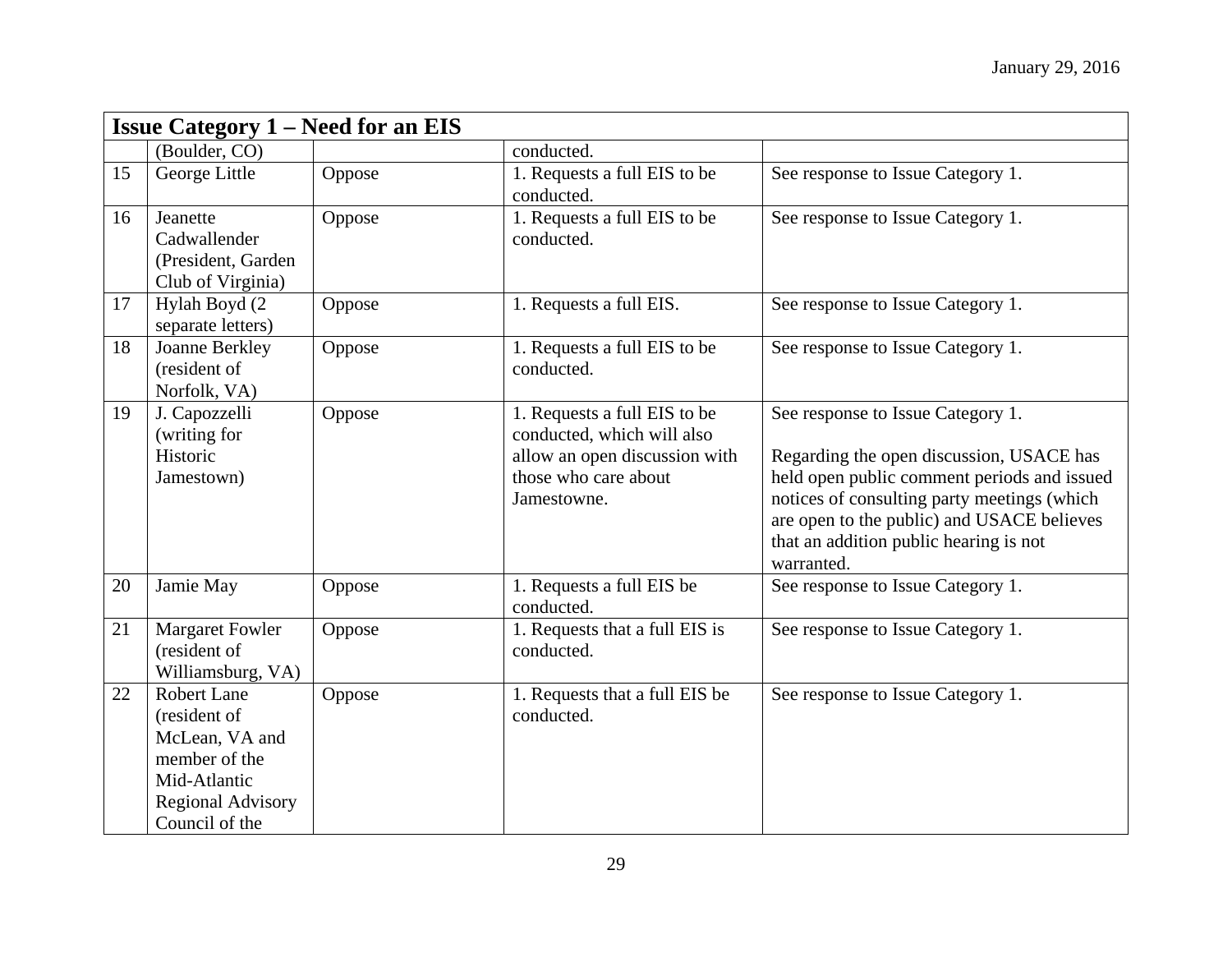| <b>Issue Category 1 – Need for an EIS</b> |                                                                                                                                    |        |                                                                                                                                       |                                                                                                                                                                                                                                                                                                         |
|-------------------------------------------|------------------------------------------------------------------------------------------------------------------------------------|--------|---------------------------------------------------------------------------------------------------------------------------------------|---------------------------------------------------------------------------------------------------------------------------------------------------------------------------------------------------------------------------------------------------------------------------------------------------------|
|                                           | <b>National Parks</b><br>Conservation<br>Association)                                                                              |        |                                                                                                                                       |                                                                                                                                                                                                                                                                                                         |
| 23                                        | Thomas Leitch<br>(Governor, Central<br>North Carolina<br>Company of the<br>Jamestowne<br>Society)                                  | Oppose | 1. Requests that a full EIS be<br>conducted (specifically notes<br>natural resource impact and<br>effect on endangered<br>sturgeons). | See response to Issue Category 1.                                                                                                                                                                                                                                                                       |
| 24                                        | Kevin Twine<br>(resident of<br>Brunswick, ME)                                                                                      | Oppose | 1. Personalized form NPCA<br>letter.<br>2. Notes that a FONSI would be<br>"entirely inappropriate."                                   | See response to Issue Category 1.<br>Regarding the comment that a FONSI would<br>be "entirely inappropriate", the Corps would<br>issue a FONSI if it determines, during its<br>environmental assessment process, that no<br>significant environmental impacts will occur<br>as a result of the project. |
| 25                                        | <b>Mark Perreault</b><br>(resident of<br>Norfolk, VA)                                                                              | Oppose | 1. Requests a full EIS be<br>conducted.                                                                                               | See response to Issue Category 1.                                                                                                                                                                                                                                                                       |
| 26                                        | Pam Goddard<br>(resident of<br>Washington, DC,<br>commenting on<br>behalf of National<br><b>Parks Conservation</b><br>Association) | Oppose | 1. Requests a full EIS be<br>conducted.                                                                                               | See response to Issue Category 1.                                                                                                                                                                                                                                                                       |
| 27                                        | Julia Moore                                                                                                                        | Oppose | 1. Wants an EIS.                                                                                                                      | See response to Issue Category 1.                                                                                                                                                                                                                                                                       |
| 28                                        | Joshua Rellick                                                                                                                     | Oppose | 1. Wants an EIS to collect the<br>data necessary to make an<br>informed decision on the<br>matter.                                    | See response to Issue Category 1.                                                                                                                                                                                                                                                                       |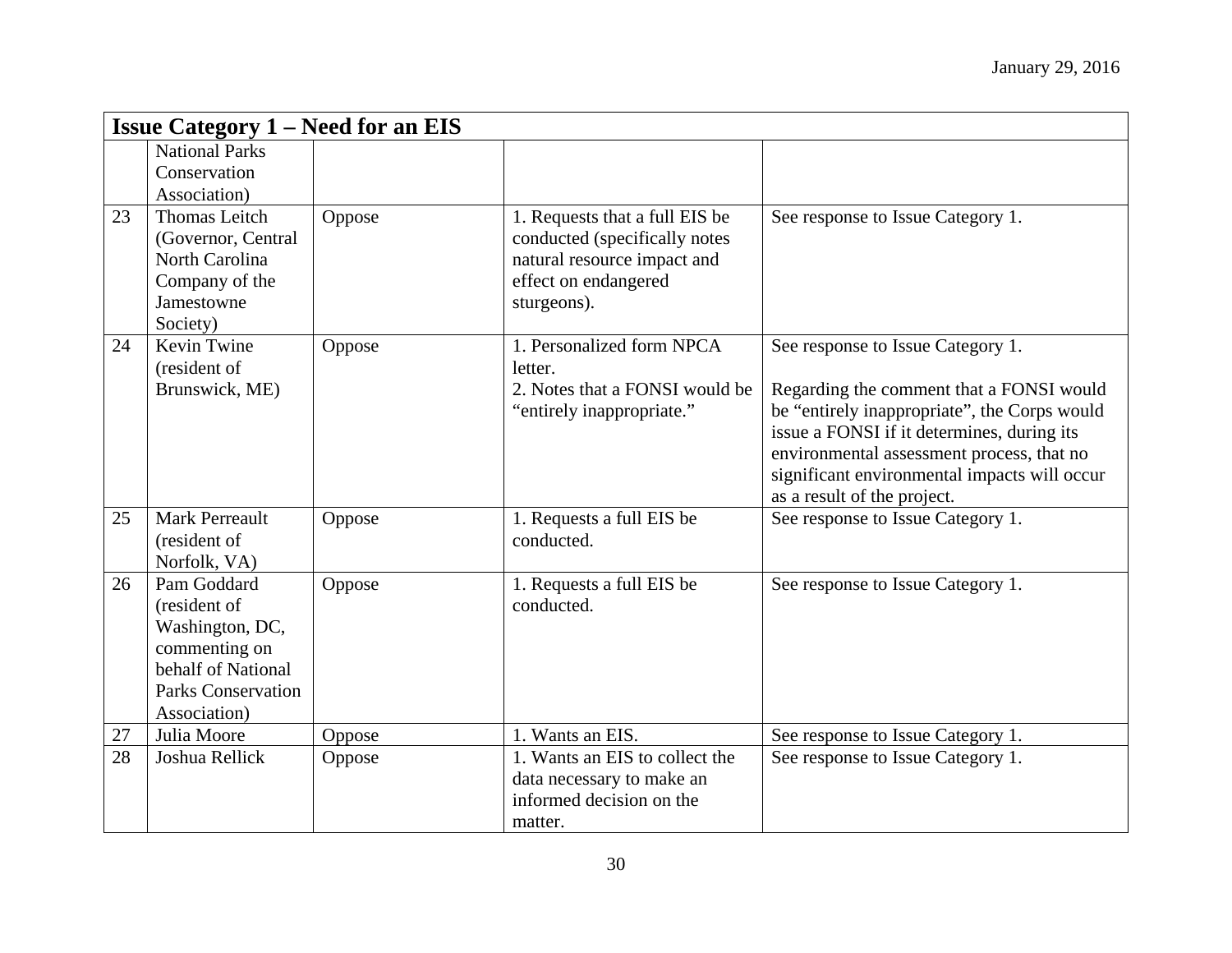|    | <b>Issue Category 1 – Need for an EIS</b>                         |        |                                                                                                                                                                                                                                                         |                                                                                                                                                                                                   |  |  |
|----|-------------------------------------------------------------------|--------|---------------------------------------------------------------------------------------------------------------------------------------------------------------------------------------------------------------------------------------------------------|---------------------------------------------------------------------------------------------------------------------------------------------------------------------------------------------------|--|--|
| 29 | <b>James Rich</b>                                                 | Oppose | 1. Wants an EIS because of the<br>cultural, historical, economic<br>and environmental significance<br>of the area.                                                                                                                                      | See response to Issue Category 1.                                                                                                                                                                 |  |  |
| 30 | Judy Scardina                                                     | Oppose | 1. Wants an EIS.                                                                                                                                                                                                                                        | See response to Issue Category 1.                                                                                                                                                                 |  |  |
| 31 | Jessica Seidenberg                                                | Oppose | 1. Wants an EIS.                                                                                                                                                                                                                                        | See response to Issue Category 1.                                                                                                                                                                 |  |  |
| 32 | Julia Steele                                                      | Oppose | 1. Wants an EIS.                                                                                                                                                                                                                                        | See response to Issue Category 1.                                                                                                                                                                 |  |  |
| 33 | <b>Jane Yerkes</b>                                                | Oppose | 1. Wants an EIS.                                                                                                                                                                                                                                        | See response to Issue Category 1.                                                                                                                                                                 |  |  |
| 34 | Kathleen E. Haines                                                | Oppose | 1. Wants an EIS.                                                                                                                                                                                                                                        | See response to Issue Category 1.                                                                                                                                                                 |  |  |
| 35 | Keith Engelmeier                                                  | Oppose | 1. The final Corps<br>determination should be based<br>on the findings of independent<br>outside consultants.                                                                                                                                           | See response to Issue Category 1.<br>The Corps makes an independent<br>determination whether an EIS is warranted<br>based on its evaluation of resources that will<br>be impacted by the project. |  |  |
| 36 | Kirby Smith                                                       | Oppose | 1. Wants an EIS.                                                                                                                                                                                                                                        | See response to Issue Category 1.                                                                                                                                                                 |  |  |
| 37 | Lucile Miller                                                     | Oppose | 1. Wants an EIS.                                                                                                                                                                                                                                        | See response to Issue Category 1.                                                                                                                                                                 |  |  |
| 38 | Lisa Mountcastle                                                  | Oppose | 1. Wants an EIS.                                                                                                                                                                                                                                        | See response to Issue Category 1.                                                                                                                                                                 |  |  |
| 39 | Lily Panoussi                                                     | Oppose | 1. Wants an EIS.                                                                                                                                                                                                                                        | See response to Issue Category 1.                                                                                                                                                                 |  |  |
| 40 | Leighton Powell,<br><b>Executive Director,</b><br>Scenic Virginia | Oppose | 1. Wants an EIS. If the EIS<br>reveals that the proposed<br>transmission line is the only<br>way to achieve reliable energy,<br>then the Corps must have an<br>inventory of the assets that will<br>be impacted so that the damage<br>can be mitigated. | See response to Issue Category 1.                                                                                                                                                                 |  |  |
| 41 | Vaughan Boleky                                                    | Oppose | 1. Wants an EIS.                                                                                                                                                                                                                                        | See response to Issue Category 1.                                                                                                                                                                 |  |  |
| 42 | McGuire Boyd                                                      | Oppose | 1. Wants an EIS.                                                                                                                                                                                                                                        | See response to Issue Category 1.                                                                                                                                                                 |  |  |
| 43 | <b>Matthew Mullett</b>                                            | Oppose | 1. Wants environmental studies<br>to ascertain the impact to<br>wildlife and the surrounding                                                                                                                                                            | See response to Issue Category 1.                                                                                                                                                                 |  |  |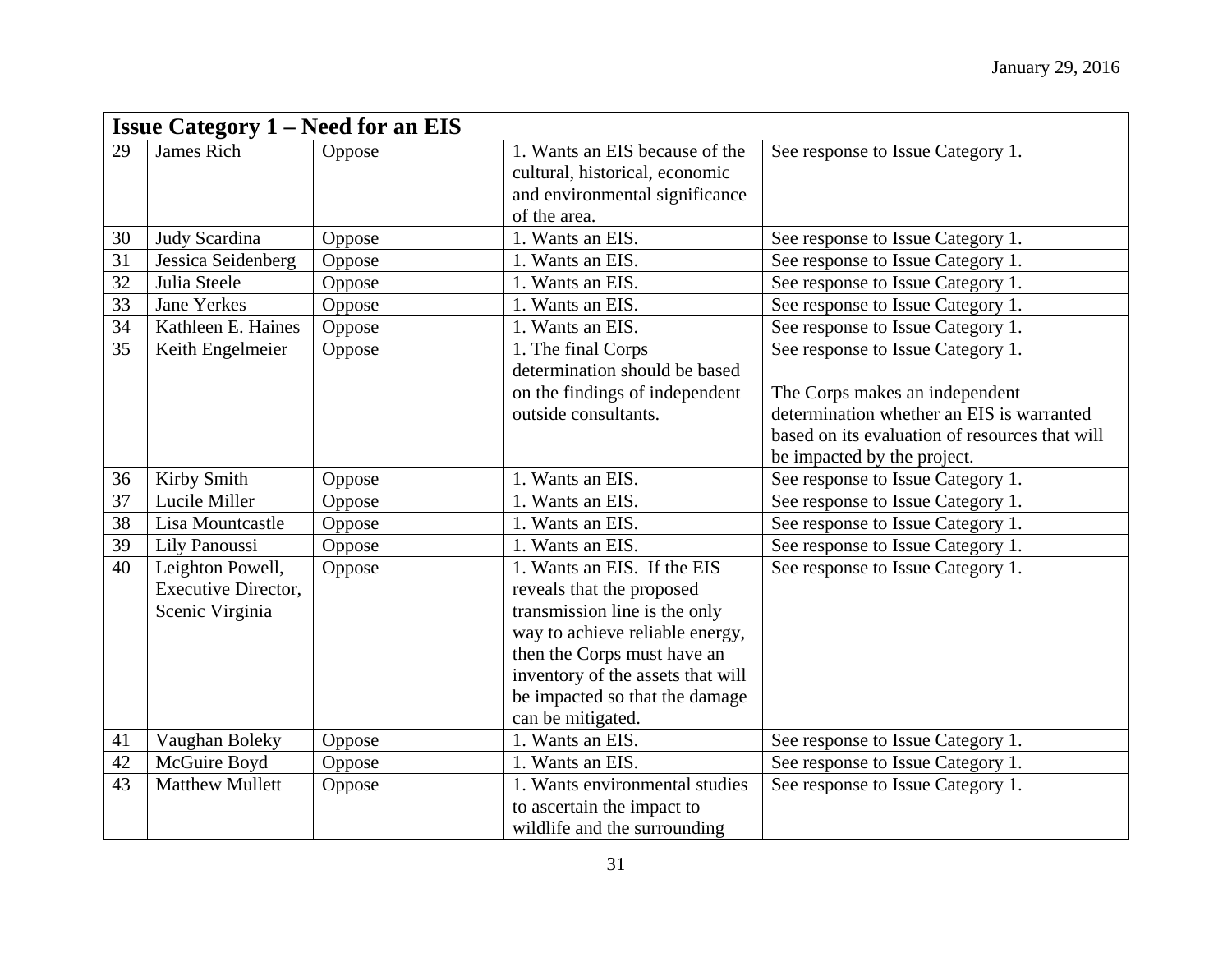| <b>Issue Category 1 – Need for an EIS</b> |                        |               |                                 |                                               |
|-------------------------------------------|------------------------|---------------|---------------------------------|-----------------------------------------------|
|                                           |                        |               | area.                           |                                               |
| 44                                        | Pam Michael            | Oppose        | 1. Wants an EIS.                | See response to Issue Category 1.             |
| 45                                        | Peyton Wells           | Oppose        | 1. Wants an EIS.                | See response to Issue Category 1.             |
| 46                                        | Pamela Kent Pettus     | Oppose        | 1. Wants an EIS.                | See response to Issue Category 1.             |
|                                           |                        |               | 2. The powerline would destroy  |                                               |
|                                           |                        |               | the character of the most       |                                               |
|                                           |                        |               | important places in the world.  |                                               |
| 47                                        | <b>Robert Dunkerly</b> | Oppose        | 1. Wants an EIS.                | See response to Issue Category 1.             |
| 48                                        | Sara Butler            | Oppose        | 1. Wants an EIS.                | See response to Issue Category 1.             |
| 49                                        | <b>Sally Thomas</b>    | Oppose        | 1. Wants an EIS.                | See response to Issue Category 1.             |
| 50                                        | <b>Stephen Lucas</b>   | Oppose        | 1. Wants an EIS.                | See response to Issue Category 1.             |
| 51                                        | Scenic America         | Oppose        | 1. Wants an EIS.                | See response to Issue Category 1.             |
| 52                                        | Thomas Corbin          | Oppose        | 1. Wants an EIS.                | See response to Issue Category 1.             |
| 53                                        | Wendy Wheatcraft       | <b>Oppose</b> | 1. Wants an EIS.                | See response to Issue Category 1.             |
| 54                                        | Ms. Vicki              | Oppose        | 1. Wants an EIS                 | See response to Issue Category 1.             |
| 55                                        | Gayle Randol           | Oppose        | 1. Wants an EIS because         | See responses to Issue Categories 1-3, and 5. |
|                                           | (resident of           |               | alternatives have been          |                                               |
|                                           | Richmond, VA and       |               | misrepresented because          |                                               |
|                                           | former guide at        |               | Jamestown Island is a priceless |                                               |
|                                           | Historic               |               | historical site.                |                                               |
|                                           | Jamestowne)            |               |                                 |                                               |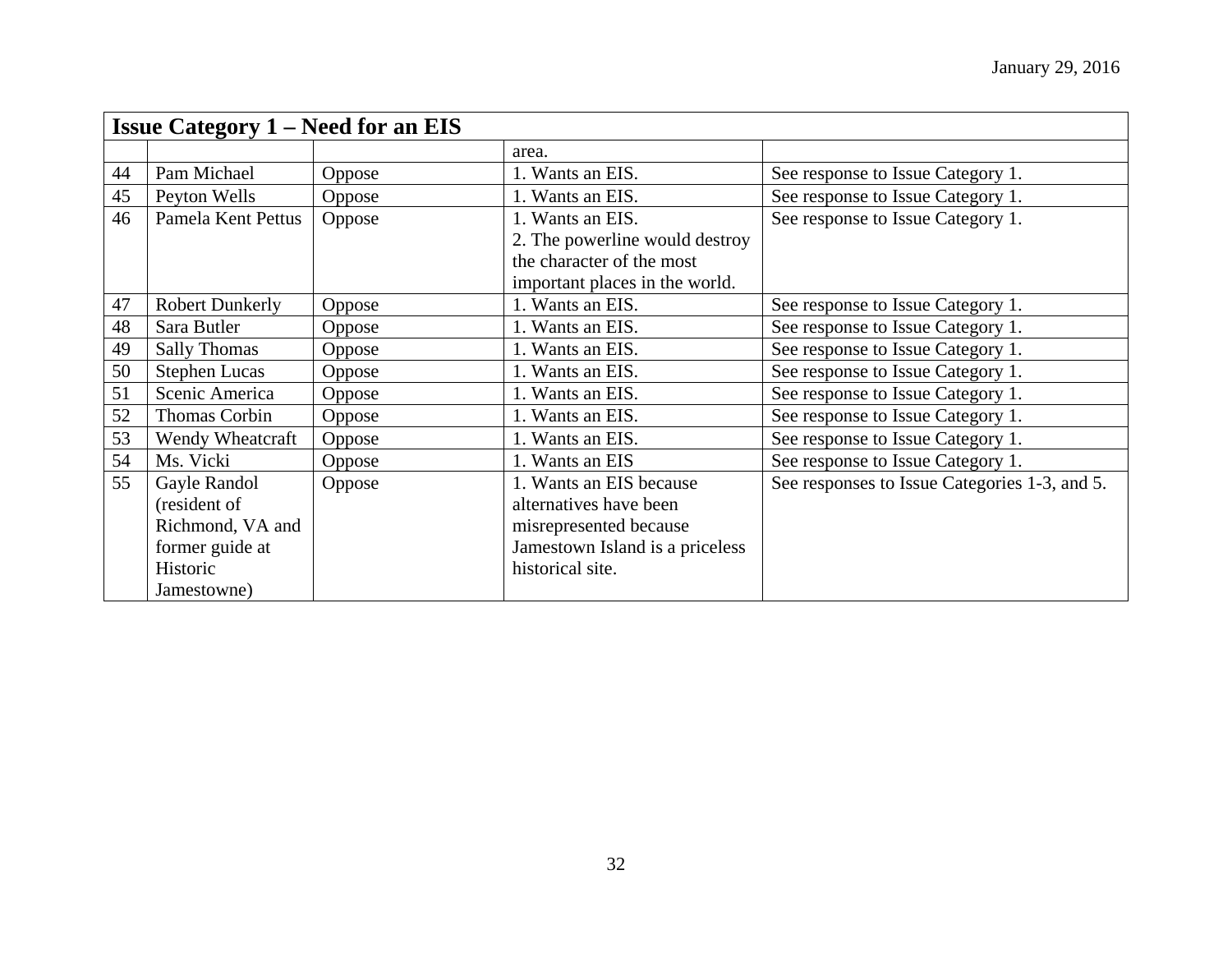#### **General Response:**

The five historic properties (44JC0662, Carter's Grove, Hog Island Wildlife Management Area, the newly defined Eligible Historic District (which includes the contributing portion of the Captain John Smith Chesapeake National Historic Trail), and Colonial National Historical Park/Colonial Parkway and the Jamestown National Historic Site/Jamestown Island) that would experience an adverse effect due to visual impacts would have an impact intensity of Moderate. For these five resources, the visibility of the transmission line would alter the integrity of setting and/or feeling in a way that would diminish the overall integrity of the resource. These resources will still retain historic importance and integrity for other characteristics. While the construction of the Project will introduce elements that are out of historic character for the properties' setting and feeling, the structures are seen within the midground to background and do not obstruct, sever, or surround historical viewsheds for Carter's Grove, Colonial Parkway, and Jamestown. Hog Island derives its historical significance primarily under Criterion D, for its archaeological potential to yield important information in prehistory and history. The construction of structures east of Hog Island will diminish the setting and feeling of the property but not result in a loss of these characteristics as views from Hog Island to Jamestown are maintained and the setting and feeling within the boundary of the property itself remains. Similarly, the integrity of setting and feeling of the Eligible Historic District will be altered and diminished by the visibility of the transmission line structures, particularly in the immediate vicinity of the river crossing. However, setting and feeling are not lost overall for the resource as important views are maintained (e.g., Hog Island to Jamestown) and visibility of the Project is minimal throughout much of this large property due to distance and topographic and vegetative obstructions. For example, without consideration of the visibility of the structures, more than 75% of the Eligible Historic District is greater than 3.5 miles from the transmission structures, making the structures to appear in the background, if they are even visible at all. There would be No Adverse Effect for the remaining resources.

*See* also Letter from S. Miller, Dominion, to L. Rhodes, USACE , Attachment 1, Response to Comments F, G (July 2, 2015) and Stantec's Cultural Resources Effects Assessment, Surry-Skiffes Creek-Whealton Transmission Line Project, Surry, James City, and York Counties, Cities of Newport News and Hampton, Virginia (Sept. 15, 2015), also known as the Consolidated Effects Report ("CREA") for further discussion on the impacts of the proposed transmission line on the viewshed of historic properties. Comments regarding the "pristine" view represent the commenters' opinion regarding one or more views from some vantage point within the Area of Potential Effect ("APE"). The visual impacts to resources have been considered in Stantec's Visual Effects Assessment, which considered the impacts to these resources. *See* CREA; Letter from S. Miller, Dominion, to L. Rhodes, USACE, at 5-6 (July 2, 2015).

Regarding the comments on photo simulations of the APE, photo simulations were prepared for key resources by Truescapes as part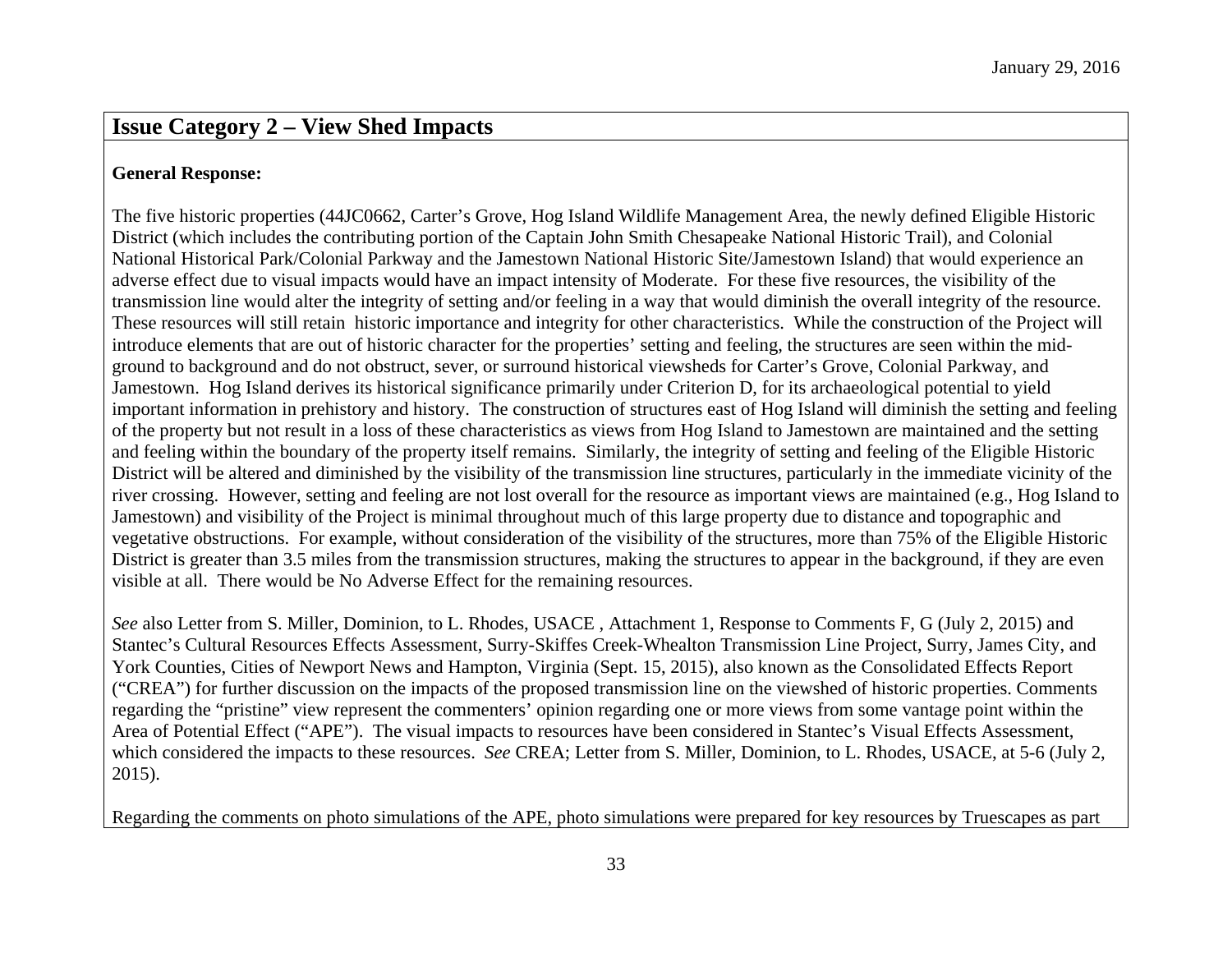of work associated with this project. Reference points were noted in the photographs to indicate the general location of the line and as noted to provide geographic reference. Line of sight analysis was utilized in concert with these photographs to identify the visibility and assess the potential effects of the project from each of the resources.

The Advisory Council on Historic Preservation ("ACHP") noted that the consulting parties were not satisfied with the computergenerated view shed representations provided by DVP. They described the comments from these parties, which appear to request the creation of a "virtual reality," where one could see a simulation of the proposed Project from any vantage point. While commenters might desire such a visual representation, it is not required or suggested by the Virginia Department of Historic Resource's (2008) Guidelines for Assessing Impacts of Proposed Electric Transmission Lines and Associated Facilities on Historic Resources in the Commonwealth of Virginia. We believe the submitted computer-generated view shed representations from vantages points of concern, including Carter's Grove Plantation and Jamestown Island, reasonably satisfy the applicable requirements and are consistent with past practices for assessing indirect effects on known properties. DVP prepared the CREA in response to the Department of Historic Resources' June 19, 2015 letter and will present a consolidated report detailing all survey work performed, resources identified, eligibility determinations and effects to these resources. *See* CREA; Letter from S. Miller, Dominion, to L. Rhodes, USACE, at 5-6.

The NHPA Section 106 regulations do not expressly require the identification of the severity of impacts, but instead require (and focus on) the identification of adverse effects. Nevertheless, the NHPA Section 106 regulations do require the consideration of mitigating any adverse effects on historic properties that cannot be avoided or minimized. Therefore, depending on the circumstances, the need for determining the severity and/or nature of adverse effects may exist. In those circumstances, agencies often look to their NEPA evaluations for assistance, and link the two similar analyses. This is because identification of the severity of impacts is more suitably addressed under the NEPA review process. In that evaluation, USACE evaluates the intensity and context of potential impacts to historic properties to determine whether significant impact to the human environment will occur as a result of the Project. NEPA evaluations typically classify the intensity of potential impacts by categorizing the intensity of impacts as negligible, minor, moderate, or major. The National Park Service ("NPS") recently completed an Environmental Assessment for shoreline stabilization along the Colonial Parkway. Within that document, intensity of impact to cultural resources was defined and compared to Section 106 effects as follows:

• *Negligible*: the impact is at the lowest level with no identifiable positive or negative impact. This category of impact would correlate to an NHPA evaluation of no effect or no adverse effect.

• *Minor*: the impact would alter a defining characteristic of a resource, but would not diminish the integrity of the resource. This category would correlate to an NHPA evaluation of no adverse effect.

• *Moderate*: the impact would alter a defining characteristic of the resource and would diminish the overall integrity of the resource.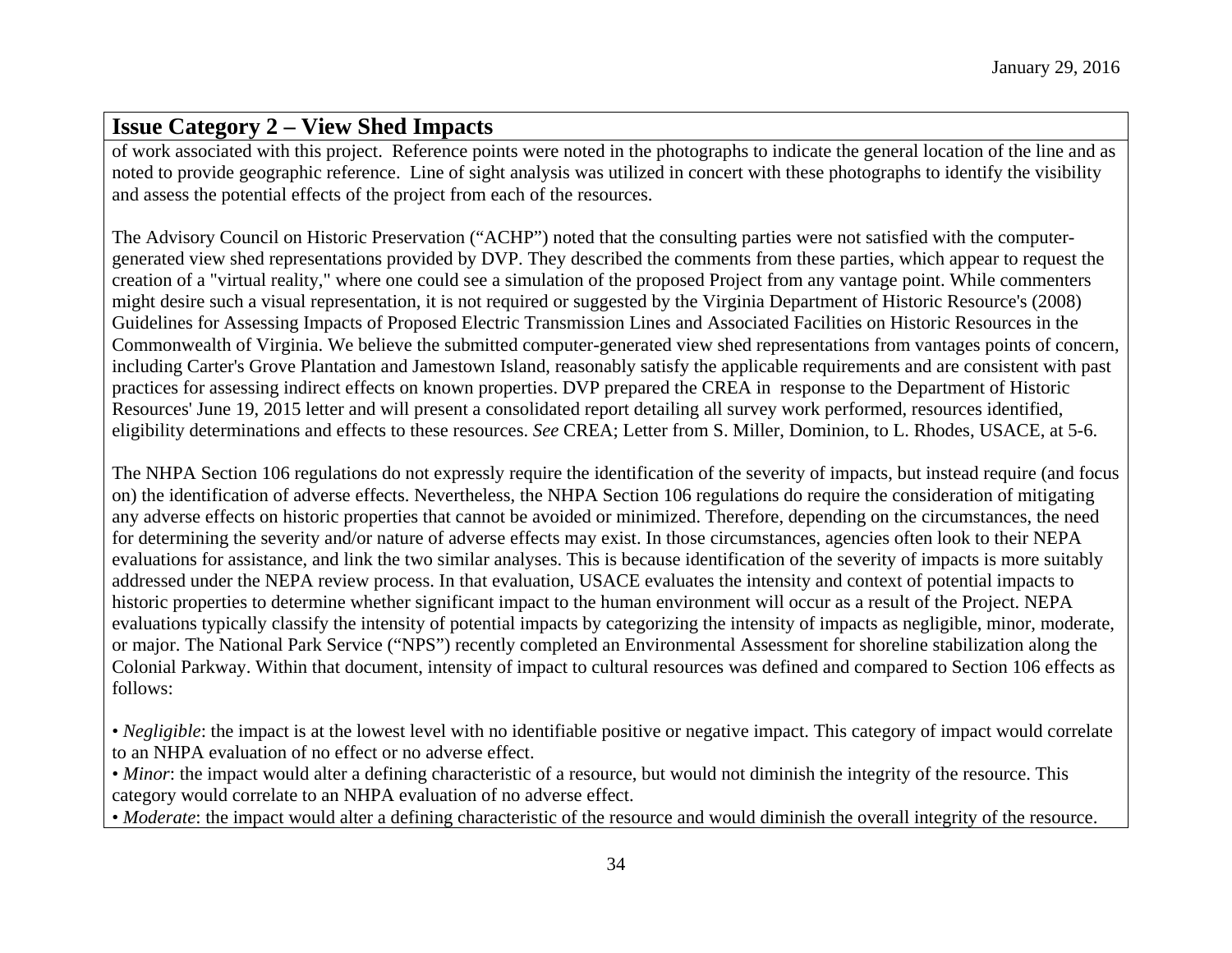This category would correlate to an NHPA evaluation of adverse effect.

• *Major*: the impact would result in the actual loss of a character-defining feature and would diminish the overall integrity of the resource. This category of intensity would correlate to an NHPA evaluation of adverse effect.

Using these definitions of intensities, one can develop intensities of impact for each historic property within the APE of the Project using the assessment of effects described in the CREA. Visual effects are the primary indirect effects relate to the Project. Historic properties from which there would be no visibility of the proposed Project, and would therefore have no alteration of any defining characteristic of the resource, would have an impact intensity of Negligible (e.g. Bourne-Turner House). Historic properties from which the Project would be visible, but that visibility would not diminish the integrity of the characteristics contributing to the NRHP eligibility of the resource, would have an impact intensity of Minor. Examples are Fort Boykin, which has visibility of the transmission line only at the James River shoreline at a distance of nearly nine miles, and the Ghost Fleet, for which the characteristic of setting and feeling does not contribute to the resource's NRHP eligibility.

Regarding comments that the project would "industrialize" the river, as recognized by the Keeper of the National Register ("Keeper") and the consulting parties, the entire river crossing project APE, direct and indirect, is located within a historic district, which is cultural landscape of national historic significance. As a cultural landscape, this area illustrates the specific local response of American Indian, European, and African cultures, land use, and activities to the inherent qualities of the underlying environment. The landscape reflects these aspects of our country's origins and development through its relatively unaltered form and features evoking the ways it was used by the early inhabitants and continuing to reveal much about our current evolving relationship with the natural world. While many of the individual historic properties located within this cultural landscape historic district are distinct and significant enough to be either listed or considered eligible for inclusion in the NRHP by themselves it is their thematic connections that make them significant contributing elements to the broader cultural landscape eligible for designation as a historic district, which documents from both a cultural and natural perspective a continuum of American history up through today.

As acknowledged by one of the consulting parties, the area of the river that will be crossed is not "pristine." NPS letter at 3. Another acknowledged the area of most significant impact is to the south of the Project on the river because the views to the north of the Project are cut off by curvature of the river's path. Yet, if one were traveling on the water from the south that visitor's field of vision would first see the James River Bridge, Newport News Shipbuilding and the highly developed shoreline of Newport News. Further up river, Busch Gardens is visible as is the Ghost Fleet located in the water and Surry Nuclear Power Station to the west. Such a view at the point the towers would come into view is not pristine, and the impacts of the visible towers must be evaluated in light of the surroundings and shoreline and river use. The river first became a working river with the establishment of Jamestown and has continued as such to this day. Views of the river are dynamic and have changed over time due to river traffic, including the ferry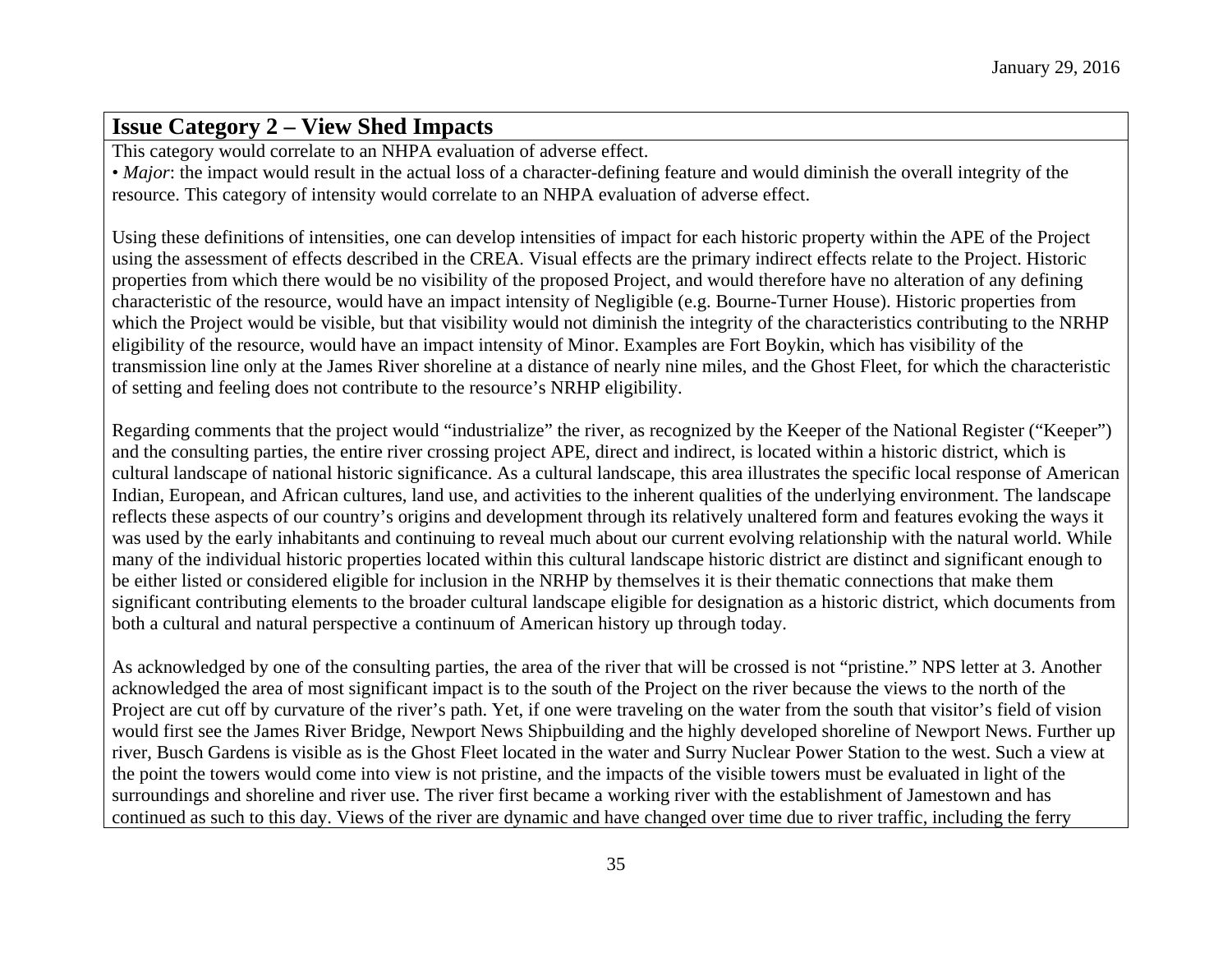operations and other modern river traffic.

To the extent the comments suggest that building the transmission line crossing will promote other industrial facilities to locate there, there is no evidence in the record to suggest such an outcome. Therefore, such comments are speculation. This is particularly true given the current ownership of the properties in the area, which consists of public or preservation-based ownership in the Jamestown area. See also the requirements under the Chesapeake Bay Preservation Act regarding Resource Protection Areas, and buffers areas and additional development mitigation requirements. Moreover, the transmission line crossing is not like a highway interchange; it does not foster access to an area for purposes of development. Instead, it provides regional power supplies and disperses development. Case law makes clear that an agency does not establish precedent for future actions, or set development in motion that cannot be reversed when it authorizes a unique, independent project, such as the Project. *See Presidio Golf Club v. Nat'l Park Serv.*, 155 F.3d 1153, 1162-63 (9th Cir. 1998).

|                | Ann Layman            | Oppose | 1. General opposition to any      | See response to Issue Category 2. |
|----------------|-----------------------|--------|-----------------------------------|-----------------------------------|
|                |                       |        | structures that will impact view  |                                   |
|                |                       |        | from Carters Grove and            |                                   |
|                |                       |        | Jamestown Island.                 |                                   |
| $\overline{2}$ | <b>Allison Spears</b> | Oppose | 1. General opposition to          | See response to Issue Category 2. |
|                |                       |        | installing power lines across the |                                   |
|                |                       |        | upper James.                      |                                   |
| 3              | Anne Wright           | Oppose | 1. General opposition to          | See response to Issue Category 2. |
|                | (resident of          |        | transmission lines around and     |                                   |
|                | Covington, VA)        |        | through Carter's Grove.           |                                   |
| $\overline{4}$ | <b>Charles Birr</b>   | Oppose | 1. General opposition to towers   | See response to Issue Category 2. |
|                | (resident of          |        | for visual reasons.               |                                   |
|                | Williamsburg, VA)     |        |                                   |                                   |
| 5              | Cheri Eimer           | Oppose | 1. General opposition to the      | See response to Issue Category 2. |
|                |                       |        | project and request that permit   |                                   |
|                |                       |        | be denied.                        |                                   |
| 6              | Carole Geiger         | Oppose | 1. General opposition to the      | See response to Issue Category 2. |
|                | (resident of          |        | project for visual reasons        |                                   |
|                | Fincastle, VA)        |        | (Carter's Grove, Jamestowne       |                                   |
|                |                       |        | Island, and Capt. John Smith      |                                   |
|                |                       |        | Trail, specifically) and          |                                   |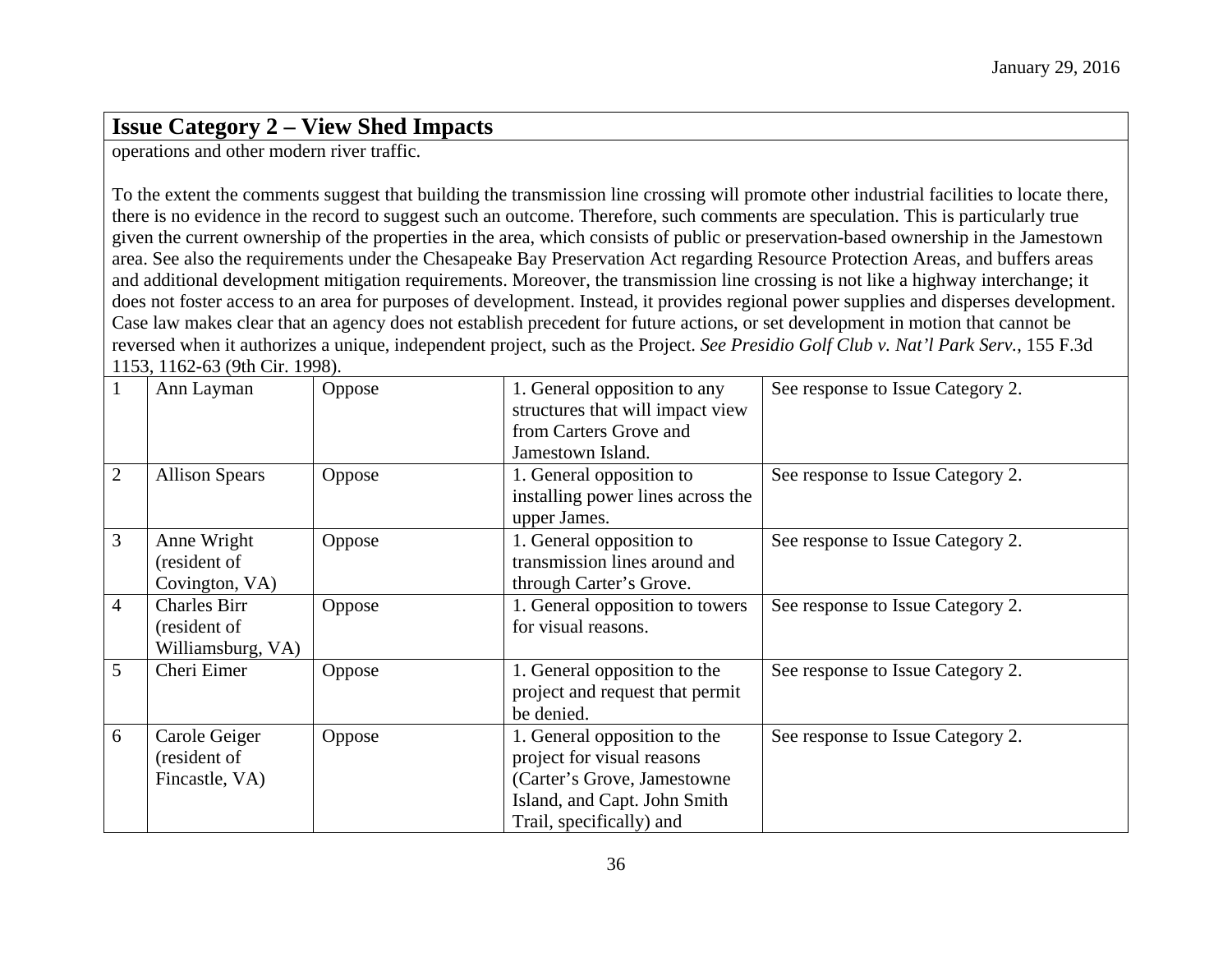|        | <b>Issue Category 2 – View Shed Impacts</b> |        |                                  |                                                 |
|--------|---------------------------------------------|--------|----------------------------------|-------------------------------------------------|
|        |                                             |        | allegedly negative impact on     |                                                 |
|        |                                             |        | tourism.                         |                                                 |
| $\tau$ | Carmen Lancellotti                          | Oppose | 1. General opposition for visual | See response to Issue Category 2.               |
|        |                                             |        | reasons and requests a "less     |                                                 |
|        |                                             |        | visually invasive" project.      |                                                 |
| $8\,$  | Charlie Schmidt                             | Oppose | 1. General opposition to the     | See response to Issue Category 2.               |
|        |                                             |        | project for visual reasons and   |                                                 |
|        |                                             |        | alleged oyster habitat impacts.  |                                                 |
| 9      | <b>Christine Watson</b>                     | Oppose | 1. General opposition for visual | See response to Issue Category 2.               |
|        |                                             |        | reasons.                         |                                                 |
| 10     | Vicki Campbell                              | Oppose | 1. General opposition for visual | See response to Issue Category 2.               |
|        | (resident of                                |        | reasons.                         |                                                 |
|        | Petersburg, VA)                             |        |                                  |                                                 |
| 11     | <b>Richard Gresham</b>                      | Oppose | 1. General opposition for visual | See response to Issue Category 2.               |
|        | (Vice President,                            |        | reasons.                         |                                                 |
|        | E.T. Gresham                                |        |                                  |                                                 |
|        | Company)                                    |        |                                  |                                                 |
| 12     | Diane Martin                                | Oppose | 1. General opposition because    | See response to Issue Category 2.               |
|        | (resident of                                |        | of visual impacts.               |                                                 |
|        | Topping, VA)                                |        |                                  |                                                 |
| 13     | Dale Wheary                                 | Oppose | 1. General opposition because    | See response to Issue Category 2.               |
|        |                                             |        | of visual impacts.               |                                                 |
|        |                                             |        |                                  |                                                 |
| 14     | J. Randall                                  | Oppose | 1. General opposition because    | See response to Issue Category 2.               |
|        | Minchew (Virginia                           |        | of visual impacts (specifically  |                                                 |
|        | House of Delegates                          |        | mentions Historic Jamestowne,    | The Corps is aware that Virginia has            |
|        | $-10^{th}$ District)                        |        | Colonial Parkway, and Carter's   | designated this area of the James review under  |
|        |                                             |        | Grove Plantation).               | Virginia Scenic Rivers Act, as well as          |
|        |                                             |        | 2. Segment of river is eligible  | separately acknowledged it has a historic river |
|        |                                             |        | for protection under Virginia    | under VA Code 10.1-419. The Corps is            |
|        |                                             |        | Scenic Rivers Act.               | taking these designations into consideration as |
|        |                                             |        |                                  | it makes its decisions. The Corps notes that    |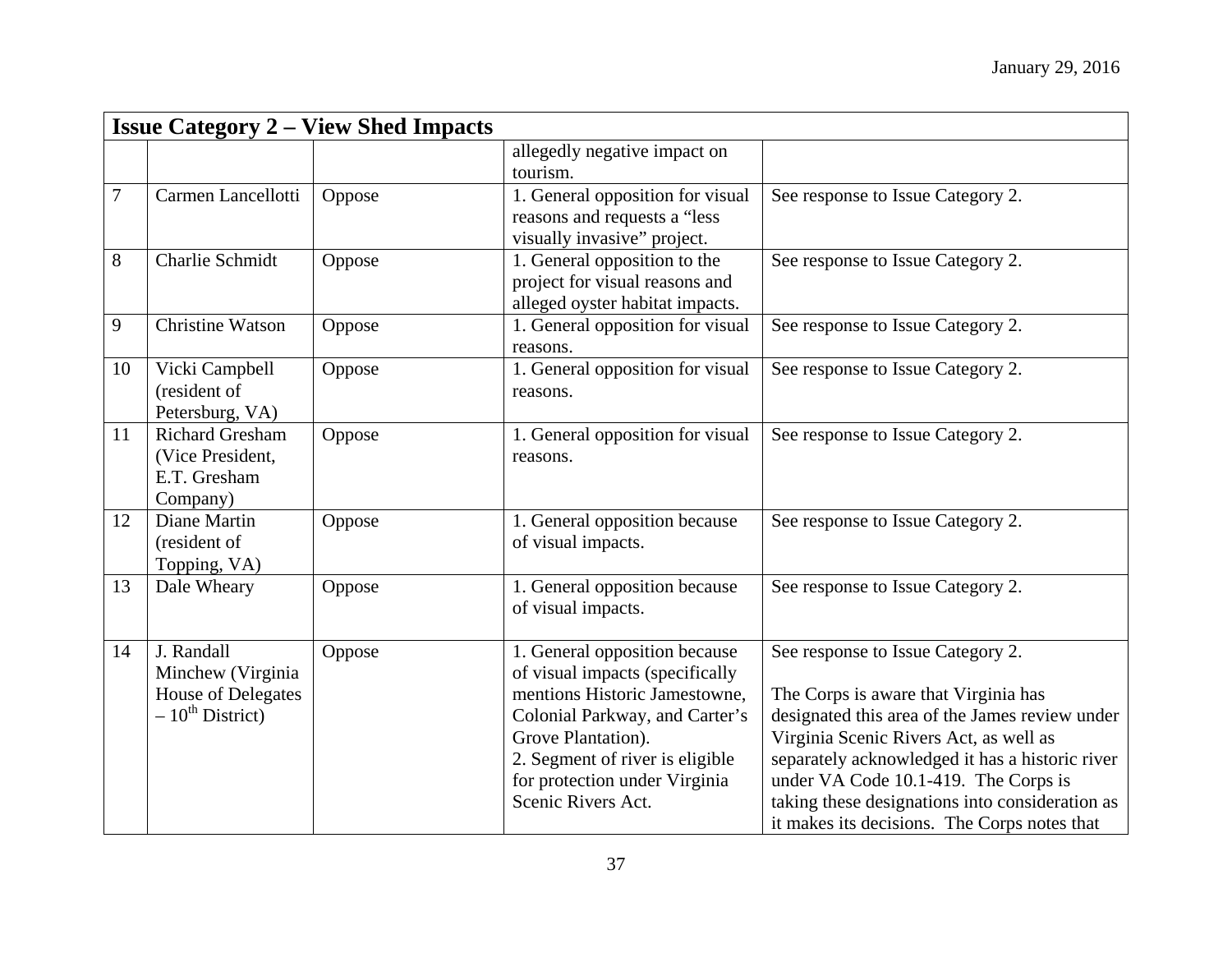|    | <b>Issue Category 2 – View Shed Impacts</b>                                                    |        |                                                                                                                                                       |                                                                                                                 |  |
|----|------------------------------------------------------------------------------------------------|--------|-------------------------------------------------------------------------------------------------------------------------------------------------------|-----------------------------------------------------------------------------------------------------------------|--|
|    |                                                                                                |        |                                                                                                                                                       | nothing in the VSRA or VA Code 10.1-419<br>prevents or regulates any of the activities<br>proposed by Dominion. |  |
| 15 | Elizabeth Outka<br>(resident of<br>Midlothian, VA)                                             | Oppose | 1. General opposition because<br>of visual impacts (specifically<br>mentions Jamestown Island,<br>Carter's Grove, and the Capt.<br>John Smith Trail). | See response to Issue Category 2.                                                                               |  |
| 16 | Eric and Rebecca<br>Schulkowski<br>(residents of<br>Williamsburg, VA)                          | Oppose | 1. General opposition because<br>of visual impacts.                                                                                                   | See response to Issue Category 2.                                                                               |  |
| 17 | Fred Weiler<br>(resident of<br>Standardsville, VA)                                             | Oppose | 1. General opposition because<br>of visual impacts.                                                                                                   | See response to Issue Category 2.                                                                               |  |
| 18 | Gail Anderson<br>(Boulder, CO)                                                                 | Oppose | 1. Takes issue with Dominion's<br>simulated pictures to<br>demonstrate what the towers<br>would look like.                                            | See response to Issue Category 2.                                                                               |  |
| 19 | George Pinckney<br>(resident of<br>Richmond, VA)                                               | Oppose | 1. General opposition of project<br>because of visual impacts.                                                                                        | See response to Issue Category 2.                                                                               |  |
| 20 | Gayle Randol<br>(resident of<br>Richmond, VA and<br>former guide at<br>Historic<br>Jamestowne) | Oppose | 1. General opposition of project<br>because of visual impacts.                                                                                        | See response to Issue Category 2.                                                                               |  |
| 21 | Jeanette                                                                                       | Oppose | 1. General opposition because                                                                                                                         | See response to Issue Category 2.                                                                               |  |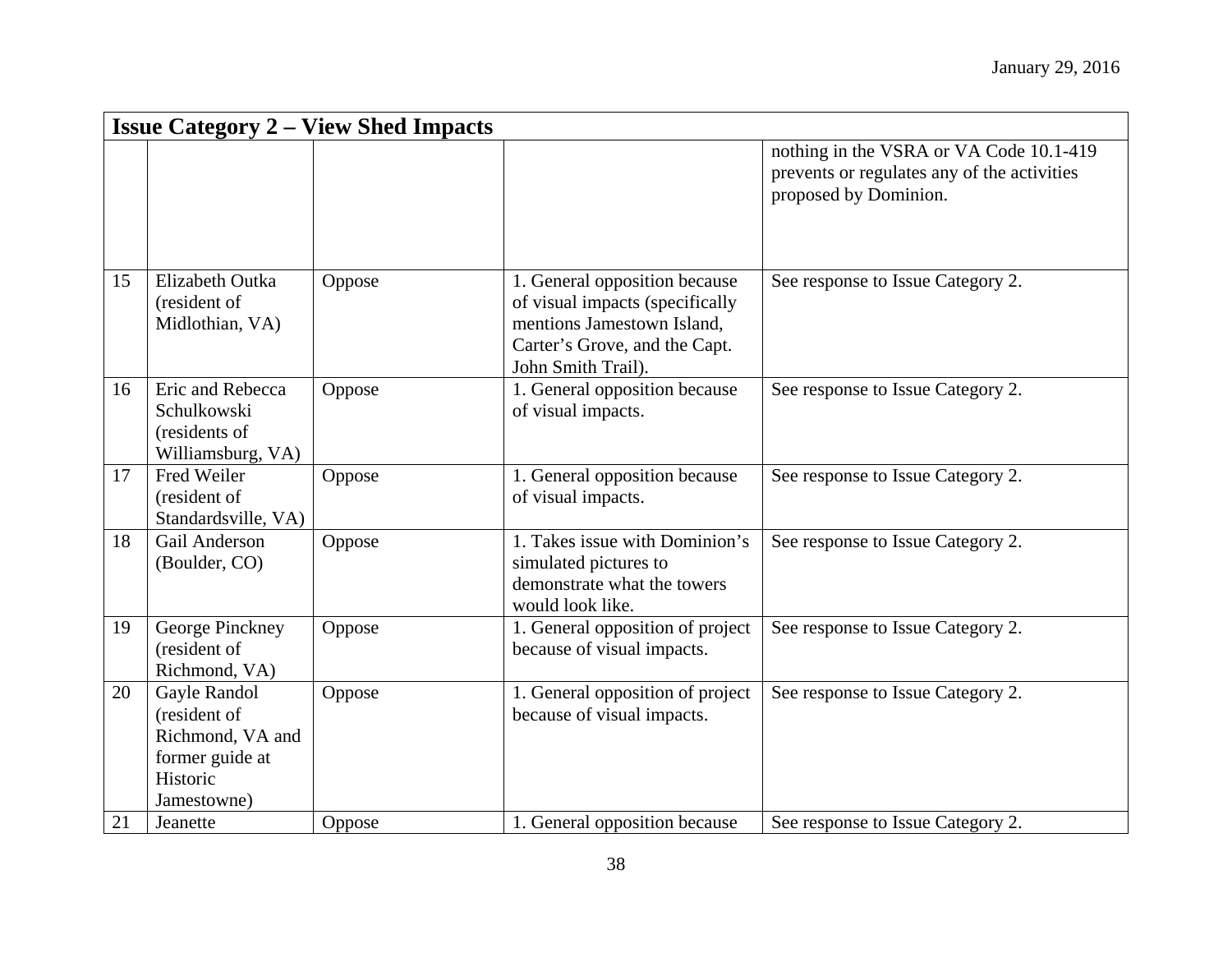|    | <b>Issue Category 2 – View Shed Impacts</b>                                                  |        |                                                                                                                                                                                        |                                   |  |
|----|----------------------------------------------------------------------------------------------|--------|----------------------------------------------------------------------------------------------------------------------------------------------------------------------------------------|-----------------------------------|--|
|    | Cadwallendaer<br>(President, Garden<br>Club of Virginia)                                     |        | of visual impacts (specifically<br>notes Jamestown Island,<br>Carter's Grove, and Capt. John<br>Smith Trail).                                                                          |                                   |  |
| 22 | Hylah Boyd (2<br>separate letters)                                                           | Oppose | 1. General opposition because<br>of visual impacts.                                                                                                                                    | See response to Issue Category 2. |  |
| 23 | <b>Jeanne Ancarrow</b>                                                                       | Oppose | 1. General opposition because<br>of visual impacts.                                                                                                                                    | See response to Issue Category 2. |  |
| 24 | J. Capozzelli<br>(writing for<br>Historic<br>Jamestown)                                      | Oppose | 1. Generally opposition because<br>of visual impacts (specifically<br>mentions historic Jamestown,<br><b>Colonial National Historical</b><br>Park, and the Capt. John Smith<br>Trail). | See response to Issue Category 2. |  |
| 25 | James and Judith<br>Adams                                                                    | Oppose | 1. General opposition because<br>of visual impacts.                                                                                                                                    | See response to Issue Category 2. |  |
| 26 | Jamie May                                                                                    | Oppose | 1. General opposition because<br>of visual impacts.                                                                                                                                    | See response to Issue Category 2. |  |
| 27 | Ann Hohenberger<br>(member of the<br>Garden Club of<br>Virginia)                             | Oppose | 1. General opposition because<br>of visual impacts.                                                                                                                                    | See response to Issue Category 2. |  |
| 28 | John Shelton<br>(Secretary of State,<br>Jamestowne<br>Society)                               | Oppose | 1. General opposition to the<br>current project as proposed<br>because of visual impacts.                                                                                              | See response to Issue Category 2. |  |
| 29 | <b>Thomas Leitch</b><br>(Governor, Central<br>North Carolina<br>Company of the<br>Jamestowne | Oppose | 1. General opposition of project<br>because of visual impacts<br>(specifically mentions Historic<br>Jamestowne, Colonial Parkway,<br>Carter's Grove and Capt. John                     | See response to Issue Category 2. |  |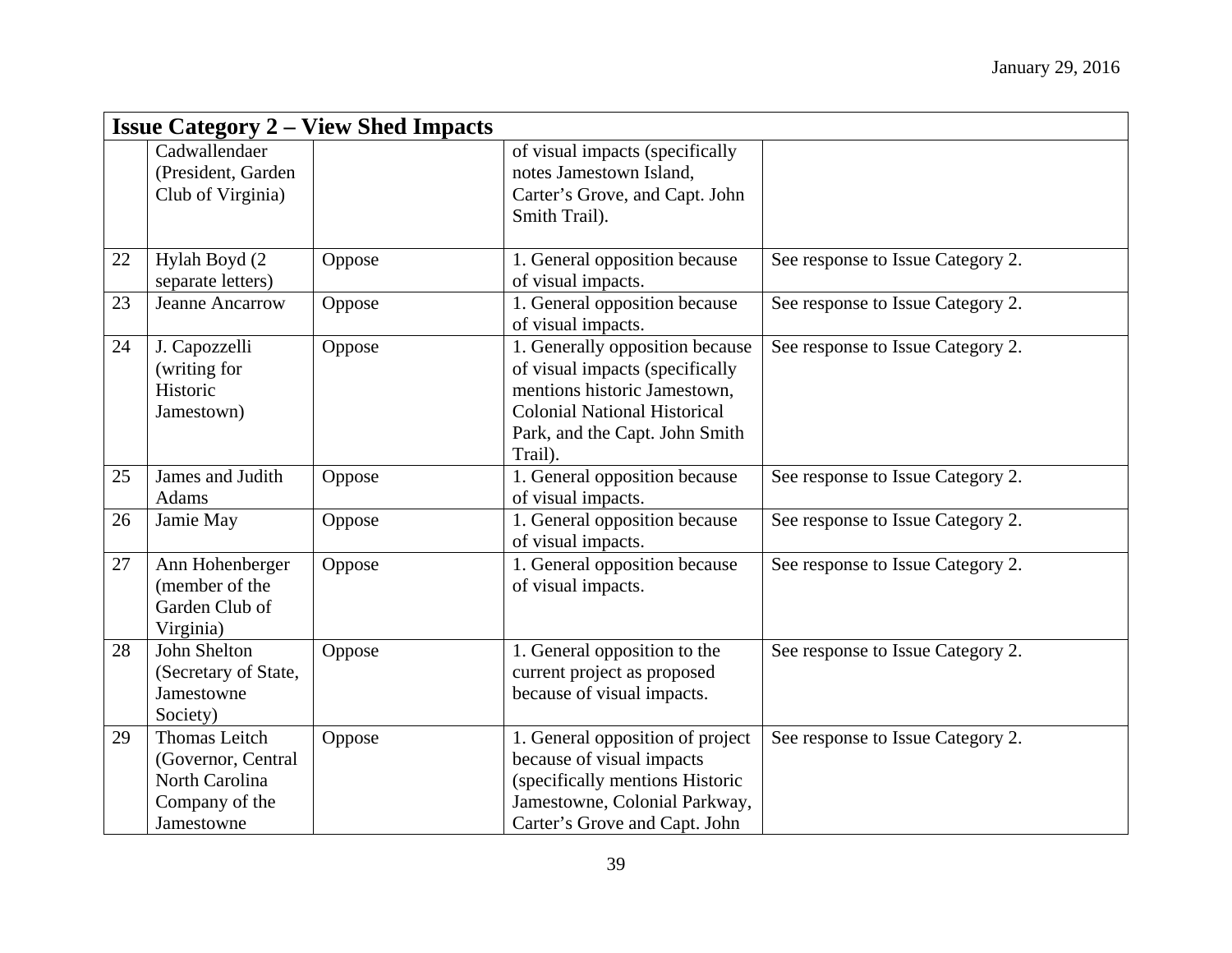|    | <b>Issue Category 2 – View Shed Impacts</b>              |        |                                                                                                                                                                                                                                                                                                                               |                                                                                                                                                                                           |  |
|----|----------------------------------------------------------|--------|-------------------------------------------------------------------------------------------------------------------------------------------------------------------------------------------------------------------------------------------------------------------------------------------------------------------------------|-------------------------------------------------------------------------------------------------------------------------------------------------------------------------------------------|--|
|    | Society)                                                 |        | Smith Trail).                                                                                                                                                                                                                                                                                                                 |                                                                                                                                                                                           |  |
| 30 | <b>Walter Zadan</b><br>(resident of<br>Williamsburg, VA) | Oppose | 1. General opposition because<br>of visual impacts.                                                                                                                                                                                                                                                                           | See response to Issue Category 2.                                                                                                                                                         |  |
| 31 | Calvin White<br>(resident of<br>Vancover, WA)            | Oppose | 1. Form NPCA letter.<br>2. General opposition because<br>of visual impacts (specifically<br>mentions historic Jamestown,<br><b>Colonial National Historical</b><br>Park, and Capt. John Smith<br>Trail).<br>3. Opines that a "huge screen"<br>with a mural of western US"<br>should be used to help<br>camouflage the towers. | See response to Issue Category 2.<br>Regarding the screen comment, virtual images<br>of the project have been generated and<br>techniques to camouflage the towers are being<br>assessed. |  |
| 32 | Anthony J. Taylor<br>(resident of<br>Williamsburg, VA)   | Oppose | 1. General opposition to the<br>project because of visual<br>impacts.                                                                                                                                                                                                                                                         | See response to Issue Category 2.                                                                                                                                                         |  |
| 33 | Merry A. Outlaw<br>(resident of<br>Williamsburg, VA)     | Oppose | 1. General opposition to the<br>project because of visual<br>impacts (specifically mentions<br>the Colonial Parkway).                                                                                                                                                                                                         | See response to Issue Category 2.                                                                                                                                                         |  |
| 34 | Doug Hansen<br>(resident of<br>Williamsburg, VA)         | Oppose | 1. General opposition for<br>because of visual impacts.                                                                                                                                                                                                                                                                       | See response to Issue Category 2.                                                                                                                                                         |  |
| 35 | Dale Hoak<br>(resident of<br>Williamsburg, VA)           | Oppose | 1. General opposition for visual<br>reasons.                                                                                                                                                                                                                                                                                  | See response to Issue Category 2.                                                                                                                                                         |  |
| 36 | <b>Roy Nugent</b><br>(resident of<br>Williamsburg, VA)   | Oppose | 1. General opposition to towers<br>for visual reasons.                                                                                                                                                                                                                                                                        | See response to Issue Category 2.                                                                                                                                                         |  |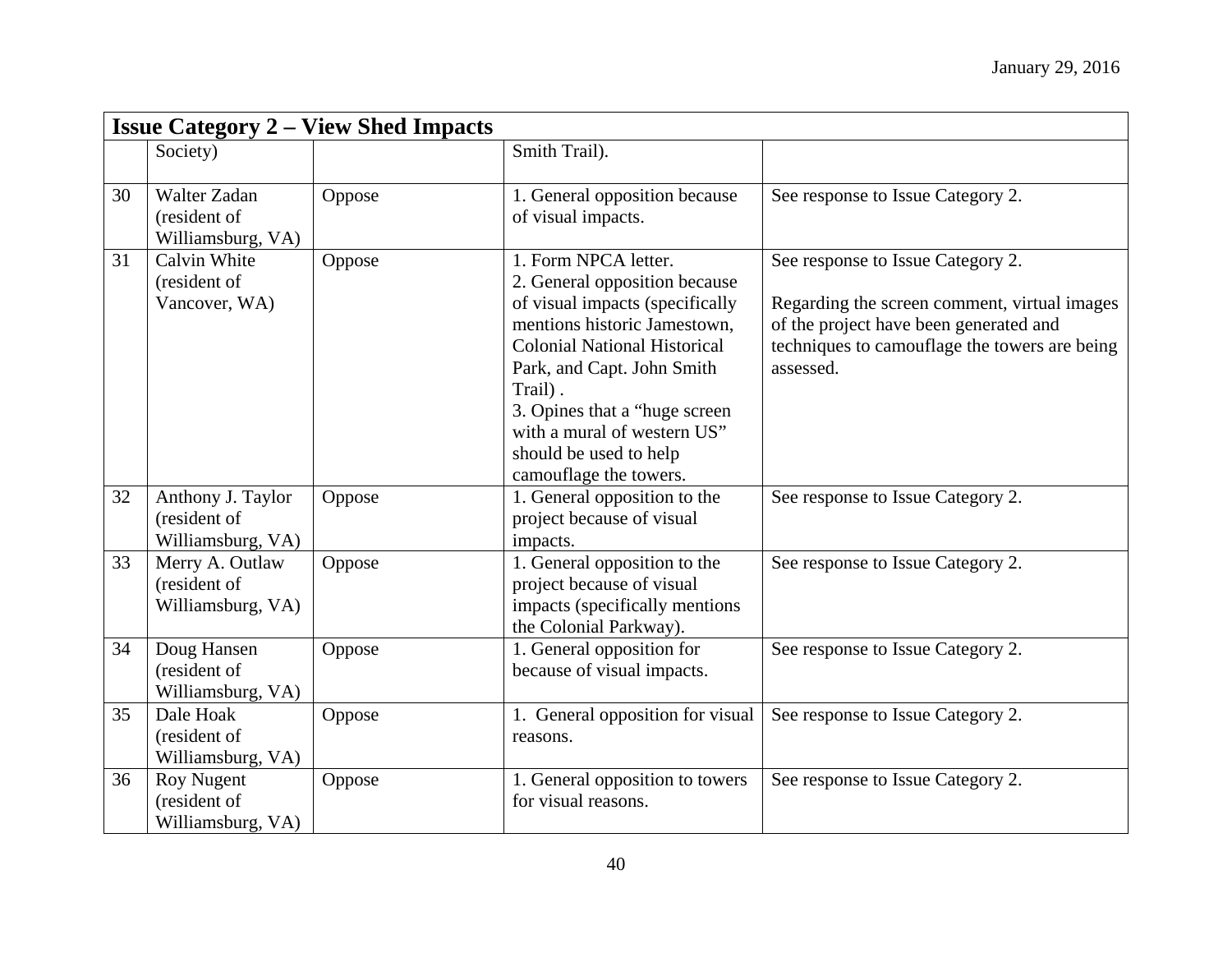|    | <b>Issue Category 2 – View Shed Impacts</b>                |        |                                                                                                                                                              |                                                                                                                                                                                                                                                                                      |  |
|----|------------------------------------------------------------|--------|--------------------------------------------------------------------------------------------------------------------------------------------------------------|--------------------------------------------------------------------------------------------------------------------------------------------------------------------------------------------------------------------------------------------------------------------------------------|--|
| 37 | <b>Berry Hoak</b><br>(resident of<br>Williamsburg, VA)     | Oppose | 1. General opposition for visual<br>reasons.                                                                                                                 | See response to Issue Category 2.                                                                                                                                                                                                                                                    |  |
| 38 | Anonymous                                                  | Oppose | 1. General opposition for visual<br>reasons.                                                                                                                 | See response to Issue Category 2.                                                                                                                                                                                                                                                    |  |
| 39 | <b>Margaret Gunn</b><br>(resident of<br>Williamsburg, VA)  | Oppose | 1. General opposition for visual<br>reasons.                                                                                                                 | See response to Issue Category 2.                                                                                                                                                                                                                                                    |  |
| 40 | <b>Garbriel Morey</b><br>(resident of<br>Williamsburg, VA) | Oppose | 1. General opposition to the<br>project for visual reasons and<br>allegedly negative impact on<br>tourism.                                                   | See response to Issue Category 2.                                                                                                                                                                                                                                                    |  |
| 41 | Kenneth Levine<br>(resident of<br>Williamsburg, VA)        | Oppose | 1. General opposition to power<br>lines and towers.                                                                                                          | See response to Issue Category 2.                                                                                                                                                                                                                                                    |  |
| 42 | Judy Scardina                                              | Oppose | 1. The proposed line would be<br>an eyesore and a scar to the<br>region's integrity, heritage, and<br>beauty.<br>2. The landscape should remain<br>pristine. | See response to Issue Category 2.                                                                                                                                                                                                                                                    |  |
| 43 | Judith Thomas                                              | Oppose | 1. USACE has to protect<br>obstruction of the surface water<br>especially one with scenic and<br>cultural history and impaired<br>status as the James.       | See response to Issue Category 2.                                                                                                                                                                                                                                                    |  |
| 44 | Gail Anderson<br>(Boulder, CO)                             | Oppose | 1. Takes issue with Dominion's<br>simulated pictures to<br>demonstrate what the towers<br>would look like.                                                   | Photo simulations were prepared for key<br>resources by Truescapes as part of work<br>associated with this project. Reference points<br>were noted in the photographs to indicate the<br>general location of the line and as noted to<br>provide geographic reference. Line of sight |  |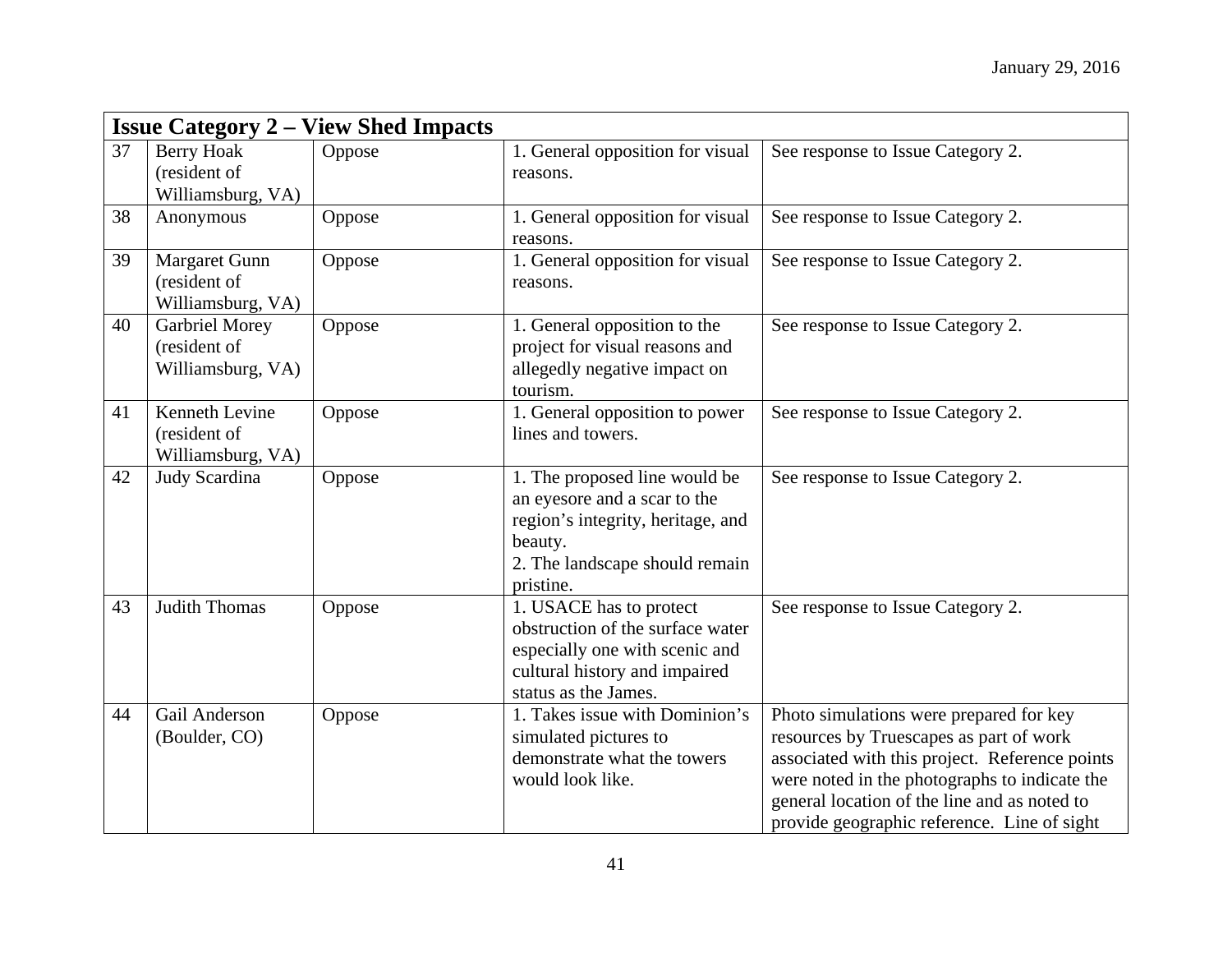|    | <b>Issue Category 2 – View Shed Impacts</b> |        |                                                                                                                                                                                                                                                                                                                       |                                                                                                                                                                         |  |
|----|---------------------------------------------|--------|-----------------------------------------------------------------------------------------------------------------------------------------------------------------------------------------------------------------------------------------------------------------------------------------------------------------------|-------------------------------------------------------------------------------------------------------------------------------------------------------------------------|--|
|    |                                             |        |                                                                                                                                                                                                                                                                                                                       | analysis was utilized in concert with these<br>photographs to identify the visibility and<br>assess the potential effects of the project from<br>each of the resources. |  |
| 45 | <b>Jane Yerkes</b>                          | Oppose | 1. Oppose constructing the line<br>across the James because it will<br>destroy the historical and<br>sensitive attributes of the<br>waterway.                                                                                                                                                                         | See response to Issue Category 2.                                                                                                                                       |  |
| 46 | Jeffrey King                                | Oppose | 1. The line would ruin the<br>vistas.                                                                                                                                                                                                                                                                                 | See response to Issue Category 2.                                                                                                                                       |  |
| 47 | Kathy and Howard<br>Richardson              | Oppose | 1. Dominion's proposed plan is<br>outrageous and would defile the<br>beauty of the historic resource.                                                                                                                                                                                                                 | See response to Issue Category 2.                                                                                                                                       |  |
| 48 | Keith Engelmeier                            | Oppose | 1. Dominion's actions represent<br>corporate irresponsibility and<br>are an indication of their lack of<br>interest in maintaining the<br>visual aesthetics of the James<br>River and Virginia's Historic<br>Triangle.<br>2. The 17 towers will have a<br>negative impact on the<br>aesthetics and Historic Triangle. | See response to Issue Category 2.                                                                                                                                       |  |
| 49 | Leroy Nopper                                | Oppose | 1. Convenience and money are<br>the reasons for marring the<br>beautiful scenic river. Wants to<br>preserve the natural beauty.                                                                                                                                                                                       | See response to Issue Category 2.                                                                                                                                       |  |
| 50 | Vaughan Boleky                              | Oppose | 1. The river landscape that is<br>largely unchanged from its<br>appearance in the 17th century<br>would not be the same for                                                                                                                                                                                           | See response to Issue Category 2.                                                                                                                                       |  |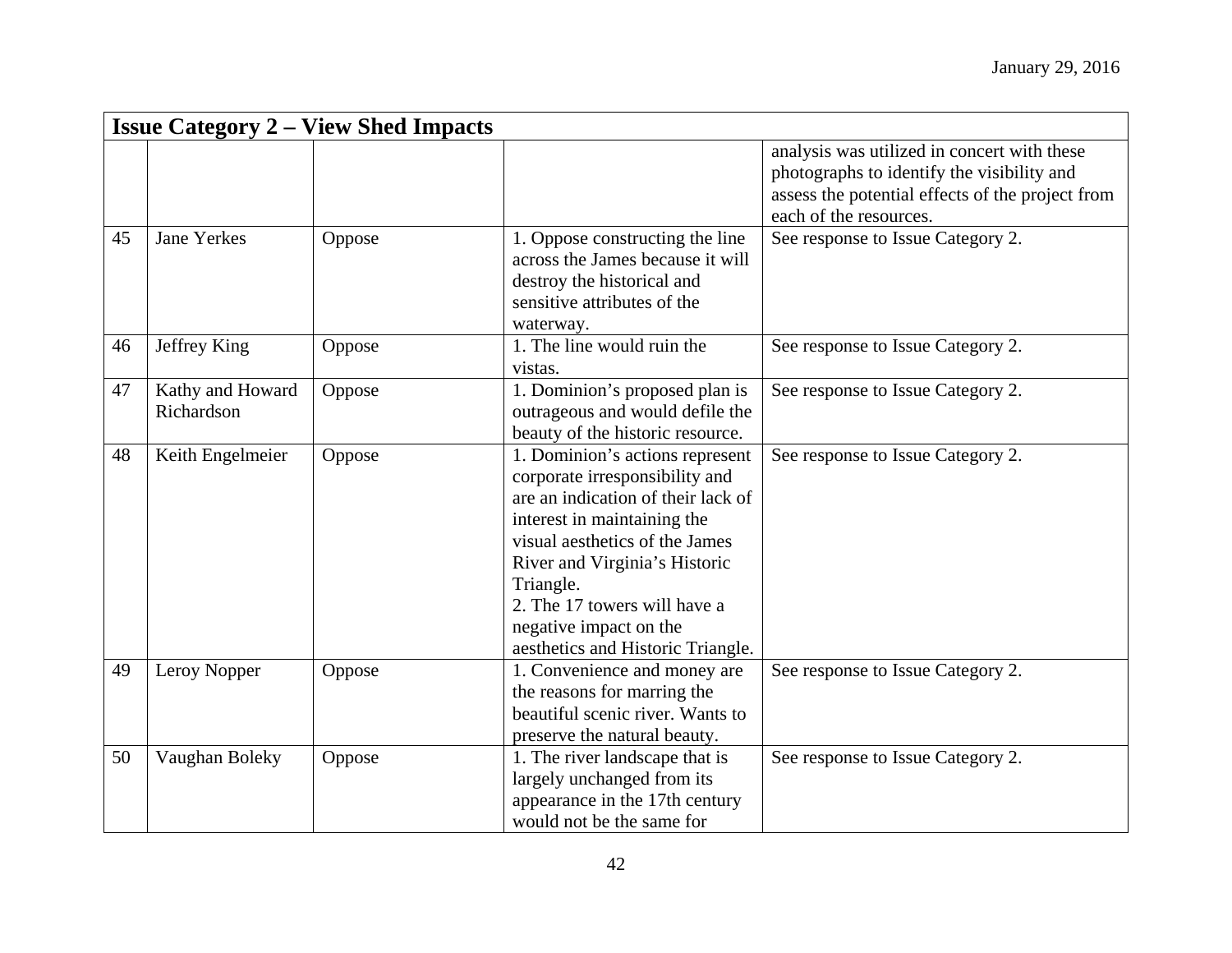|    | <b>Issue Category 2 – View Shed Impacts</b> |        |                                                                                                                                                                                                     |                                   |  |
|----|---------------------------------------------|--------|-----------------------------------------------------------------------------------------------------------------------------------------------------------------------------------------------------|-----------------------------------|--|
|    |                                             |        | visitors.<br>2. The proposed line would<br>alter the landscape, disrupt<br>wildlife, and jeopardize<br>recreational uses.                                                                           |                                   |  |
| 51 | Melodye Brown                               | Oppose | 1. Pristine landscape unaltered<br>from the early settlement in<br>1607.                                                                                                                            | See response to Issue Category 2. |  |
| 52 | Maria Butler                                | Oppose | 1. Do not construct the towers<br>near Jamestown.                                                                                                                                                   | See response to Issue Category 2. |  |
| 53 | Margie Lucas                                | Oppose | 1. The line would be a visual<br>pollution. Wants the historic<br>image of the colonists<br>preserved.                                                                                              | See response to Issue Category 2. |  |
| 54 | <b>Matthew Mullett</b>                      | Oppose | 1. The lines would be an<br>eyesore.                                                                                                                                                                | See response to Issue Category 2. |  |
| 55 | Mary Catherine<br>Plaster                   | Oppose | 1. The line would destroy views<br>and natural resources<br>surrounding Jamestown Island,<br>Carter's Grove.<br>2. Considering erecting the<br>transmission towers is<br>outrageous.                | See response to Issue Category 2. |  |
| 56 | <b>Nancy Philpott</b>                       | Oppose | 1. There must be a solution that<br>would not endanger the historic<br>and scenic heritage including<br>burying the lines, using an<br>existing river crossing, or<br>exploring alternative energy. | See response to Issue Category 2. |  |
| 57 | Pamela Kent Pettus                          | Oppose | 1. The powerline would destroy<br>the character of the most<br>important places in the world.                                                                                                       | See response to Issue Category 2. |  |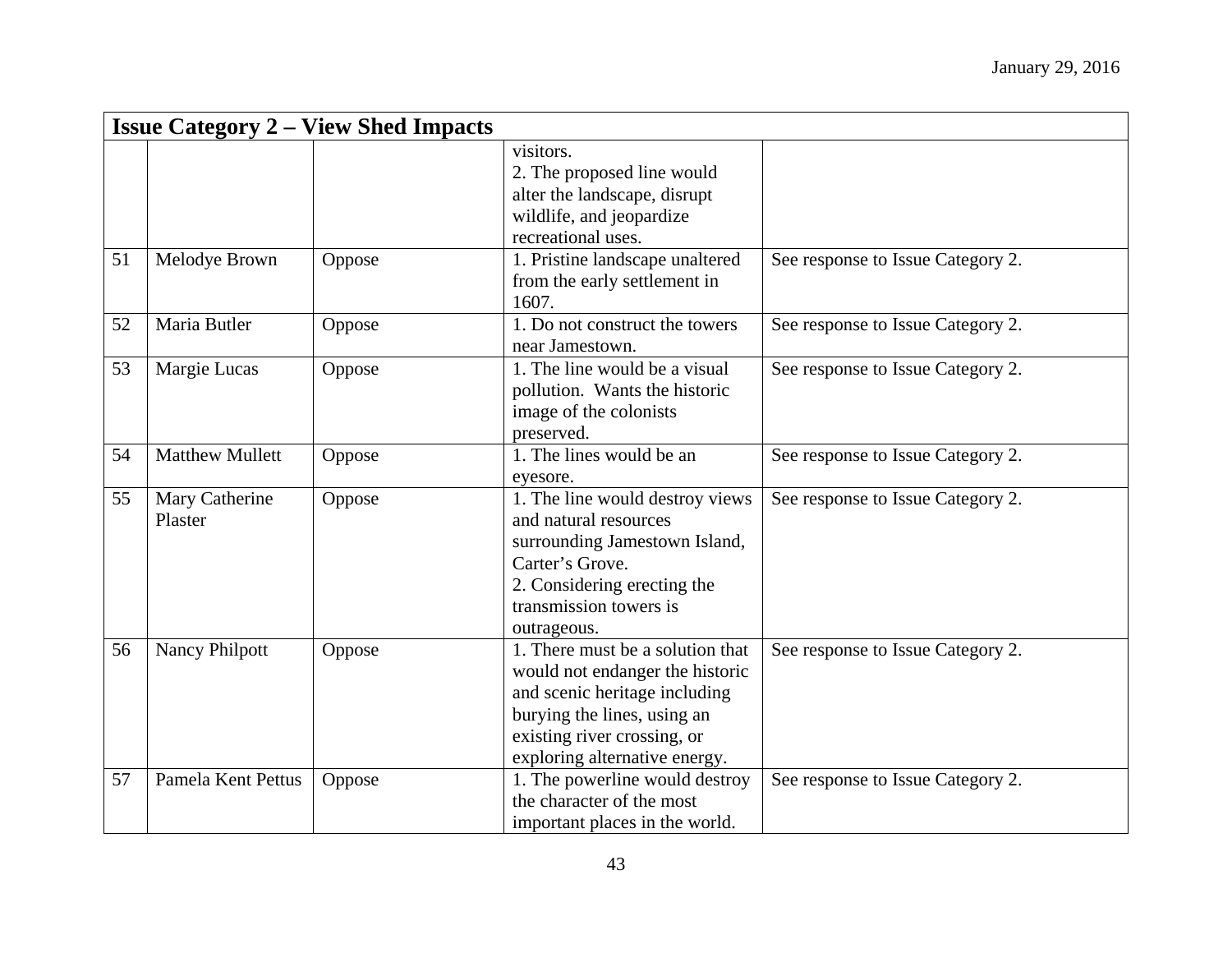|    | <b>Issue Category 2 – View Shed Impacts</b> |        |                                                                                                                                                                                                                                               |                                   |  |
|----|---------------------------------------------|--------|-----------------------------------------------------------------------------------------------------------------------------------------------------------------------------------------------------------------------------------------------|-----------------------------------|--|
| 58 | <b>Robert Ramsey</b>                        | Oppose | 1. Thinks that the damage done<br>to the ecology of the James and<br>preservation of the historic view<br>shed outweighs the threatened<br>rolling loss of power.                                                                             | See response to Issue Category 2. |  |
| 59 | Sara Butler                                 | Oppose | 1. The line would be in view of<br>Jamestown Island, Carter's<br>Grove, and other historic sites.                                                                                                                                             | See response to Issue Category 2. |  |
| 60 | <b>Walter Cooper</b>                        | Oppose | 1. Visual and environmental<br>effects of the proposed line will<br>be greater than Dominion has<br>acknowledged.                                                                                                                             | See response to Issue Category 2. |  |
| 61 | William Fox                                 | Oppose | 1. If the project is allowed, it<br>will permanently and<br>irreparably deface the river's<br>historic view scape.<br>2. Some options are not<br>economically feasible but can't<br>see how a price can be put on<br>the beauty of the James. | See response to Issue Category 2. |  |
| 62 | Wendy Wheatcraft                            | Oppose | 1. Visitors would no longer<br>experience a river landscape<br>that is largely unchanged from<br>the way it appeared in the $17th$<br>century.                                                                                                | See response to Issue Category 2. |  |
| 63 | Ms. Vicki                                   | Oppose | 1. General opposition for visual<br>impacts (specifically mentions)<br>Colonial National Park, Capt.<br>John Smith Trail, and historic<br>Jamestowne).                                                                                        | See response to Issue Category 2. |  |
| 64 | Dorothy Canter<br>Consulting                | Oppose | 1. General opposition for visual<br>impacts (specifically mentions)                                                                                                                                                                           | See response to Issue Category 2. |  |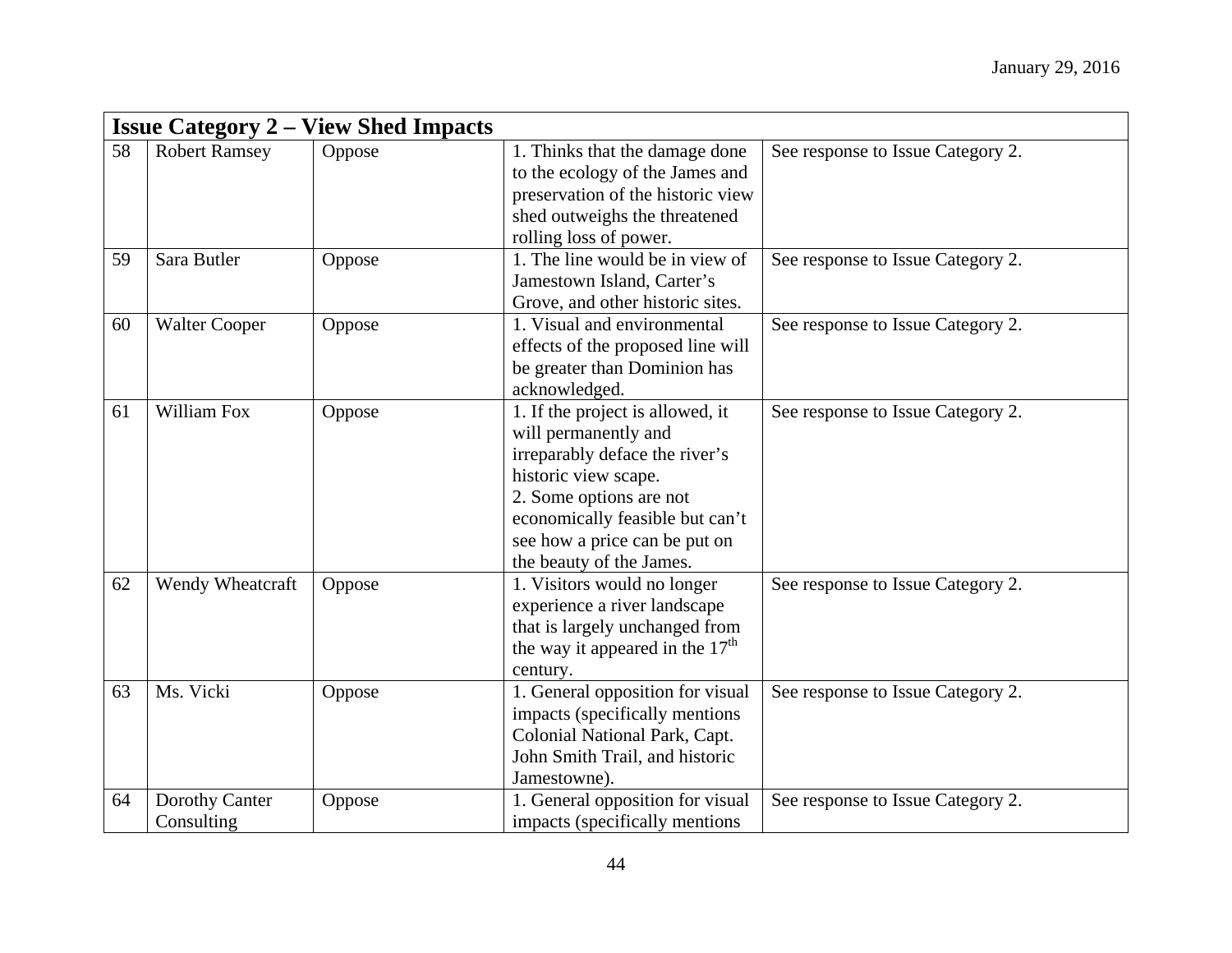|    |          | <b>Issue Category 2 – View Shed Impacts</b> |                                     |                                   |
|----|----------|---------------------------------------------|-------------------------------------|-----------------------------------|
|    |          |                                             | <b>Colonial National Historical</b> |                                   |
|    |          |                                             | Park).                              |                                   |
| 65 | Ron Figg | Oppose                                      | 1. General opposition for visual    | See response to Issue Category 2. |
|    |          |                                             | impacts.                            |                                   |

### **Issue Category 3 – Alternatives Other than the Proposed Project**

#### **General Response:**

Numerous alternatives to the Project were offered and extensively evaluated as part of the submitted Joint Permit Application (submitted August 2013), the Alternatives Analysis (received by the Corps November 7, 2014), the revised Alternatives Analysis (received by the Corps January 8, 2015), revised Table 3.1 (received by the Corps January 15, 2015), Stantec's Alternatives Analysis (received by the Corps Nov. 7, 2014 and additional materials provided Dec. 19, 2014 and Jan. 8, 2015), and USACE Preliminary Alternatives Conclusions White Paper (October 1, 2015). Those alternatives did not meet the Project's need or purpose. The analysis also found that the environmental impacts associated with the Chickahominy route are significantly greater than those for the proposed Surry – Skiffes Creek route. *See* Alternatives Analysis (November 6, 2015), Revised Alternatives Analysis (January 1, 2015), including revised Table 3.1, and USACE Preliminary Alternatives Conclusions White Paper (October 1, 2015), which provide an in depth examination of the alternatives analysis.

Regarding comments suggesting the Yorktown Units generate energy using natural gas, the Corps White Paper (Oct. 1, 2015), Stantec's Alternative Analysis (received by the Corps Nov. 7, 2014 and additional materials provided Dec. 19, 2014 and Jan. 8, 2015) Revised Table 3.1 (received by the Corps Jan. 15, 2015), and Letter from S. Miller, Dominion, to L. Rhodes, USACE , Attachment 1, Response to Comment E (July 2, 2015), explained that there is currently not a sufficient gas supply to support year-round operation of gas-fired generation at Yorktown and significant expansion of the regional gas supply would be required. Currently, the region does not have adequate infrastructure to support this expansion and there is no certainty when this infrastructure may be in place. Also, retrofitting the Yorktown units would only temporarily delay the need for transmission upgrades within the region to 2019 but at a cost of over \$1 billion to the Virginia customer. Furthermore, the retrofitted facilities would still be less efficient than newer generation facilities and burn more fuel to achieve the required capacities.

With regards to burying the transmission lines under the river, as discussed in the alternatives analyses noted above, that alternative presents reliability and operational concerns. For example, locating and repairing damaged underground lines is significantly more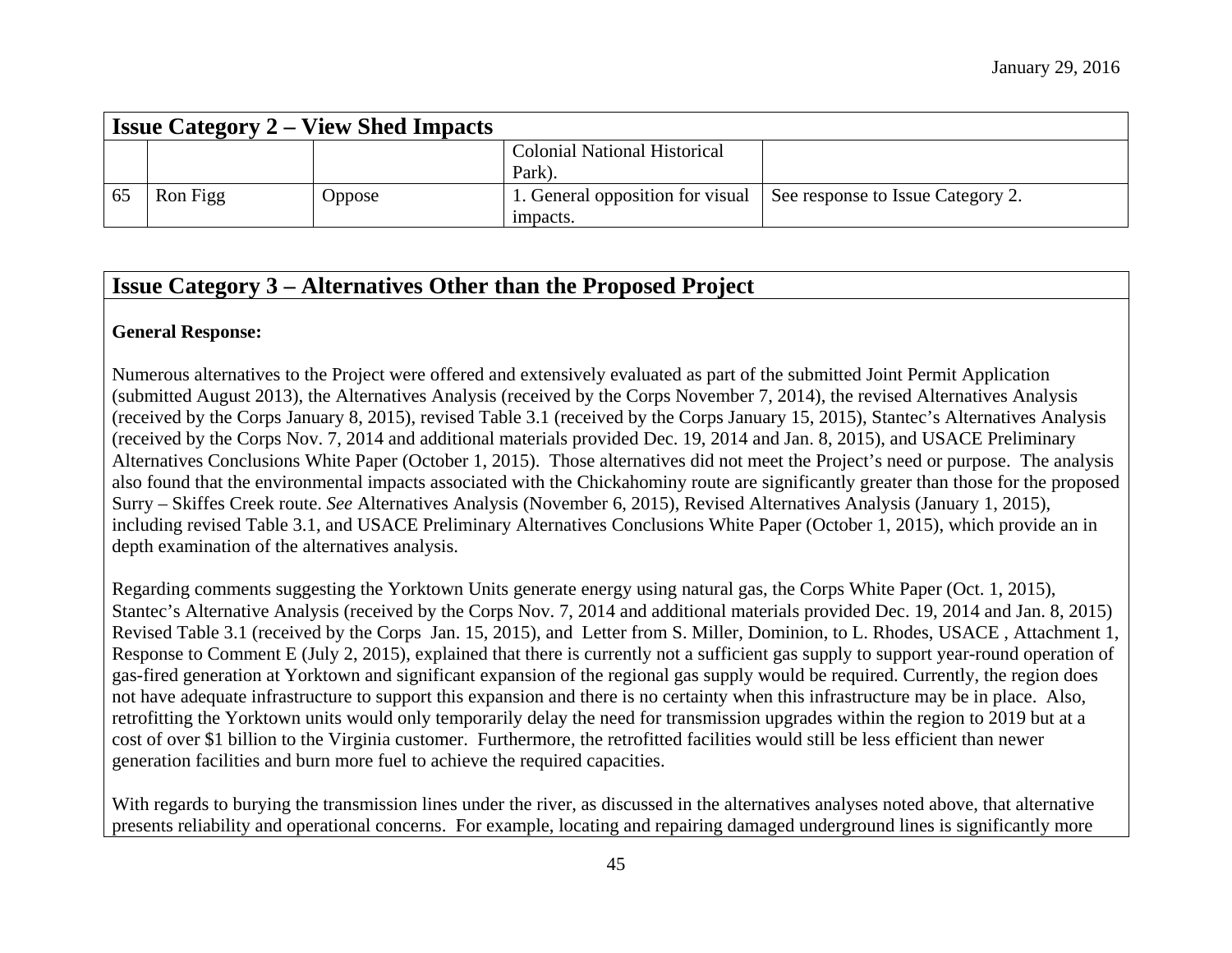# **Issue Category 3 – Alternatives Other than the Proposed Project**

difficult, timing consuming, expensive, and environmentally damaging than locating and repairing overhead lines. In order to replace a cable in a pipe type cable system any cable splices in the circuit will need to be removed first in order to remove the old cable. Splices are larger in diameter than the pipe and prevent pulling the cable through the pipe. A splice in the riverbed will need to be retrieved by multiple cranes on barges to bring the pipe type cable to a splicing platform. The splicing platform is constructed in the river first before the pipe is retrieved. The pipe is secured to other piles driven in the river and on the platform. A controlled environment room is built on the platform surrounding splice to prevent contaminants and moisture from entering the pipe after it is opened. This room is critical to splicing a cable. Once the new splice is completed, the pipe is welded around the splice and lowered back into the riverbed. The riverbed is prepared by dredging or water jetting the river bottom in order to install the pipe to its proper depth. This process does not take into account the time and effort to remove and install new cables (which would need to be manufactured, causing further delay) in the pipe all of which requires specialized work crews and equipment. This process is extraordinarily expensive and time consuming. In addition, the necessary permits needed to perform dredging work in the river would need to be obtained, which would further increase expenses and delay. In short, this process is neither reasonable nor practicable and does not meet the project's purpose and need. Other issues concerning this alternative include routing and siting constraints, land acquisition requirements, costs, increased environmental and cultural impacts, and time constraints. While some commenters have provided examples of transmission lines that have been buried underwater under different factual circumstances for different projects, as the discussion above suggests, those facts are not analogous here. This option was analyzed fully in the Corps White Paper as an alternative, and ultimately did not meet the projects need and purpose.

Regarding alternative energy solutions as an alternative, the materials found that standalone generation solutions to be \$633 million to satisfy 2016 North American Electric Reliability Corporation ("NERC") reliability criteria. An additional \$722 million would be required to provide sufficient generation by 2021, bringing the total cost of a standalone generation solution to an estimated \$1.3 billion. Stand-alone generation would also face siting, permitting, and construction timeline constraints.

Regarding running the line under the James River Bridge, the Corps White Paper, Revised Alternatives Analysis and the revised Table 3.1 evaluated this alternative and concluded that this alternative does not meet the Project's purpose or need due to the significant cost, electrical violations likely to occur and inability to construct the transmission plus generation alternative within the required timeframe. *See* Letter from S. Miller, Dominion, to L. Rhodes, USACE , Attachment 1, Response to Comment C (July 2, 2015).

The Corps White Paper also addressed reconfiguring the existing network with High Tension Low Sag ("HTLS") conductors and found that the use of HTLS conductors would require the majority of 230kV-115kV systems in the NHRLA to be upgraded. Use of HTLS conductors on the Surry-Skiffes Creek-Whealton 500 kV Overhead (Dominion's Preferred Alternative) pose no reduction in the number of towers needed to cross the James River.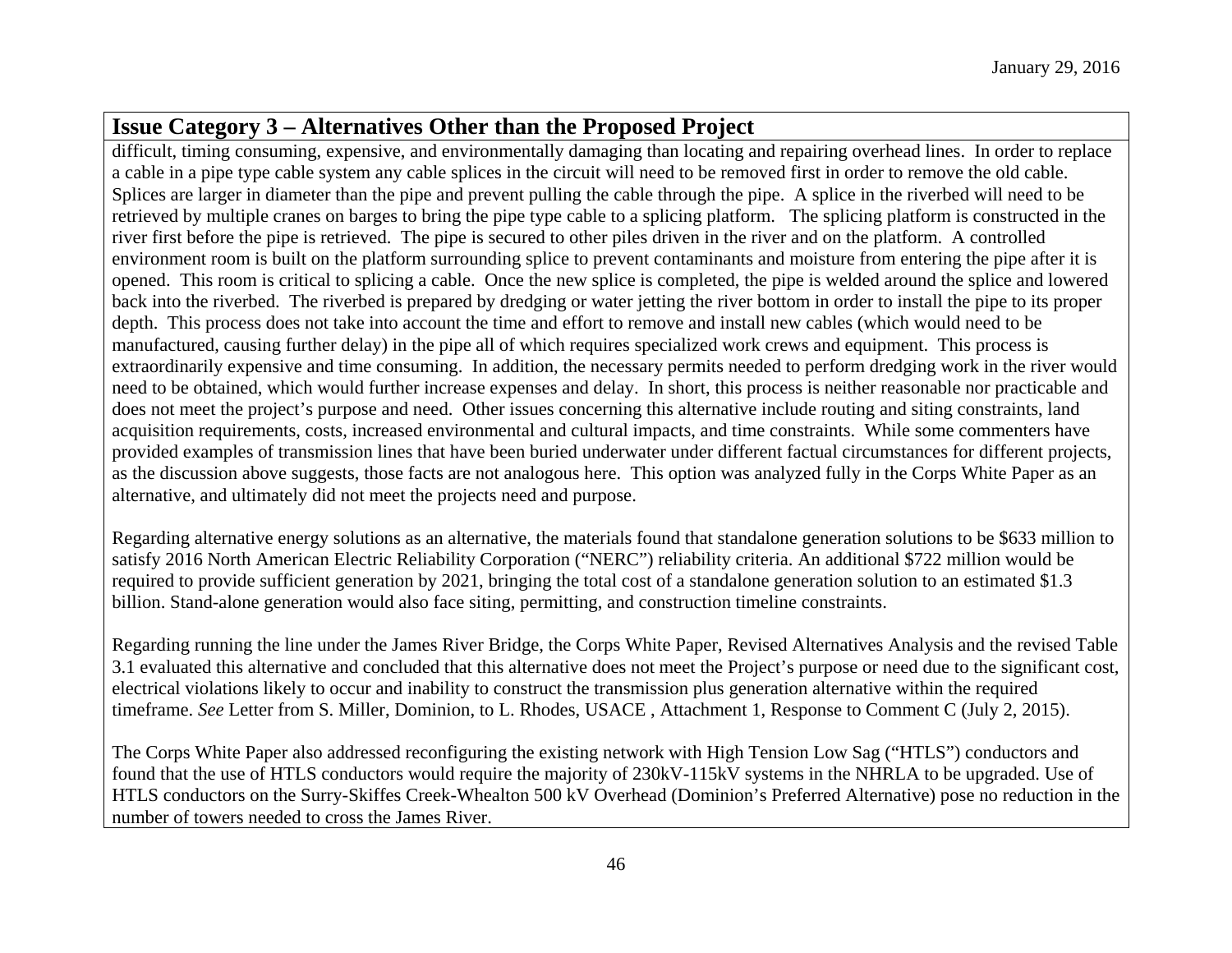## **Issue Category 3 – Alternatives Other than the Proposed Project**

Regarding the cost of another alternative, Letter from S. Miller, Dominion, to L. Rhodes, USACE, Attachment 1, Response to Comment D, specifically states "[c]ontrary to the comments, as the Revised Alternatives Analysis and the revised Table 3.1 demonstrate, the costs associated with the evaluated alternatives are, with one exception, between three and eight times the cost of the proposed project, and that the alternatives have additional environmental, cultural, archeological, logistical, and temporal impacts and/or issues that render them unable to meet the project's purpose and need and/or not practicable. In any event, even assuming the facts were as the comment suggests, high cost alternatives do not meet the project's purpose and need of providing "cost-effective" bulk electric services. As a regulated entity, Dominion is required to provide cost-effective services to its customers, because, among other things, the costs of service are passed on to its customers through electricity rates and fees. Dominion's ability to recover the costs of the project is limited by the fact that the rates it can charge are set by the Federal Energy Regulatory Commission and Virginia State Corporation Commission. Therefore, contrary to the comment, Dominion cannot simply spread out the costs related to a project."

The Corps White Paper (Oct. 1, 2015), Stantec's Alternative Analysis (received by the Corps Nov. 7, 2014 and additional materials provided Dec. 19, 2014 and Jan. 8, 2015) and Revised Table 3.1 (received by the Corps Jan. 15, 2015) examined rerouting the line along existing utility right-of-ways. Those alternatives did not meet the Project's purpose or need. The Chickahominy route met the Project's purpose and need but there are significantly greater environmental impacts than those for the proposed Surry – Skiffes Creek route. The Chickahominy route utilizes an existing ROW owned by Dominion that extends approximately 37.9 miles from the Chickahominy Substation in Charles City County to the proposed Skiffes Creek Switching Station in James City County. 24.9 miles is unimproved ROW that would require clearing for construction of the proposed line. The Chickahominy route crosses 93.32 acres of non-tidal wetlands, 8.64 acres of tidal wetlands and requires the clearing and permanent conversion of 62 acres of palustrine forested wetlands.

|   | Society of    | Oppose | 1. Requests Corps to             | See response to Issue Category 3. |
|---|---------------|--------|----------------------------------|-----------------------------------|
|   | Architectural |        | recommend alternative routes,    |                                   |
|   | Historians    |        | burying transmission lines,      |                                   |
|   |               |        | adapting Yorktown station to a   |                                   |
|   |               |        | new fuel source, encouraging     |                                   |
|   |               |        | alternative energy options.      |                                   |
| 2 | Andrew Edward | Oppose | 1. Wants an alternative project  | See response to Issue Category 3. |
|   | (resident of  |        | instead of the proposed project  |                                   |
|   | Williamsburg) |        | and listed putting the switching |                                   |
|   |               |        | station on Hog Island and        |                                   |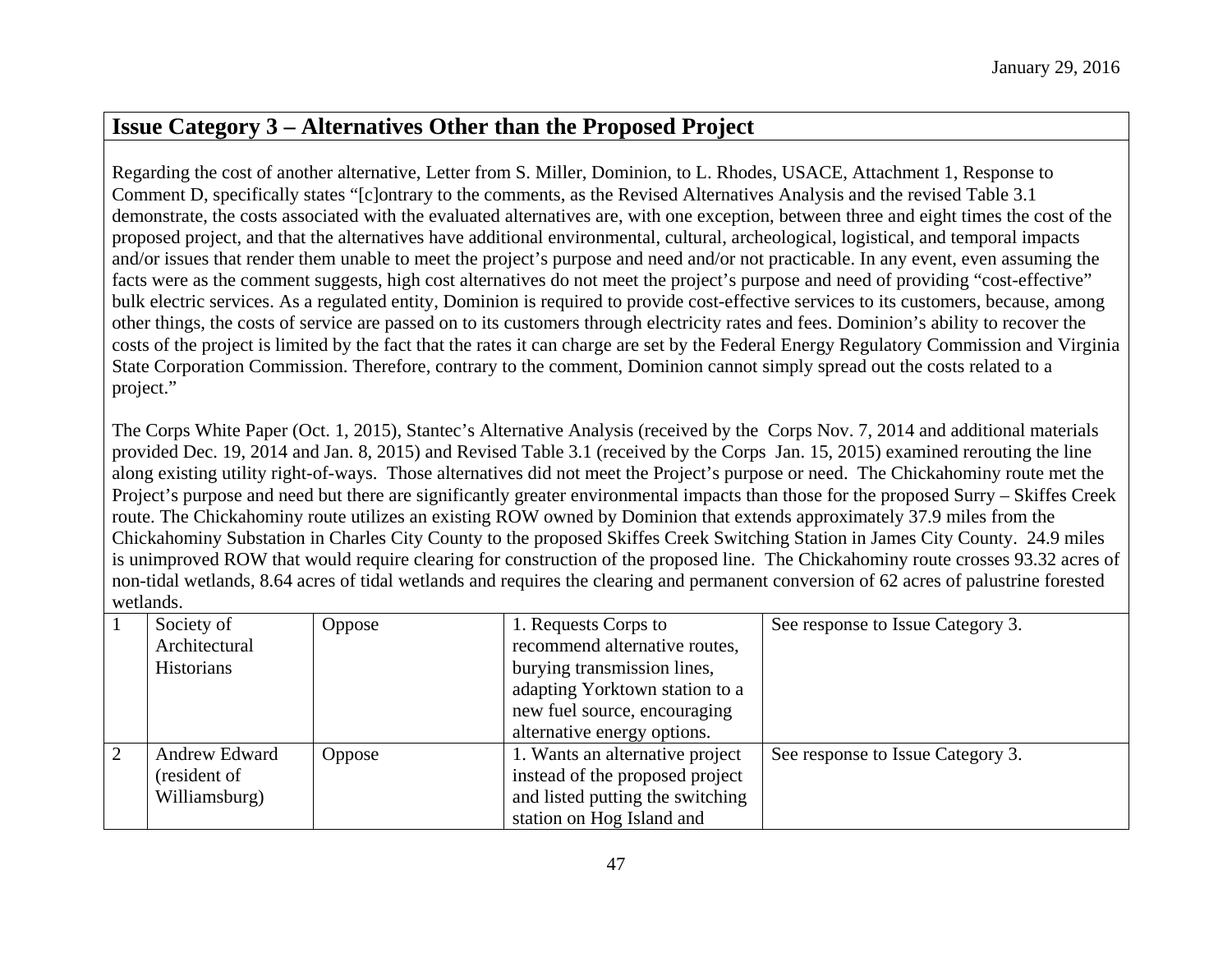|                | <b>Issue Category 3 – Alternatives Other than the Proposed Project</b> |           |                                                           |                                   |  |
|----------------|------------------------------------------------------------------------|-----------|-----------------------------------------------------------|-----------------------------------|--|
|                |                                                                        |           | running lines under the river as                          |                                   |  |
|                |                                                                        |           | an option.                                                |                                   |  |
| $\overline{3}$ | Aurelia Lewis                                                          | Oppose    | 1. Requests an alternative, less                          | See response to Issue Category 3. |  |
|                | (resident of                                                           |           | "invasive" route for the project.                         |                                   |  |
|                | Richmond, VA)                                                          |           |                                                           |                                   |  |
| $\overline{4}$ | <b>Allison Spears</b>                                                  | Oppose    | 1. General opposition to                                  | See response to Issue Category 3. |  |
|                |                                                                        |           | installing power lines across the                         |                                   |  |
|                |                                                                        |           | upper James.                                              |                                   |  |
| $\overline{5}$ | Andrea Steegmayer                                                      | Oppose    | 1. General opposition to power                            | See response to Issue Category 3. |  |
|                |                                                                        |           | lines, wants solar power                                  |                                   |  |
|                |                                                                        |           | development instead.                                      |                                   |  |
| 6              | Adrian Whitcomb,                                                       | Oppose    | 1. Supports underwater cables                             | See response to Issue Category 3. |  |
|                | Jr. (resident of                                                       |           | instead of towers.                                        |                                   |  |
|                | Newport News,                                                          |           | 2. Supports switching the                                 |                                   |  |
|                | VA)                                                                    |           | Yorktown facility to natural                              |                                   |  |
| $\overline{7}$ | Anne Wright                                                            | Oppose    | gas.                                                      | See response to Issue Category 3. |  |
|                | (resident of                                                           |           | 1. General opposition to<br>transmission lines around and |                                   |  |
|                | Covington, VA)                                                         |           | through Carter's Grove.                                   |                                   |  |
| 8              | Cheri Eimer                                                            | Oppose    | 1. General opposition to the                              | Comment acknowledged.             |  |
|                |                                                                        |           | project and request that permit                           |                                   |  |
|                |                                                                        |           | be denied.                                                |                                   |  |
| 9              | Charles Harwood,                                                       | Tentative | 1. General opposition to the                              | See response to Issue Category 3. |  |
|                | Jr. (resident of                                                       |           | Chickahominy route and wants                              |                                   |  |
|                | Charles City, VA)                                                      |           | it stricken from consideration.                           |                                   |  |
|                |                                                                        |           | 2. Does not mention route for                             |                                   |  |
|                |                                                                        |           | current project.                                          |                                   |  |
| 10             | Carolyn Holmes                                                         | Oppose    | 1. Wants alternative routes and                           | See response to Issue Category 3. |  |
|                | (resident of                                                           |           | transmissions options to be                               |                                   |  |
|                | Williamsburg, VA)                                                      |           | explored further.                                         |                                   |  |
| 11             | Claudia Kessel                                                         | Oppose    | 1. Wants alternative routes to be                         | See response to Issue Category 3. |  |
|                | (resident of                                                           |           | explored further.                                         |                                   |  |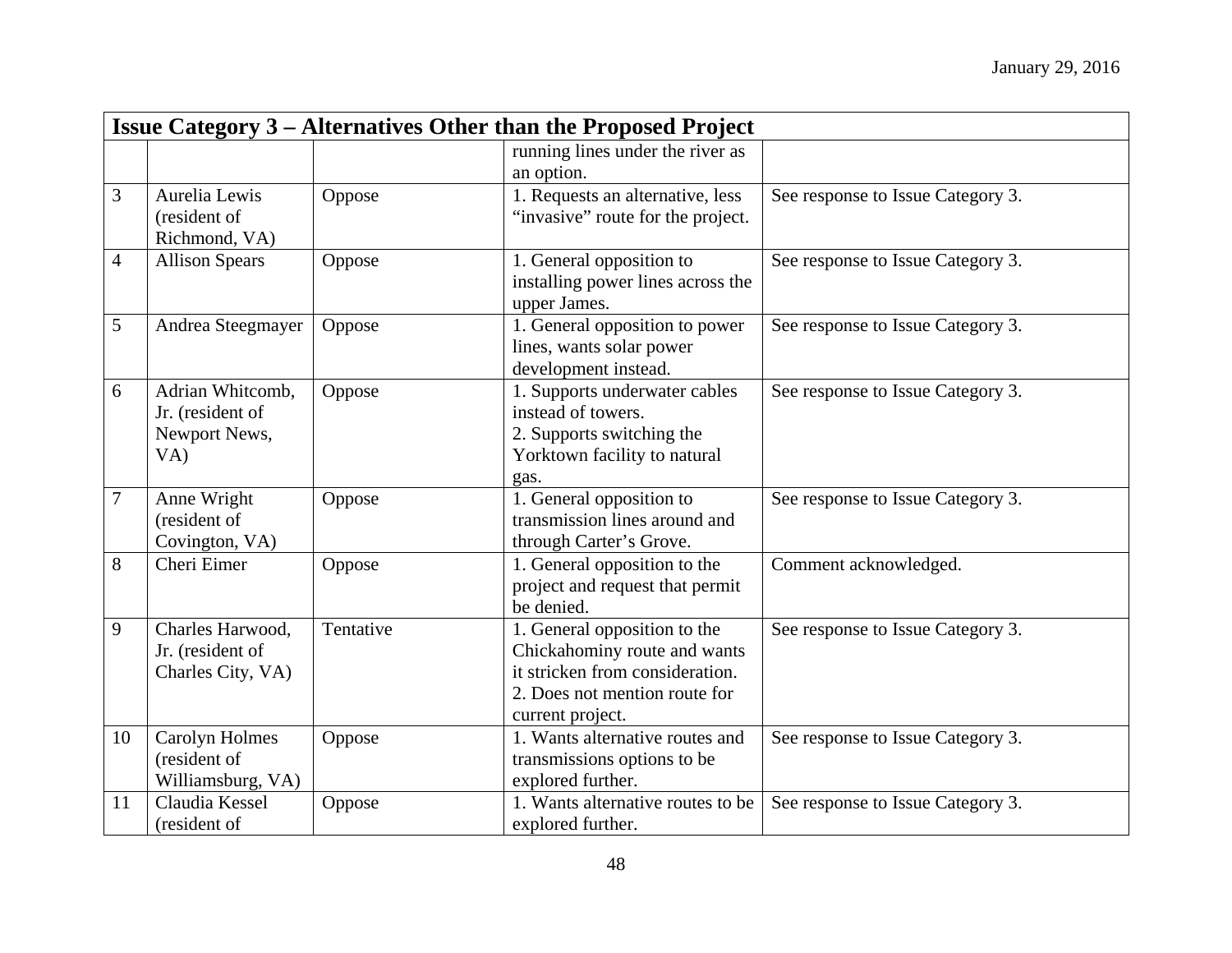|    | <b>Issue Category 3 – Alternatives Other than the Proposed Project</b>                                                  |        |                                                                                                                            |                                   |  |
|----|-------------------------------------------------------------------------------------------------------------------------|--------|----------------------------------------------------------------------------------------------------------------------------|-----------------------------------|--|
|    | Williamsburg, VA)                                                                                                       |        |                                                                                                                            |                                   |  |
| 12 | Christine Llewellyn<br>(resident of<br>Williamsburg, VA)                                                                | Oppose | 1. Wants reconsideration of<br>underwater power lines by<br>independent analysts.                                          | See response to Issue Category 3. |  |
| 13 | Calder Loth<br>(resident of<br>Richmond, VA)                                                                            | Oppose | 1. Wants reconsideration of<br>underwater power lines.                                                                     | See response to Issue Category 3. |  |
| 14 | <b>James McCracken</b><br>(resident of<br>Richmond, VA)                                                                 | Oppose | 1. Wants further consideration<br>of alternative options.                                                                  | See response to Issue Category 3. |  |
| 15 | Charles Seilheimer,<br>Jr. (document<br>named C_Petty<br>because of e-mail<br>address)                                  | Oppose | 1. Wants further consideration<br>of underwater power lines or<br>running the lines under the<br>lower James River bridge. | See response to Issue Category 3. |  |
| 16 | Curtis Stoldt and<br><b>Sharon Marcial</b><br>(residents of<br>Williamsburg, VA)                                        | Oppose | 1. Wants reconsideration of<br>underwater lines or other<br>alternatives.                                                  | See response to Issue Category 3. |  |
| 17 | <b>Christine Watson</b>                                                                                                 | Oppose | 1. Wants further consideration<br>of alternative energy options.                                                           | See response to Issue Category 3. |  |
| 18 | Deanna Beacham<br>(resident of<br>Mechanicville, VA<br>and former<br>employee of the<br>Virginia Council on<br>Indians) | Oppose | 1. Wants further consideration<br>of alternative routes or burying<br>the lines.                                           | See response to Issue Category 3. |  |
| 19 | Dorothy Canter<br>Consulting                                                                                            | Oppose | 1. Wants further consideration<br>of alternative routes.                                                                   | See response to Issue Category 3. |  |
| 20 | Drew Gruber<br>(resident of                                                                                             | Oppose | 1. Wants further consideration<br>of underwater lines.                                                                     | See response to Issue Category 3. |  |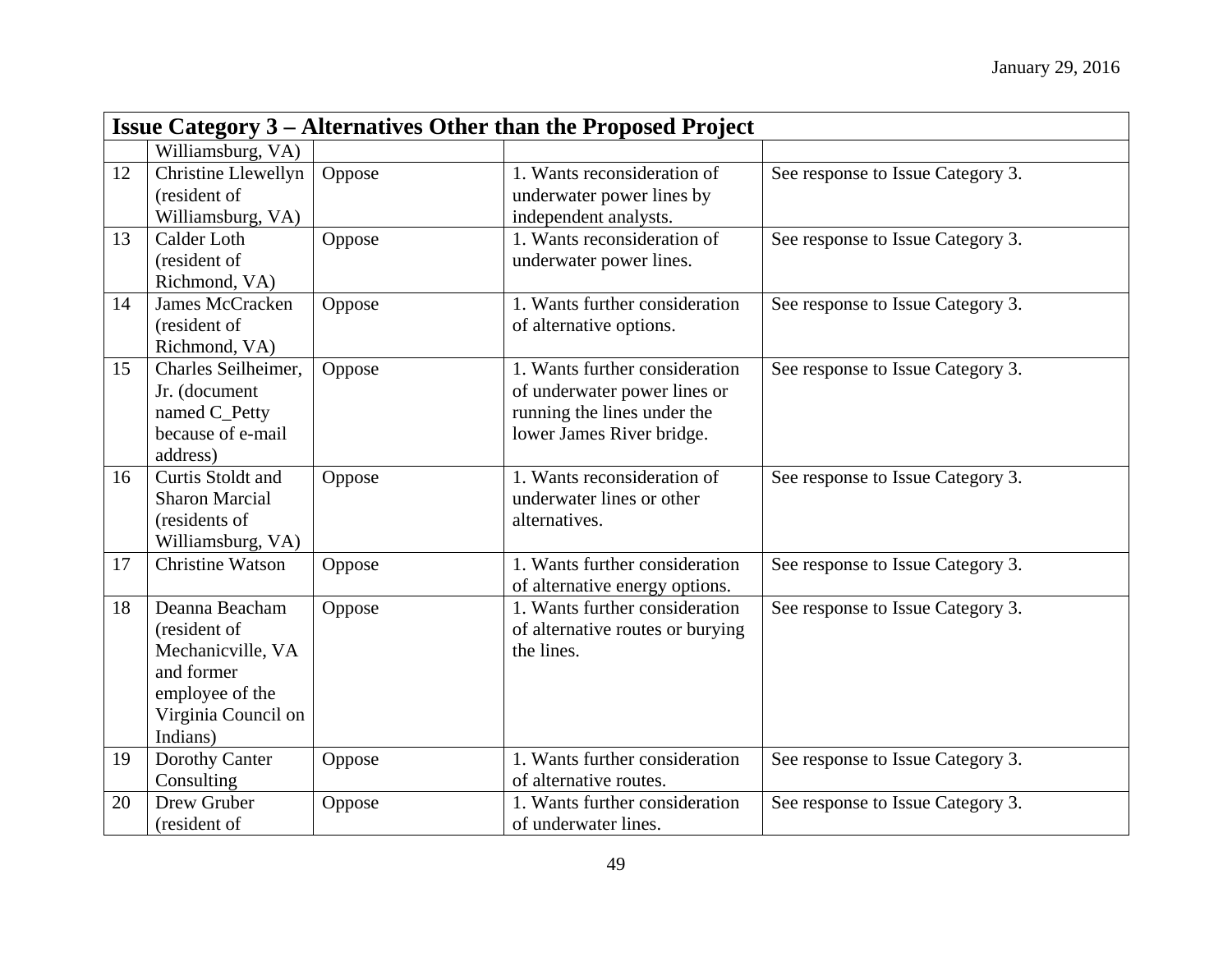|    | <b>Issue Category 3 – Alternatives Other than the Proposed Project</b> |                          |                                                          |                                             |  |
|----|------------------------------------------------------------------------|--------------------------|----------------------------------------------------------|---------------------------------------------|--|
|    | Williamsburg, VA)                                                      |                          |                                                          |                                             |  |
| 21 | Dan Millison (2)<br>letters included,                                  | Oppose                   | 1. Claims analysis of<br>alternatives report by Dominion | See response to Issue Category 3.           |  |
|    | one personal with a                                                    |                          | and Stantec Consulting is                                | See response to Dan Millison's comments in  |  |
|    | personal                                                               |                          | deficient along with the Corps'                          | Issue Category 9.                           |  |
|    | Williamsburg, VA<br>address listed and a                               |                          | White Paper.<br>2. Wants rebuild of existing 230         | See USACE Preliminary Alternatives          |  |
|    | second on                                                              |                          | kV lines next to James River                             | Conclusions White Paper, at 4-5 (October 1, |  |
|    | Transendergy, LLC                                                      |                          | bridge considered and use of                             | 2015).                                      |  |
|    | letterhead)                                                            |                          | HTLS conductors considered.                              |                                             |  |
| 22 | Ellen LeCompte                                                         | Oppose                   | 1. Wants further consideration                           | See response to Issue Category 3.           |  |
|    | (resident of                                                           |                          | of alternatives to the project.                          |                                             |  |
|    | Richmond, VA)                                                          |                          |                                                          |                                             |  |
| 23 | Elizabeth Outka                                                        | Oppose                   | 1. Requests further                                      | See response to Issue Category 3.           |  |
|    | (resident of                                                           |                          | consideration of burying the                             |                                             |  |
|    | Midlothian, VA)                                                        |                          | power lines, relocating the                              |                                             |  |
|    |                                                                        |                          | project, and pursuing alternative                        |                                             |  |
|    |                                                                        |                          | energy options.                                          |                                             |  |
| 24 | Gail Anderson                                                          | Oppose                   | 1. Wants further consideration                           | See response to Issue Category 3.           |  |
|    | (Boulder, CO)                                                          |                          | of laying the power lines under                          |                                             |  |
|    |                                                                        |                          | the James.                                               |                                             |  |
| 25 | Gary and Lina                                                          | <b>Tentative Support</b> | 1. General support of project if                         | Comment acknowledged.                       |  |
|    | Davis (residents of                                                    |                          | it is "truly the only way" for                           |                                             |  |
|    | Williamsburg, VA)                                                      |                          | power reliability in the area,                           | See response to Issue Category 3.           |  |
|    |                                                                        |                          | otherwise in favor of an option                          |                                             |  |
|    |                                                                        |                          | that does not use power lines                            |                                             |  |
|    |                                                                        |                          | over a river.                                            |                                             |  |
| 26 | George Pinckney                                                        | Oppose                   | 1. Wants further consideration                           | See response to Issue Category 3.           |  |
|    | (resident of                                                           |                          | of underwater lines, James                               |                                             |  |
|    | Richmond, VA)                                                          |                          | River Bridge, and new                                    |                                             |  |
|    |                                                                        |                          | upstream crossing possibilities).                        |                                             |  |
| 27 | Gayle Randol                                                           | Oppose                   | 1. Thinks Dominion should                                | See response to Issue Category 3.           |  |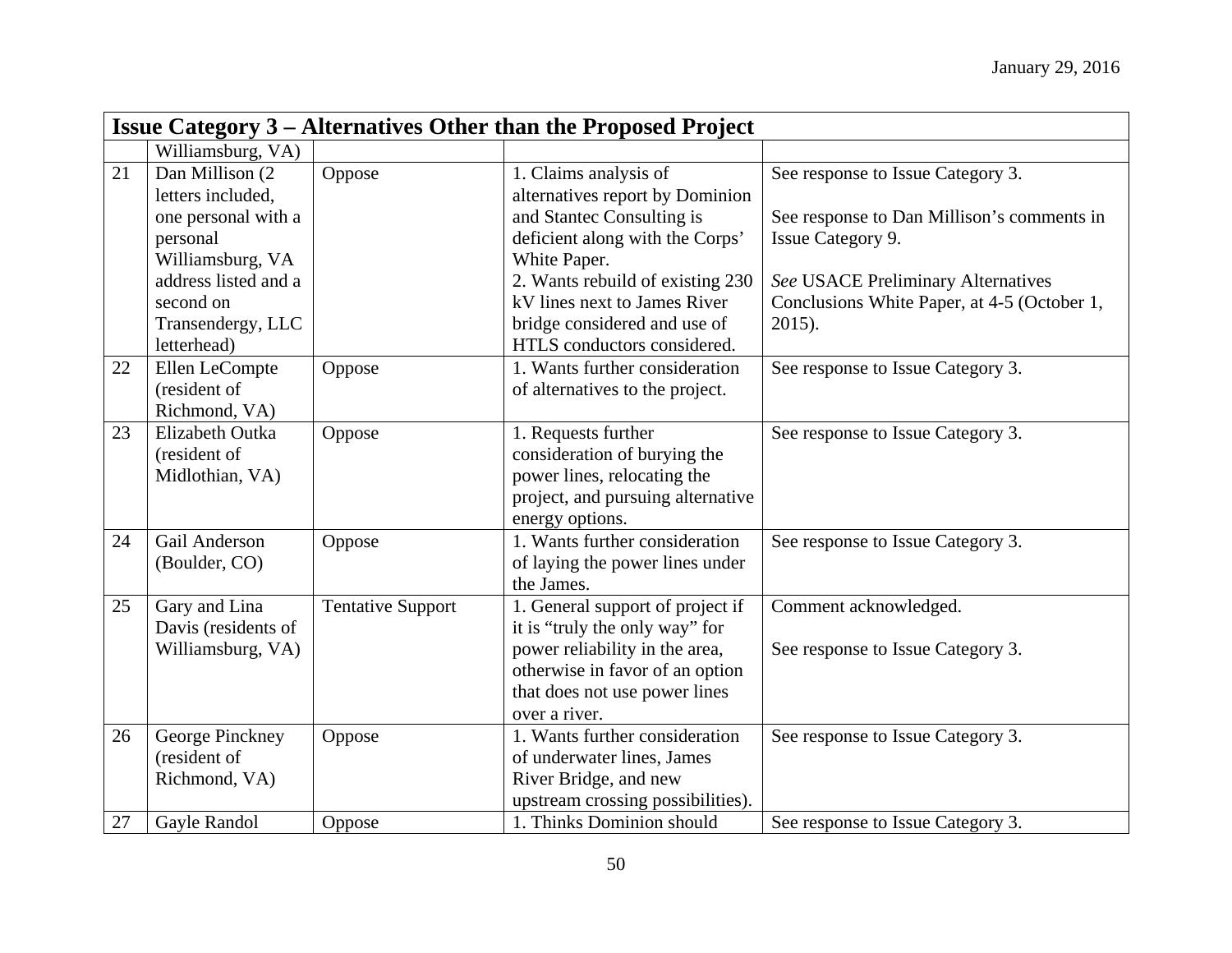|    | <b>Issue Category 3 – Alternatives Other than the Proposed Project</b> |        |                                |                                   |  |
|----|------------------------------------------------------------------------|--------|--------------------------------|-----------------------------------|--|
|    | (resident of                                                           |        | only be able to use existing   |                                   |  |
|    | Richmond, VA and                                                       |        | crossing routes across the     |                                   |  |
|    | former guide at                                                        |        | James.                         |                                   |  |
|    | Historic                                                               |        | 2. Argues that the             |                                   |  |
|    | Jamestowne)                                                            |        | Chickahominy route is best     |                                   |  |
|    |                                                                        |        | because it utilizes existing   |                                   |  |
|    |                                                                        |        | right-of-ways and takes 3      |                                   |  |
|    |                                                                        |        | months less to construct.      |                                   |  |
|    |                                                                        |        | 3. Also argues for the James   |                                   |  |
|    |                                                                        |        | River Bridge Crossing route.   |                                   |  |
|    |                                                                        |        | 4. Argues that Yorktown can be |                                   |  |
|    |                                                                        |        | powered with natural gas from  |                                   |  |
|    |                                                                        |        | Cove Point terminal or         |                                   |  |
|    |                                                                        |        | otherwise.                     |                                   |  |
|    |                                                                        |        | 5. Argues line could be buried |                                   |  |
|    |                                                                        |        | under the river, which also    |                                   |  |
|    |                                                                        |        | enhanced grid security.        |                                   |  |
| 28 | Hylah Boyd (2                                                          | Oppose | 1. Wants further consideration | See response to Issue Category 3. |  |
|    | separate letters)                                                      |        | of underwater power lines.     |                                   |  |
| 29 | H. Scott Butler                                                        | Oppose | 1. Wants further consideration | See response to Issue Category 3. |  |
|    | (resident of                                                           |        | of underwater power lines and  |                                   |  |
|    | Blacksburg, VA)                                                        |        | untrustworthy of opinion that  |                                   |  |
|    |                                                                        |        | the underwater route will not  |                                   |  |
|    |                                                                        |        | work for this project.         |                                   |  |
| 30 | Hans Schwartz                                                          | Oppose | 1. Wants further consideration | See response to Issue Category 3. |  |
|    |                                                                        |        | of underwater power lines.     |                                   |  |
| 31 | Jeanne Ancarrow                                                        | Oppose | 1. Wants further consideration | See response to Issue Category 3. |  |
|    |                                                                        |        | of underwater power lines      |                                   |  |
|    |                                                                        |        | (same letter forwarded by      |                                   |  |
|    |                                                                        |        | Hylah Boyd).                   |                                   |  |
| 32 | James and Judith                                                       | Oppose | 1. Wants further consideration | See response to Issue Category 3. |  |
|    | Adams                                                                  |        | of underwater power lines.     |                                   |  |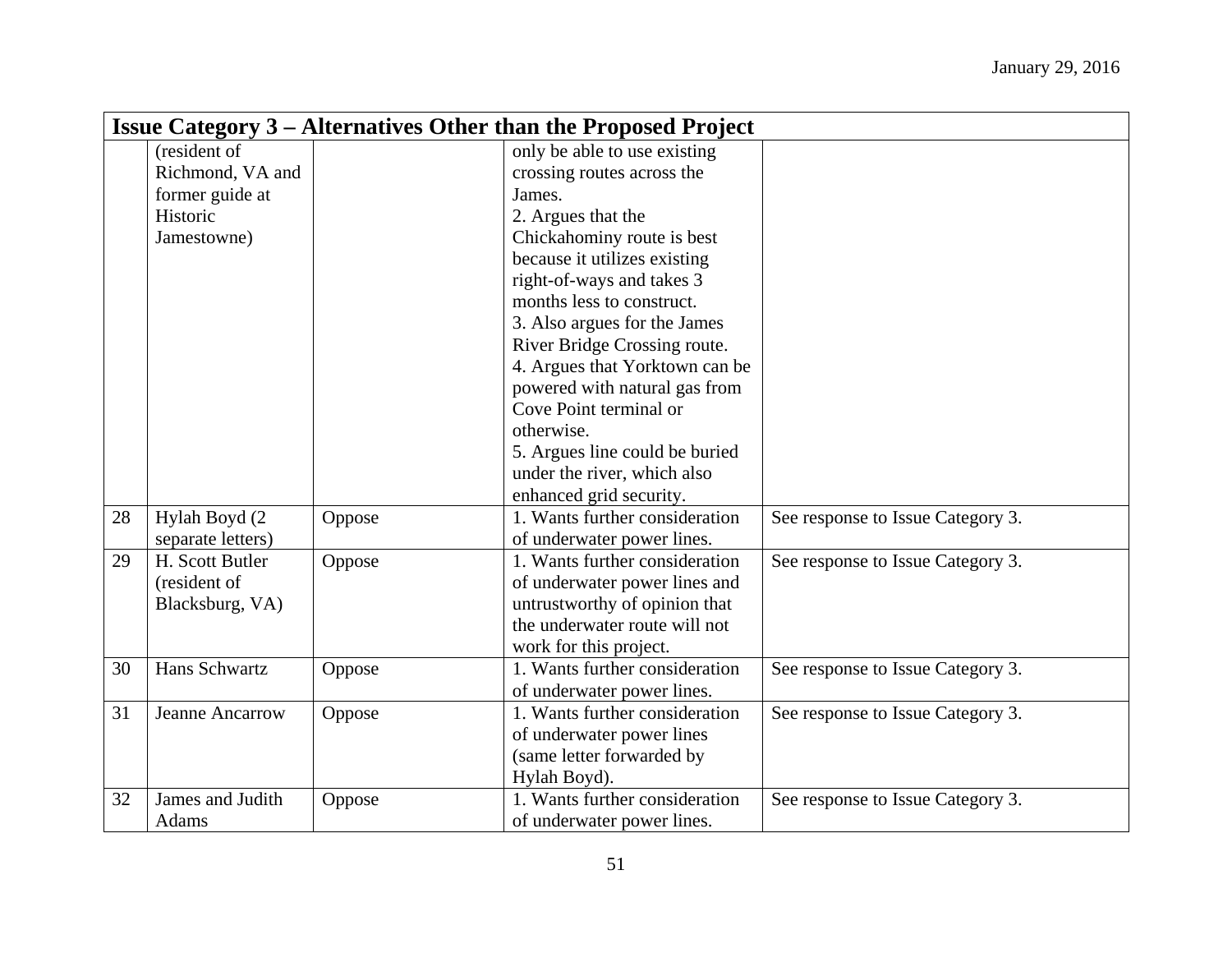|    | <b>Issue Category 3 – Alternatives Other than the Proposed Project</b> |        |                                   |                                   |  |
|----|------------------------------------------------------------------------|--------|-----------------------------------|-----------------------------------|--|
|    |                                                                        |        | 2. Wants further consideration    |                                   |  |
|    |                                                                        |        | of making Yorktown a natural      |                                   |  |
|    |                                                                        |        | gas facility.                     |                                   |  |
| 33 | John Shelton                                                           | Oppose | 1. Asked two questions: could     | See response to Issue Category 3. |  |
|    | (Secretary of State,                                                   |        | the power lines be buried under   |                                   |  |
|    | Jamestowne                                                             |        | the riverbed and could the lines  |                                   |  |
|    | Society)                                                               |        | be run under the James River      |                                   |  |
|    |                                                                        |        | Bridge (further downstream).      |                                   |  |
| 34 | Lynn Crump                                                             | Oppose | 1. Wants consideration of         | See response to Issue Category 3. |  |
|    | (resident of                                                           |        | putting the power lines under     |                                   |  |
|    | Chester, VA)                                                           |        | the river.                        |                                   |  |
| 35 | <b>Margaret Fowler</b>                                                 | Oppose | 1. Does not think the current     | See response to Issue Category 3. |  |
|    | (resident of                                                           |        | project is the only cost          |                                   |  |
|    | Williamsburg, VA)                                                      |        | effective, time sensitive option. |                                   |  |
| 36 | <b>Thomas Leitch</b>                                                   | Oppose | 1. Argues that there has been no  | See response to Issue Category 3. |  |
|    | (Governor, Central                                                     |        | "meaningful examination" of       |                                   |  |
|    | North Carolina                                                         |        | alternatives.                     |                                   |  |
|    | Company of the                                                         |        |                                   |                                   |  |
|    | Jamestowne                                                             |        |                                   |                                   |  |
|    | Society)                                                               |        |                                   |                                   |  |
| 37 | <b>Ruth Hosek</b>                                                      | Oppose | 1. Form NPCA letter.              | See response to Issue Category 3. |  |
|    | (resident of                                                           |        | 2. Wants further investigation    |                                   |  |
|    | Chicago, IL)                                                           |        | into renewable energy sources     |                                   |  |
|    |                                                                        |        | instead of the power lines.       |                                   |  |
| 38 | Amy Harlib                                                             | Oppose | 1. Form NPCA letter.              | See response to Issue Category 3. |  |
|    | (resident of New                                                       |        | 2. Wants solar and wind options   |                                   |  |
|    | York, NY)                                                              |        | to be further considered.         |                                   |  |
| 39 | Anthony J. Taylor                                                      | Oppose | 1. Supports underwater cables     | See response to Issue Category 3. |  |
|    | (resident of                                                           |        | instead of towers.                |                                   |  |
|    | Williamsburg, VA)                                                      |        |                                   |                                   |  |
| 40 | Doug Hansen                                                            | Oppose | 1. Wants further consideration    | See response to Issue Category 3. |  |
|    | (resident of                                                           |        | of alternative options.           |                                   |  |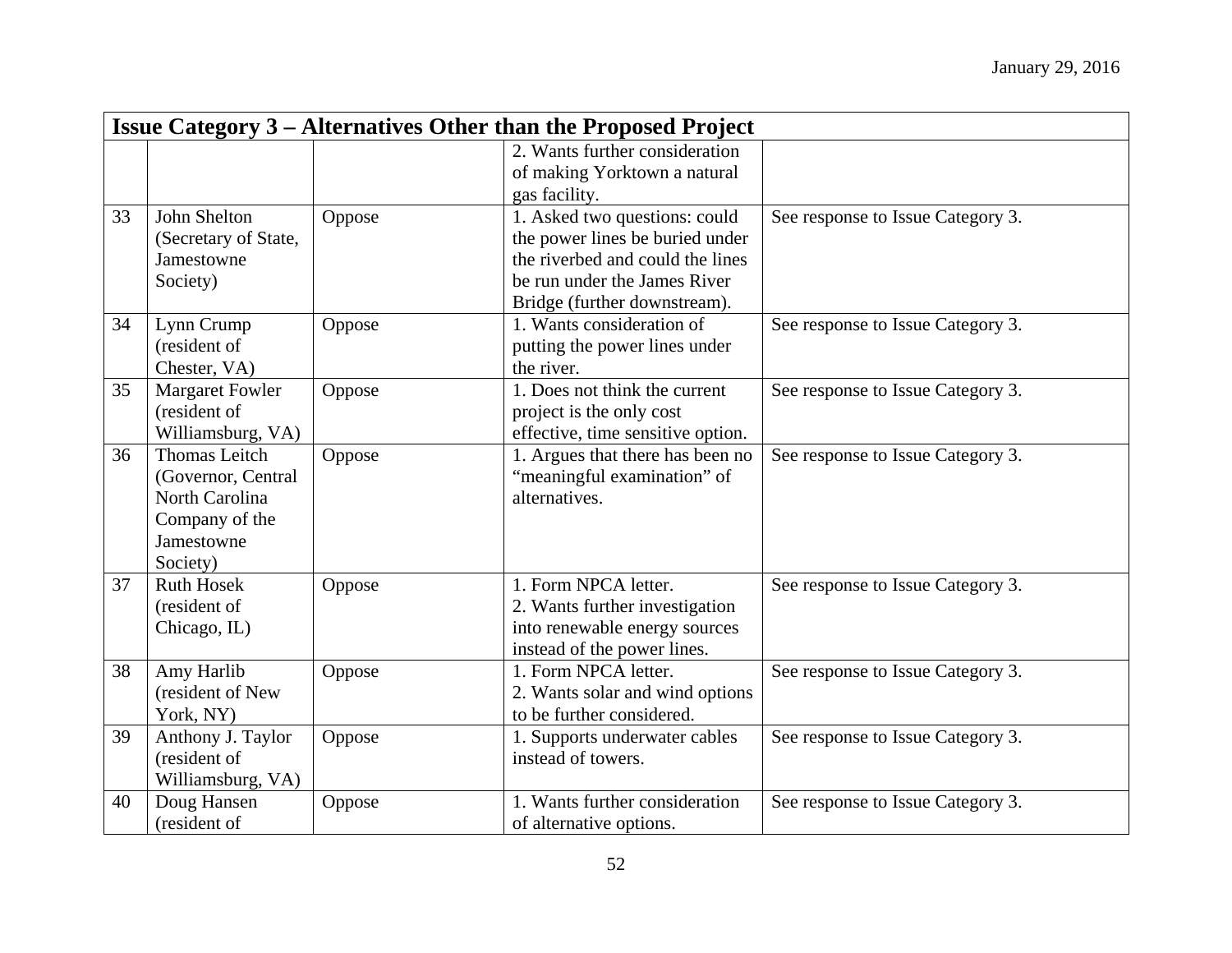|    | <b>Issue Category 3 – Alternatives Other than the Proposed Project</b>                                                            |        |                                                                                                                             |                                   |  |
|----|-----------------------------------------------------------------------------------------------------------------------------------|--------|-----------------------------------------------------------------------------------------------------------------------------|-----------------------------------|--|
|    | Williamsburg, VA)                                                                                                                 |        |                                                                                                                             |                                   |  |
| 41 | Helen Hansen<br>(resident of<br>Williamsburg, VA)                                                                                 | Oppose | 1. Wants further consideration<br>of alternative options -<br>alternative energy sources.<br>2. Supports underground cable. | See response to Issue Category 3. |  |
| 42 | Dale Hoak<br>(resident of<br>Williamsburg, VA)                                                                                    | Oppose | 1. Supports underwater cables<br>instead of towers.                                                                         | See response to Issue Category 3. |  |
| 43 | <b>Berry Hoak</b><br>(resident of<br>Williamsburg, VA)                                                                            | Oppose | 1. Wants further consideration<br>of alternative options.                                                                   | See response to Issue Category 3. |  |
| 44 | <b>Margaret Gunn</b><br>(resident of<br>Williamsburg, VA)                                                                         | Oppose | 1. Wants further consideration<br>of alternative options.                                                                   | See response to Issue Category 3. |  |
| 45 | <b>Rachel Trichler</b><br>(resident of<br>Williamsburg, VA)                                                                       | Oppose | 1. Wants further consideration<br>of alternative options.                                                                   | See response to Issue Category 3. |  |
| 46 | Pam Goddard<br>(resident of<br>Washington,<br>DC/commenting on<br>behalf of National<br><b>Parks Conservation</b><br>Association) | Oppose | 1. Wants further consideration<br>of alternative options.                                                                   | See response to Issue Category 3. |  |
| 47 | <b>Garbriel Morey</b><br>(resident of<br>Williamsburg, VA)                                                                        | Oppose | 1. Wants further consideration<br>of alternative options.                                                                   | See response to Issue Category 3. |  |
| 48 | Kenneth Levine<br>(resident of<br>Williamsburg, VA)                                                                               | Oppose | 1. Supports underwater cables<br>instead of towers.<br>2. Wants further consideration<br>of alternative options.            | See response to Issue Category 3. |  |
| 49 | <b>Bill Whittaker</b>                                                                                                             | Oppose | 1. Supports underwater cables                                                                                               | See response to Issue Category 3. |  |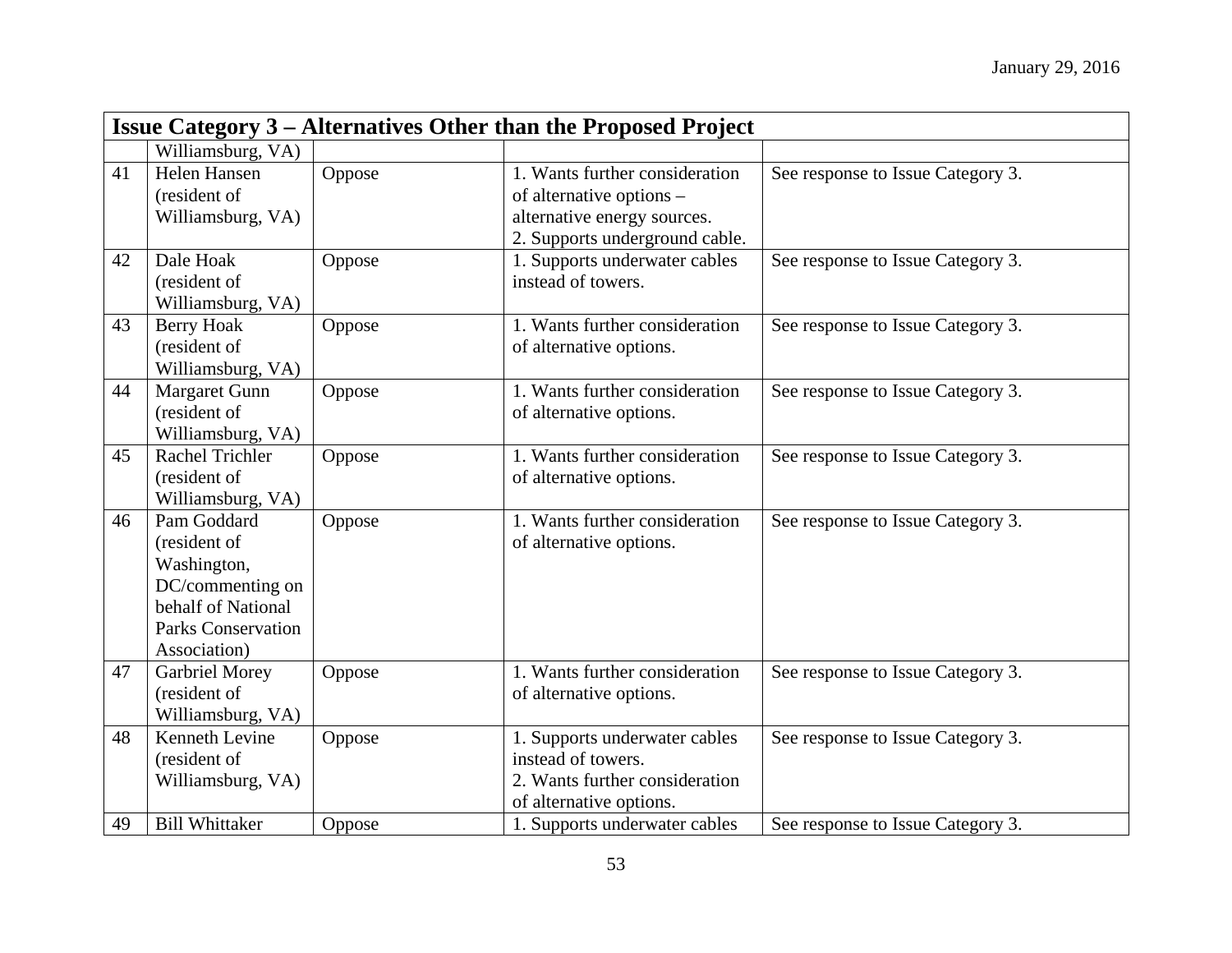|    | <b>Issue Category 3 – Alternatives Other than the Proposed Project</b> |        |                                   |                                   |  |  |
|----|------------------------------------------------------------------------|--------|-----------------------------------|-----------------------------------|--|--|
|    | (resident of                                                           |        | instead of towers.                |                                   |  |  |
|    | Williamsburg, VA)                                                      |        |                                   |                                   |  |  |
| 50 | Dan Millison                                                           | Oppose | 1. Requests that Dominion         | See response to Issue Category 3. |  |  |
|    | (Manager of                                                            |        | consider reconfiguring the        |                                   |  |  |
|    | Transcendergy,                                                         |        | existing network with HTLS        |                                   |  |  |
|    | L.L.C.,                                                                |        | conductors.                       |                                   |  |  |
|    | Williamsburg, VA)                                                      |        |                                   |                                   |  |  |
| 51 | Jessica Seidenberg                                                     | Oppose | 1. Proposes to build the line     | See response to Issue Category 3. |  |  |
|    |                                                                        |        | under the James River or along    |                                   |  |  |
|    |                                                                        |        | an already existing route.        |                                   |  |  |
| 52 | Julia Steele                                                           | Oppose | 1. Can't believe there is not     | See response to Issue Category 3. |  |  |
|    |                                                                        |        | another alternative to the        |                                   |  |  |
|    |                                                                        |        | construction of the towers        |                                   |  |  |
|    |                                                                        |        | across the James River.           |                                   |  |  |
| 53 | Joseph Wayland                                                         | Oppose | 1. Wants another alternative      | See response to Issue Category 3. |  |  |
|    |                                                                        |        | constructed such as               |                                   |  |  |
|    |                                                                        |        | constructing the transmission     |                                   |  |  |
|    |                                                                        |        | line under the river. Stated that |                                   |  |  |
|    |                                                                        |        | this is being considered by the   |                                   |  |  |
|    |                                                                        |        | New England Clean Power           |                                   |  |  |
|    |                                                                        |        | Link to construct a line beneath  |                                   |  |  |
|    |                                                                        |        | Lake Champlain from Canada        |                                   |  |  |
|    |                                                                        |        | to New England.                   |                                   |  |  |
| 54 | <b>Jane Yerkes</b>                                                     | Oppose | 1. Wants Dominion to construct    | See response to Issue Category 3. |  |  |
|    |                                                                        |        | the underwater line. Dominion     |                                   |  |  |
|    |                                                                        |        | has the technology and financial  |                                   |  |  |
|    |                                                                        |        | means to make the crossing        |                                   |  |  |
|    |                                                                        |        | non-intrusive to its customers.   |                                   |  |  |
| 55 | Jeffrey King                                                           | Oppose | 1. Wants the line to be built     | See response to Issue Category 3. |  |  |
|    |                                                                        |        | underwater or across a bridge.    |                                   |  |  |
|    |                                                                        |        | Recognizes that the cost would    |                                   |  |  |
|    |                                                                        |        | be greater, but can be borne      |                                   |  |  |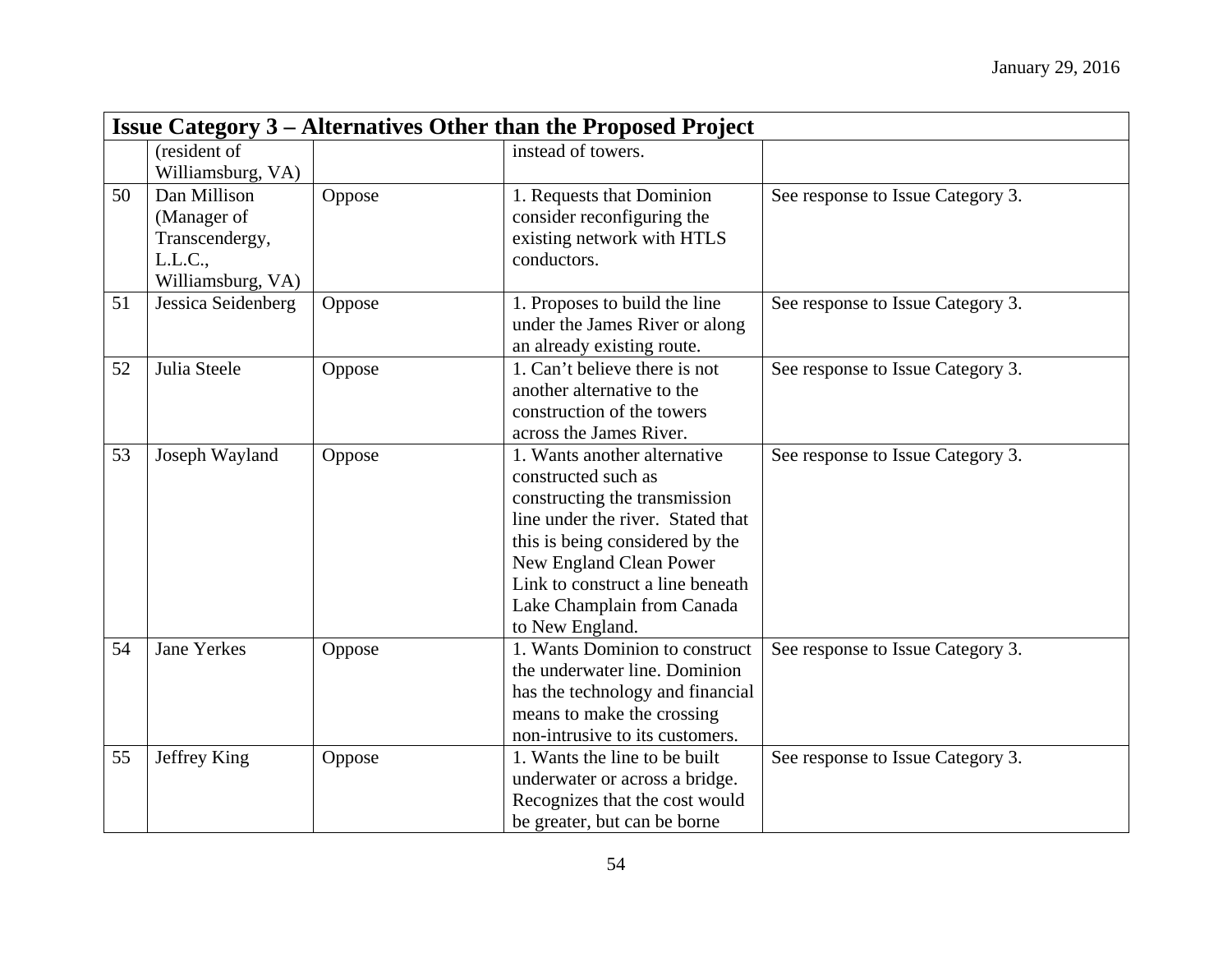|    | <b>Issue Category 3 – Alternatives Other than the Proposed Project</b> |        |                                                 |                                   |  |
|----|------------------------------------------------------------------------|--------|-------------------------------------------------|-----------------------------------|--|
|    |                                                                        |        | over significant time by the                    |                                   |  |
|    |                                                                        |        | power users.                                    |                                   |  |
| 56 | Keith Engelmeier                                                       | Oppose | 1. Technically viable alternative               | See response to Issue Category 3. |  |
|    |                                                                        |        | exist. Urge Corps to fully                      |                                   |  |
|    |                                                                        |        | explore all technical                           |                                   |  |
|    |                                                                        |        | alternatives.                                   |                                   |  |
|    |                                                                        |        | 2. Not in the public interest to                |                                   |  |
|    |                                                                        |        | accept Dominion's                               |                                   |  |
|    |                                                                        |        | determination that there are no                 |                                   |  |
|    |                                                                        |        | acceptable alternatives.                        |                                   |  |
| 57 | Kenneth Levine                                                         | Oppose | 1. Plan to build a new gas line                 | See response to Issue Category 3. |  |
|    |                                                                        |        | to Tidewater; use this for the                  |                                   |  |
|    |                                                                        |        | Yorktown power plant.                           |                                   |  |
|    |                                                                        |        | 2. Run the line under the James.                |                                   |  |
|    |                                                                        |        | 3. Build solar panels on the roof               |                                   |  |
|    |                                                                        |        | of the mall.                                    |                                   |  |
|    |                                                                        |        | 4. A speaker at the hearing                     |                                   |  |
|    |                                                                        |        | stated that new technology in                   |                                   |  |
|    |                                                                        |        | power lines could easily double                 |                                   |  |
|    |                                                                        |        | the capacity of the current                     |                                   |  |
|    |                                                                        |        | power lines at a quicker                        |                                   |  |
| 58 | Kevin Rasmussen                                                        |        | replacement cost.                               |                                   |  |
|    |                                                                        | Oppose | 1. Wants a submerged<br>transmission line. Also | See response to Issue Category 3. |  |
|    |                                                                        |        | examine converting Yorktown                     |                                   |  |
|    |                                                                        |        | to natural gas.                                 |                                   |  |
| 59 | Kirby Smith                                                            | Oppose | 1. Wants an underwater line or                  | See response to Issue Category 3. |  |
|    |                                                                        |        | if the option is there to build no              |                                   |  |
|    |                                                                        |        | line at all, then it should be                  |                                   |  |
|    |                                                                        |        | considered.                                     |                                   |  |
| 60 | Lucile Miller                                                          | Oppose | 1. Dominion can bury the line                   | See response to Issue Category 3. |  |
|    |                                                                        |        | or carry them in a conduit                      |                                   |  |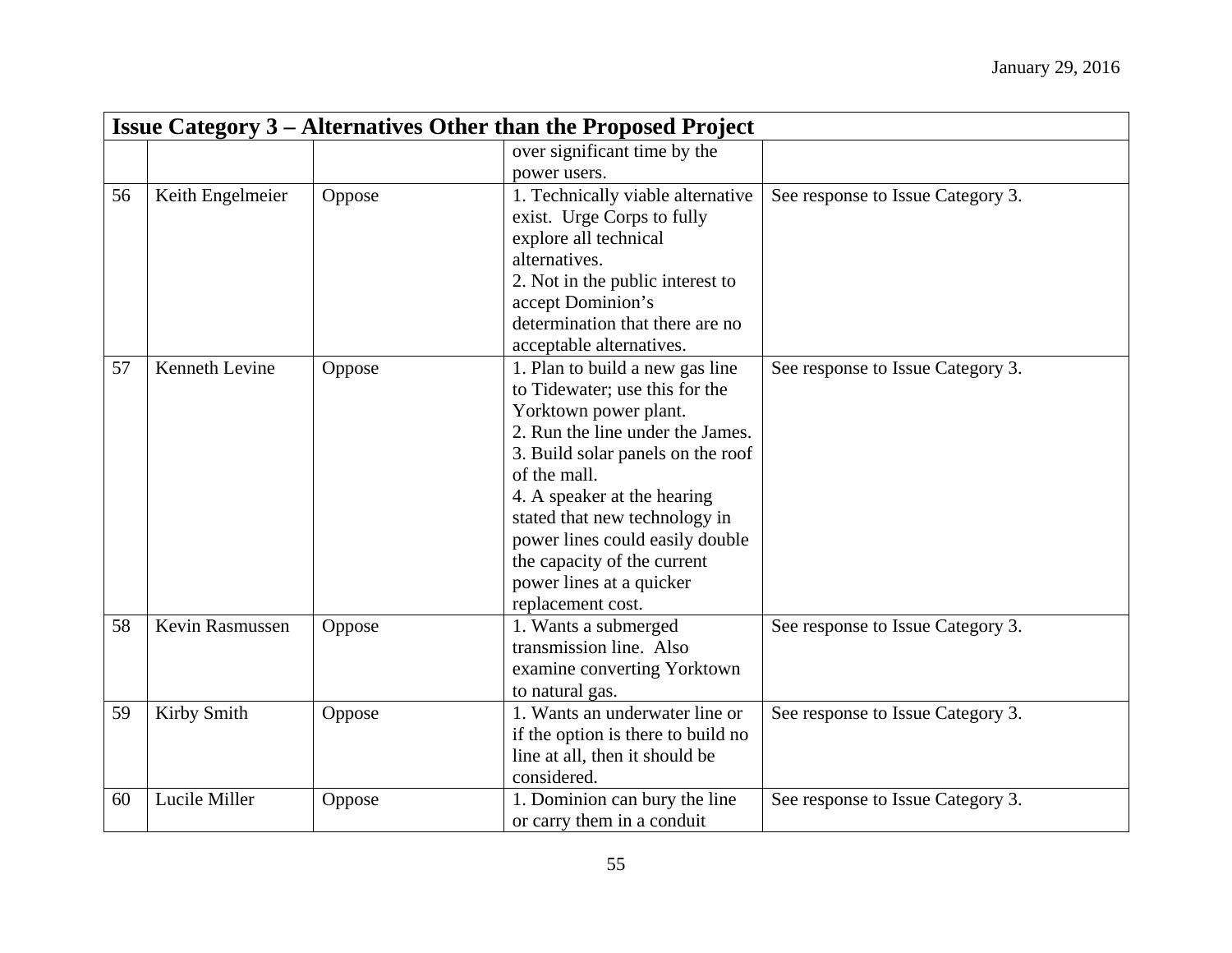|    | <b>Issue Category 3 – Alternatives Other than the Proposed Project</b> |        |                                                                                                                                                                                              |                                   |  |
|----|------------------------------------------------------------------------|--------|----------------------------------------------------------------------------------------------------------------------------------------------------------------------------------------------|-----------------------------------|--|
|    |                                                                        |        | through the river.                                                                                                                                                                           |                                   |  |
| 61 | Lily Panoussi                                                          | Oppose | 1. Dominion should not<br>construct the cheapest<br>alternative and find a less<br>obtrusive route.                                                                                          | See response to Issue Category 3. |  |
| 62 | Melodye Brown                                                          | Oppose | 1. Negligent of the Corps not to<br>fully evaluate the impacts and<br>the alternatives.                                                                                                      | See response to Issue Category 3. |  |
| 63 | Mary Carbonneau                                                        | Oppose | 1. Evaluate all possible<br>alternatives. There are other<br>ways.                                                                                                                           | See response to Issue Category 3. |  |
| 64 | Mary Hart Darden                                                       | Oppose | 1. Logical determination can<br>give the James a by-pass for the<br>next generation.                                                                                                         | See response to Issue Category 3. |  |
| 65 | Mary Horton                                                            | Oppose | 1. Wants the underwater<br>alternative.                                                                                                                                                      | See response to Issue Category 3. |  |
| 66 | Margie Lucas                                                           | Oppose | 1. Questions whether an<br>underground alternative to<br>viable.                                                                                                                             | See response to Issue Category 3. |  |
| 67 | <b>Matthew Mullett</b>                                                 | Oppose | 1. Wants an alternative which<br>would not impact the waterway.                                                                                                                              | See response to Issue Category 3. |  |
| 68 | Maria Paluzsay                                                         | Oppose | 1. Underwater alternative would<br>be better off investigating an<br>alternative energy source.                                                                                              | See response to Issue Category 3. |  |
| 69 | Mark Paul                                                              | Oppose | 1. Underwater 500 kV would be<br>a better alternative.<br>2. Dominion could construct a<br>500 kV line from the west or<br>north across existing right of<br>ways.<br>3. The cost of another | See response to Issue Category 3. |  |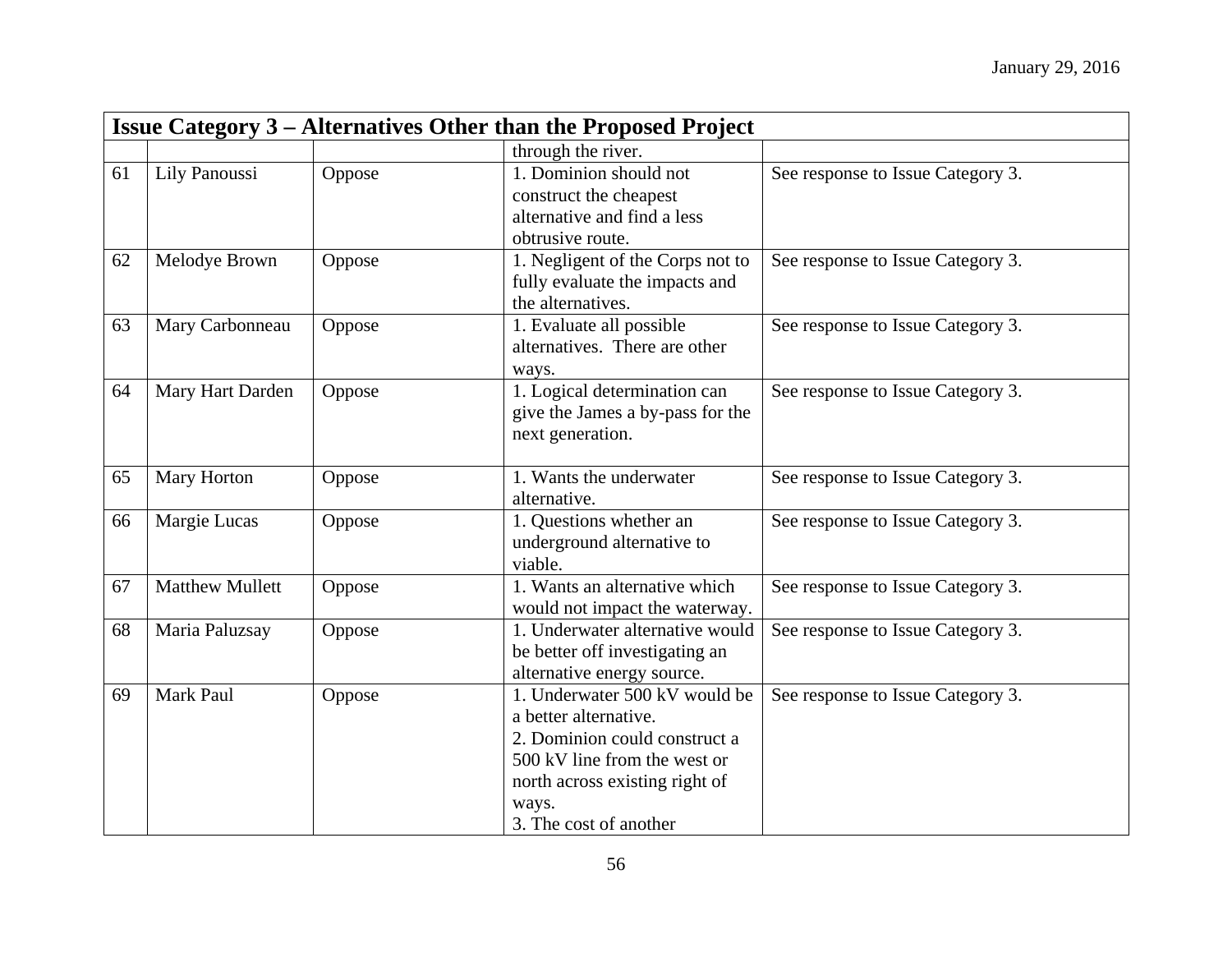|    | <b>Issue Category 3 – Alternatives Other than the Proposed Project</b> |         |                                  |                                   |  |
|----|------------------------------------------------------------------------|---------|----------------------------------|-----------------------------------|--|
|    |                                                                        |         | alternative, even though more    |                                   |  |
|    |                                                                        |         | expensive than the proposed      |                                   |  |
|    |                                                                        |         | project, can be distributed      |                                   |  |
|    |                                                                        |         | among customers.                 |                                   |  |
| 70 | Mary W.                                                                | Oppose  | 1. Find another way.             | See response to Issue Category 3. |  |
| 71 | <b>Nancy Philpott</b>                                                  | Oppose  | 1. There must be a solution that | See response to Issue Category 3. |  |
|    |                                                                        |         | would not endanger the historic  |                                   |  |
|    |                                                                        |         | and scenic heritage including    |                                   |  |
|    |                                                                        |         | burying the lines, using an      |                                   |  |
|    |                                                                        |         | existing river crossing, or      |                                   |  |
|    |                                                                        |         | exploring alternative energy     |                                   |  |
|    |                                                                        |         | options.                         |                                   |  |
| 72 | <b>Patrick Calvert</b>                                                 | Oppose  | 1. The line can be buried or re- | See response to Issue Category 3. |  |
|    |                                                                        |         | routed along existing utility    |                                   |  |
|    |                                                                        |         | right-of-ways.                   |                                   |  |
| 73 | Shannon Logue                                                          | Oppose  | 1. Wants the Corps to consider   | See response to Issue Category 3. |  |
|    |                                                                        |         | the underwater alternative.      |                                   |  |
| 74 | <b>Totally Opposed</b>                                                 | Opposed | 1. The proposed route is not the | See response to Issue Category 3. |  |
|    |                                                                        |         | best way to reliably meet the    |                                   |  |
|    |                                                                        |         | energy demands.                  |                                   |  |
| 75 | William Fox                                                            | Oppose  | 1. Some options are not          | See response to Issue Category 3. |  |
|    |                                                                        |         | economically feasible but can't  |                                   |  |
|    |                                                                        |         | see how a price can be put on    |                                   |  |
|    |                                                                        |         | the beauty of the James.         |                                   |  |
|    |                                                                        |         | 2. Older plants are being        |                                   |  |
|    |                                                                        |         | converted to LNG.                |                                   |  |
| 76 | Win Harrington                                                         | Oppose  | 1. Put the power line            | See response to Issue Category 3. |  |
|    |                                                                        |         | underground.                     |                                   |  |
| 77 | William Kelso                                                          | Oppose  | 1. Put the power line            | See response to Issue Category 3. |  |
|    |                                                                        |         | underwater.                      |                                   |  |
| 78 | Wendy Wheatcraft                                                       | Oppose  | 1. Wants the line constructed    | See response to Issue Category 3. |  |
|    |                                                                        |         | underwater or across an existing |                                   |  |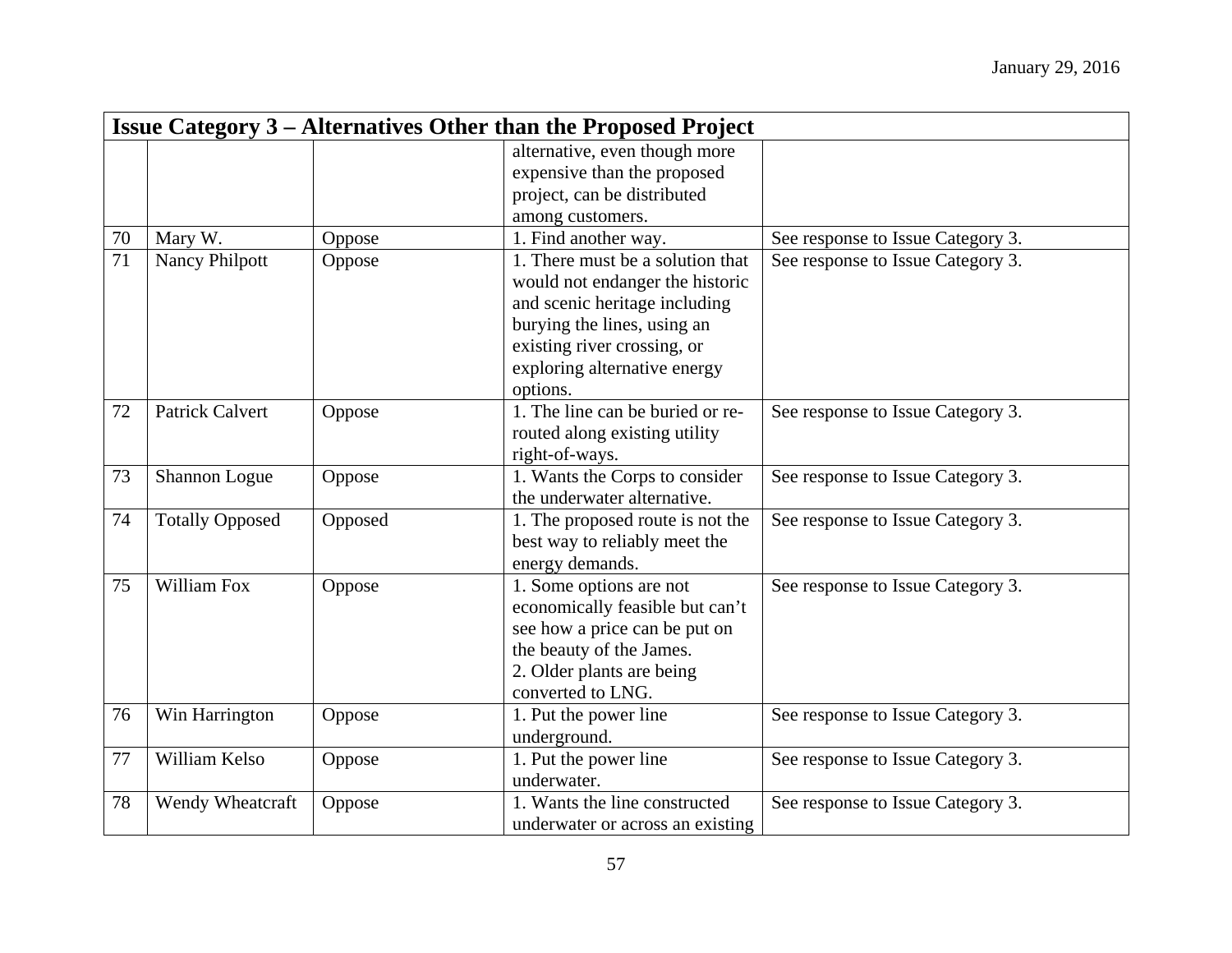|    | <b>Issue Category 3 – Alternatives Other than the Proposed Project</b>                |        |                                                                                                                                                                                                                                                                                                                                                                                                                                                                                                                                                                                                                                                                                                                                       |                                   |  |
|----|---------------------------------------------------------------------------------------|--------|---------------------------------------------------------------------------------------------------------------------------------------------------------------------------------------------------------------------------------------------------------------------------------------------------------------------------------------------------------------------------------------------------------------------------------------------------------------------------------------------------------------------------------------------------------------------------------------------------------------------------------------------------------------------------------------------------------------------------------------|-----------------------------------|--|
|    |                                                                                       |        | river crossing.                                                                                                                                                                                                                                                                                                                                                                                                                                                                                                                                                                                                                                                                                                                       |                                   |  |
| 79 | William Wilhelm                                                                       | Oppose | 1. Dominion has not exhausted<br>all alternatives. Many examples<br>of lines constructed in river and<br>ocean beds.                                                                                                                                                                                                                                                                                                                                                                                                                                                                                                                                                                                                                  | See response to Issue Category 3. |  |
| 80 | YOUPEOPLE<br><b>AREDUMB</b>                                                           | Oppose | 1. Not the best route to meet<br>reliable energy demands.                                                                                                                                                                                                                                                                                                                                                                                                                                                                                                                                                                                                                                                                             | See response to Issue Category 3. |  |
| 81 | Randy Randol III<br>(VA Scientists and<br>Engineers for<br>Energy and<br>Environment) | Oppose | 1. Wants Yorktown 1 & 2 to<br>stay on-line and use Yorktown<br>3, fueled with natural gas<br>(claims Dominion has access to<br>plenty of natural gas to do this).<br>2. Wants Dominion to use<br>existing crossing routes across<br>the James (9 total crossings,<br>details two of them). Option $1 -$<br>Upstream using the<br>Chickahominy route and<br>existing right of ways<br>Dominion owns (also resolves<br>NERC reliability violations<br>because of less construction<br>time). Option $2 - 17$ miles<br>downstream from Surry<br>Dominion have double circuit<br>230 kV lines could be used<br>(James River Bridge crossing)<br>3. Wants underground wires<br>(notes the Save the James<br>Allian Alt Solution - hybrid). | See response to Issue Category 3. |  |
| 82 | Diane Martin                                                                          | Oppose | 1. Wants further consideration<br>of alternative solutions to the                                                                                                                                                                                                                                                                                                                                                                                                                                                                                                                                                                                                                                                                     | See response to Issue Category 3. |  |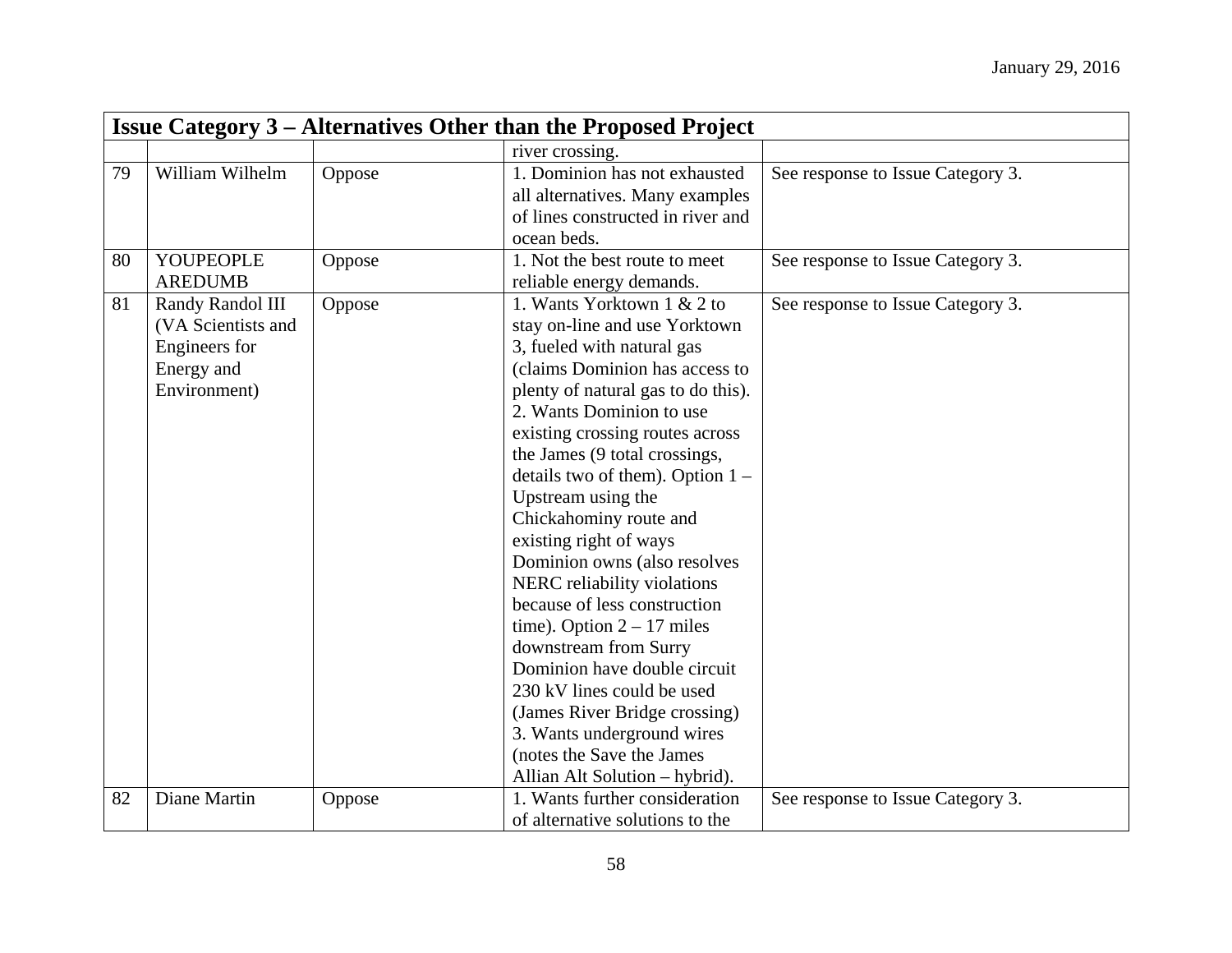|    | <b>Issue Category 3 – Alternatives Other than the Proposed Project</b>             |        |                                                                                                                                                                                                                                                                                                                                                                                                                                                                                  |                                                                                                                                                                                                                                                                                                                                                                                                                                                                                                                                                                                                                                                                                         |
|----|------------------------------------------------------------------------------------|--------|----------------------------------------------------------------------------------------------------------------------------------------------------------------------------------------------------------------------------------------------------------------------------------------------------------------------------------------------------------------------------------------------------------------------------------------------------------------------------------|-----------------------------------------------------------------------------------------------------------------------------------------------------------------------------------------------------------------------------------------------------------------------------------------------------------------------------------------------------------------------------------------------------------------------------------------------------------------------------------------------------------------------------------------------------------------------------------------------------------------------------------------------------------------------------------------|
|    |                                                                                    |        | power issue.                                                                                                                                                                                                                                                                                                                                                                                                                                                                     |                                                                                                                                                                                                                                                                                                                                                                                                                                                                                                                                                                                                                                                                                         |
| 83 | Dale Wheary                                                                        | Oppose | 1. Wants further consideration<br>of alternatives.                                                                                                                                                                                                                                                                                                                                                                                                                               | See response to Issue Category 3.                                                                                                                                                                                                                                                                                                                                                                                                                                                                                                                                                                                                                                                       |
| 84 | J. Capozzelli<br>(writing for<br>Historic<br>Jamestown)                            | Oppose | 1. Wants further consideration<br>of alternative routes<br>(underground or pre-existing)<br>crossing specifically<br>mentioned).                                                                                                                                                                                                                                                                                                                                                 | See response to Issue Category 3.                                                                                                                                                                                                                                                                                                                                                                                                                                                                                                                                                                                                                                                       |
| 85 | <b>Martin Poole</b><br>(CTO/Scientist at<br><b>Wireless Power</b><br>Technologies) | Oppose | 1. Essentially offering a<br>"solution" to have the power<br>lines run under the river using a<br>"patent that is a hundred years"<br>old."<br>2. Noted that he forwarded the<br>idea to Austin Bogues of the<br>Virginia Gazette.                                                                                                                                                                                                                                               | See response to Issue Category 3.<br>Comment acknowledged.                                                                                                                                                                                                                                                                                                                                                                                                                                                                                                                                                                                                                              |
| 86 | Ron Figg                                                                           | Oppose | 1. Yorktown should be<br>upgraded, instead of building<br>the 500 kV lines, and should be<br>run off natural gas coming from<br>"an existing pipelines right of<br>way and underground<br>crossing."<br>2. Dominion already has plenty<br>of existing oil storage and a<br>pipeline right of way at<br>Yorktown that should be run<br>with natural gas and oil as a<br>back-up.<br>3. There is enough natural gas<br>in the area to provide Yorktown<br>with a consistent supply | For comments 1, 4, and 5, see Response to<br>Issue Category 3. In addition, the proposed<br>Project route was approved by the SCC, a<br>decision affirmed by the Virginia Supreme<br>Court. Among other things, the SCC<br>considered that Dominion coordinated its line<br>route selection with the Department of<br>Defense and other government agencies, and<br>found many potential routes were<br>"unworkable." SCC Order at 55 (Nov. 26,<br>2013); see SCC, Hearing Officer's Report at<br>23, 25-27, 35-36 (Aug. 2, 2013) (stating that<br>routing on Fort Eustis was rejected to protect<br>landing approaches to Felker Airfield).<br>In response to comment 2, the MATS rule |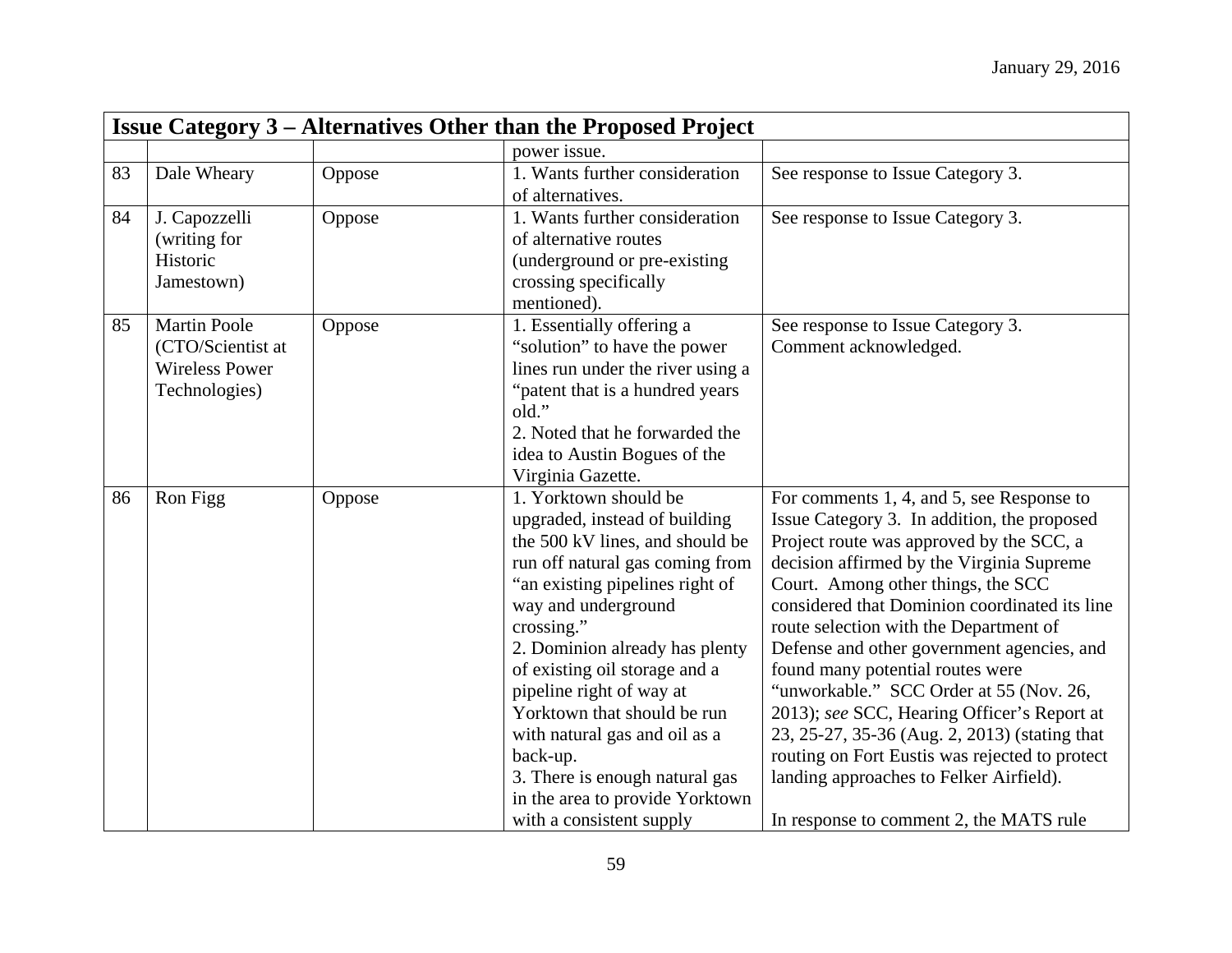|    | <b>Issue Category 3 – Alternatives Other than the Proposed Project</b> |        |                                  |                                               |  |
|----|------------------------------------------------------------------------|--------|----------------------------------|-----------------------------------------------|--|
|    |                                                                        |        | (Atlantic Coast Pipeline,        | would require pollution control equipment for |  |
|    |                                                                        |        | Mountain Valley Pipeline, and    | oil firing. This option was rejected.         |  |
|    |                                                                        |        | Western Marcellus Pipeline all   |                                               |  |
|    |                                                                        |        | specifically mentioned as        |                                               |  |
|    |                                                                        |        | connecting to Virginia Transco   |                                               |  |
|    |                                                                        |        | pipeline corridor).              |                                               |  |
|    |                                                                        |        | 4. Dominion can build an         |                                               |  |
|    |                                                                        |        | underground route as evidenced   |                                               |  |
|    |                                                                        |        | by their success in northern VA  |                                               |  |
|    |                                                                        |        | using XLPE underground           |                                               |  |
|    |                                                                        |        | cables.                          |                                               |  |
|    |                                                                        |        | 5. Claims a two-mile route       |                                               |  |
|    |                                                                        |        | using anchor stations at Fort    |                                               |  |
|    |                                                                        |        | Eustis and Dominion controlled   |                                               |  |
|    |                                                                        |        | property is cheaper and more     |                                               |  |
|    |                                                                        |        | secure than the four-mile Surry- |                                               |  |
|    |                                                                        |        | Skiffes Creek route.             |                                               |  |
| 87 | Ron Figg                                                               | Oppose | 1. Multiple sources of local     |                                               |  |
|    |                                                                        |        | generation is better than        |                                               |  |
|    |                                                                        |        | dependence on one large          |                                               |  |
|    |                                                                        |        | powerline due to recovery        |                                               |  |
|    |                                                                        |        | reasons.                         |                                               |  |
|    |                                                                        |        | 2. Much more difficult to        | See response to Issue Category 3.             |  |
|    |                                                                        |        | replace/fix river crossings as   |                                               |  |
|    |                                                                        |        | opposed to transmission          |                                               |  |
|    |                                                                        |        | structures on the Peninsula or   |                                               |  |
|    |                                                                        |        | an underground route             |                                               |  |
|    |                                                                        |        | (mentioned ease of replacing     |                                               |  |
|    |                                                                        |        | piping for XLPE underground      |                                               |  |
|    |                                                                        |        | cables).                         |                                               |  |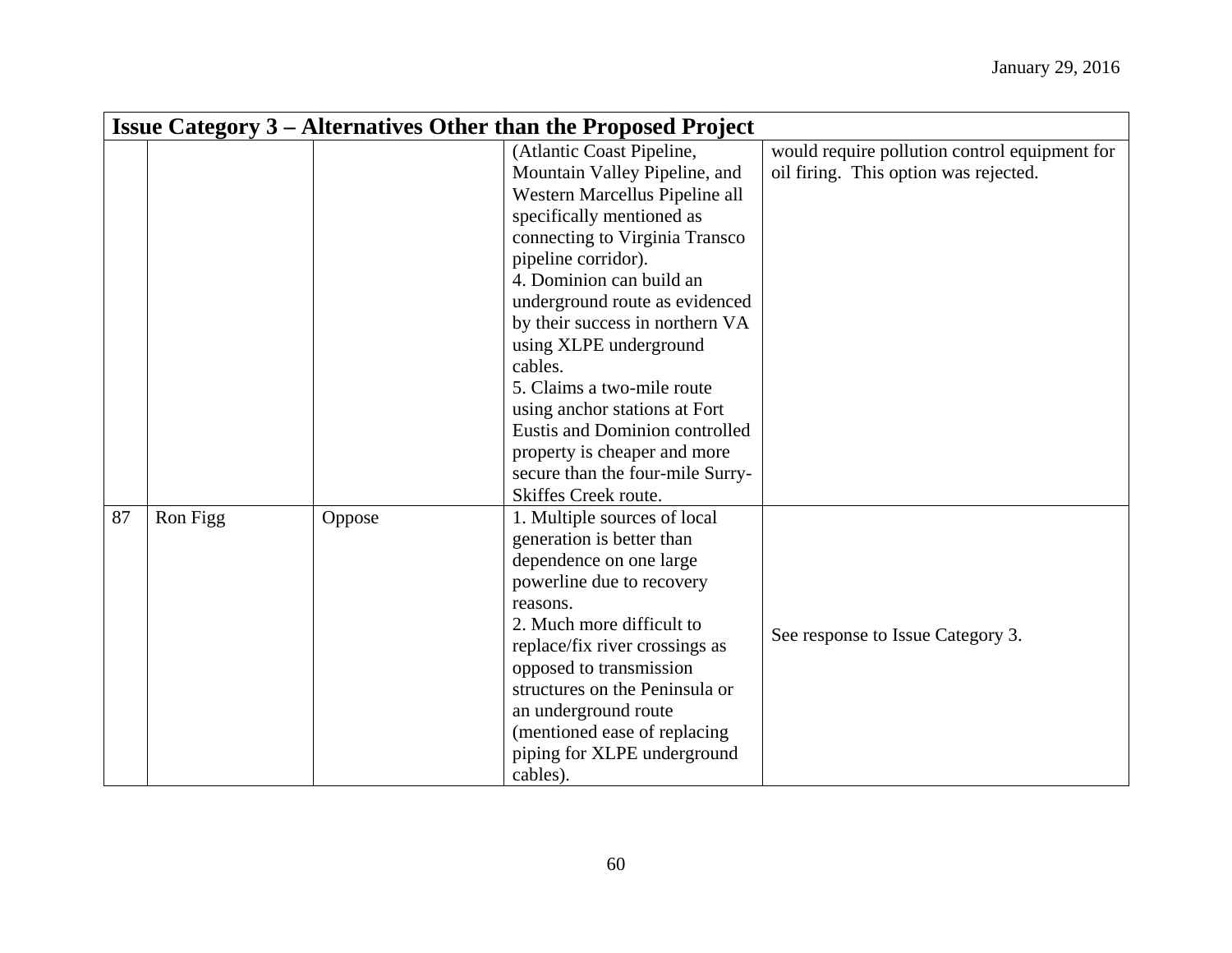### **Issue Category 4 – Impacts to Species/Consultation**

#### **General Response:**

USACE notes that it addresses, and will address, issues related to impacts to the river and water quality primarily under its Clean Water Act and Rivers and Harbor Act reviews prior to issuing a permit. These reviews also include a public interest review regarding whether USACE ought to issue a permit.

Regarding protected species in the river, formal consultation under the Endangered Species Act is not required if the National Marine Fisheries Service ("NMFS") concurs with a finding of "Not Likely to Adversely Affect." USACE coordination with NMFS has been ongoing concerning effects to the Atlantic sturgeon. On April 16, 2014, NMFS completed its informal consultation with the USACE regarding the proposed Project, concurring with USACE that the Project and USACE's issuance of the permit was "not likely to adversely affect" species listed under the Endangered Species Act. In July 2014, NMFS re-affirmed that conclusion and found that reinitiation of informal consultation was not necessary related to potential project phasing. On June 10, 2015, USACE re-initiated consultation with NMFS. In an email to USACE dated June 23, 2015, NMFS provided several best management practices ("BMPs") that if implemented, could allow for NMFS to concur that effects to the sturgeon would be insignificant or discountable. These BMPs included time of year restrictions and use of bubble curtains during pile driving activities to attenuate noise. Dominion has agreed to implement these measures and communicated this to USACE. USACE submitted a follow-up letter to NMFS on November 25, 2015 and also submitted additional information on December 17 and 29, 2015 in order to consider changes to the Project and provide new information about listed species in the action area. After re-consideration, in a lengthy, thorough analysis set forth in a January 28, 2016 letter, NMFS agreed with the USACE that re-initiation of informal consultation was appropriate, and concluded that the changes to the Project and other new information did not change its conclusion that it concurs with USACE that the Project and USACE's issuance of the permit for it is "not likely to adversely affect" the Atlantic sturgeon. NMFS also concurred with USACE that the Project and USACE's issuance of the permit would have no effect on sea turtles because they are not expected to be present in the vicinity of the Project as the turtles *may* move into the lower James near the confluence with the Chesapeake Bay, but that area is 30 miles downstream from the Project.

Regarding impacts to the natural habitat and potential impacts to protected species on land, USACE is in informal consultation with USFWS and is also coordinating with the NPS. *See* Letter from S. Miller, Dominion, to L. Rhodes, USACE , Attachment 1, Response to Comment Q (July 2, 2015) (explaining that "coordination efforts remain ongoing updated information will be provided when available"). USACE will incorporate the results of this consultation and coordination into its review of the permits. Further, USACE anticipates that wetlands mitigation related to impacts to wetlands along the river's shoreline will help to protect the water quality and wildlife in the area.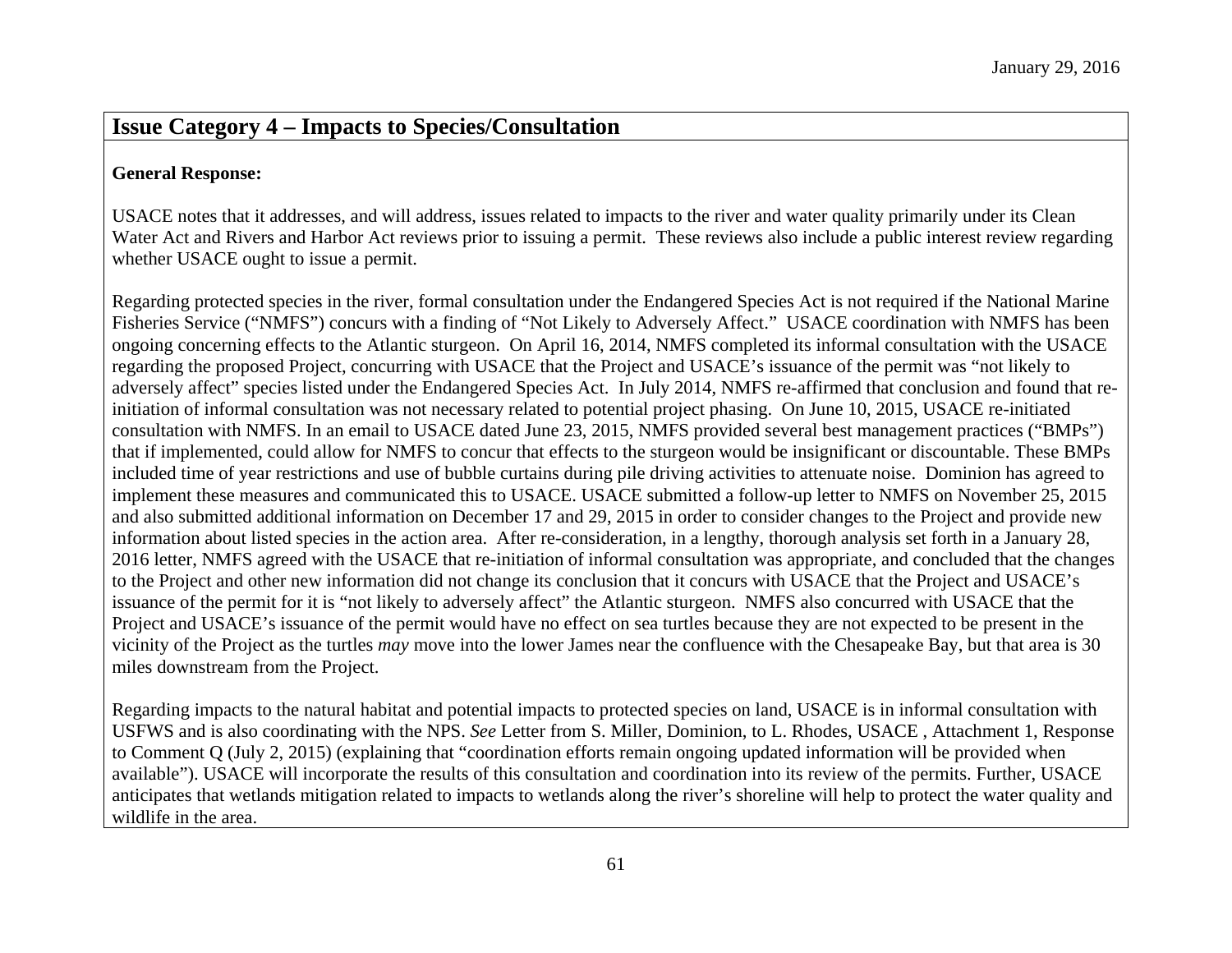### **Issue Category 4 – Impacts to Species/Consultation**

Regarding concern for the oyster habitat on the bottom on the James, because the footprint of the aerial line towers is insignificant in light of the size of the river (*see*, *e.g.*, Letter from K. Damon-Randall, NMFS, to R. Steffey, 16 (Jan. 28, 2016)), the aerial lines will have minimal, if any, impact on these habitats. Other alternatives that were analyzed, such as the underground wires would have had a much greater impact on these habitats. *See* CREA 3.22-3.33.

Department of Conservation and Recreation Provides compliance recommendations going forward. 1. Searched its Biotics Data System for presence of natural heritage resources in project area; found natural heritage resources in the project area, but due to scope of activity and distance to resources, no anticipation of adverse impacts on these resources. 2. Recommends coordination with the Virginia Department of Game and Inland Fisheries (VDGIF) to ensure compliance with Virginia Endangered Species Act; recommends inventories for rare plants in the area and certain animal species. 3. Requests project information and updated map to be resubmitted if project scope changes or 6 months passes before plan is executed. See response to Issue Category 4. Comment acknowledged. 2 Charlie Schmidt Oppose 1. General opposition to the project for visual reasons and alleged oyster habitat impacts. See response to Issue Category 4.

Impacts to aquatic resources from other potential alternatives was greater.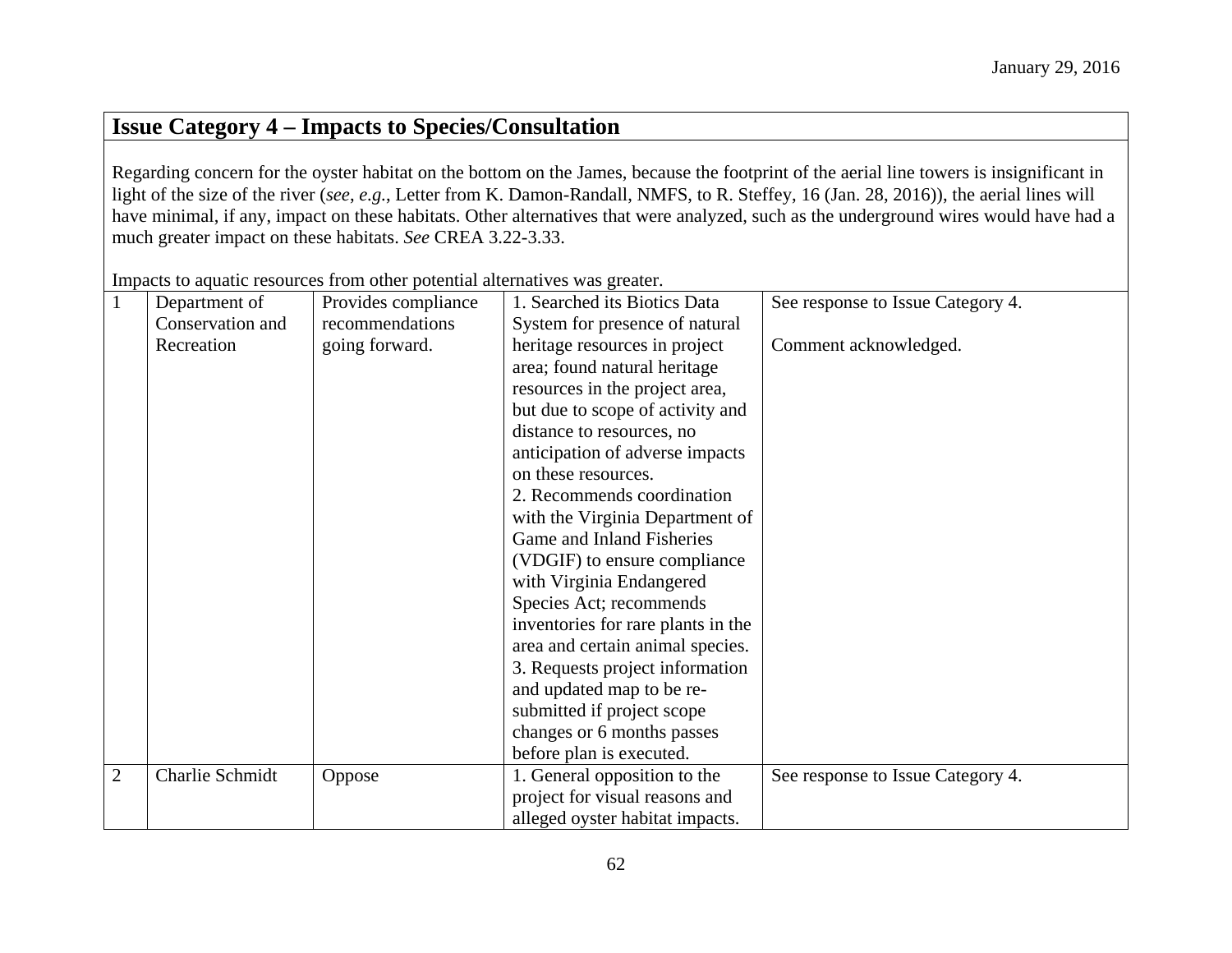|                | <b>Issue Category 4 – Impacts to Species/Consultation</b> |        |                                                                                                                                                                   |                                   |  |
|----------------|-----------------------------------------------------------|--------|-------------------------------------------------------------------------------------------------------------------------------------------------------------------|-----------------------------------|--|
|                |                                                           |        |                                                                                                                                                                   |                                   |  |
| 3              | Jennifer Catriana<br>(resident of<br>Baldwin, NY)         | Oppose | 1. Thinks there are wild plants<br>and creatures in the area that<br>need to be preserved and<br>protected.                                                       | See response to Issue Category 4. |  |
| $\overline{4}$ | Kathleen E. Haines                                        | Oppose | 1. The proposed project would<br>adversely affect wildlife and<br>natural features.                                                                               | See response to Issue Category 4. |  |
| 5              | Vaughan Boleky                                            | Oppose | 1. The proposed line would<br>alter the landscape, disrupt<br>wildlife, and jeopardize<br>recreational uses.                                                      | See response to Issue Category 4. |  |
| 6              | Melodye Brown                                             | Oppose | 1. The towers would negatively<br>impact the natural habitat and<br>Virginia's tourism industry.                                                                  | See response to Issue Category 4. |  |
| $\overline{7}$ | <b>Matthew Mullett</b>                                    | Oppose | 1. Wants environmental studies<br>to ascertain the impact to<br>wildlife and the surrounding<br>area.                                                             | See response to Issue Category 4. |  |
| 8              | <b>Patrick Calvert</b>                                    | Oppose | 1. The Atlantic sturgeon will be<br>adversely affected by damaging<br>river bottom construction.                                                                  | See response to Issue Category 4. |  |
| 9              | Peyton Wells                                              | Oppose | 1. Tourism would be at risk,<br>wildlife would be disrupted,<br>and the landscape would be<br>altered.                                                            | See response to Issue Category 4. |  |
| 10             | <b>Robert Ramsey</b>                                      | Oppose | 1. Thinks that the damage done<br>to the ecology of the James and<br>preservation of the historic view<br>shed outweighs the threatened<br>rolling loss of power. | See response to Issue Category 4. |  |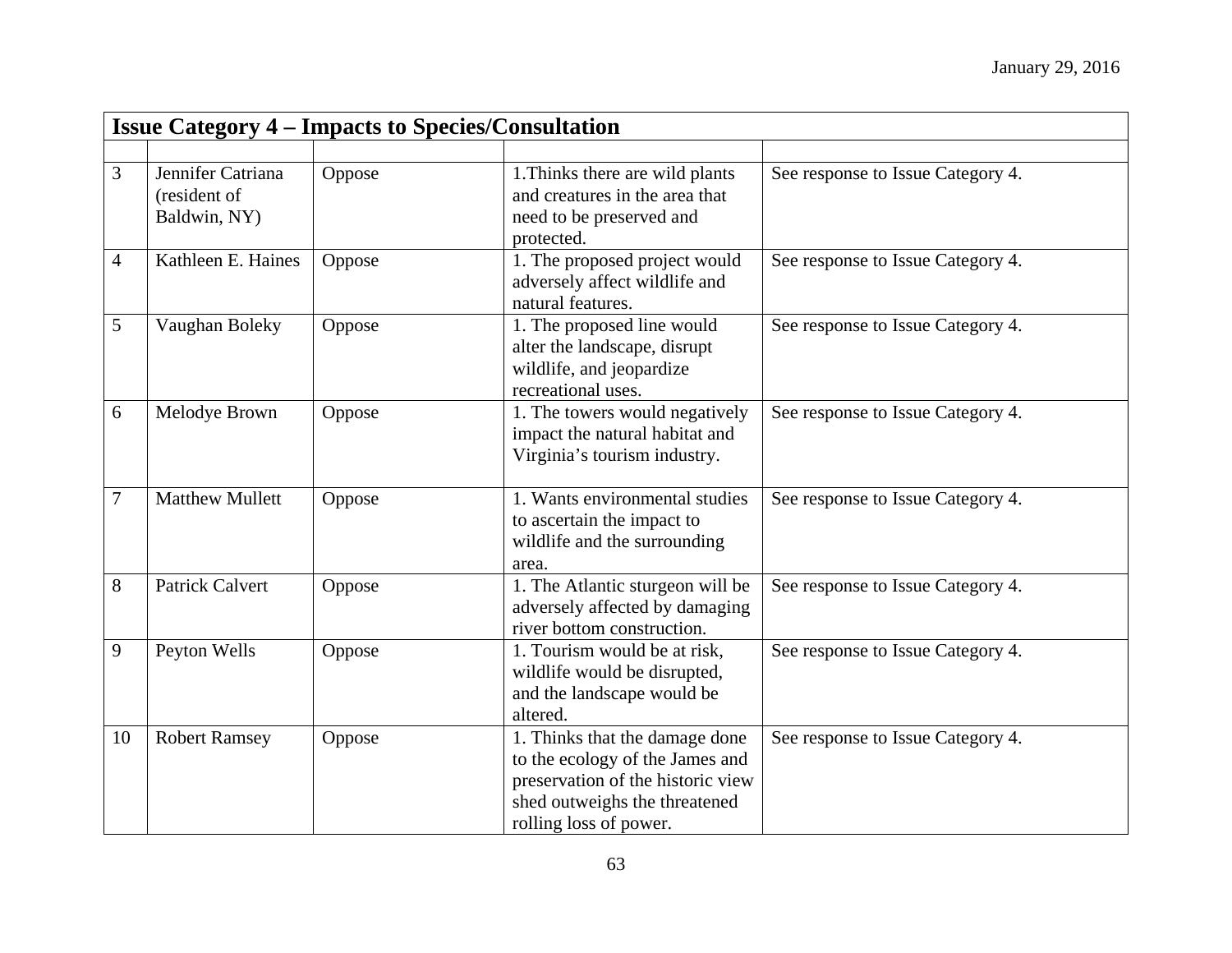|    |                      | <b>Issue Category 4 – Impacts to Species/Consultation</b> |                                                         |                                   |
|----|----------------------|-----------------------------------------------------------|---------------------------------------------------------|-----------------------------------|
| 11 | <b>Stephen Lucas</b> | Oppose                                                    | 1. The number of historic,<br>cultural, and natural /   | See response to Issue Category 4. |
|    |                      |                                                           | environmental resources that<br>will be impacted by the | See response to Issue Category 2. |
|    |                      |                                                           | proposed line are                                       |                                   |
|    |                      |                                                           | overwhelming.                                           |                                   |
| 12 | <b>Walter Cooper</b> | Oppose                                                    | 1. Visual and environmental                             | See response to Issue Category 4. |
|    |                      |                                                           | effects of the proposed line will                       |                                   |
|    |                      |                                                           | be greater than Dominion has                            |                                   |
|    |                      |                                                           | acknowledged.                                           |                                   |
| 13 | Wendy Wheatcraft     | Oppose                                                    | 1. The proposed project will                            | See response to Issue Category 4. |
|    |                      |                                                           | impact 212 square feet of                               |                                   |
|    |                      |                                                           | subaqueous river bottom and                             |                                   |
|    |                      |                                                           | 281 square feet of non-tidal                            |                                   |
|    |                      |                                                           | wetlands, and convert $\frac{1}{2}$ acre of             |                                   |
|    |                      |                                                           | palustrine forested wetlands and                        |                                   |
|    |                      |                                                           | disrupt wildlife and the river                          |                                   |
|    |                      |                                                           | recreational uses.                                      |                                   |
| 14 | Christine Watson     | Oppose                                                    | 1. Thinks the project would be                          | See response to Issue Category 4. |
|    |                      |                                                           | devastating to wildlife.                                |                                   |
| 15 | J. Capozzelli        | Oppose                                                    | 1. Thinks the project impairs                           | See response to Issue Category 4. |
|    | (writing for         |                                                           | the critical habitat for                                |                                   |
|    | Historic             |                                                           | endangered Atlantic sturgeon                            |                                   |
|    | Jamestown)           |                                                           | and harms birds.                                        |                                   |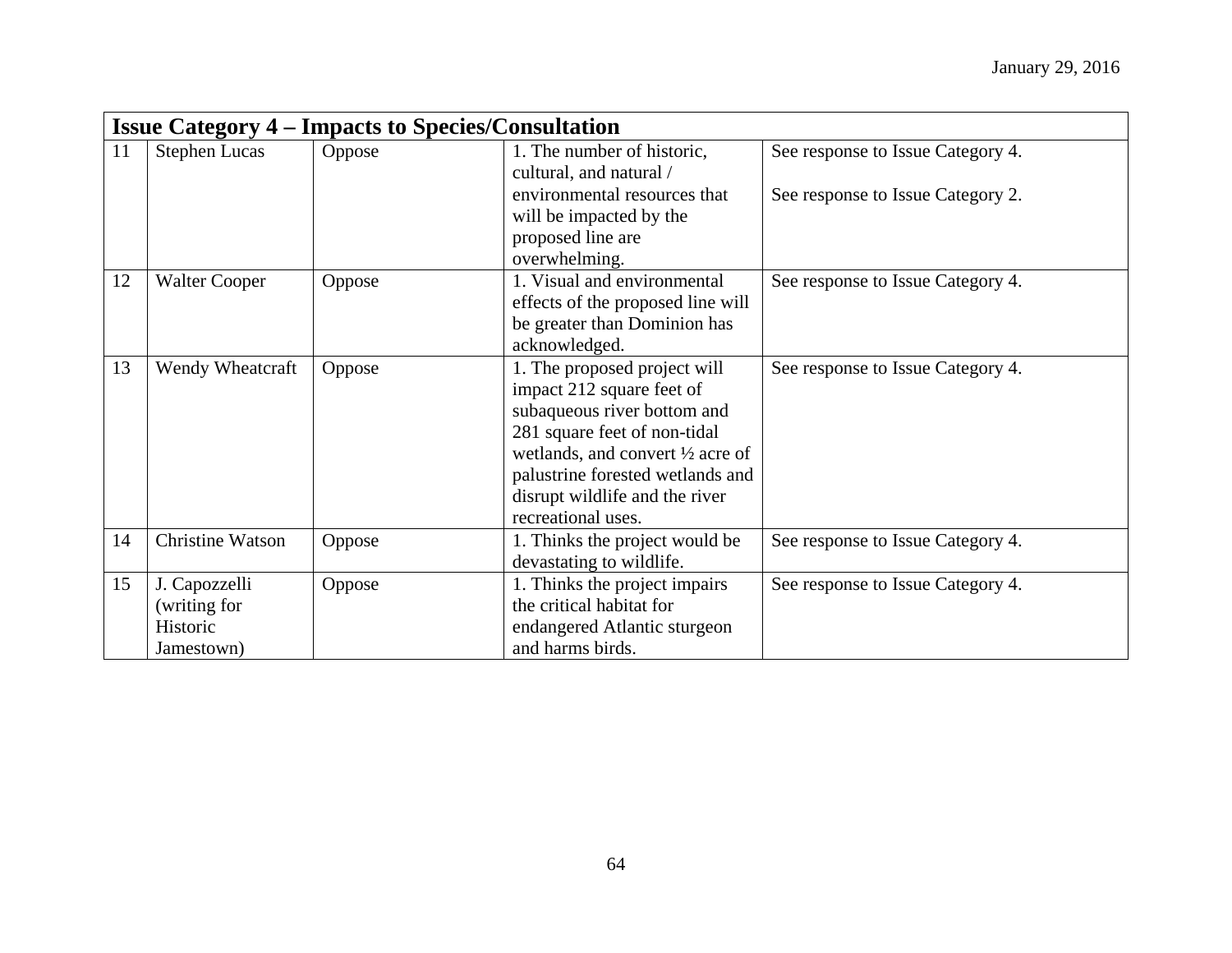### **Issue Category 5 – Tourism/Economic Impacts**

#### **General Response:**

Regarding the comment that the Project would have a negative impact on tourism, the purpose of the towers is to provide electricity to the NHRLA including Williamsburg, the historic triangle, and surrounding area for, among other things, the businesses that rely on and facilitate historic tourism. As stated at the public hearing by Mr. Robert Coleman, Vice Mayor of Newport News City Council (Public Hearing Tr. Pg. 56), and Mr. Ross A Mugler, Commissioner of Revenue for the City of Hampton (see Public Hearing Tr. Pg. 88), the project is needed to attract and retain businesses in the Peninsula. Not having reliable electricity would damage the economy of the area as a business destination. Businesses that would be affected include military, Federal, civilian, and national security installations. The same logic applies to hotels and restaurants. Without them, there would be no tourism. Thus, contrary to the comments, the Project is necessary to maintain tourism.

While commenters suggest that the placement of the transmission line near certain historic properties would negatively impact tourism, they provide nothing but speculation on this point. Common experience regarding the tourists' experience at the historic properties in question, for example Jamestown and Carter's Grove, informs us that there would be little to no impact on tourism. This is because these properties and attractions focus the tourists' interests landward toward the physical manifestations, or replications and explanations thereof, of the historic activities that occurred there, and not the river views that historic inhabitants may have had. *See also* Letter from S. Miller, Dominion, to L. Rhodes, USACE, Attachment 1, Response to Comment H (July 2, 2015), explaining that the Virginia State Corporation Commission ("SCC") was required, by statute, to consider the economic impacts of the project. In its Approval Order, SCC found the Project would support economic development because it is crucial to ensuring reliable electric service. "Given these benefits and the modern development along the route, the SCC could not conclude that tourism in the Historic Triangle or economic development in the Commonwealth would be negatively impacted by the proposed project." Stantec, Summary of Corps Public Notice Comments and Responses, at 4 (May 12, 2014).

| Robert Stieg, Jr. | <b>Oppose</b> | 1. Thinks the project puts at risk | See response to Issue Category 5. |
|-------------------|---------------|------------------------------------|-----------------------------------|
| (resident of      |               | public and private investments     |                                   |
| Millwood, VA)     |               | in preservation of the site.       |                                   |
| Carole Geiger     | Oppose        | 1. General opposition to the       | See response to Issue Category 5. |
| (resident of      |               | project for visual reasons and     |                                   |
| Fincastle, VA)    |               | allegedly negative impact on       |                                   |
|                   |               | tourism ("education and            |                                   |
|                   |               | economic damage").                 |                                   |
| Robert Lane       | Oppose        | 1. Argues that Dominion and        | See response to Issue Category 5. |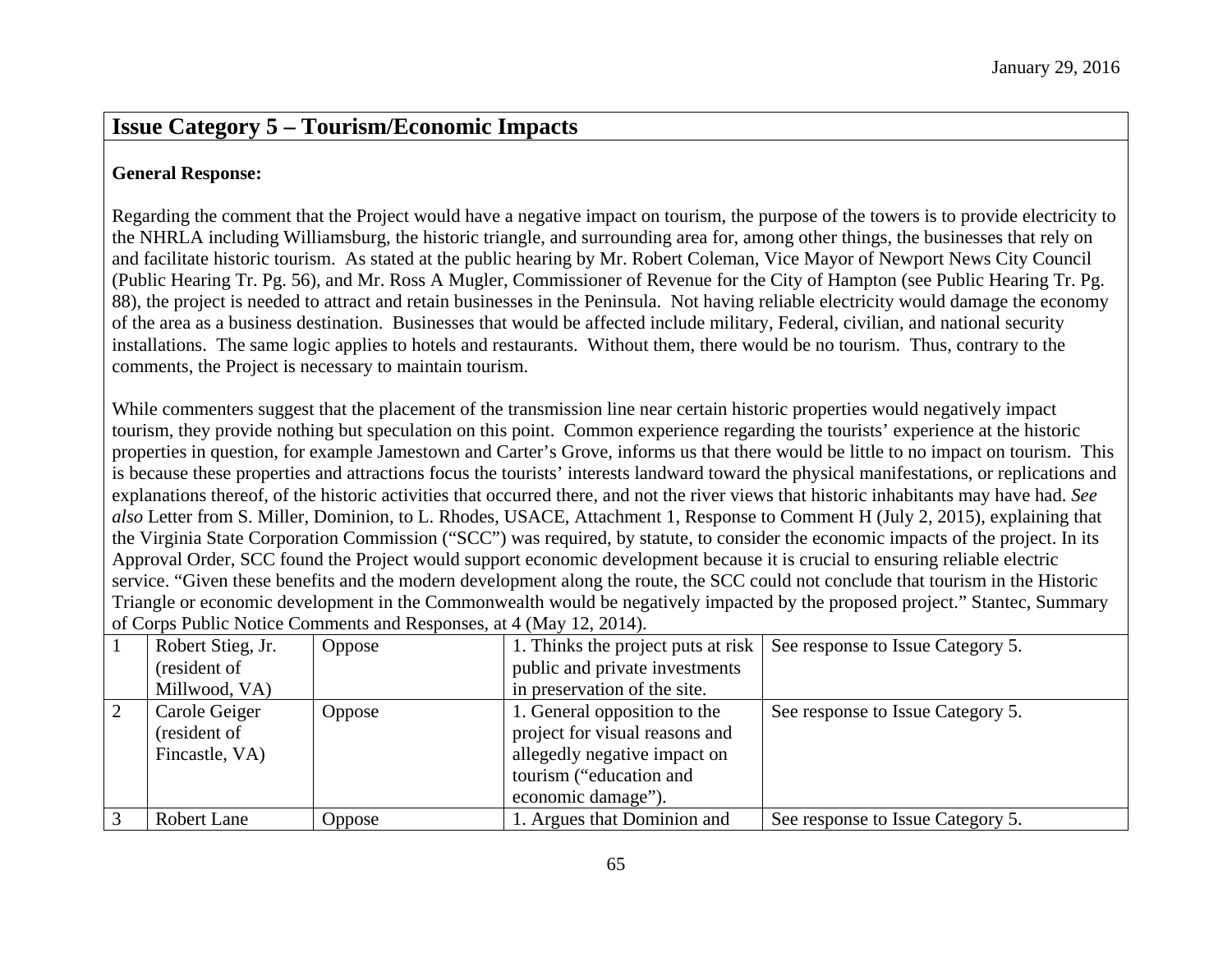|                  | <b>Issue Category 5 – Tourism/Economic Impacts</b> |        |                                   |                                             |  |  |
|------------------|----------------------------------------------------|--------|-----------------------------------|---------------------------------------------|--|--|
|                  | (resident of                                       |        | Stantec understated the           |                                             |  |  |
|                  | McLean, VA and                                     |        | historical significance of the    | The historical value of the area has been   |  |  |
|                  | member of the                                      |        | Artillery Site at Trebell's       | evaluated in the Cultural Resources Effects |  |  |
|                  | Mid-Atlantic                                       |        | Landing and Hog Island            | Assessment. Also, see response to Issue     |  |  |
|                  | <b>Regional Advisory</b>                           |        | (referring to NRHP criteria),     | Category 2.                                 |  |  |
|                  | Council of the                                     |        | while also too narrowly           |                                             |  |  |
|                  | <b>National Parks</b>                              |        | drawing the impact of the         |                                             |  |  |
|                  | Conservation                                       |        | transmission line on remaining    |                                             |  |  |
|                  | Association)                                       |        | Civil War sites of the            |                                             |  |  |
|                  |                                                    |        | Peninsular Campaign.              |                                             |  |  |
| $\overline{4}$   | <b>Garbriel Morey</b>                              | Oppose | 1. General opposition to the      | See response to Issue Category 5.           |  |  |
|                  | (resident of                                       |        | project for visual reasons and    |                                             |  |  |
|                  | Williamsburg, VA)                                  |        | negative impact on tourism.       |                                             |  |  |
| 5                | James Rich                                         | Oppose | 1. Wants an EIS because of the    | See response to Issue Category 5.           |  |  |
|                  |                                                    |        | cultural, historical, economic    |                                             |  |  |
|                  |                                                    |        | and environmental significance    |                                             |  |  |
|                  |                                                    |        | of the area.                      |                                             |  |  |
| 6                | Judy Scardina                                      | Oppose | 1. The proposed line would be     | See response to Issue Category 5.           |  |  |
|                  |                                                    |        | an eyesore and a scar to the      |                                             |  |  |
|                  |                                                    |        | region's integrity, heritage, and |                                             |  |  |
|                  |                                                    |        | beauty (forwarded a               |                                             |  |  |
|                  |                                                    |        | Preservation Virginia e-mail).    |                                             |  |  |
| $\boldsymbol{7}$ | Jessica Seidenberg                                 | Oppose | 1. Tourism in Historic            | See response to Issue Category 5.           |  |  |
|                  | (resident of                                       |        | Jamestown would be                |                                             |  |  |
|                  | Williamsburg, VA)                                  |        | jeopardized.                      |                                             |  |  |
| 8                | Vaughan Boleky                                     | Oppose | 1. The river landscape that is    | See response to Issue Category 5.           |  |  |
|                  |                                                    |        | largely unchanged from its        |                                             |  |  |
|                  |                                                    |        | appearance in the 17th century    |                                             |  |  |
|                  |                                                    |        | would not be the same for         |                                             |  |  |
|                  |                                                    |        | visitors.                         |                                             |  |  |
|                  |                                                    |        | 2. The proposed line would        |                                             |  |  |
|                  |                                                    |        | alter the landscape, disrupt      |                                             |  |  |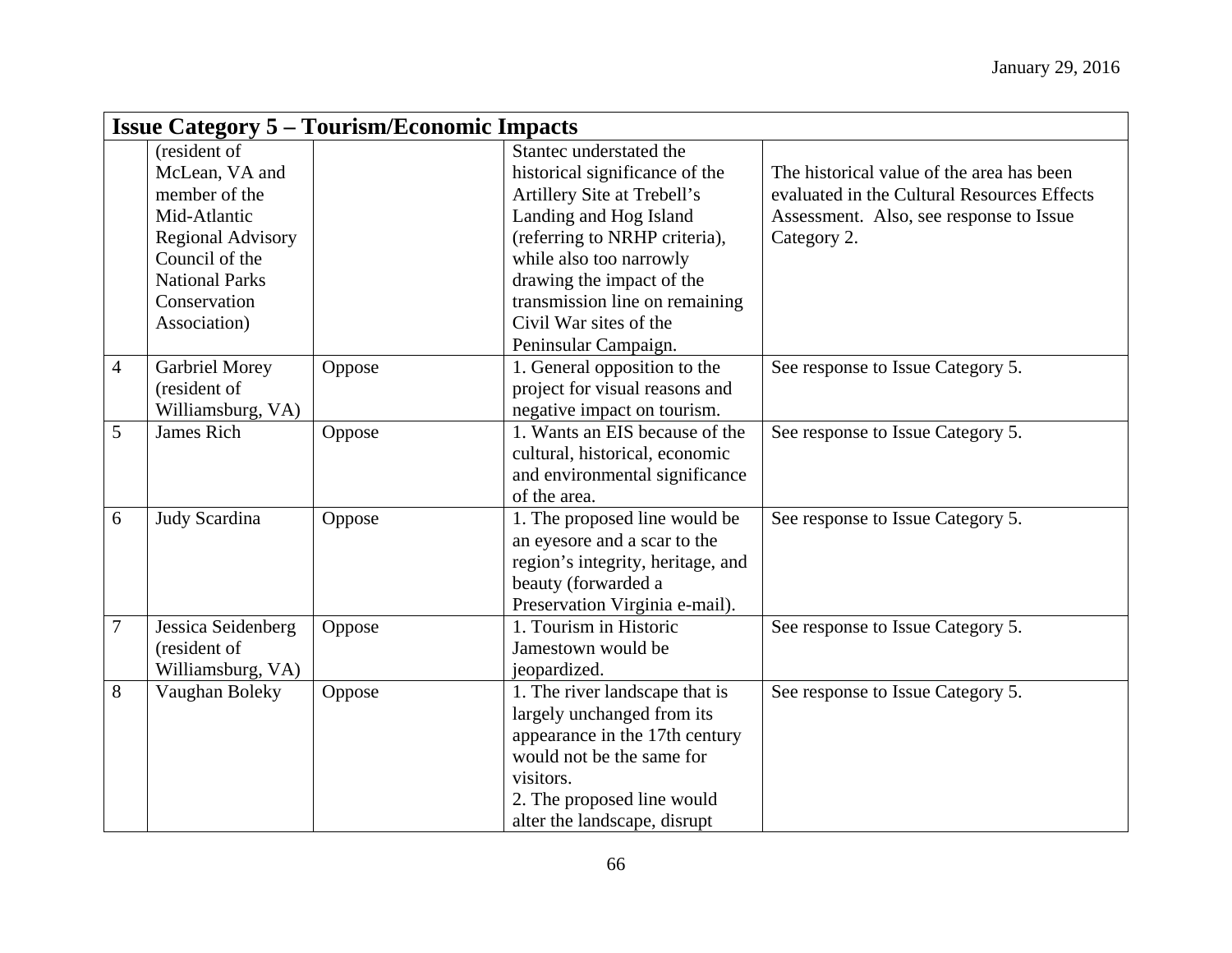|    | <b>Issue Category 5 – Tourism/Economic Impacts</b> |        |                                 |                                   |  |  |
|----|----------------------------------------------------|--------|---------------------------------|-----------------------------------|--|--|
|    |                                                    |        | wildlife, and jeopardize        |                                   |  |  |
|    |                                                    |        | recreational uses.              |                                   |  |  |
| 9  | Melodye Brown                                      | Oppose | 1. The towers would negatively  | See response to Issue Category 5. |  |  |
|    |                                                    |        | impact the natural habitat and  |                                   |  |  |
|    |                                                    |        | Virginia's tourism industry.    |                                   |  |  |
| 10 | Peyton Wells                                       | Oppose | 1. Tourism would be at risk,    | See response to Issue Category 5. |  |  |
|    |                                                    |        | wildlife would be disrupted,    |                                   |  |  |
|    |                                                    |        | and the landscape would be      |                                   |  |  |
|    |                                                    |        | altered.                        |                                   |  |  |
| 11 | <b>Sally Thomas</b>                                | Oppose | 1. If the argument comes down   | See response to Issue Category 5. |  |  |
|    |                                                    |        | to money, consider the sums of  |                                   |  |  |
|    |                                                    |        | money spent to bring            |                                   |  |  |
|    |                                                    |        | Williamsburg and Jamestown to   |                                   |  |  |
|    |                                                    |        | life.                           |                                   |  |  |
| 12 | <b>Stephen Lucas</b>                               | Oppose | 1. The number of historic,      | See response to Issue Category 5. |  |  |
|    |                                                    |        | cultural, and natural resources |                                   |  |  |
|    |                                                    |        | that will be impacted by the    |                                   |  |  |
|    |                                                    |        | proposed line are               |                                   |  |  |
|    |                                                    |        | overwhelming.                   |                                   |  |  |
| 13 | Wendy Wheatcraft                                   | Oppose | 1. Visitors would no longer     | See response to Issue Category 5. |  |  |
|    |                                                    |        | experience a river landscape    |                                   |  |  |
|    |                                                    |        | that is largely unchanged from  |                                   |  |  |
|    |                                                    |        | the way it appeared in the 17th |                                   |  |  |
|    |                                                    |        | century.                        |                                   |  |  |
| 14 | <b>Christine Watson</b>                            | Oppose | 1. Thinks the project will be   | See response to Issue Category 5. |  |  |
|    |                                                    |        | devastating to economically and |                                   |  |  |
|    |                                                    |        | recreationally.                 |                                   |  |  |
| 15 | J. Randall                                         | Oppose | 1. Wants an EIS to consider     | See response to Issue Category 5. |  |  |
|    | Minchew (Virginia                                  |        | impact on regional tourism      |                                   |  |  |
|    | House of                                           |        | economics.                      |                                   |  |  |
|    | Delegates)                                         |        |                                 |                                   |  |  |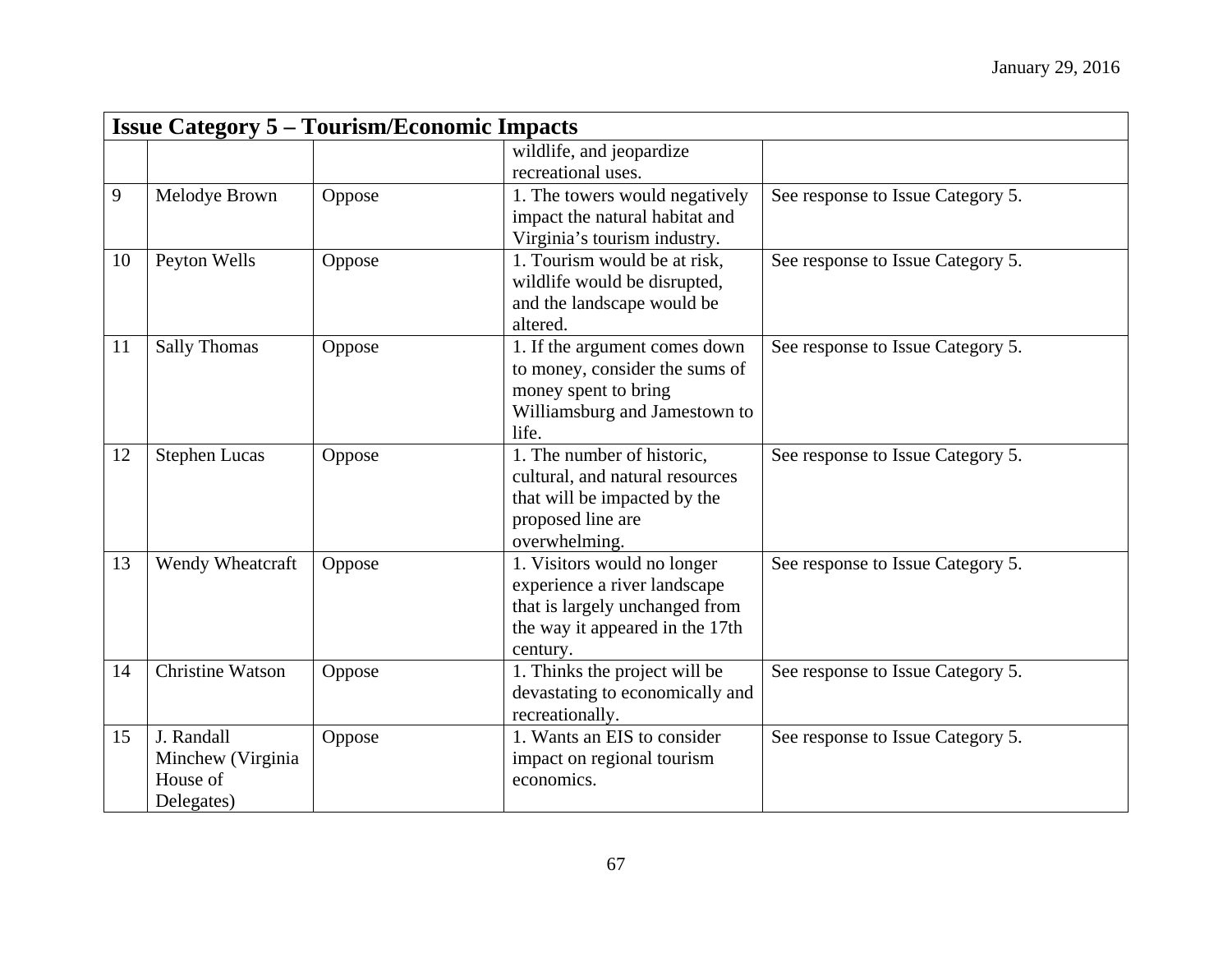### **Issue Category 6 – Extreme Weather / Security Issues**

#### **General Response:**

Regarding hurricane and storm damage see Letter from S. Miller, Dominion, to L. Rhodes, USACE, Attachment 1, Response to Comment L (July 2, 2015), explaining that the facilities are designed for 100 MPH wind with the worst case exposure over the water. The National Electric Safety Code ("NESC") defines the criteria required for the extreme wind load that apply to transmission facilities. The NESC uses wind speed maps and calculations in the American Society of Civil Engineers (ASCE) standard "Minimum Design Loads for Buildings and Other Structures". The proposed projects design accounts for wind speeds and ice loads higher than the normal for the area. Further, control devices will be installed around the structures to prevent collisions from water vessels harming the integrity of the foundation.

|                | Curtis Stoldt<br>and Sharon<br>Marcial<br>(residents of<br>Williamsburg,<br>VA)                   | Oppose | 1. Alleges that above ground lines pose a<br>greater security threat than underwater<br>lines. | See response to Issue Category 6.                                                                                                                                                                                                                                                        |
|----------------|---------------------------------------------------------------------------------------------------|--------|------------------------------------------------------------------------------------------------|------------------------------------------------------------------------------------------------------------------------------------------------------------------------------------------------------------------------------------------------------------------------------------------|
| 2              | Gayle Randol<br>(resident of<br>Richmond, VA<br>and former<br>guide at<br>Historic<br>Jamestowne) | Oppose | 1. Thinks that the project is vulnerable to<br>terrorist groups such as ISIS.                  | All infrastructure has these risks of<br>potential cyber or physical attacks. The<br>proposed project meets the NERC Cyber<br><b>Infrastructure Protection 14 security</b><br>standard. See North American Electric<br>Reliability Corporation CIP-014-2,<br>"Physical Security" (2015). |
| $\overline{3}$ | James and<br>Judith Adams                                                                         | Oppose | 1. Vulnerability to shipping and extreme<br>weather events.                                    | See response to Issue Category 6.                                                                                                                                                                                                                                                        |
| $\overline{4}$ | Kenneth<br>Levine                                                                                 | Oppose | 1. The proposed power lines would be<br>susceptible to damage from hurricanes or<br>tornadoes. | See response to Issue Category 6.                                                                                                                                                                                                                                                        |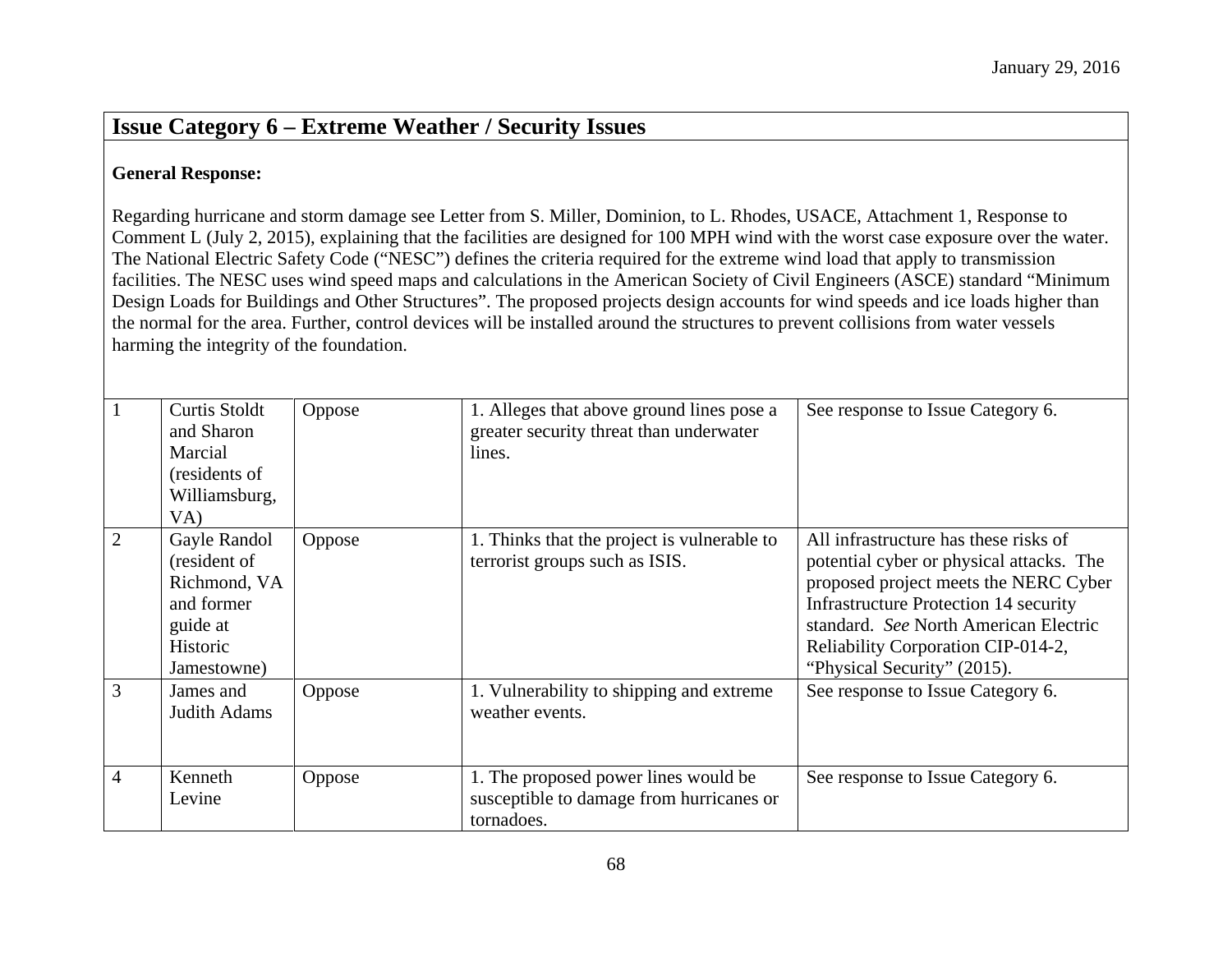|                | <b>Issue Category 6 – Extreme Weather / Security Issues</b>                                     |        |                                                                                                                                                                                                                                                                                                                                                                                                               |                                                                                                                                                                                                                                                                                                                                                                                                                                                                                                                                                                                                                                                                                                                      |  |  |
|----------------|-------------------------------------------------------------------------------------------------|--------|---------------------------------------------------------------------------------------------------------------------------------------------------------------------------------------------------------------------------------------------------------------------------------------------------------------------------------------------------------------------------------------------------------------|----------------------------------------------------------------------------------------------------------------------------------------------------------------------------------------------------------------------------------------------------------------------------------------------------------------------------------------------------------------------------------------------------------------------------------------------------------------------------------------------------------------------------------------------------------------------------------------------------------------------------------------------------------------------------------------------------------------------|--|--|
| 5              | <b>Randy Randol</b><br>III (VA<br>Scientists and<br>Engineers for<br>Energy and<br>Environment) | Oppose | 1. Thinks the proposed project is<br>vulnerable to grid security (physical or<br>cyber-attacks, specifically notes ISIS).                                                                                                                                                                                                                                                                                     | All infrastructure has these risks of<br>potential cyber or physical attacks. The<br>proposed project meets the NERC Cyber<br><b>Infrastructure Protection 14 security</b><br>standard. See North American Electric<br>Reliability Corporation CIP-014-2,<br>"Physical Security" (2015).                                                                                                                                                                                                                                                                                                                                                                                                                             |  |  |
| 6              | Ron Figg                                                                                        | Oppose | 1. The proposed project presents security<br>issues based on NERC and FERC<br>standards (attached NERC's petition<br>outlining increased recommendations for<br>electric utility security).<br>2. A straight line is less risky, from a<br>security standpoint, than a route across the<br>river with angle structures.<br>3. The SCC is not interested in the<br>security of the project (citing a weblink). | 1. The project meets the applicable Cyber<br><b>Infrastructure Protection 14 security</b><br>standard. See North American Electric<br>Reliability Corporation CIP-014-2,<br>"Physical Security" (2015). The Corps<br>notes that FERC does not have applicable<br>security standards; FERC delegated those<br>issues to NERC.<br>2. All infrastructure has risks of potential<br>attacks, and as noted, the project as<br>routed meets NERC's security standards.<br>In addition, the proposed Project route<br>was approved by the SCC, and that<br>decision was affirmed by the Virginia<br>Supreme Court. See also response to<br>comment 7 below.<br>3. Comment acknowledged (the<br>referenced link was broken). |  |  |
| $\overline{7}$ | Ron Figg                                                                                        | Oppose | 1. Claims that the proposed project is a<br>"risky design" because the crossing design<br>has a large number of structures in the<br>water that are easily accessible and the<br>design has "angle structures" that, if                                                                                                                                                                                       | Comments 1 and 2. The angled route<br>provides additional security to the lines.<br>The angles are substantially reinforced<br>and are designed and constructed to<br>provide additional support for the                                                                                                                                                                                                                                                                                                                                                                                                                                                                                                             |  |  |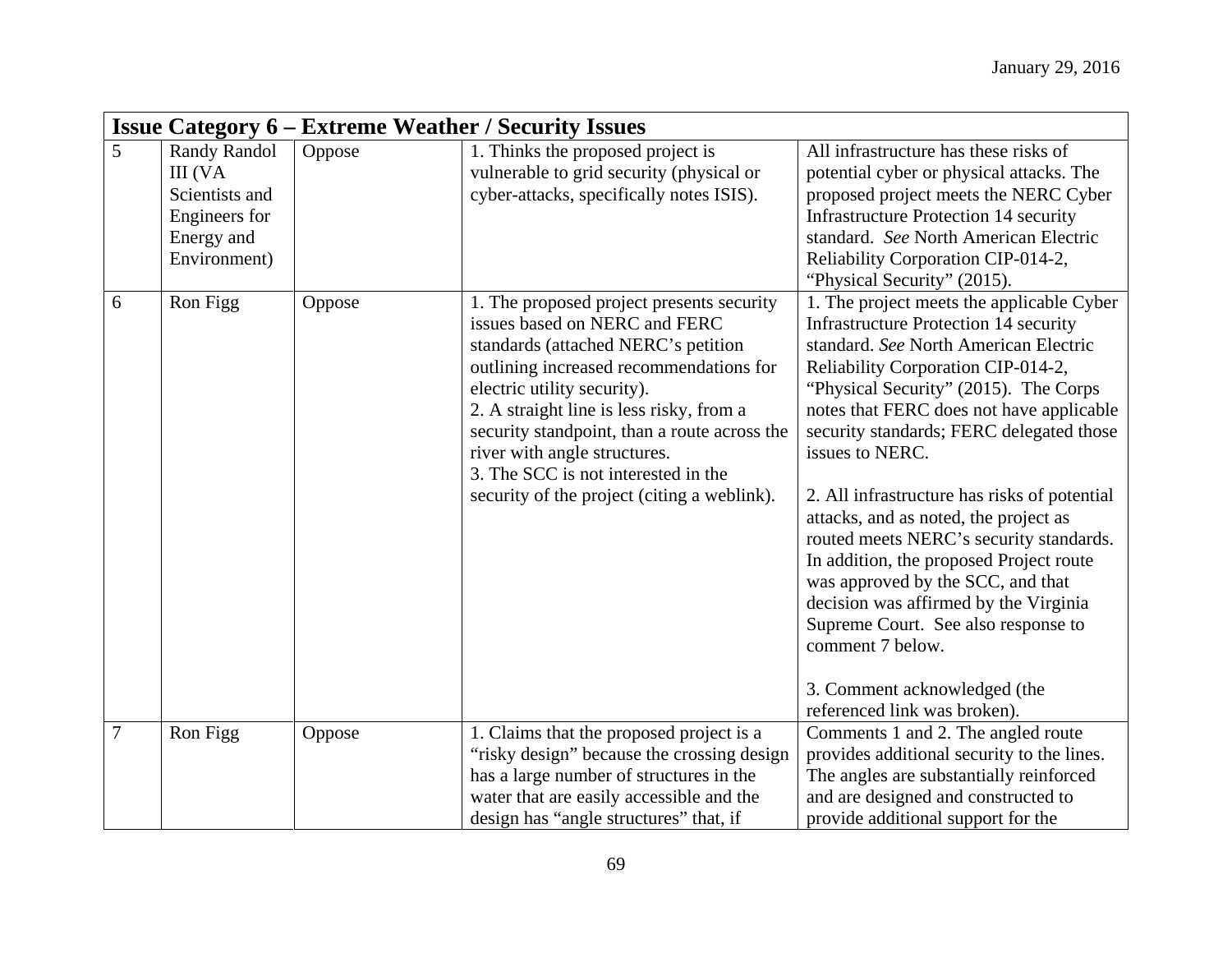|  | <b>Issue Category 6 – Extreme Weather / Security Issues</b>                                                                                                                                                                                                                                                                                                                                                                                                                                                                 |                                                                                                                                                                                                                                                                                                                                                                                                                                                                                                                                                                                                                                                                                                              |
|--|-----------------------------------------------------------------------------------------------------------------------------------------------------------------------------------------------------------------------------------------------------------------------------------------------------------------------------------------------------------------------------------------------------------------------------------------------------------------------------------------------------------------------------|--------------------------------------------------------------------------------------------------------------------------------------------------------------------------------------------------------------------------------------------------------------------------------------------------------------------------------------------------------------------------------------------------------------------------------------------------------------------------------------------------------------------------------------------------------------------------------------------------------------------------------------------------------------------------------------------------------------|
|  | destroyed, leads to the entire structure<br>"going down".<br>2. He worked for a company in the 1960s<br>surveying transmission lines out of Surry<br>and determined that a design using one<br>"anchor structure" on Dominion<br>controlled property and crossing 2 miles<br>of river to another anchor structure on<br>Fort Eustis provided for the greatest<br>security (versus the 4-mile Surry-Skiffes<br>Creek "line dog leg crossing") – anchor<br>structure designs reduce cable sag and<br>structures in the water. | powerlines. The angle towers have<br>"dead"-end conductors meaning that the<br>conductors' end and are attached to the<br>tower and a new conductor begins on that<br>tower. In an inline tower the conductors<br>continue without being dead ended. This<br>configuration prevents excess sag in the<br>lines and the angles also help prevent a<br>"cascade" of the towers in the event that<br>a tower goes down. Regarding placing<br>structures on Fort Eustis, see response to<br>Comment 86 in Issue Category 3.                                                                                                                                                                                      |
|  | 3. Having a connecting substation next to<br>I-64 is risky and not secure – "anyone can<br>drive by and shoot transformer bushing or<br>fire a mortar over the fence."<br>4. Dominion will not be able to quickly<br>recover if the power lines go down in an<br>emergency event (as opposed to the<br>existing transmission network).                                                                                                                                                                                      | Comment 3. Every major energy facility<br>is vulnerable to some degree from<br>potential threats. Beginning in 2013, after<br>a domestic terror event in California,<br>design standards have been developed<br>and adapted to reduce physical and cyber<br>threats as well as decrease recovery time.<br>Dominion's regular coordination with<br>local, state, and federal officials also<br>helps minimize and security threats.<br>Comment 4. Adding structures and<br>conductors in existing rights of way does<br>not provide true redundancy, in terms of<br>risk assessment and management.<br>Moreover adding such structures in<br>existing corridors increases the risk of<br>coincident failures. |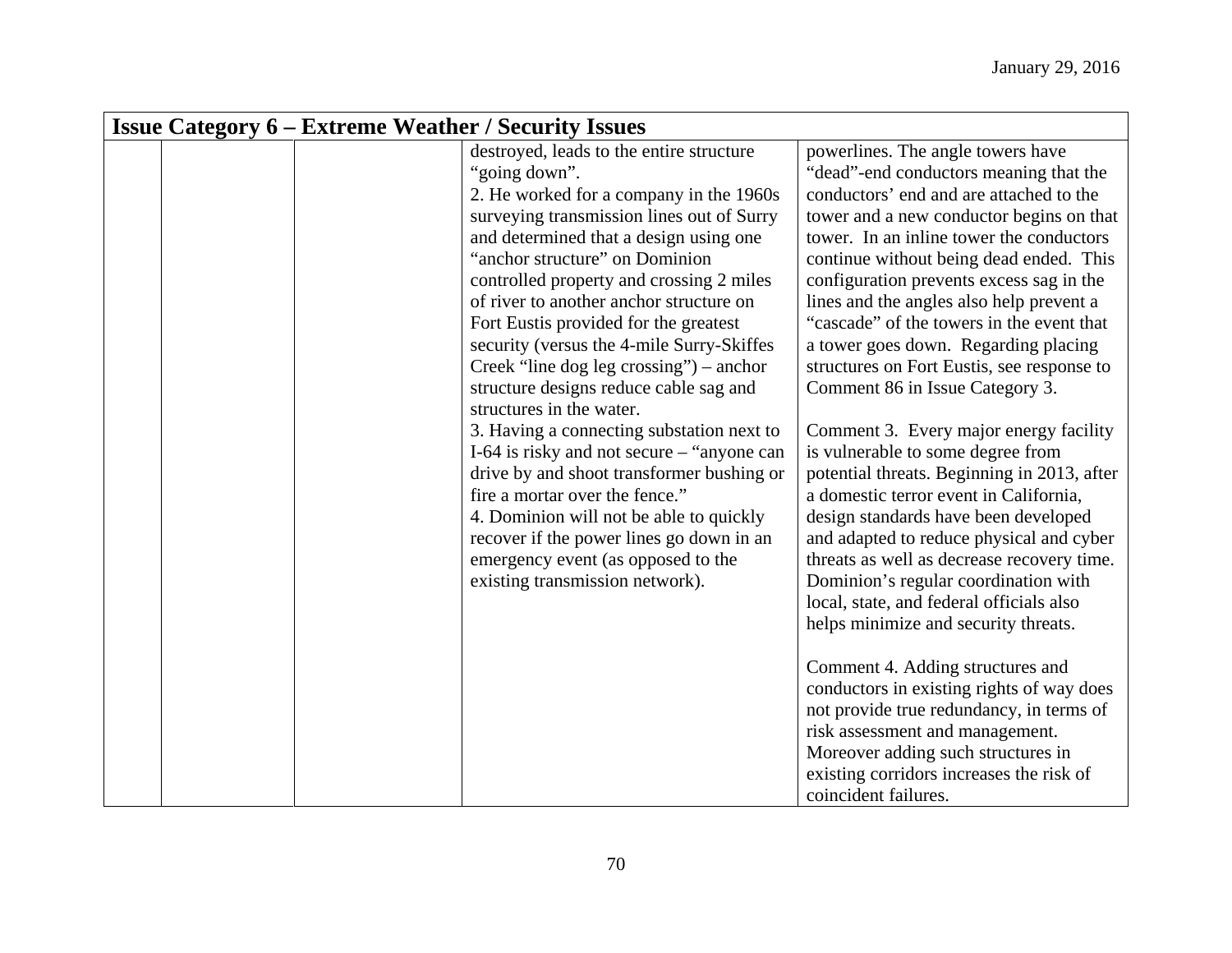### **Issue Category 7 – Impacts to Boating/Air Traffic**

#### **General Response:**

Regarding impacts to air traffic, see Letter from S. Miller, Dominion, to L. Rhodes, USACE, Attachment 1, Response to Comment M, which explained that lighting will be added to the towers per Federal Aviation Administration (FAA) regulations. As reflected in the Supplemental Testimony of Elizabeth P. Harper filed in the SCC case on September 19, 2012, and its attachments, Dominion had significant discussions and correspondence with the military (Langley Air Force Base and Fort Eustis) to arrive at the proposed route. *See also* Stantec, Summary of Corps Public Notice Comments and Responses, at 2 (May 12, 2014).

Regarding the comments claiming the Project will cause issues with boating traffic, *see* letter from S. Miller, Dominion, to L. Rhodes, USACE, Attachment 1, Response to Comment N, notes that the Corps has considered the impacts of the project on navigation, as documented in Stantec's Summary of Corps Public Notice Comments and Responses, at 1-2, 13 (May 12, 2014). Dominion has worked with the Corps on potential navigation issues, has designed its transmission line structures to provide the necessary clearances to the navigation channels in the James River, and has agreed to coordinate with the Corps and the Virginia Pilots Association on a natural channel realignment drift issue in the Tribell Shoal Channel.

| Lynn Crump<br>(resident of<br>Chester, VA) | Oppose        | 1. Poses the issue of ships getting around<br>the power lines.                                                                                                  | See response to Issue Category 7. |
|--------------------------------------------|---------------|-----------------------------------------------------------------------------------------------------------------------------------------------------------------|-----------------------------------|
| Joseph<br>Wayland                          | <b>Oppose</b> | 1. Reasons why the proposed line is<br>unacceptable include the historical<br>importance of the James, and low flying<br>military and commercial river traffic. | See response to Issue Category 7. |
| <b>Walter Cooper</b>                       | Oppose        | 1. The proposed line will have significant<br>impact on air traffic.                                                                                            | See response to Issue Category 7. |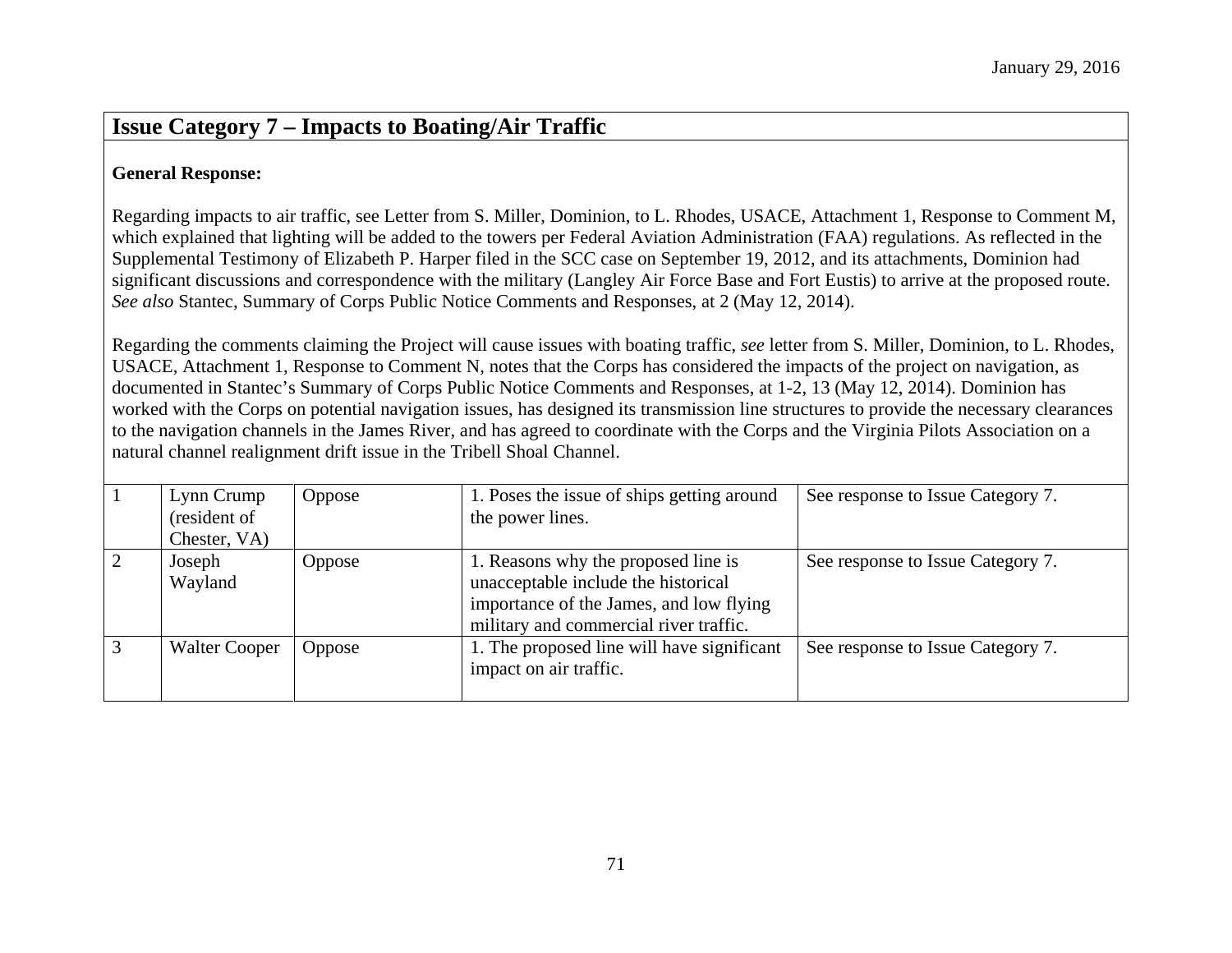## **Issue Category 8 – Project Not Needed (i.e., scare tactics by Dominion, no rolling blackouts, MATS rule remanded)**

#### **General Response:**

The proposed Project is necessary in order to provide sufficient electric generation to meet the service area's need. As explained in Stantec's Alternatives Analysis Report and Letter from S. Miller, Dominion, to L. Rhodes, USACE, Attachment 1, Response to Comment I, "according to PJM Regional Transmission Operator, Dominion's load is the third largest in the PJM territory serving approximately 2.4 million customers. PJM performed sensitivity analyses to evaluate the performance of transmission projects without the retired units and concluded there is limited availability to offset the loss of generation and an overall lack of new generation development in the area. Various alternatives evaluated show an inability to provide sufficient electric generation to meet service area needs. Dozens of engineering studies validated Dominion studies, concluding, in all cases, several cascading outage scenarios affecting areas from the NHRLA into northern Virginia, City of Richmond and North Carolina were identified."

The need for the proposed Project is also highlighted in the July 2, 2015 Letter from S. Miller to L. Rhodes, which states: "In order to perform its legal duty to furnish adequate and reliable electric service, DVP must, when necessary, construct new transmission facilities in its system. The electric facilities proposed as part of the Project are necessary so that DVP can continue to provide reliable electric service to its customers in the North Hampton Roads Load Area ("NHRLA"), consistent with mandatory North American Electric Reliability Corporation ("NERC") Reliability Standards for transmission facilities and the Company's planning criteria. The purpose and need for the proposed transmission facilities is to provide reliable, cost-effective bulk electric power delivery to the NHRLA to maintain compliance with NERC standards. The Project is the minimum necessary to address the immediate reliability issues directly resulting from continued load growth in the NHRLA and the loss of generation upon retirement of Yorktown Units 1 and 2 in response to the mandatory regulations issued by the US Environmental Protection Agency ("EPA") for the control of emissions from listed air pollutants."

Regarding whether this much power is necessary, the need for the proposed Project was determined using the specific methodologies and computer modeling algorithms required by NERC Reliability Standards, and the power flow studies used to make that determination were verified by the SCC's independent expert consultant. That determination is also verified by the current operating circumstances in effect in the NHRLA, where existing system load in the NHRLA already exceeds the capability of the transmission system without Yorktown Units 1 and 2. See Stantec Alternatives Analysis (filed January 8, 2015), Section 3.1.3. A decrease in total annual energy usage in the NHRLA does not affect the need for the proposed project. While the results of demandside management resources are already accounted for in the transmission planning process that produced the proposed Project, the transmission system must be planned to address peak loading rather than annual energy usage. After the retirement of Yorktown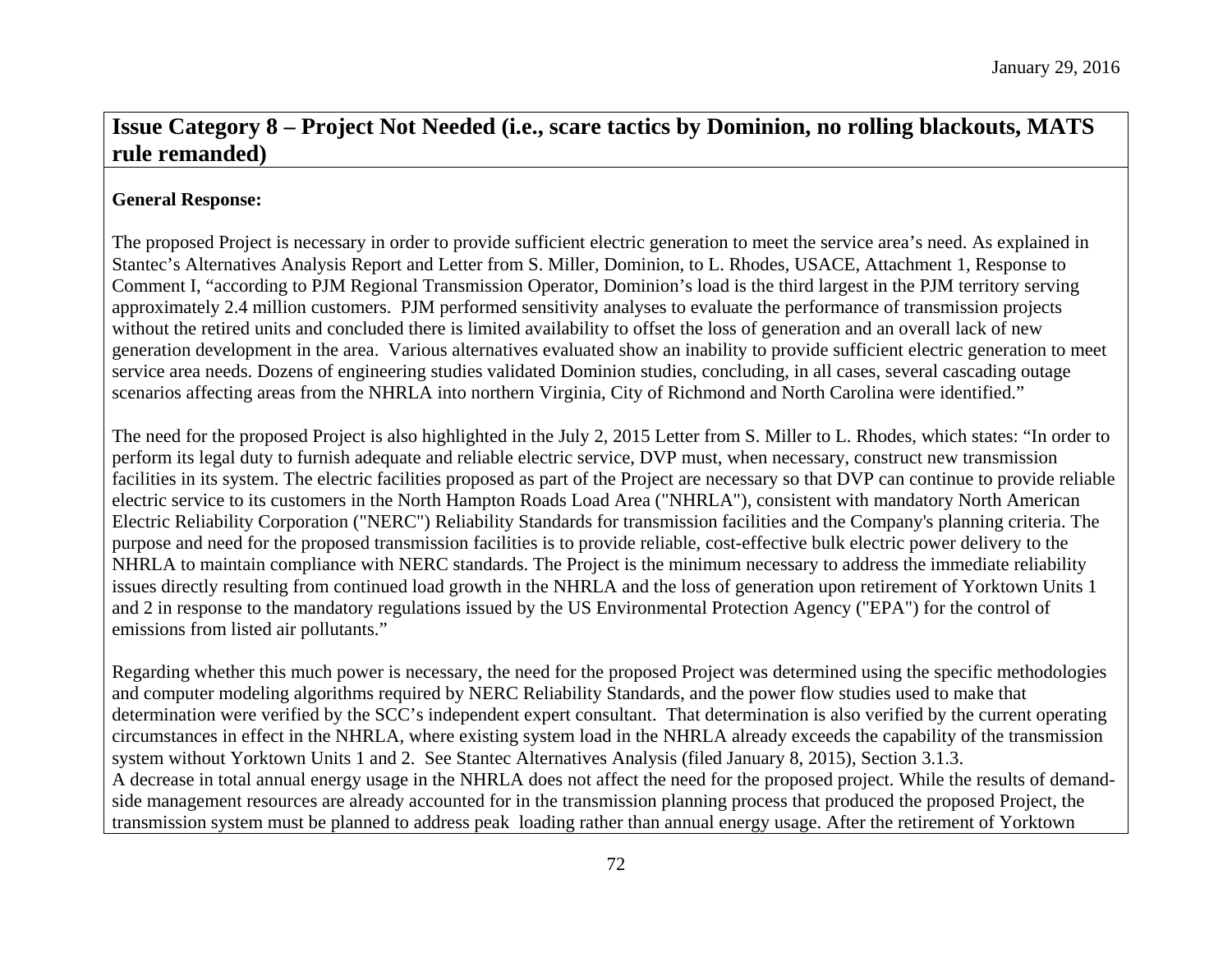### **Issue Category 8 – Project Not Needed (i.e., scare tactics by Dominion, no rolling blackouts, MATS rule remanded)**

Units 1 and 2, 98% of the NHRLA requirements must come from distant generators in order to provide reliable electricity under peak conditions at various locations. *See* Letter from K. Curtis, Dominion, to P. Goddard, NPCA, 2 (Dec. 15, 2015). The proposed Project's 500 kV line is required to provide the necessary strength and capacity to gain access to this remote generation.

Regarding the timeframe for the project, the Letter from S. Miller, Dominion, to L. Rhodes, USACE, Attachment 1, Response to Comment J states: "timing of the project is being driven by mandatory and inflexible regulatory requirements issued by the US Environmental Protection Agency for the control of emissions from listed air pollutants and the electricity load demands in the North Hampton Roads area. The electric facilities proposed as part of the Project are necessary so that DVP can continue to provide reliable electric service to its customers, consistent with mandatory North American Electric Reliability Corporation ("NERC") Reliability Standards for transmission facilities and the Company's planning criteria. These EPA regulations include the Mercury and Air Toxics Standards ("MATS") rule. On June 29, 2015, the United States Supreme Court remanded the MATS rule back to the US Court of Appeals for the D.C. Circuit for further proceedings consistent with the Supreme Court opinion. The Supreme Court held that EPA must consider cost, including the cost of compliance, before deciding whether regulation is "appropriate" and "necessary." The Supreme Court did not vacate nor stay the effective date of the MATS rule. Thus, the deadlines imposed in the rule are unchanged by the Supreme Court decision. On December 15, 2015, the DC Circuit Court of appeals left the MATS rule in effect until EPA completes its analysis. As a result, it is necessary for DVP to proceed with the Project, as well as the retirement of units 1 and 2 at Yorktown Power Station, as scheduled."

The Virginia Supreme Court affirmed the SCC's determination of need for new transmission facilities based on violations of NERC Reliability Standards. On April 16, 2015, that Court unanimously affirmed the SCC's determinations that only the proposed Project would meet the identified electrical need and that the 500 kV overhead crossing of the James River approved by the SCC will reasonably minimize adverse impacts on the scenic assets, historic districts, and environment of the area affected. *BASF Corp. v. State Corp. Comm'n*, \_\_\_ Va. \_\_\_\_, 770 S.E.2d 458 (2015).

Regarding comments that the prospect of brownouts are being used as a threat and are not realistic or likely, the Letter from S. Miller, Dominion, to L. Rhodes, USACE, Attachment 1, Response to Comment I (July 2, 2015) states: "The proposed project is needed to meet growing electric demands within the North Hampton Roads Load Area (NHRLA). New regulations aimed at reducing air emissions have imposed mandatory and inflexible deadlines on existing electric generating units and require Dominion to retire two coal plants that serve the region. As a result of the retirement decisions and deadlines required to comply with reliability standards, the proposed project is necessary to replace lost generation by 2017. The Company notes that the inability to begin construction for the past three years since the Application was filed with the Commission has made it impossible for the proposed facilities to be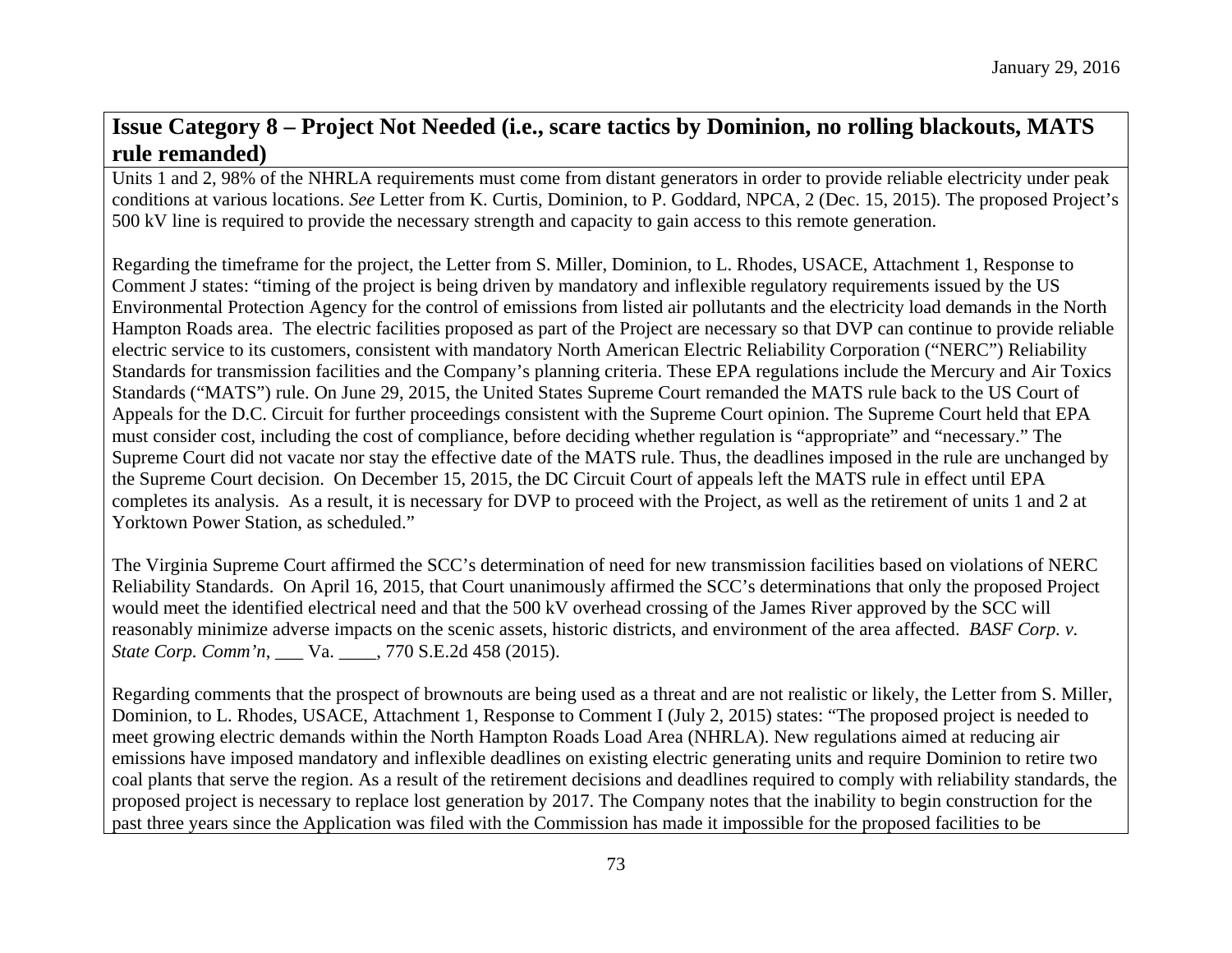## **Issue Category 8 – Project Not Needed (i.e., scare tactics by Dominion, no rolling blackouts, MATS rule remanded)**

completed and in service by December 31, 2015, as provided in the Commission's February 28, 2014 Order Amending Certificates. As permitted by federal environmental regulations, the Company has obtained from the Virginia Department of Environmental Quality a one-year extension of the April 16, 2015 deadline for Yorktown Units 1 and 2 to comply with the U.S. Environmental Protection Agency's ("EPA") MATS regulation that will be achieved by retiring the units, which drove the original June 1,2015 need date for the new transmission facilities. The Company also will seek from the EPA an administrative order under EPA's Administrative Order Policy for the MATS Rule 2 which, if granted, would provide an additional one-year waiver of non-compliance with the regulations that drive those retirements and further extend the deadline for Project completion to June 1, 2017. . . . PJM performed sensitivity analyses to evaluate the performance of transmission projects without the retired units and concluded there is limited availability to offset the loss of generation and an overall lack of new generation development in the area. Id. at 2.4. Various alternatives evaluated show an inability to provide sufficient electric generation to meet service area needs. Dozens of engineering studies validated Dominion studies, concluding, "in all cases, several cascading outage scenarios affecting areas from the NHRLA into northern Virginia, City of Richmond and North Carolina were identified." (Stantec, 2015 at 3.1).

Regarding comments that there is no particular rush, and timing is being used as a smokescreen, the timing of the project is being driven by mandatory and inflexible regulatory requirements issued by the US EPA for the control of emissions from listed air pollutants and the electricity load demands in the North Hampton Roads area. *See* Letter from S. Miller, Dominion, to L. Rhodes, USACE, Attachment 1, Response to Comment J (July 2, 2015).

Regarding the available alternatives to comply with the Project goals, numerous alternatives to the Project were offered and evaluated for the Corps's consideration as part of the submitted Joint Permit Application (submitted August 2013), the Alternatives Analysis (received by the Corps November 7, 2014 and additional materials provided December 19, 2014 and January 8, 20 15) and materials referenced therein. The alternatives included in these documents included the No Action alternative, offsite alternatives and onsite alternatives. Additional details regarding each of these alternatives are included in the SCC Hearing documents, which were incorporated into the permit application by reference. See also Response to Issue Category 3.

The comment that Dominion and the SCC governs when and whether rolling blackouts might occur is incorrect. Whether rolling blackouts occur is a function of, among other things, NERC reliability standards for transmission facilities with which Dominion must comply.

| Gayle Randol | Oppose | Thinks that SCOTUS's decision on the   | See response to Issue Category 8. |
|--------------|--------|----------------------------------------|-----------------------------------|
| (resident of |        | A MATS rule means the shutdown of some |                                   |
| Richmond, VA |        | facilities, thereby necessitating this |                                   |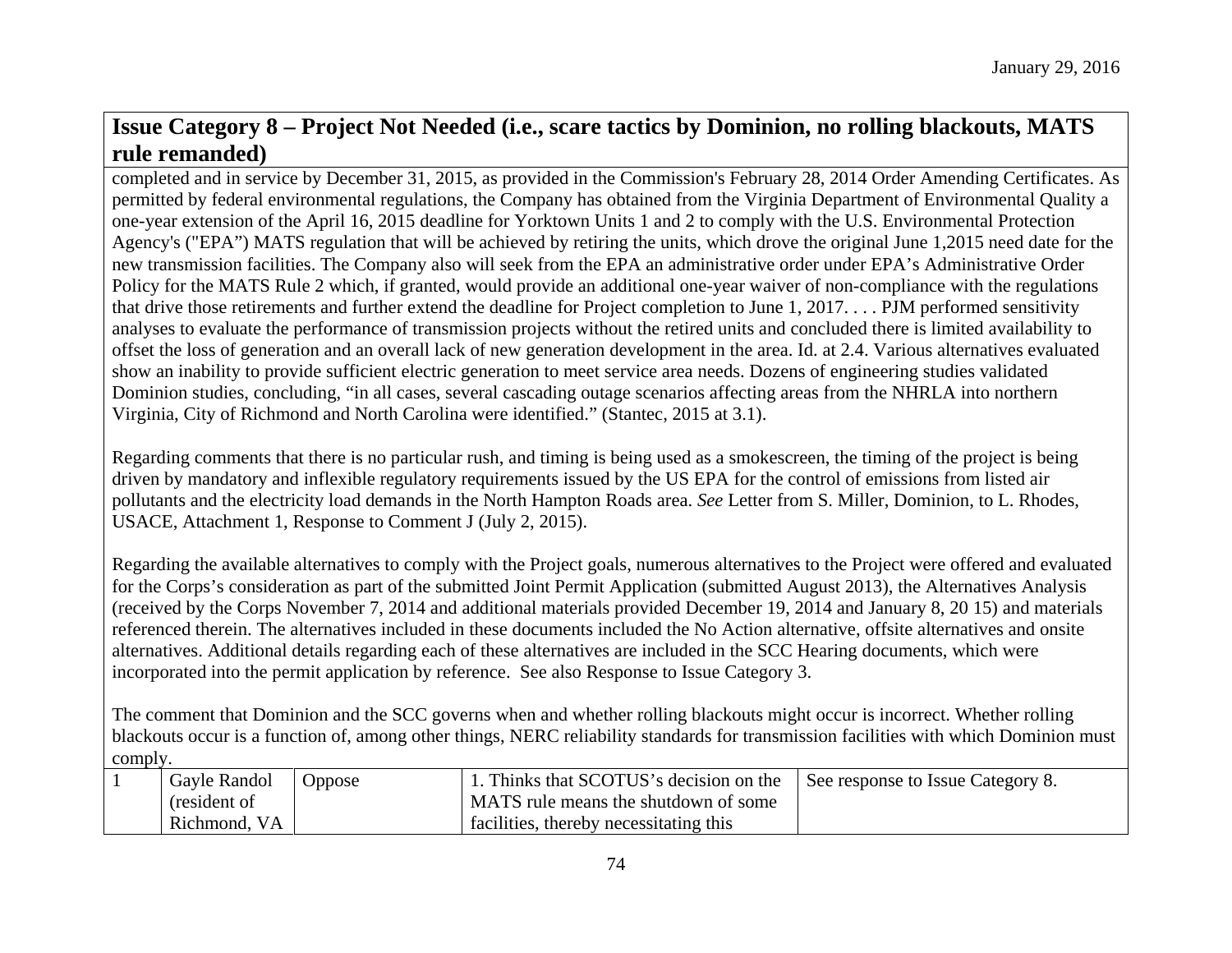|                | Issue Category 8 – Project Not Needed (i.e., scare tactics by Dominion, no rolling blackouts, MATS |        |                                                                                                                                                                                                                                                                                                                     |                                   |  |  |  |
|----------------|----------------------------------------------------------------------------------------------------|--------|---------------------------------------------------------------------------------------------------------------------------------------------------------------------------------------------------------------------------------------------------------------------------------------------------------------------|-----------------------------------|--|--|--|
|                | rule remanded)                                                                                     |        |                                                                                                                                                                                                                                                                                                                     |                                   |  |  |  |
|                | and former<br>guide at<br>Historic<br>Jamestowne)                                                  |        | project, is not actually necessary.<br>2. Argues that Yorktown can be powered<br>with natural gas.                                                                                                                                                                                                                  |                                   |  |  |  |
| $\overline{2}$ | Walter Zadan<br>(resident of<br>Williamsburg,<br>VA)                                               | Oppose | 1. States that the "rolling blackouts"<br>language are scare tactics/blackmail.                                                                                                                                                                                                                                     | See response to Issue Category 8. |  |  |  |
| $\overline{3}$ | Julia Moore                                                                                        | Oppose | 1. Questions whether this much power is<br>necessary. Provide incentives for the<br>public to use less energy.                                                                                                                                                                                                      | See response to Issue Category 8. |  |  |  |
| $\overline{4}$ | Jeffrey King                                                                                       | Oppose | 1. Dismisses Dominion's claims of rolling<br>blackouts.                                                                                                                                                                                                                                                             | See response to Issue Category 8. |  |  |  |
| 5              | Kevin<br>Rasmussen                                                                                 | Oppose | 1. EPA is not required by EPA's mercury<br>emission regulation to close Yorktown.<br>Dominion's claim if a final one-year<br>extension into 2017 does not have to be<br>the final extension and an excuse for<br>Dominion to use the Surry Nuclear Plant.<br>2. Also examine converting Yorktown to<br>natural gas. | See response to Issue Category 8. |  |  |  |
| 6              | <b>Randy Randol</b><br>III (VA<br>Scientists and<br>Engineers for<br>Energy and<br>Environment)    | Oppose | 1. Thinks there is no imminent threat of<br>"rolling blackouts" and Supreme Court<br>invalidated the MATS rule.                                                                                                                                                                                                     | See response to Issue Category 8. |  |  |  |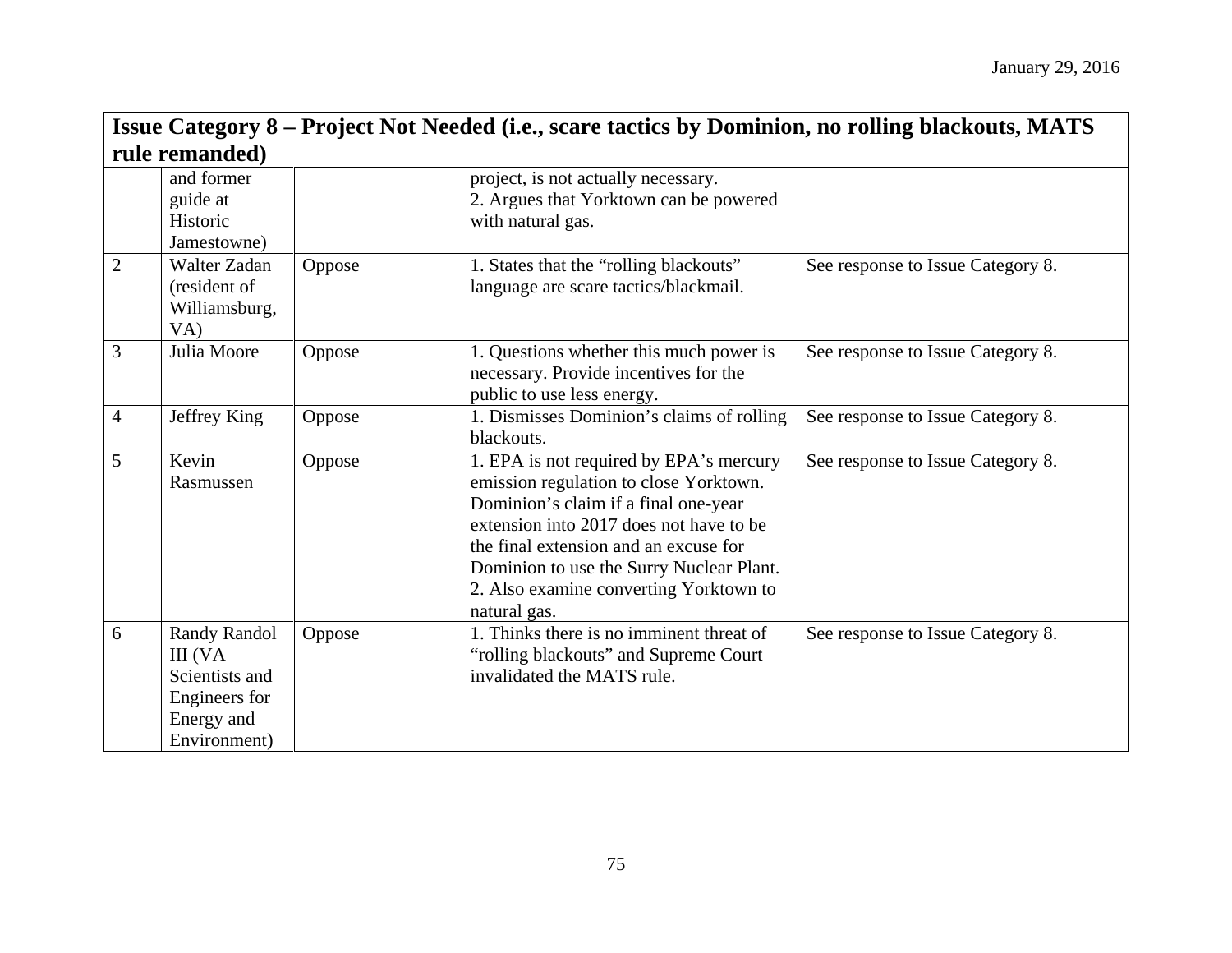## **Issue Category 9 – Miscellaneous**

General Response:

The comments in this Issue Category did not fit well into any of Issue Categories 1-8 and are instead addressed individually, below.

| $\mathbf{1}$   | Society of             | Oppose | 1. Joins in opposition with        | Comment acknowledged.                          |
|----------------|------------------------|--------|------------------------------------|------------------------------------------------|
|                | Architectural          |        | Jamestown Rediscovery,             |                                                |
|                | Historians             |        | Preservation Virginia, and the     |                                                |
|                |                        |        | <b>National Trust for Historic</b> |                                                |
|                |                        |        | Preservation.                      |                                                |
| $\mathbf{2}$   | Dan Millison (2)       | Oppose | 1. Claims analysis of              | See the response to the commenter's            |
|                | letters included.      |        | alternatives report by Dominion    | comments in Response to Comments at the        |
|                | one personal with a    |        | and Stantec Consulting is          | October 30, 2015 Hearing, which Dominion       |
|                | personal               |        | deficient along with the Corps'    | previously provided to the Corps.              |
|                | Williamsburg, VA       |        | white paper.                       |                                                |
|                | address listed and a   |        | 2. Claims regulatory capture       | Regarding the claims of regulatory capture,    |
|                | second on              |        | involved.                          | USACE is not aware of any evidence of          |
|                | Transendergy, LLC      |        |                                    | regulatory capture, and the commenter has      |
|                | letterhead)            |        |                                    | provided none.                                 |
| 3              | Daniel Shaye           | Oppose | 1. Wants further consideration     | See Alternatives Analysis (November 6,         |
|                | (resident of James     |        | of the "numbers and science"       | 2015), Revised Alternatives Analysis           |
|                | City County, VA)       |        | behind the project and its         | (January 1, 2015), including revised Table     |
|                |                        |        | alternatives.                      | 3.1, and USACE Preliminary Alternatives        |
|                |                        |        |                                    | Conclusions White Paper (October 1, 2015),     |
|                |                        |        |                                    | which provide an in depth examination of the   |
|                |                        |        |                                    | alternatives analysis. Specifically, Table 3.1 |
|                |                        |        |                                    | provides the cost and impact estimations for   |
|                |                        |        |                                    | many of the proposed alternatives.             |
| $\overline{4}$ | Julia King (resident   | Oppose | 1. General opposition for          | Comment acknowledged.                          |
|                | of St. Mary's City,    |        | stewardship reasons and            |                                                |
|                | MD)                    |        | opposition to "cheap"              |                                                |
|                |                        |        | electricity.                       |                                                |
| 5              | <b>Margaret Fowler</b> | Oppose | 1. Suggests that Stantec's         | Comment 1. Regarding the comment that          |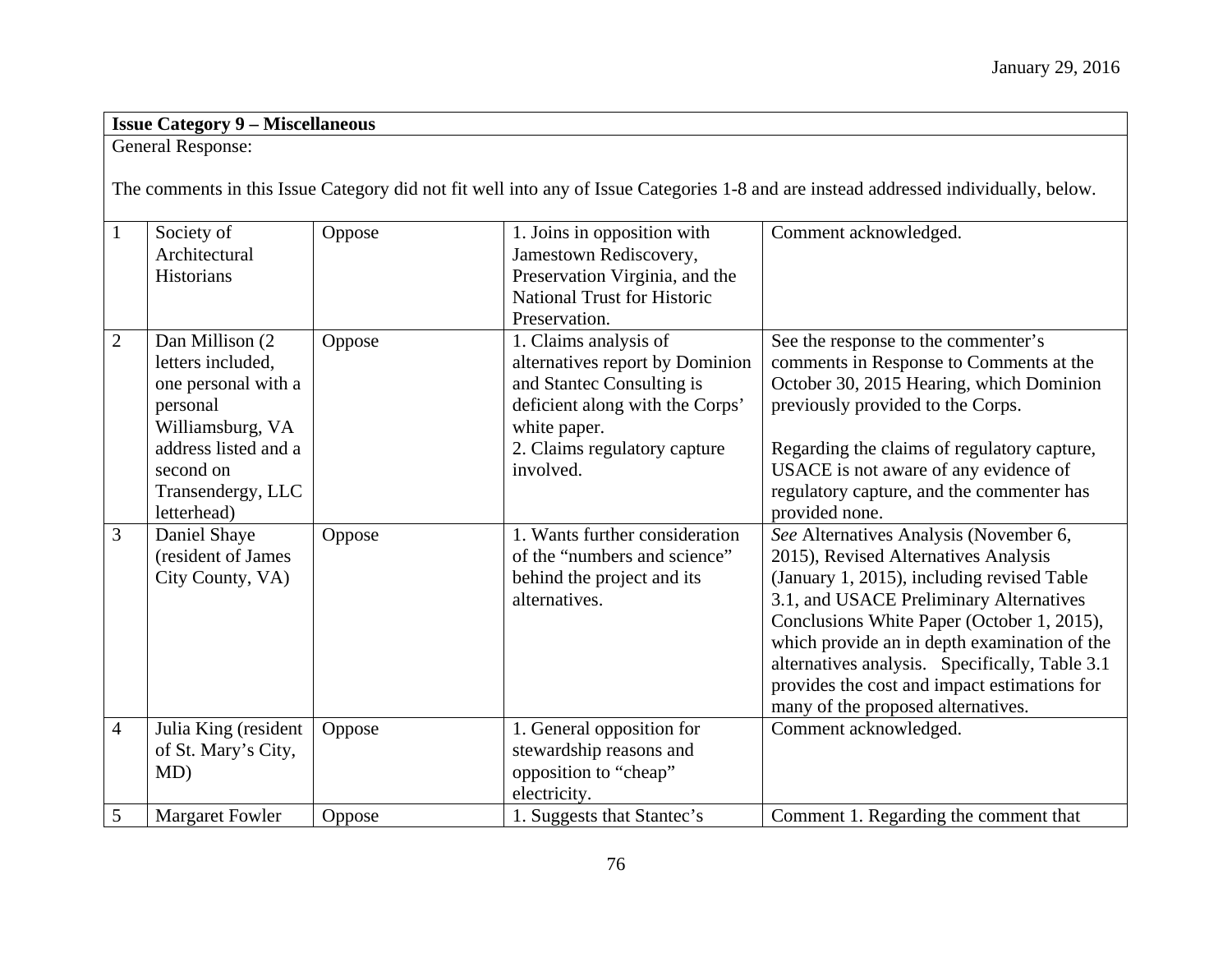|   | <b>Issue Category 9 – Miscellaneous</b>                                                                    |        |                                                                                                                                                                                                                                                                                                        |                                                                                                                                                                                                                                                                                                                                                                                                                                                                                                                                                                                                                                                                                                                                                                                                                                                                                                                                                                                                                 |  |
|---|------------------------------------------------------------------------------------------------------------|--------|--------------------------------------------------------------------------------------------------------------------------------------------------------------------------------------------------------------------------------------------------------------------------------------------------------|-----------------------------------------------------------------------------------------------------------------------------------------------------------------------------------------------------------------------------------------------------------------------------------------------------------------------------------------------------------------------------------------------------------------------------------------------------------------------------------------------------------------------------------------------------------------------------------------------------------------------------------------------------------------------------------------------------------------------------------------------------------------------------------------------------------------------------------------------------------------------------------------------------------------------------------------------------------------------------------------------------------------|--|
|   | (resident of<br>Williamsburg, VA)                                                                          |        | assessment cannot be trusted<br>because they were paid by<br>Dominion, asserting that they<br>are just "document dumping".<br>2. Argues that the SCC's review<br>was not "thorough and robust"<br>as Dominion claims.<br>3. Dominion bought and paid<br>for the answer they got at the<br>SCC hearing. | Stantec's review cannot be trusted, USACE<br>has and will continue to fulfill its duty to<br>independently review all information<br>submitted regarding the project before relying<br>on it.<br>Comments 2 and 3. The Virginia Supreme<br>Court has affirmed the SCC's determination<br>of need for new transmission facilities based<br>on violations of NERC Reliability Standards.<br>On April 16, 2015, that Court unanimously<br>affirmed the SCC's determinations that only<br>the Proposed Project would meet the<br>identified electrical need and that the 500 kV<br>overhead crossing of the James River<br>approved by the SCC will reasonably<br>minimize adverse impacts on the scenic<br>assets, historic districts and environment of<br>the area affected. BASF Corp. v. State Corp.<br>Comm'n, ___ Va. ____, 770 S.E.2d 458<br>(2015). The SCC's decision was the subject<br>of judicial review and upheld. The commenter<br>provides no evidence to justify the allegations<br>in comment 3. |  |
| 6 | Robert Lane<br>(resident of<br>McLean, VA and<br>member of the<br>Mid-Atlantic<br><b>Regional Advisory</b> | Oppose | 1. Seems most concerned about<br>building over areas that have<br>not been sufficiently studied for<br>historical purposes.                                                                                                                                                                            | See Response to Comments Submitted by<br>Consulting Parties, Issue Category 6 –<br>Adequacy of Cumulative Effects Analysis,<br>pages 2-3, 32); Cultural Resources Effects<br>Assessment, Surry-Skiffes Creek-Whealton<br>Transmission Line Project, Surry, James City,                                                                                                                                                                                                                                                                                                                                                                                                                                                                                                                                                                                                                                                                                                                                          |  |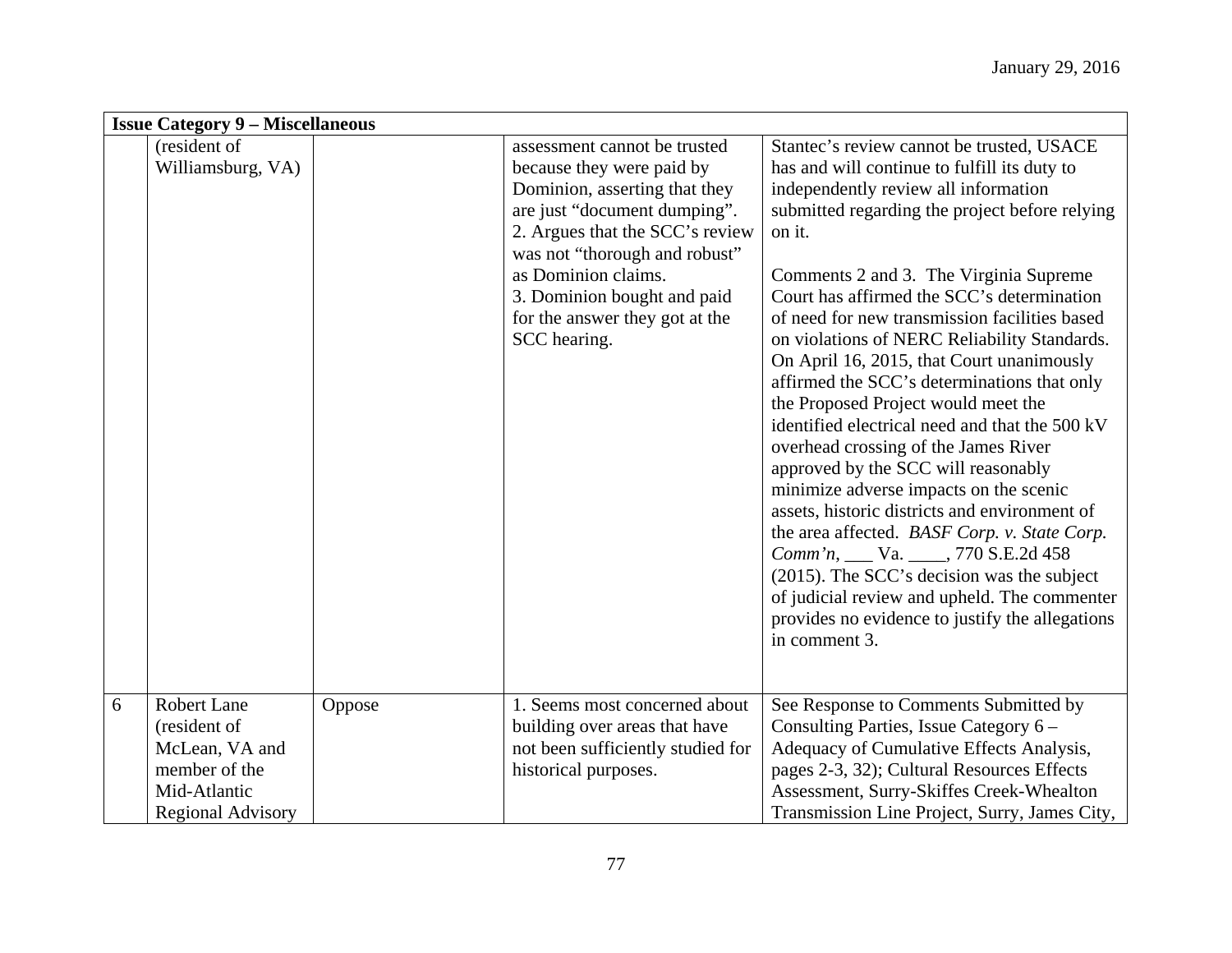|    | <b>Issue Category 9 - Miscellaneous</b>                                 |        |                                                                                                           |                                                                                                                                                                                                                                                                                                                                                                                                                                                                                                                                                                                                   |  |
|----|-------------------------------------------------------------------------|--------|-----------------------------------------------------------------------------------------------------------|---------------------------------------------------------------------------------------------------------------------------------------------------------------------------------------------------------------------------------------------------------------------------------------------------------------------------------------------------------------------------------------------------------------------------------------------------------------------------------------------------------------------------------------------------------------------------------------------------|--|
|    | Council of the<br><b>National Parks</b><br>Conservation<br>Association) |        |                                                                                                           | and York Counties, Cites of Newport News<br>and Hampton, Virginia, pages 3.86-3.90,<br>3.118-3.124 (Sept. 15, 2015).                                                                                                                                                                                                                                                                                                                                                                                                                                                                              |  |
| 7  | Tony Marra                                                              | Oppose | 1. No substantiation, just "I say<br>NO !! to the St James River<br>Towers. This must not be<br>allowed." | Comment acknowledged.                                                                                                                                                                                                                                                                                                                                                                                                                                                                                                                                                                             |  |
| 8  | Kevin Twine<br>(resident of<br>Brunswick, ME)                           | Oppose | 1. Notes that a FONSI would be<br>"entirely inappropriate".                                               | Regarding the comment that a FONSI would<br>be "entirely inappropriate", see Letter from S.<br>Miller, Dominion, to L. Rhodes, USACE,<br>Attachment 1, Response to Comment O (July<br>2, 2015). The Corps' NEPA regulations<br>expressly provide that section 404 permits<br>"normally require only an EA" rather than a<br>full EIS (33 C.F.R. § 230.7(a)).<br>The Corps would issue a FONSI if it<br>determines during its environmental<br>assessment process that no significant<br>environmental impacts will occur as a result<br>of the project.<br>See also response to Issue Category 1. |  |
| 9  | Jim Steitz (resident<br>of Gatlinburg, TN)                              | Oppose | 1. Argues that Historic Park<br>designation precludes the<br>project.                                     | Commenter is incorrect that Colonial National<br>Historic Park's designation as a Historic Park<br>precludes the project. This information is,<br>however, relevant for purposes of the Corps's<br>compliance with the National Historic<br>Preservation Act.                                                                                                                                                                                                                                                                                                                                     |  |
| 10 | Deborah Garrison<br>(resident of                                        | Oppose | 1. Likens the project to coal<br>fired power plant in Kentucky                                            | Comment acknowledged.                                                                                                                                                                                                                                                                                                                                                                                                                                                                                                                                                                             |  |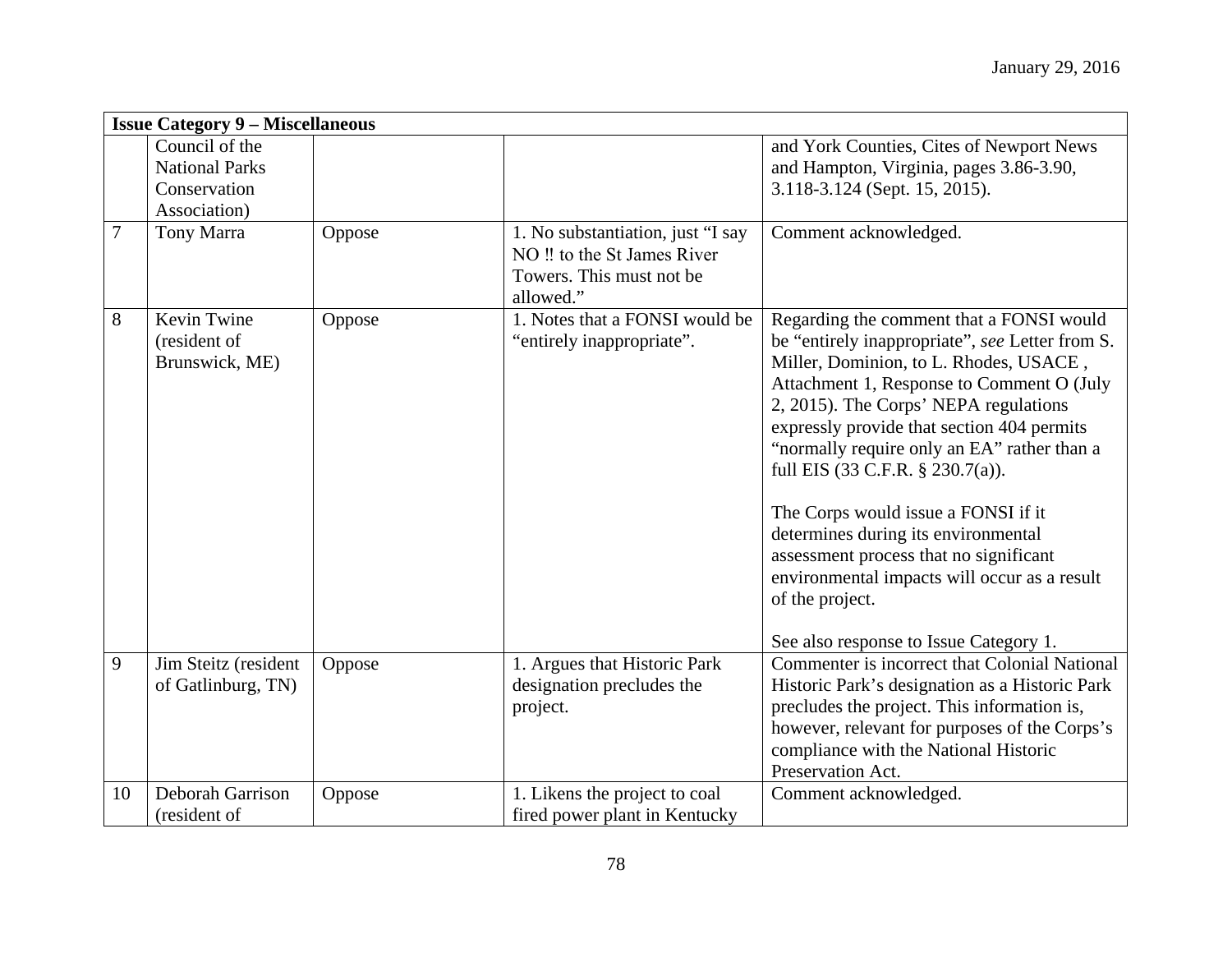|    | <b>Issue Category 9 – Miscellaneous</b>                                |        |                                                                                                                               |                                                                                                                                                                                                                                                                                                                                                                                                                                                                                                                                                                                                                                                                                                |  |
|----|------------------------------------------------------------------------|--------|-------------------------------------------------------------------------------------------------------------------------------|------------------------------------------------------------------------------------------------------------------------------------------------------------------------------------------------------------------------------------------------------------------------------------------------------------------------------------------------------------------------------------------------------------------------------------------------------------------------------------------------------------------------------------------------------------------------------------------------------------------------------------------------------------------------------------------------|--|
|    | Winchester, KY)                                                        |        | that caused harm, including<br>health issues, in a nearby city.                                                               |                                                                                                                                                                                                                                                                                                                                                                                                                                                                                                                                                                                                                                                                                                |  |
| 11 | <b>Gerald Rust</b><br>(resident of Troy,<br>IN)                        | Oppose | 1. Notes that the towers are<br>"very dangerous" to the health<br>of anyone in the proximity of<br>them.                      | Regarding health concerns, see Direct<br>Testimony of James Cox on Behalf of<br>Virginia Electric and Power Company before<br>the SCC, Case No. PUE-2012-0029 at pp. 13-<br>14; see also Application, Appendix, DEQ<br>Supplement, Direct Testimony and Exhibits<br>of Virginia Electric and Power Company,<br>Case No. PUE-2012-00029, at App'x<br>Sections IV.A-C, pp. 334-44 (filed June 11,<br>$2012$ ).                                                                                                                                                                                                                                                                                   |  |
| 12 | Anonymous                                                              | Oppose | 1. Supports Chickahominy<br>route, with some<br>redesign/mitigation to avoid<br>archaeological sites/wetlands.                | The Chickahominy route utilizes an existing<br>right of way owned by Dominion that extends<br>approximately 37.9 miles from the<br>Chickahominy Substation in Charles City<br>County to the proposed Skiffes Creek<br>Switching Station in James City County. 24.9<br>miles is unimproved ROW that would require<br>clearing for construction of the proposed line.<br>The Chickahominy route crosses 93.32 acres<br>of non-tidal wetlands, 8.64 acres of tidal<br>wetlands and requires the clearing and<br>permanent conversion of 62 acres of<br>palustrine forested wetlands. These<br>environmental impacts are significantly<br>greater than those for the Surry-Skiffes Creek<br>route. |  |
| 13 | Jan Sokolowsky<br>(resident of<br>Williamsburg, VA)<br>(holds a PhD in | Oppose | 1. Believes a study should be<br>conducted to place a monetary<br>value on intangible assets using<br>methodology in academic | Comment 1. Comment acknowledged.<br>Currently, expert agencies are evaluating what<br>mitigation may be appropriate for adverse<br>impacts to historic properties that cannot be                                                                                                                                                                                                                                                                                                                                                                                                                                                                                                               |  |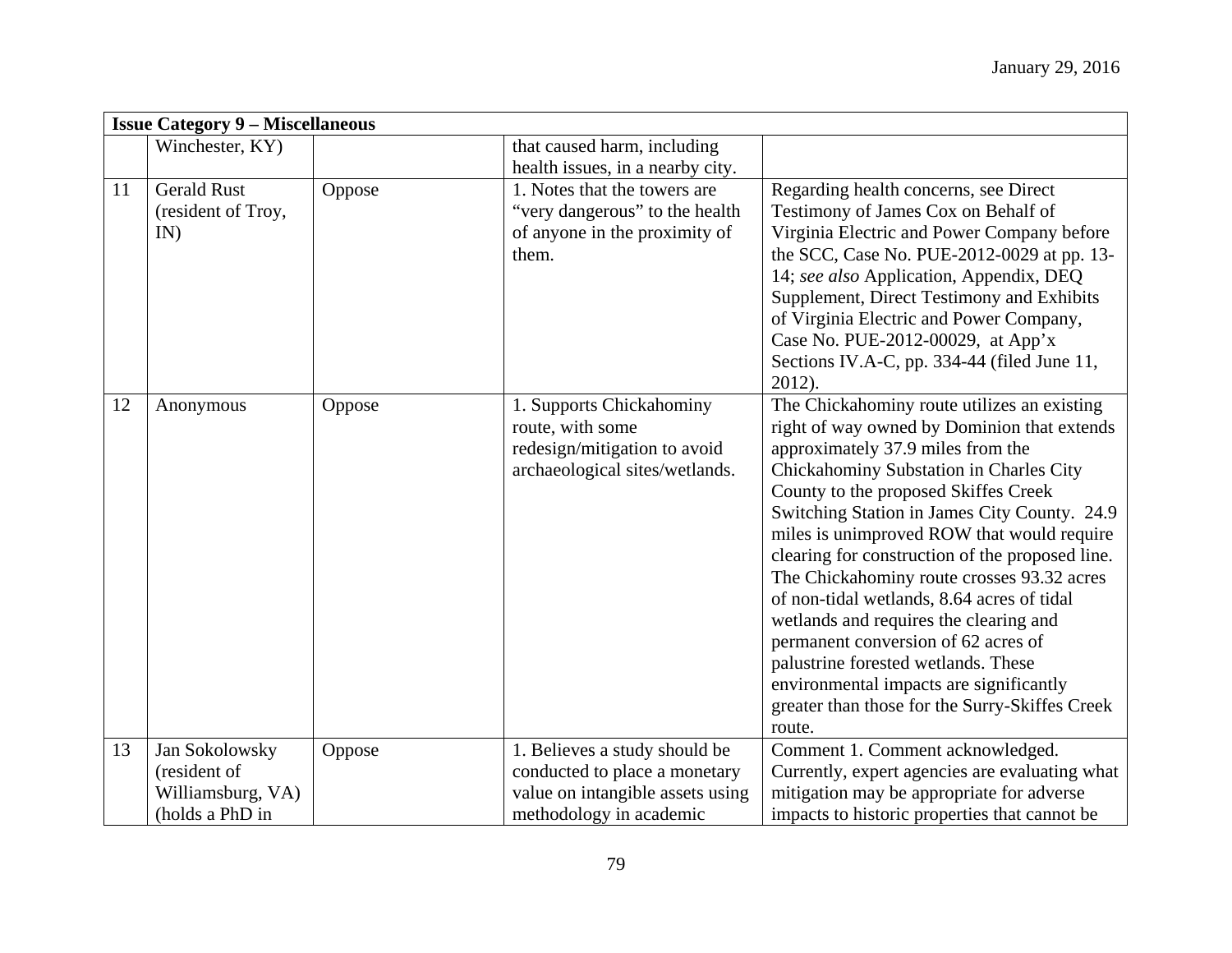|    | <b>Issue Category 9 – Miscellaneous</b> |        |                                                                                                                                                                                                                                                                                                                                                                                                                                                  |                                                                                                                                                                                                                                                                                                                                                                                                                                                                                                                                                                                                                                                      |  |  |
|----|-----------------------------------------|--------|--------------------------------------------------------------------------------------------------------------------------------------------------------------------------------------------------------------------------------------------------------------------------------------------------------------------------------------------------------------------------------------------------------------------------------------------------|------------------------------------------------------------------------------------------------------------------------------------------------------------------------------------------------------------------------------------------------------------------------------------------------------------------------------------------------------------------------------------------------------------------------------------------------------------------------------------------------------------------------------------------------------------------------------------------------------------------------------------------------------|--|--|
|    | economics and is<br>an expert on        |        | article "Using Happiness<br>Surveys to Value Intangibles:                                                                                                                                                                                                                                                                                                                                                                                        | avoided or minimized further.                                                                                                                                                                                                                                                                                                                                                                                                                                                                                                                                                                                                                        |  |  |
|    | cost/benefit<br>analyses)               |        | The Case of Airport Noise," by<br>Bernard van Praag & Barbara<br>Baarsma.<br>2. Commenter is happy to<br>"contribute to finding the best"<br>way forward."                                                                                                                                                                                                                                                                                       | Comment 2. Comment acknowledged.                                                                                                                                                                                                                                                                                                                                                                                                                                                                                                                                                                                                                     |  |  |
| 14 | John Oloughlin                          | Oppose | 1. Opposes the project for the<br>reasons cited by the<br>preservation folks.                                                                                                                                                                                                                                                                                                                                                                    | Comment acknowledged.                                                                                                                                                                                                                                                                                                                                                                                                                                                                                                                                                                                                                                |  |  |
| 15 | Keith Engelmeier                        | Oppose | 1. The final Corps<br>determination should be based<br>on the findings of independent<br>outside consultants.<br>2. Not in the public interest to<br>accept Dominion's<br>determination that there are no<br>acceptable alternatives.<br>3. The NPS has designated this<br>section of the James as one of<br>the most significant historic,<br>relatively undeveloped rivers.<br>This fact should be reason for<br>the Corps to deny the permit. | Comment 1. The Corps makes an<br>independent determination based on its<br>evaluation of resources which will be impacts<br>by the project. This independent<br>determination is based on all of the<br>information provided to the Corps. The Corps<br>may, but is not required to, utilize outside<br>consultants to assist it.<br>Comments 2 and 3. Consideration of the<br>public interest is part of the Corps's permit<br>issuing process, and it will do so here.<br>Regarding alternatives, see response to Issue<br>Category 3. Regarding NPS's "designation"<br>of this section of the James, see response to<br>Issue Categories 2 and 5. |  |  |
| 16 | Maria Butler                            | Oppose | 1. Do not construct the towers<br>near Jamestown.<br>2. Virginia is educationally<br>significant to Virginia and the                                                                                                                                                                                                                                                                                                                             | Comment acknowledged.                                                                                                                                                                                                                                                                                                                                                                                                                                                                                                                                                                                                                                |  |  |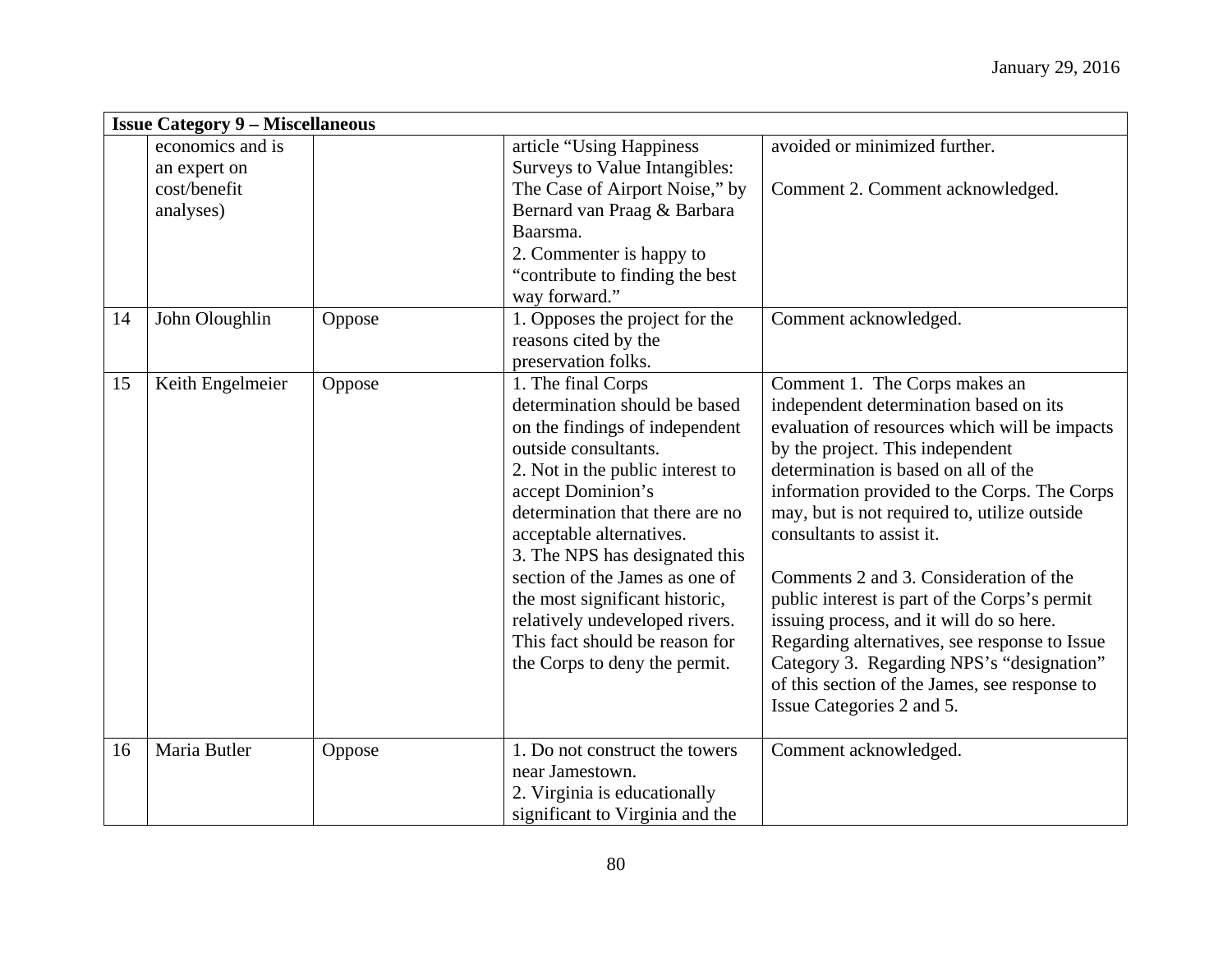|    | <b>Issue Category 9 - Miscellaneous</b>                                                                  |                                                          |                                                                                                                                                                                                                                                                                                                                                                                                                                                                                                                                                     |                                                                                                                                                                                                                                                                                                                                                                                                                                                                                                                                                                                                                                                                                                         |  |
|----|----------------------------------------------------------------------------------------------------------|----------------------------------------------------------|-----------------------------------------------------------------------------------------------------------------------------------------------------------------------------------------------------------------------------------------------------------------------------------------------------------------------------------------------------------------------------------------------------------------------------------------------------------------------------------------------------------------------------------------------------|---------------------------------------------------------------------------------------------------------------------------------------------------------------------------------------------------------------------------------------------------------------------------------------------------------------------------------------------------------------------------------------------------------------------------------------------------------------------------------------------------------------------------------------------------------------------------------------------------------------------------------------------------------------------------------------------------------|--|
|    |                                                                                                          |                                                          | U.S.                                                                                                                                                                                                                                                                                                                                                                                                                                                                                                                                                |                                                                                                                                                                                                                                                                                                                                                                                                                                                                                                                                                                                                                                                                                                         |  |
| 17 | Marcia Connor                                                                                            | Oppose (e-mail titled<br>"Please deny Dom's<br>request") | 1. Please!!! Thank-you!!!                                                                                                                                                                                                                                                                                                                                                                                                                                                                                                                           | Comment acknowledged.                                                                                                                                                                                                                                                                                                                                                                                                                                                                                                                                                                                                                                                                                   |  |
| 18 | <b>Thomas Leitch</b><br>(Governor, Central<br>North Carolina<br>Company of the<br>Jamestowne<br>Society) | Oppose                                                   | 1. Requests that there be a<br>public hearing so the full<br>impact of Dominion's project<br>can be explored and well as<br>viable alternatives.                                                                                                                                                                                                                                                                                                                                                                                                    | Regarding an additional public hearing, based<br>on the comments received following the<br>numerous public notices, and numerous<br>consulting party meetings (which also are<br>open to the public), and those received at the<br>public meeting on October 30, 2015, USACE<br>believes that an addition public hearing is not<br>warranted.                                                                                                                                                                                                                                                                                                                                                           |  |
| 19 | Randy Randol III<br>(VA Scientists and<br>Engineers for<br>Energy and<br>Environment)                    | Oppose                                                   | 1. Does not think the Corps<br>gave enough value to the<br>preservation of Jamestown<br>Island and thinks that the cost<br>difference between the Skiffes<br>Creek route and other<br>alternatives is illusory because<br>of the inevitable litigation costs<br>of choosing the Skiffes Creek<br>route.<br>2. Claims Dominion may have<br>hid information of two wind<br>turbines it is building, and<br>running a power line under<br>water to connect them to the<br>grid, from the USACE and SCC<br>to avoid undermining<br>Dominion's proposal. | 1. Regarding the Corps's evaluation of the<br>impacts from the Projects, see responses to<br>Issue Categories 2 and 5. The Corps's<br>evaluation of alternatives, including costs, is<br>not based on the unknowable, potential costs<br>of possible future litigation. Further, the<br>Corps believes that the comment's<br>assumption that no litigation would follow if<br>route other than the proposed Project route<br>was chosen to be unreasonable.<br>2. The commenter has provided no basis for<br>the claim that Dominion is hiding information<br>about wind turbine construction, and the<br>claim is in fact false. See response to Issue<br>Category 3 regarding burying the power line. |  |
| 20 | Gayle Randol                                                                                             | Oppose                                                   | 1. Thinks that the cost                                                                                                                                                                                                                                                                                                                                                                                                                                                                                                                             | See response to comment 19 above.                                                                                                                                                                                                                                                                                                                                                                                                                                                                                                                                                                                                                                                                       |  |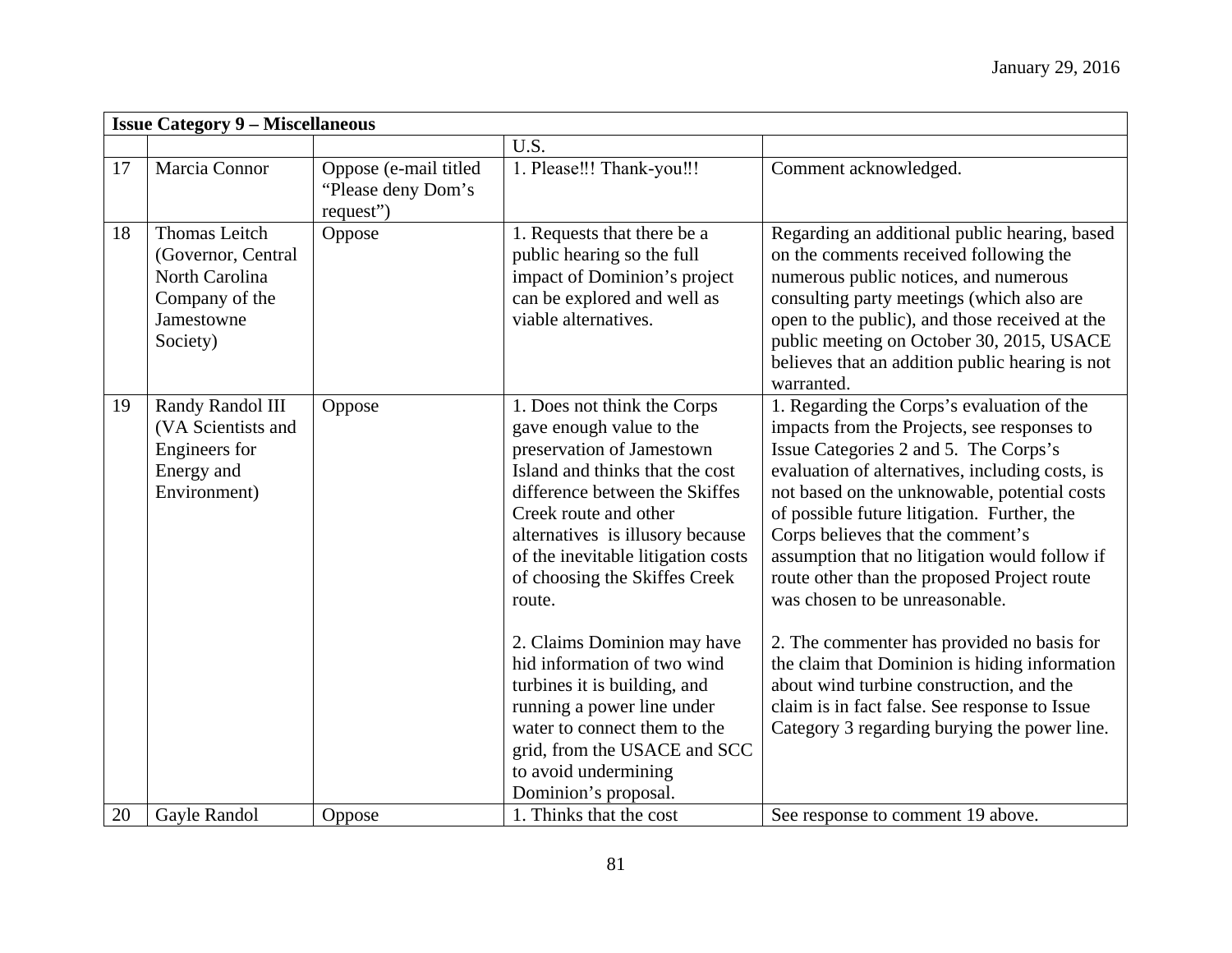|    | <b>Issue Category 9 - Miscellaneous</b> |        |                                    |                                                    |  |  |
|----|-----------------------------------------|--------|------------------------------------|----------------------------------------------------|--|--|
|    | (resident of                            |        | difference between the Skiffes     |                                                    |  |  |
|    | Richmond, VA and                        |        | Creek route and other              |                                                    |  |  |
|    | former guide at                         |        | alternatives is illusory because   |                                                    |  |  |
|    | Historic                                |        | of the inevitable litigation costs |                                                    |  |  |
|    | Jamestowne)                             |        | of choosing the Skiffes Creek      |                                                    |  |  |
|    |                                         |        | route and thinks the cost          |                                                    |  |  |
|    |                                         |        | estimates are suspect because      |                                                    |  |  |
|    |                                         |        | there are no ranges.               |                                                    |  |  |
|    |                                         |        |                                    |                                                    |  |  |
| 21 | Ron Figg                                | Oppose | 1. The proposed project is not     | Comment 1. The proposed project and its            |  |  |
|    |                                         |        | consistent with past decisions     | alternatives were analyzed for each's ability      |  |  |
|    |                                         |        | made by Dominion in                | to meet the project's need and purpose. The        |  |  |
|    |                                         |        | upgrading coal units to natural    | proposed project was one of only two viable        |  |  |
|    |                                         |        | gas.                               | options. For further discussion on why             |  |  |
|    |                                         |        | 2. Dominion did not properly       | retrofitting facilities was not a viable option,   |  |  |
|    |                                         |        | follow a required Integrated       | see response to Issue Category 3.                  |  |  |
|    |                                         |        | Resource Plan for "long range"     |                                                    |  |  |
|    |                                         |        | integrated planning" and           | Comment 2. See response to Issue Category          |  |  |
|    |                                         |        | therefore Corps shouldn't be       | 8.                                                 |  |  |
|    |                                         |        | "backed into a corner" to          |                                                    |  |  |
|    |                                         |        | approve the project                | Regarding comment 3, the retirement of the         |  |  |
|    |                                         |        | 3. Claims Dominion caused this     | York Town Units 1 and 2 are required by            |  |  |
|    |                                         |        | problem when they changed the      | EPA regulations. The power flow models are         |  |  |
|    |                                         |        | power flow by closing              | required for proper planning to meet NERC          |  |  |
|    |                                         |        | generation locations at load       | reliability standards.                             |  |  |
|    |                                         |        | center and then got in trouble     |                                                    |  |  |
|    |                                         |        | with NERC and FERC                 | Comment 4. The project meets the applicable        |  |  |
|    |                                         |        | standards trying to connect to     | <b>Cyber Infrastructure Protection 14 security</b> |  |  |
|    |                                         |        | remote replacement generation.     | standard. See North American Electric              |  |  |
|    |                                         |        | 4. NERC Reliability Standards      | Reliability Corporation CIP-014-2, "Physical       |  |  |
|    |                                         |        | require adequacy and security      | Security" $(2015)$ .                               |  |  |
|    |                                         |        | analysis and the SCC testimony     |                                                    |  |  |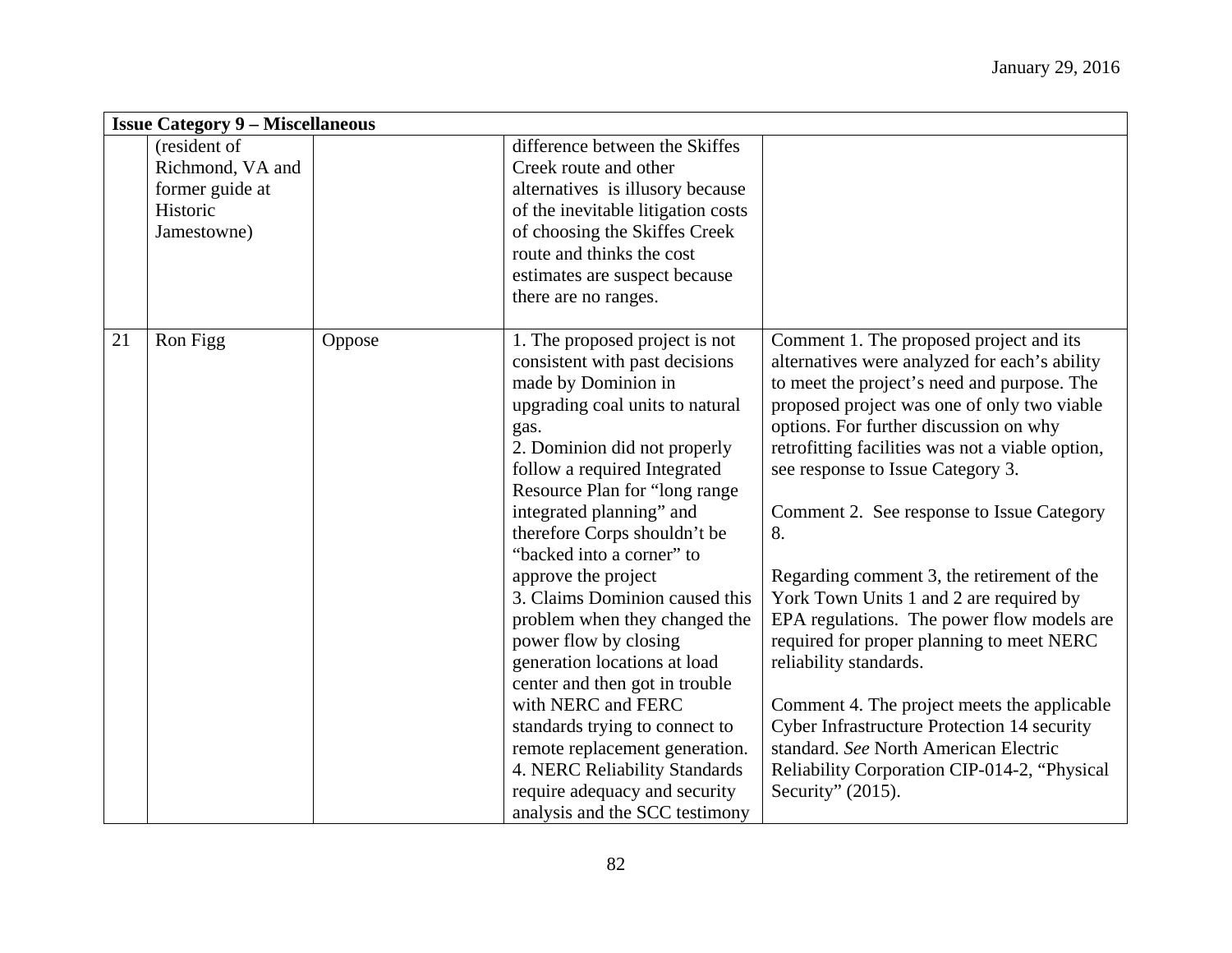| - Miscellaneous<br><b>Issue Category</b> |  |  |                           |  |
|------------------------------------------|--|--|---------------------------|--|
|                                          |  |  | focuses only on adequacy. |  |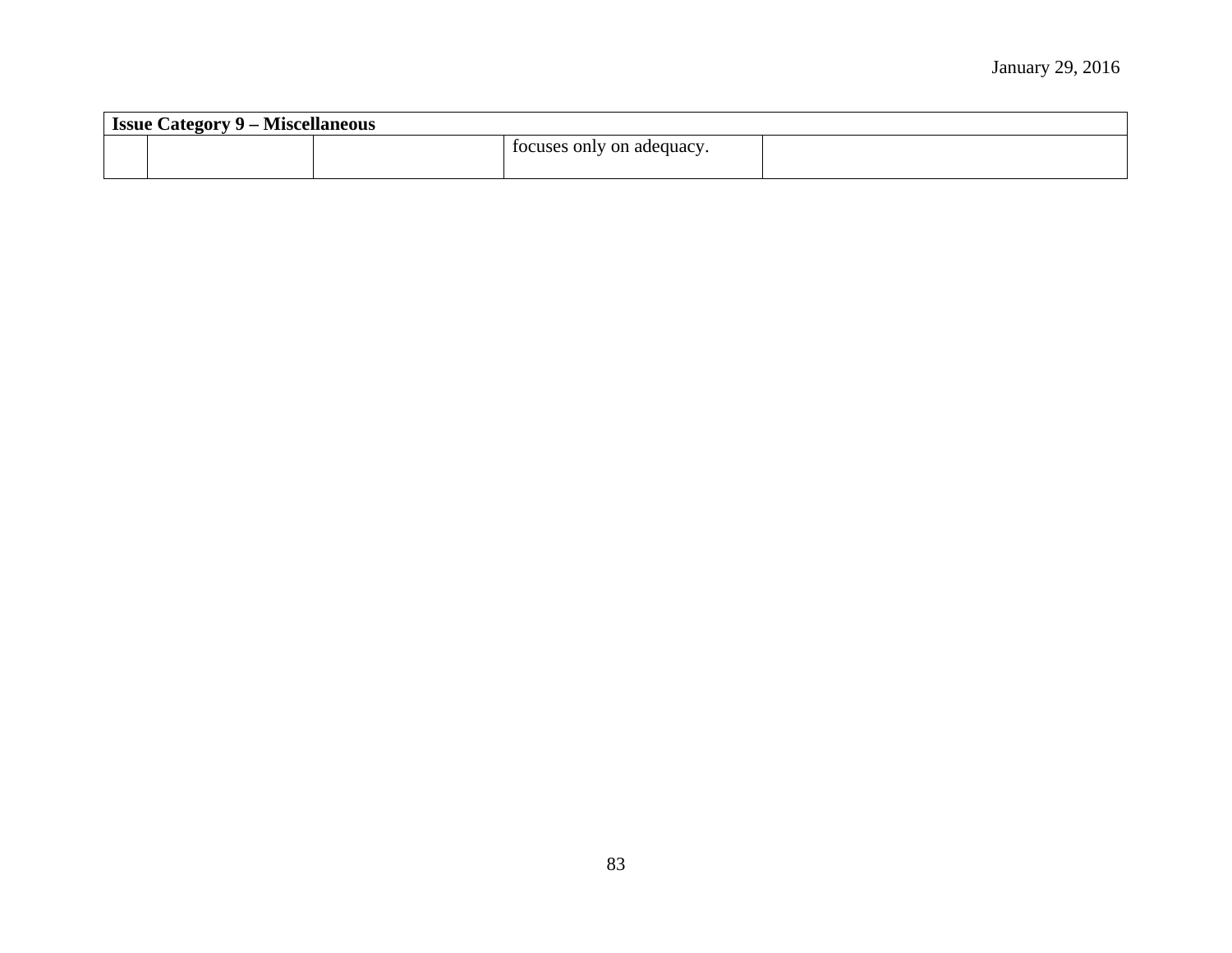### **Issue Category 10 - NPCA Form Comments #1 (10,174)**

#### **General Response:**

The following general response addresses comments in these letters that have not been detailed in other Issue Categories.

Regarding industrialization of the river, if one were traveling on the water from the south that visitor's field of vision would first see the James River Bridge, Newport News Shipbuilding and the highly developed shoreline of Newport News. Further up river, Busch Gardens is highly visible as is the Ghost Fleet located in the water and Surry Nuclear Power Station to the west. Such a view at the point the towers would come into view could hardly be seen as pristine, and the impacts of the visible towers would not be significant in light of the surroundings and shoreline and river use. The river first became a working river with the establishment of Jamestown and has continued as such to this day. To the extent the comments suggest that building the transmission line crossing will promote other industrial facilities to locate there, there is no evidence in the record to suggest such an outcome. Therefore, such comments are speculation. This is particularly true given the current ownership of the properties in the area, which consist of public or preservationbased ownership in the Jamestown area. See also the requirements under the Chesapeake Bay Preservation Act regarding Resource Protection Areas, and buffers areas and additional development mitigation requirements. Moreover, the Transmission Line crossing is not like a highway interchange; it does not foster access to an area for purposes of development. Instead, it provides regional power supplies and disperses development.

Regarding an additional public hearing, based on the comments received following the numerous public notices, and numerous consulting party meetings (which also are open to the public), and those received at the public meeting on October 30, 2015, an additional public hearing is not warranted.

| <b>NPCA Form</b> | 10,174 Opposition | 1. Full EIS to be completed.              | In addition to the General Response to   |
|------------------|-------------------|-------------------------------------------|------------------------------------------|
| Comment          | Letters           | 2. Value of protecting Jamestown historic | Issue Category 10, which addresses       |
| Letters: 10,174  |                   | character outweighs the benefit of any    | responses not already addressed in other |
| letters. It      |                   | energy company.                           | Issue Categories, commenters should also |
| appears that     |                   | 3. The project will damage the historic   | refer to:                                |
| these letters    |                   | Jamestown, Colonial National Historical   |                                          |
| were originally  |                   | Park, and the Captain John Smith          | Regarding the EIS comment, see           |
| sent to the      |                   | Chesapeake National Historic Trail by     | response to Issue Category 1.            |
| Corps in June,   |                   | turning this historic setting into an     |                                          |
| but the Corps    |                   | industrialized area.                      | Regarding the protection of Jamestown    |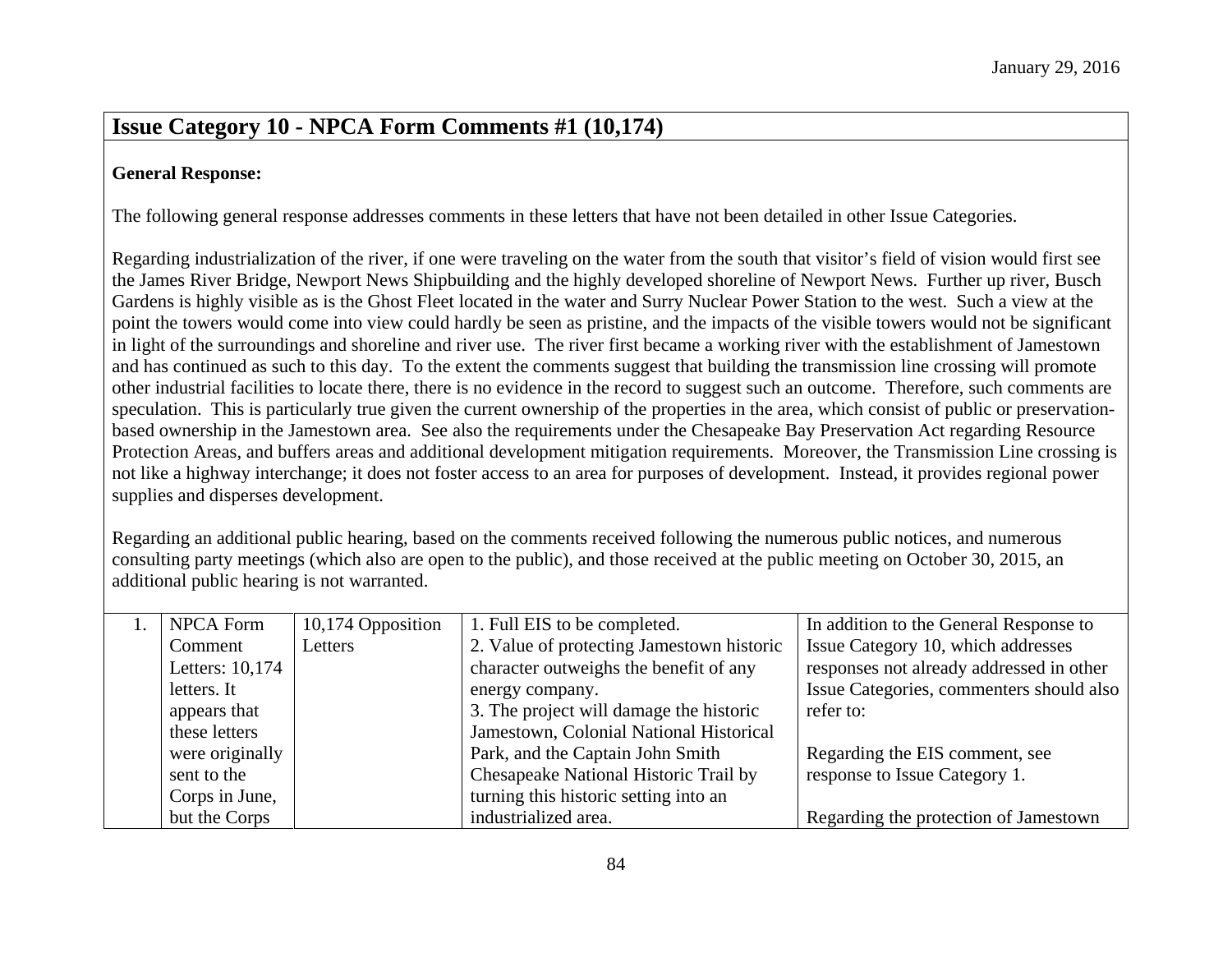| <b>Issue Category 10 - NPCA Form Comments #1 (10,174)</b> |  |                                           |                                          |  |  |
|-----------------------------------------------------------|--|-------------------------------------------|------------------------------------------|--|--|
| never received                                            |  | 4. Alternatives exist that would meet the | historic character outweighing the       |  |  |
| the letters.                                              |  | energy needs without harming historic or  | benefits to any energy company           |  |  |
| Therefore, the                                            |  | natural resources.                        | comment, see response to Issue Category  |  |  |
| letters were                                              |  | 5. Request a public meeting.              | 5 and 8, which explains why the project  |  |  |
| resubmitted via                                           |  |                                           | is needed.                               |  |  |
| email by                                                  |  |                                           |                                          |  |  |
| Pamela                                                    |  |                                           | Regarding the alternatives exist         |  |  |
| Goddard on                                                |  |                                           | comment, see response to Issue Category  |  |  |
| August 19,                                                |  |                                           | 3, which explains why the Surry-Skiffes  |  |  |
| 2015.                                                     |  |                                           | Creek was the alternative chosen to meet |  |  |
|                                                           |  |                                           | the needs and purpose of the project.    |  |  |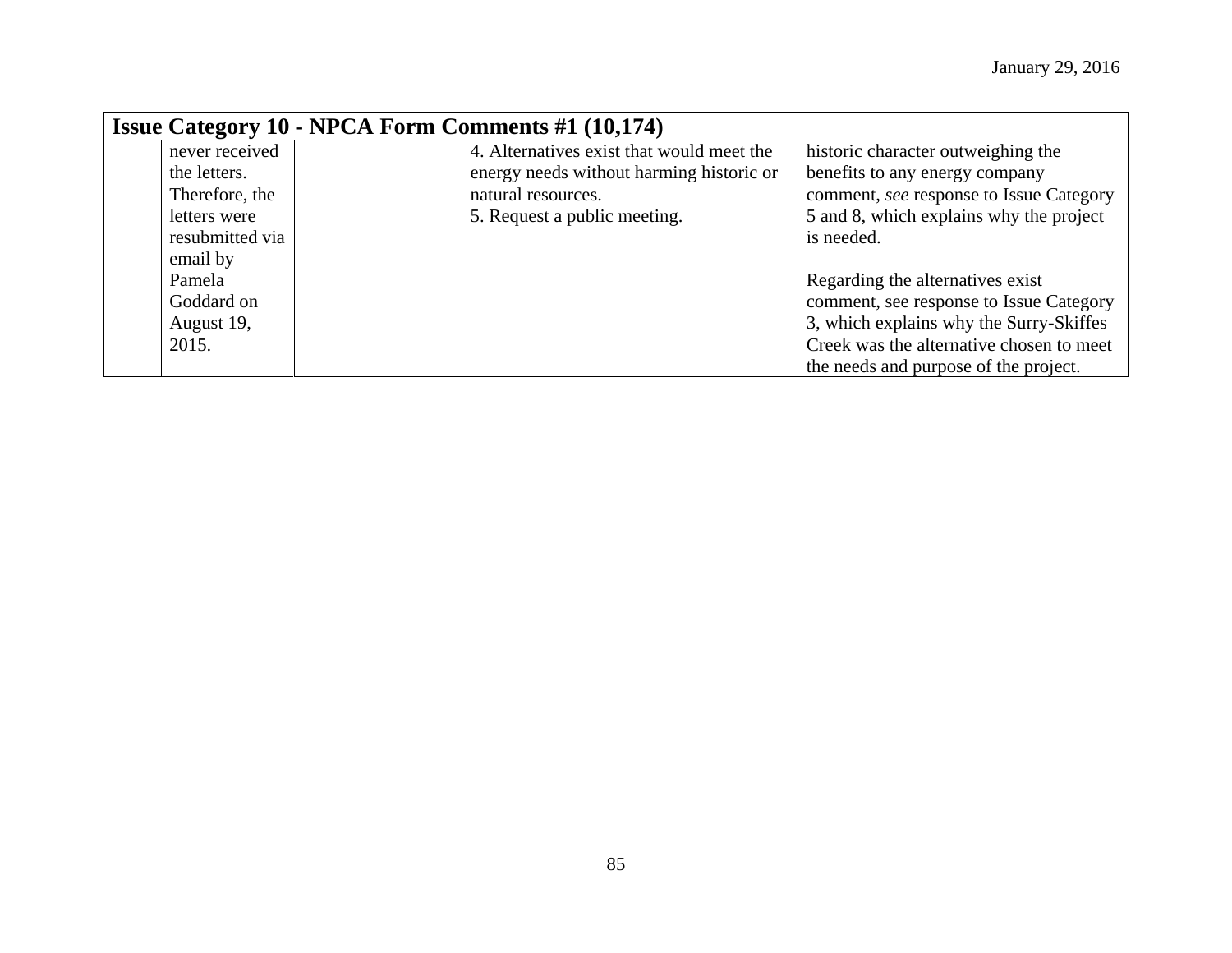## **Issue Category 11 - NPCA Form #2 (11,671)**

#### **General Response:**

The following general response addresses comments in these letters that have not been detailed in other Issue Categories.

Regarding the harm to the historic and scenic landscapes of Jamestown, Colonial National Historical Park, Captain John Smith Trail, and other historic sites, Stantec recommended that archaeological site 44JC0662, Carter's Grove, Hog Island Wildlife Management Area, and the newly defined Eligible Historic District (which includes the contributing portion of the Captain John Smith Chesapeake National Historic Trail) would be adversely affected by the project. Stantec also concurred with the Corps' determinations of adverse effect to the Colonial National Historical Park/Colonial Parkway and the Jamestown National Historic Site/Jamestown Island. *See* Response to Comments Submitted by Consulting Parties Concerning the Surry-Skiffes Creek-Whealton Project, Issue Category 1 – Which Historic Properties Were Adversely Affected? Pages 1-16, detailing the effects on various historic properties and addressing stakeholders' concerns.

| <b>NPCA Form</b> | 11,671 Opposition | 1. Wants an EIS to investigate the       | In addition to the General Response to   |
|------------------|-------------------|------------------------------------------|------------------------------------------|
| Comment          | Letters           | alternatives and the effects of the      | Issue Category 11, which addresses       |
| Letters: 11,671  |                   | proposal.                                | responses not already addressed in other |
| Letters          |                   | 2. Dominion's proposal would harm the    | Issue Categories, commenters should also |
|                  |                   | historic and scenic landscape of         | refer to:                                |
|                  |                   | Jamestown, Colonial National Historical  |                                          |
|                  |                   | Park, Captain John Smith Trail and other | Regarding the EIS comment, see           |
|                  |                   | historic sites.                          | response to Issue Category 1.            |
|                  |                   |                                          |                                          |
|                  |                   |                                          | Regarding the damage to the historic and |
|                  |                   |                                          | scenic landscape comment, see response   |
|                  |                   |                                          | to Issue Category 2 regarding view shed  |
|                  |                   |                                          | impacts.                                 |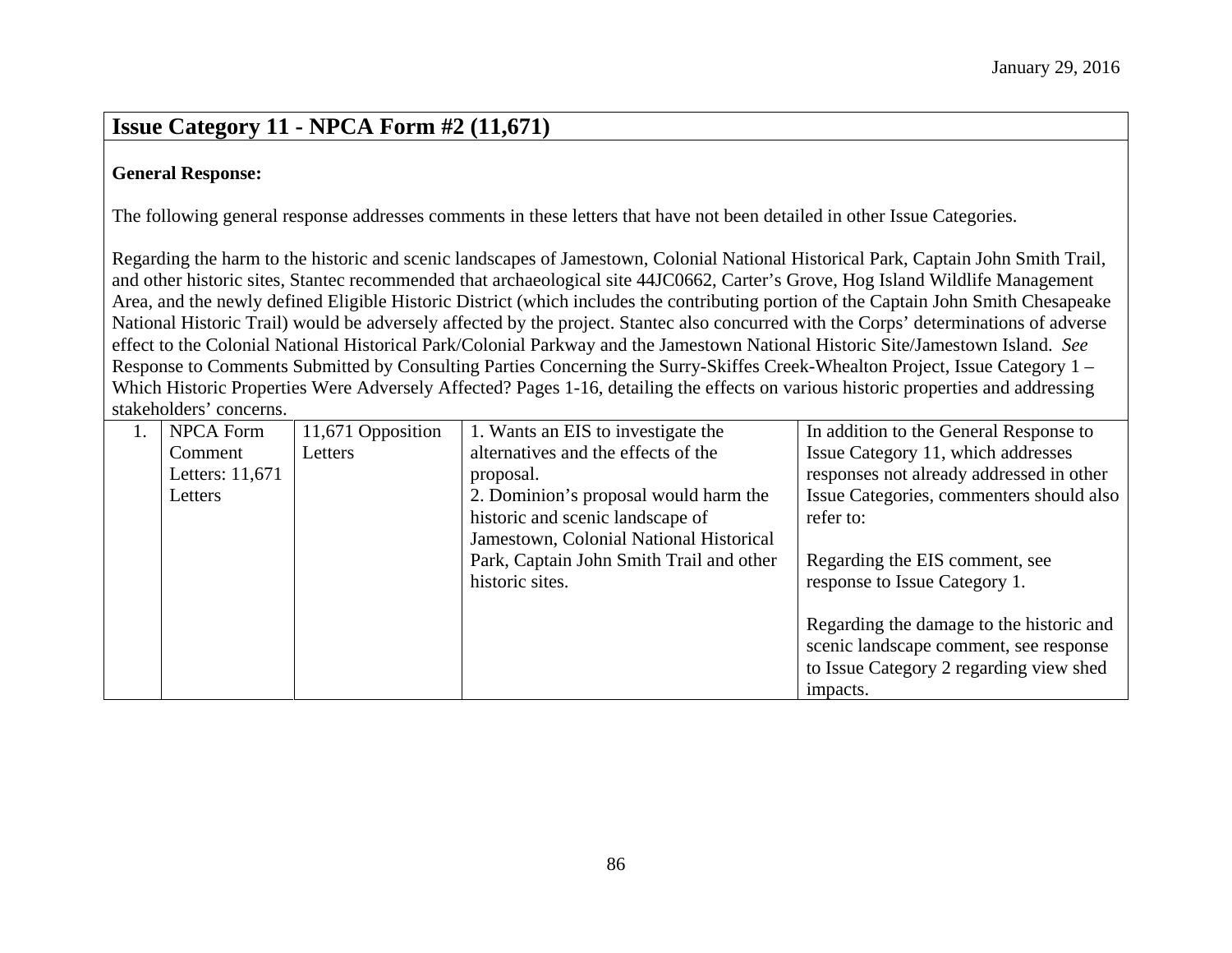# **Issue Category 12 - NPCA Personalized Comments #1 (1,037 Letters)**

#### **General Response:**

Many of the comments in these personalized form comments have been addressed in previous Issue Category responses. The relevant Issue Category responses to reference have been noted for each comment and, in the event a comment has not been previously addressed, responses to novel comments are located next to each comment. The form portion of these comments is addressed in the response to Issue Category 10.

| 1. | <b>NPCA</b>      | 1,030          | There were multiple references to the      | 1, 2, 15, 16. Regarding the view shed will    |
|----|------------------|----------------|--------------------------------------------|-----------------------------------------------|
|    | individualized   | individualized | following specific comments which were     | be marred/destroyed, pristine view, and       |
|    | Form             | Form Comments  | in addition to the comments in the NPCA    | impact to the feel of the area comments,      |
|    | Comment          |                | form comment letter:                       | see response to Issue Category 2.             |
|    | Letters: $1,030$ |                | 1. The view shed will be                   | Specifically, regarding the comments          |
|    | letters almost   |                | marred/destroyed.                          | stating that the area is pristine, see Letter |
|    | the same as the  |                | 2. Protect, preserve and don't destroy     | from S. Miller, Dominion, to L. Rhodes,       |
|    | <b>NPCA Form</b> |                | National Parks and Historic Places.        | USACE, Attachment 1, Response to              |
|    | comments but     |                | 3. Consider alternative that would protect | Comment F (July 2, 2015) stating that         |
|    | containing       |                | the public interest.                       | "this comment represents the                  |
|    | additional       |                | 4. Run the line underwater.                | commenter's opinion regarding, what           |
|    | sentences that   |                | 5. Consider economic and environmental     | appears to be, one or more views from         |
|    | express value    |                | impacts.                                   | some vantage point within the Area of         |
|    | preferences or   |                | 6. Effects on tourism.                     | Potential Effect ("APE"). No response is      |
|    | a personal       |                | 7. Powerline would not benefit the         | necessary regarding the commenters            |
|    | connection to    |                | community.                                 | opinion. In any event, to the extent the      |
|    | the area. It     |                | 8. Species in and around the James River   | commenter means to equate pristine with       |
|    | appears that     |                | would be affected including the            | a lack of development, as reflected in the    |
|    | these letters    |                | sturgeon.                                  | Visual Effects Assessment and its             |
|    | were originally  |                | 9. Invest in wind, solar, or wave energy.  | addendum, there is industrial,                |
|    | sent to the      |                | 10. Use another crossing where             | commercial, and residential development       |
|    | Corps in June,   |                | infrastructure is already in place.        | in this area visible within the APE, and      |
|    | but the Corps    |                | 11. Lines would drive down property        | has been for many years."                     |
|    | never received   |                | values.                                    |                                               |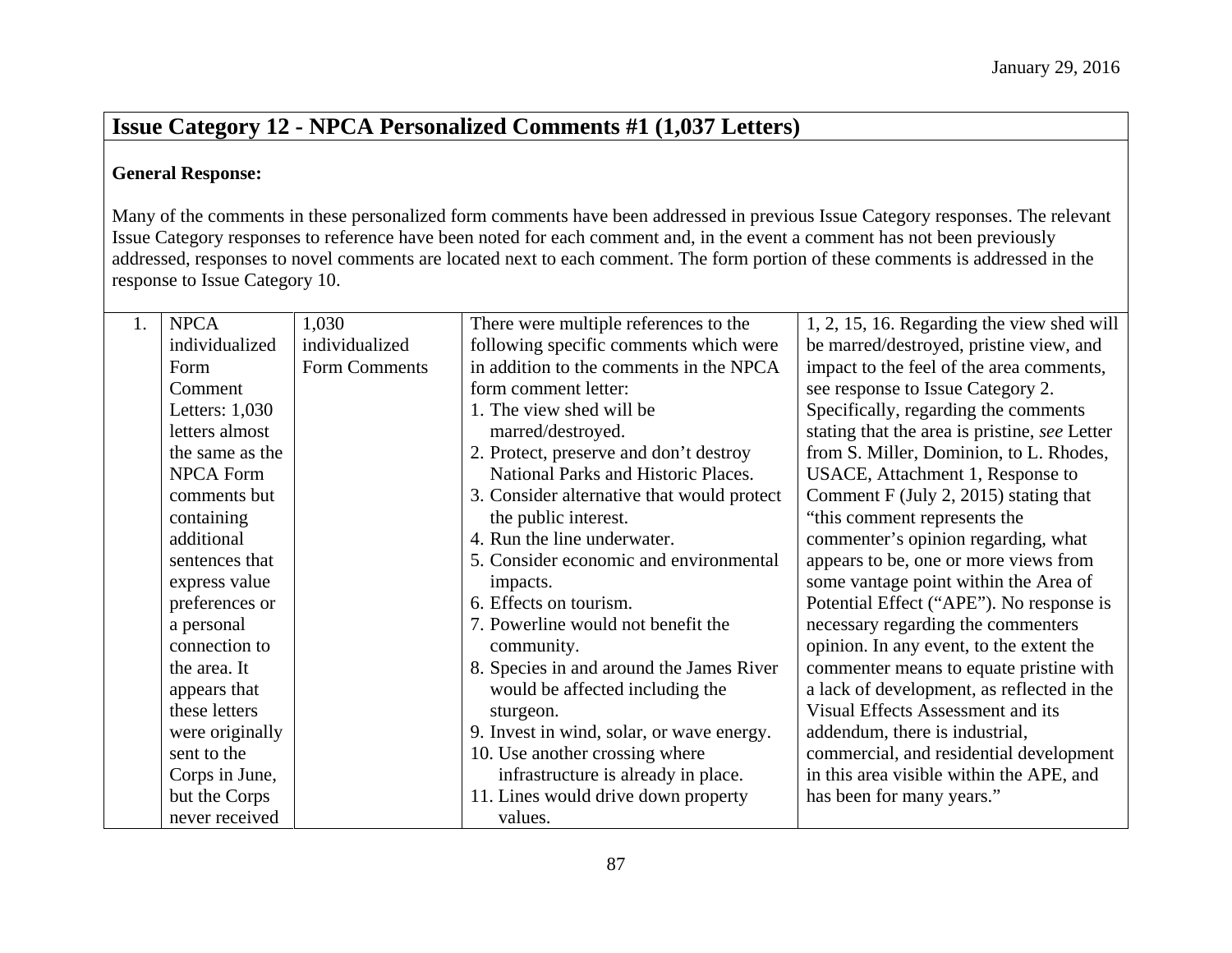| <b>Issue Category 12 - NPCA Personalized Comments #1 (1,037 Letters)</b> |                                            |                                            |  |  |  |
|--------------------------------------------------------------------------|--------------------------------------------|--------------------------------------------|--|--|--|
| the letters.                                                             | 12. Lines would degrade local's and        | 2. Regarding the protect and preserve      |  |  |  |
| Therefore, the                                                           | visitor's experience.                      | comment, impacts of the project are        |  |  |  |
| letters were                                                             | 13. Families would not relocate to the     | being evaluated under the Corps Section    |  |  |  |
| resubmitted via                                                          | area.                                      | 106 process.                               |  |  |  |
| email by                                                                 | 14. Storms and hurricanes would affect     |                                            |  |  |  |
| Pamela                                                                   | the lines.                                 | 4, 9, 10, 20. Regarding the alternative    |  |  |  |
| Goddard on                                                               | 15. Lines would destroy the feeling of the | routes (i.e. underwater routing) or energy |  |  |  |
| August 19,                                                               | Jamestown area.                            | sources (i.e. investing in wind, solar, or |  |  |  |
| 2015.                                                                    | 16. The area is pristine.                  | wave energy) comments, see response to     |  |  |  |
|                                                                          | 17. The lines would generate harmful       | Issue Category 3. Specifically, regarding  |  |  |  |
|                                                                          | electrical frequencies which cause         | the use of another crossing, the Corps     |  |  |  |
|                                                                          | cancer.                                    | White Paper and the Alternative Analysis   |  |  |  |
|                                                                          | 18. Include cultural and sociological      | found that these alternatives did not meet |  |  |  |
|                                                                          | studies.                                   | the projects need or purpose. Also,        |  |  |  |
|                                                                          | 19. Planning Department Commissions        | regarding new generation, the Corps        |  |  |  |
|                                                                          | should determine whether a Special         | White Paper and the Alternative Analysis   |  |  |  |
|                                                                          | Use Application is needed.                 | found that stand-alone generation would    |  |  |  |
|                                                                          | 20. Convert AC to DC for the underwater    | face siting, permitting and construction   |  |  |  |
|                                                                          | crossing then convert back to AC.          | timeline constraints.                      |  |  |  |
|                                                                          | 21. Consider educating the public on ways  |                                            |  |  |  |
|                                                                          | to use less energy.                        | 5, 6, 18. Regarding the environmental      |  |  |  |
|                                                                          |                                            | impacts and economic impacts               |  |  |  |
|                                                                          |                                            | comments, see responses to Issue           |  |  |  |
|                                                                          |                                            | Category 1 and 5.                          |  |  |  |
|                                                                          |                                            |                                            |  |  |  |
|                                                                          |                                            | 6, 12, 15. Regarding the effect on tourism |  |  |  |
|                                                                          |                                            | and locals/visitors experience comments,   |  |  |  |
|                                                                          |                                            | see response to Issue Category 5.          |  |  |  |
|                                                                          |                                            |                                            |  |  |  |
|                                                                          |                                            | 8. Regarding impacts to species in the     |  |  |  |
|                                                                          |                                            | area, specifically the sturgeon, see       |  |  |  |
|                                                                          |                                            | response to Issue Category 4.              |  |  |  |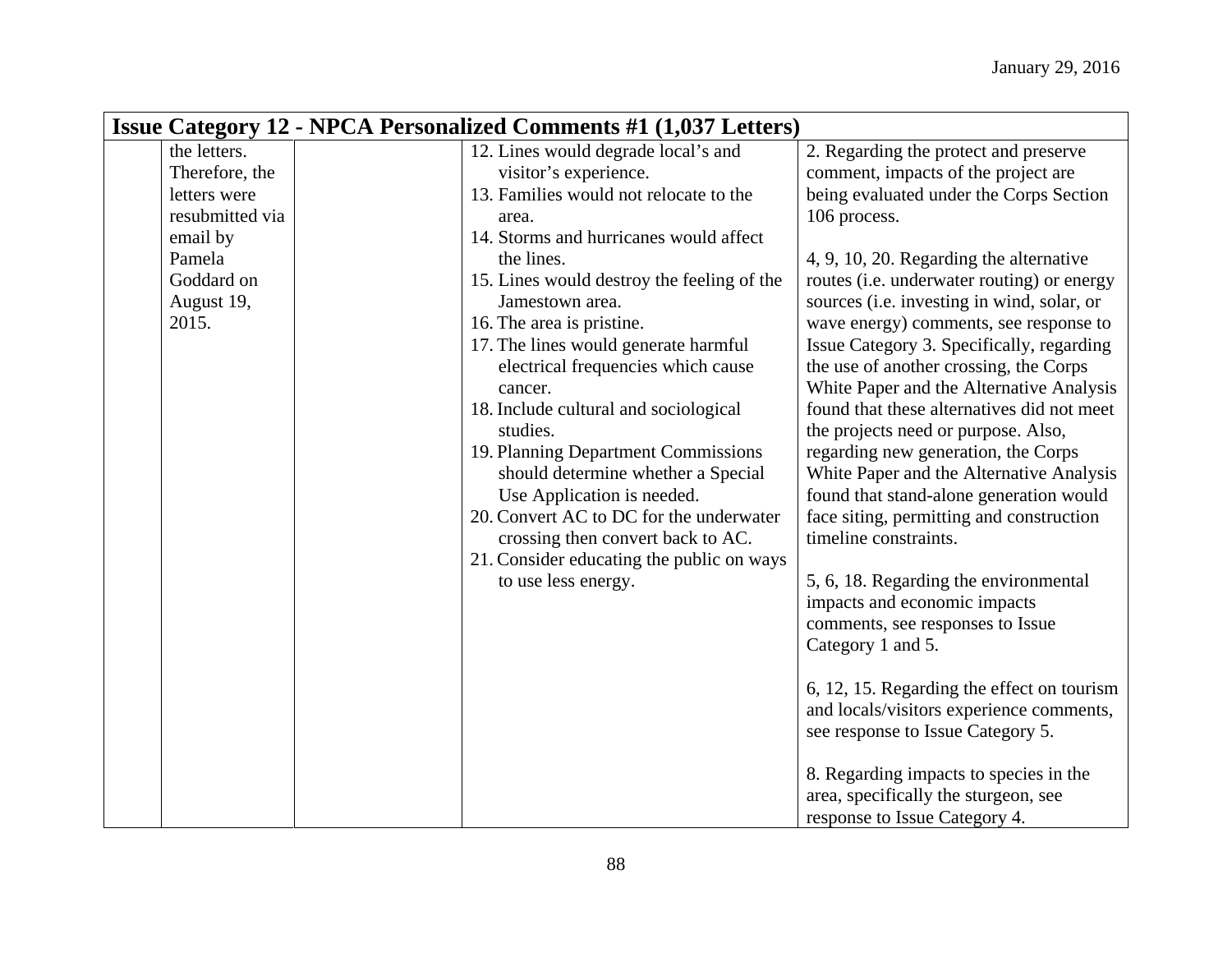| <b>Issue Category 12 - NPCA Personalized Comments #1 (1,037 Letters)</b> |  |                                                                                                                                                                                                                                                                                                                                                                                                                                                                                                                                                                                                                                 |  |  |
|--------------------------------------------------------------------------|--|---------------------------------------------------------------------------------------------------------------------------------------------------------------------------------------------------------------------------------------------------------------------------------------------------------------------------------------------------------------------------------------------------------------------------------------------------------------------------------------------------------------------------------------------------------------------------------------------------------------------------------|--|--|
|                                                                          |  | 7. Regarding the no benefit to the<br>community comment, as outlined in the<br>Corps White Paper and Stantec's<br>Alternative Analysis, a loss or delay of<br>reliable electricity to, or rolling blackouts<br>in, the NHRLA is not beneficial to the<br>community.                                                                                                                                                                                                                                                                                                                                                             |  |  |
|                                                                          |  | 11, 13. Regarding the comments stating<br>that the line would harm the economy by<br>driving down property values and turning<br>off families from relocating to the area,<br>see Letter from S. Miller, Dominion, to<br>L. Rhodes, USACE, Attachment 1,<br>Response to Comment H (July 2, 2015)<br>stating that "As reflected in the Summary<br>of Corps Public Notice Comments and<br>Responses prepared by Stantec on<br>May 12, 2014, the Virginia State<br>Corporation Commission ("SCC") was<br>required, by statute, to consider the<br>economic impacts of the project. In its<br>Approval Order, SCC found the project |  |  |
|                                                                          |  | would support economic development<br>because it is crucial to ensuring reliable<br>electric service. "Given these benefits<br>and the modern development along the<br>route, the SCC could not conclude that<br>tourism in the Historic Triangle or<br>economic development in the<br>Commonwealth would be negatively                                                                                                                                                                                                                                                                                                         |  |  |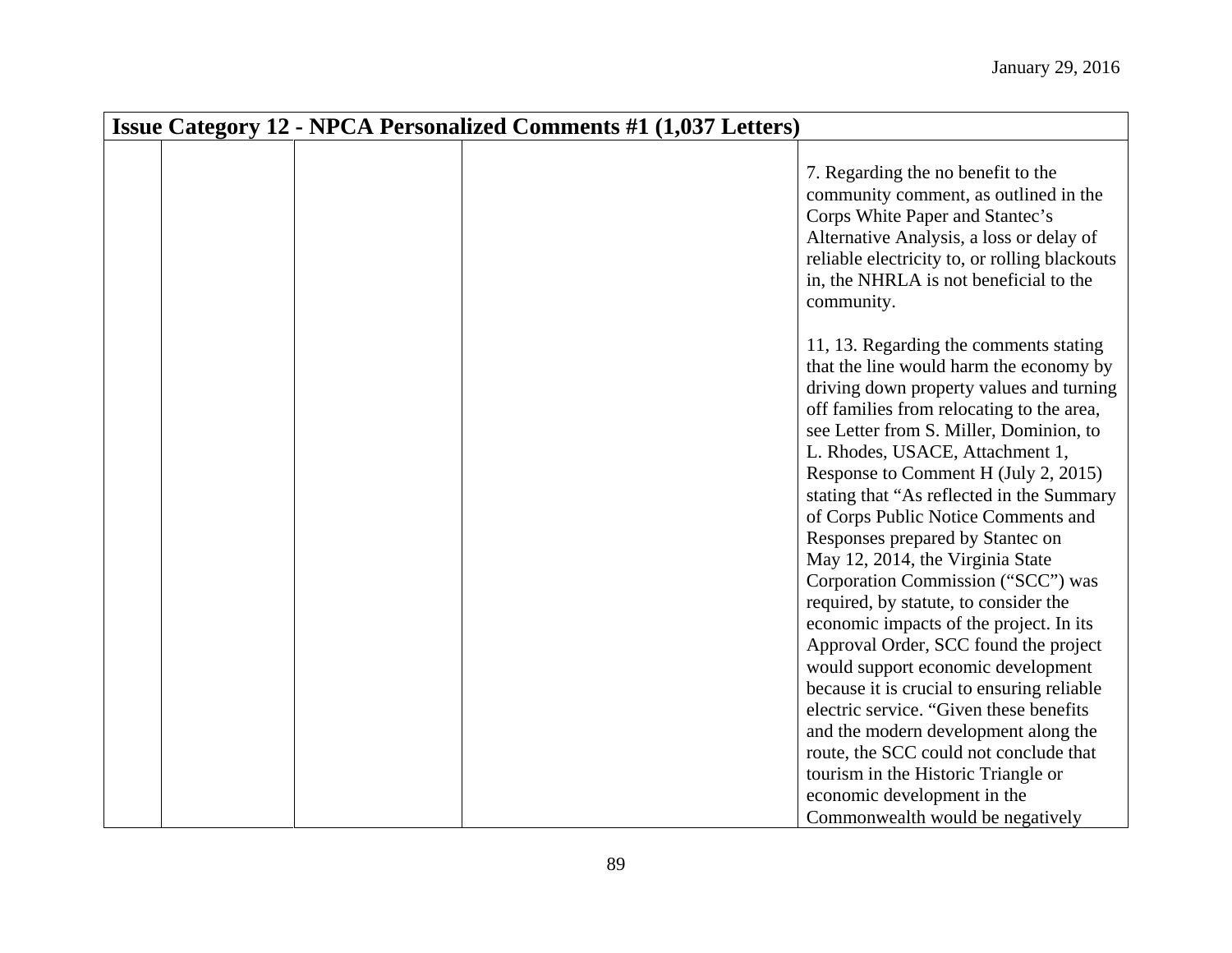| <b>Issue Category 12 - NPCA Personalized Comments #1 (1,037 Letters)</b> |  |                                                                                                                                                                                                                                                                                                                                                                                                                                             |  |  |
|--------------------------------------------------------------------------|--|---------------------------------------------------------------------------------------------------------------------------------------------------------------------------------------------------------------------------------------------------------------------------------------------------------------------------------------------------------------------------------------------------------------------------------------------|--|--|
|                                                                          |  | impacted by the proposed project."<br>Quoting Stantec, Summary of Corps<br>Public Notice Comments and Responses,<br>at 4 (May 12, 2014).                                                                                                                                                                                                                                                                                                    |  |  |
|                                                                          |  | 14. Regarding the severe weather impacts<br>comment, see response to Issue Category<br>6.                                                                                                                                                                                                                                                                                                                                                   |  |  |
|                                                                          |  | 17. Regarding the harmful electrical<br>frequencies comment, see Direct<br>Testimony of James Cox on Behalf of<br>Virginia Electric and Power Company<br>before the SCC, Case No. PUE-2012-<br>0029 at pp. 13-14; see also Application,<br>Appendix, DEQ Supplement, Direct<br>Testimony and Exhibits of Virginia<br>Electric and Power Company, Case No.<br>PUE-2012-00029, at App'x Sections<br>IV.A-C, pp. 334-44 (filed June 11, 2012). |  |  |
|                                                                          |  | 18. Regarding the assessment of cultural<br>effects comment, see Stantec's Cultural<br>Resources Effects Assessment, Surry-<br><b>Skiffes Creek-Whealton Transmission</b><br>Line Project, Surry, James City, and<br>York Counties, Cities of Newport News<br>and Hampton, Virginia (September 15,<br>2015), also known as the Consolidated<br>Effects Report ("CREA").<br>19. Regarding the special use application                        |  |  |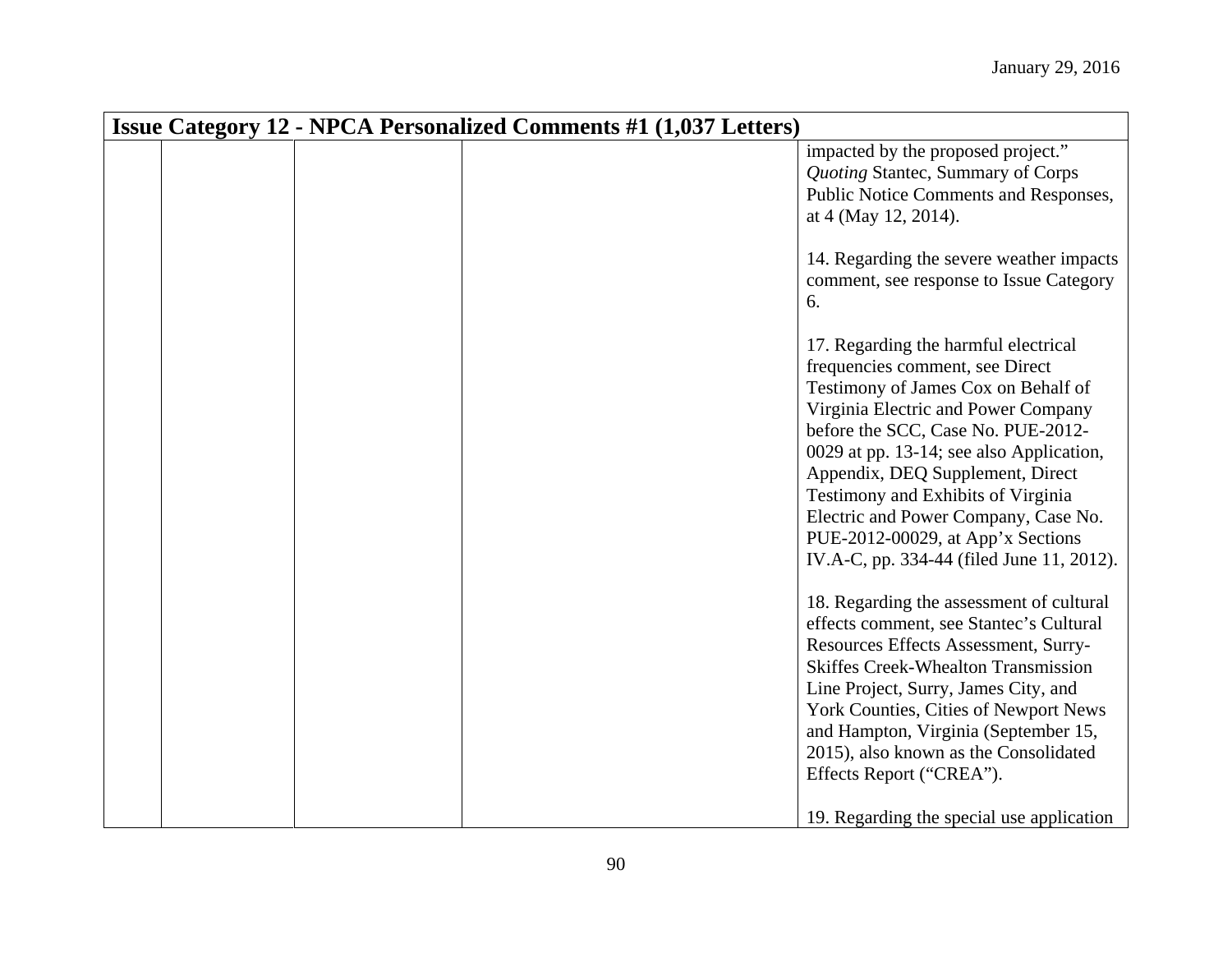|  | <b>Issue Category 12 - NPCA Personalized Comments #1 (1,037 Letters)</b> |                                                                                                                                                                                                                                                                                                                                                                                                      |
|--|--------------------------------------------------------------------------|------------------------------------------------------------------------------------------------------------------------------------------------------------------------------------------------------------------------------------------------------------------------------------------------------------------------------------------------------------------------------------------------------|
|  |                                                                          | comment, this process has already been<br>initiated with James City County for the<br>switching station.                                                                                                                                                                                                                                                                                             |
|  |                                                                          | 20. Regarding the converting the power<br>from AC to DC and running the line<br>under the river comment, see Corps<br>White Paper and Stantec's Alternative<br>analysis finding that this alternative is<br>presented with routing and siting<br>constraints, land acquisition<br>requirements, reliability concerns, cost,<br>increased environmental and cultural<br>impacts and time constraints. |
|  |                                                                          | 21. Demand side management and<br>conservation is not sufficient to meet the<br>Project's purpose and need. See the<br>Corps White Paper (Oct. 1, 2015), which<br>analyzed numerous alternatives to the<br>Project.                                                                                                                                                                                  |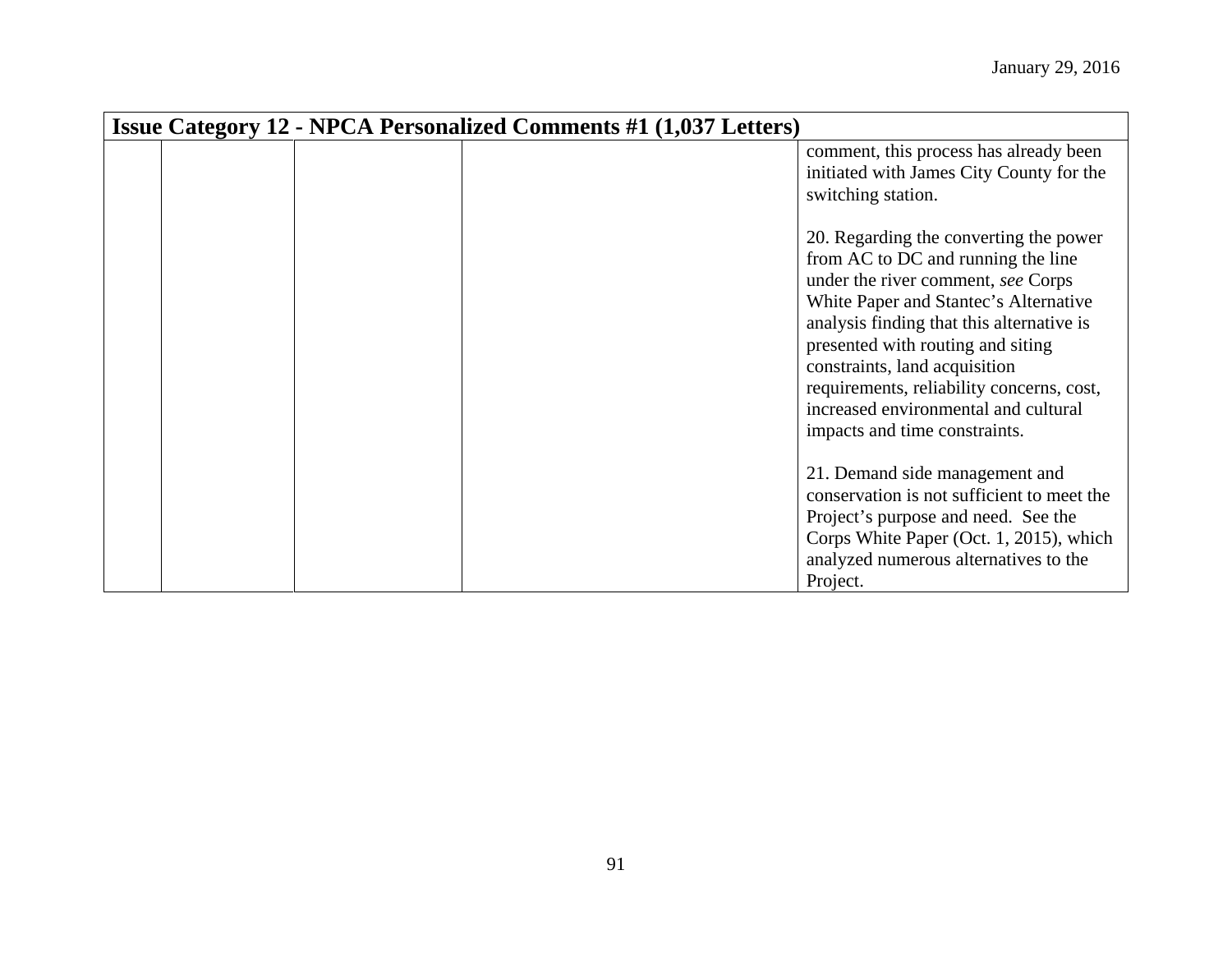# **Issue Category 13 - NPCA Personalized Comments #2 (2,148)**

#### **General Response:**

Many of the comments in these personalized form comments have been addressed in previous Issue Category responses. The relevant Issue Category responses to reference have been noted for each comment and, in the event a comment has not been previously addressed, responses to novel comments are located next to each comment. The form portion of these comments is addressed in the response to Issue Category 11.

| 1. | <b>NPCA</b>      | 2,148          | There were multiple references to the        | 1, 3, 7, 13, 14, 19. Regarding alternative  |
|----|------------------|----------------|----------------------------------------------|---------------------------------------------|
|    | individualized   | Individualized | following specific comments which were       | routes ( <i>i.e.</i> running the lines      |
|    | Form             | Form Comments  | in addition to the comments in the NPCA      | underground) or energy sources (i.e.        |
|    | Comment          |                | form comment letter:                         | wing and solar), see response to Issue      |
|    | Letters: $2,148$ |                | 1. Consider another alternative/place        | Category 3. Specifically, regarding new     |
|    | letters almost   |                | towers elsewhere.                            | generation, the Corps White Paper and       |
|    | the same as the  |                | 2. Property value in the area will decrease. | the Alternative Analysis found that stand-  |
|    | <b>NPCA Form</b> |                | 3. Place the towers underground.             | alone generation would face siting,         |
|    | comments but     |                | 4. The view should be kept pristine and      | permitting and construction timeline        |
|    | containing       |                | not marred by the towers.                    | constraints. Specifically, regarding the    |
|    | additional       |                | 5. Environmental and Societal impacts        | use of another crossing, the Corps White    |
|    | sentences that   |                | must be studied.                             | Paper and the Alternative Analysis found    |
|    | express value    |                | 6. The lines would be subjected to           | that these alternatives did not meet the    |
|    | preferences or   |                | weather and other threats.                   | projects need or purpose.                   |
|    | a personal       |                | 7. Renewable options like wind, solar,       |                                             |
|    | connection to    |                | wave should be considered.                   | 2. Regarding the comments stating that      |
|    | the area.        |                | 8. Wildlife would be affected, such as the   | the line would harm the economy by          |
|    |                  |                | sturgeon and birds.                          | driving down property values, see Letter    |
|    |                  |                | 9. Tourism, education and the economy of     | from S. Miller, Dominion, to L. Rhodes,     |
|    |                  |                | the region would be harmed.                  | USACE, Attachment 1, Response to            |
|    |                  |                | 10. Consider the impacts to the local        | Comment H (July 2, 2015) stating that       |
|    |                  |                | community.                                   | "As reflected in the Summary of Corps       |
|    |                  |                | 11. Visitor experience would be ruined.      | <b>Public Notice Comments and Responses</b> |
|    |                  |                | 12. At minimum, an EA is required.           | prepared by Stantec on May 12, 2014, the    |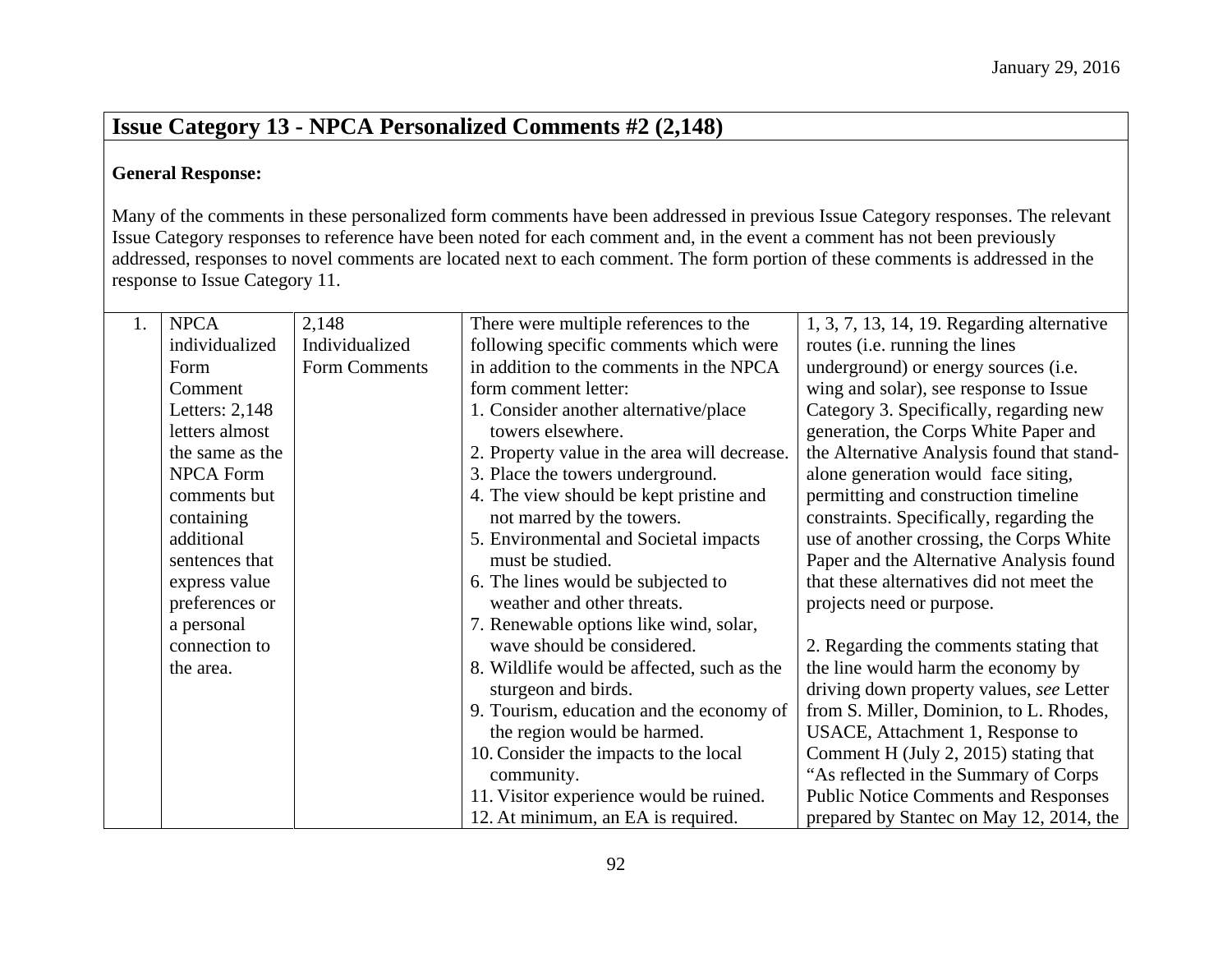| <b>Issue Category 13 - NPCA Personalized Comments #2 (2,148)</b> |  |  |                                           |                                               |  |
|------------------------------------------------------------------|--|--|-------------------------------------------|-----------------------------------------------|--|
|                                                                  |  |  | 13. Alternatives were not given adequate  | Virginia State Corporation Commission         |  |
|                                                                  |  |  | consideration.                            | ("SCC") was required, by statute, to          |  |
|                                                                  |  |  | 14. Employ another alternative no matter  | consider the economic impacts of the          |  |
|                                                                  |  |  | the cost.                                 | project. In its Approval Order, SCC           |  |
|                                                                  |  |  | 15. The lines would industrialize the     | found the project would support               |  |
|                                                                  |  |  | landscape.                                | economic development because it is            |  |
|                                                                  |  |  | 16. Review historical, economic and       | crucial to ensuring reliable electric         |  |
|                                                                  |  |  | cultural impacts of the proposed line.    | service. "Given these benefits and the        |  |
|                                                                  |  |  | 17. Dominion is interested in profit.     | modern development along the route, the       |  |
|                                                                  |  |  | 18. Consider a way to blend the           | SCC could not conclude that tourism in        |  |
|                                                                  |  |  | transmission lines in with the            | the Historic Triangle or economic             |  |
|                                                                  |  |  | landscape.                                | development in the Commonwealth               |  |
|                                                                  |  |  | 19. Use an existing bridge in the area to | would be negatively impacted by the           |  |
|                                                                  |  |  | construct the proposed line.              | proposed project." Quoting Stantec,           |  |
|                                                                  |  |  | 20. Dominion is using threats of rolling  | Summary of Corps Public Notice                |  |
|                                                                  |  |  | brownouts if the lines are not built.     | Comments and Responses, at 4 (May 12,         |  |
|                                                                  |  |  | 21. The lines would take away from the    | 2014).                                        |  |
|                                                                  |  |  | historic feel.                            |                                               |  |
|                                                                  |  |  |                                           | 4, 15. Regarding the comments stating         |  |
|                                                                  |  |  |                                           | that the area is pristine, see Letter from S. |  |
|                                                                  |  |  |                                           | Miller, Dominion, to L. Rhodes, USACE,        |  |
|                                                                  |  |  |                                           | Attachment 1, Response to Comment F           |  |
|                                                                  |  |  |                                           | (July 2, 2015) stating that "this comment"    |  |
|                                                                  |  |  |                                           | represents the commenter's opinion            |  |
|                                                                  |  |  |                                           | regarding, what appears to be, one or         |  |
|                                                                  |  |  |                                           | more views from some vantage point            |  |
|                                                                  |  |  |                                           | within the APE. No response is necessary      |  |
|                                                                  |  |  |                                           | regarding the commenters opinion. In any      |  |
|                                                                  |  |  |                                           | event, to the extent the commenter means      |  |
|                                                                  |  |  |                                           | to equate pristine with a lack of             |  |
|                                                                  |  |  |                                           | development, as reflected in the Visual       |  |
|                                                                  |  |  |                                           | Effects Assessment and its addendum,          |  |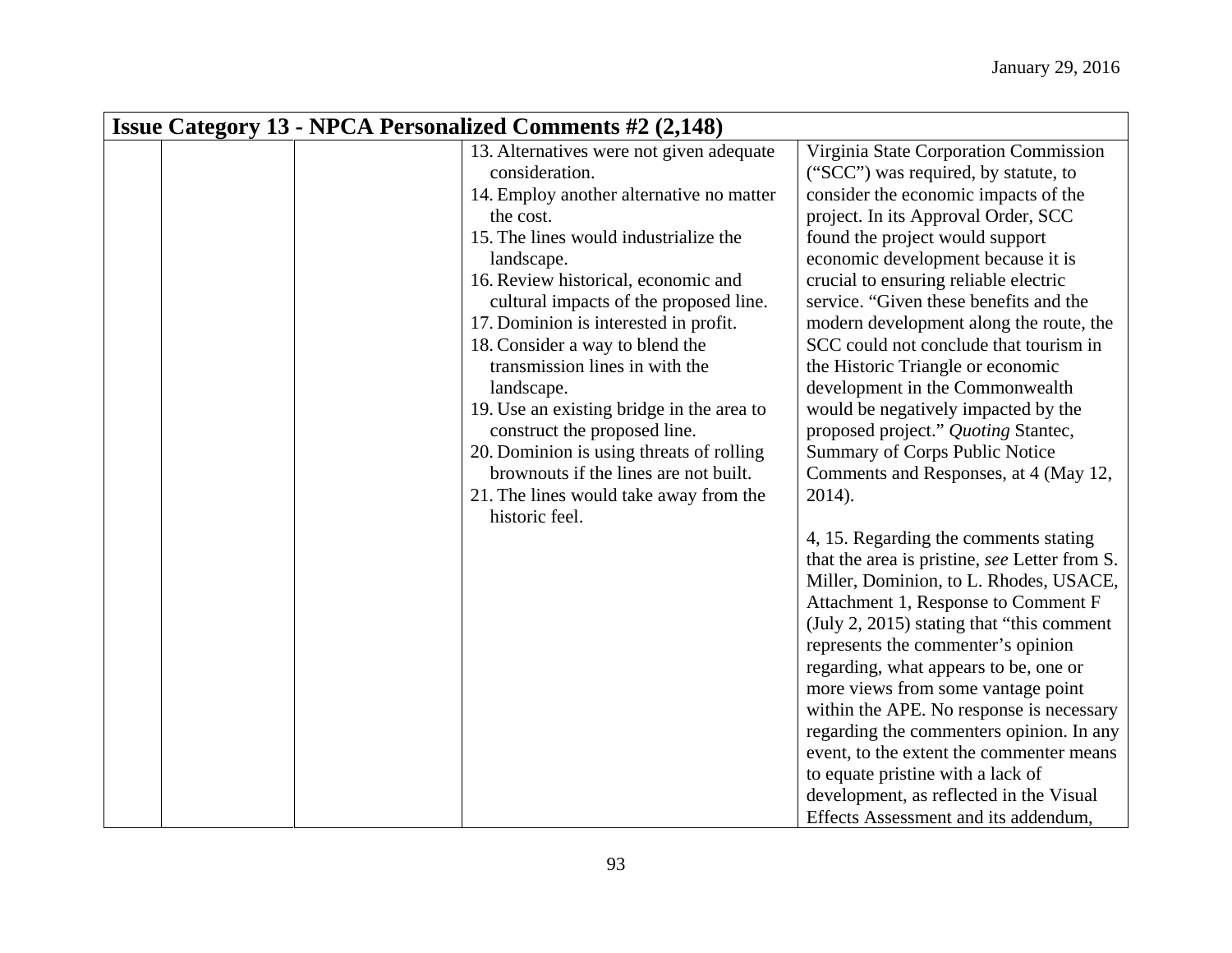|  | <b>Issue Category 13 - NPCA Personalized Comments #2 (2,148)</b>                                                                                                                                                                                                                                                                                                                                                                                                                                                                                  |
|--|---------------------------------------------------------------------------------------------------------------------------------------------------------------------------------------------------------------------------------------------------------------------------------------------------------------------------------------------------------------------------------------------------------------------------------------------------------------------------------------------------------------------------------------------------|
|  | there is industrial, commercial, and<br>residential development in this area<br>visible within the APE, and has been for<br>many years." Further, regarding the<br>industrialization of the landscape<br>comment, see response to Issue Category<br>2.                                                                                                                                                                                                                                                                                            |
|  | 5, 16, 21. Regarding the environmental<br>and cultural impacts assessment should<br>be completed comment, impacts of the<br>project are being evaluated under the<br>Corps Section 106 process. Further,<br>regarding cultural effects, see Stantec's<br><b>Cultural Resources Effects Assessment,</b><br>Surry-Skiffes Creek-Whealton<br>Transmission Line Project, Surry, James<br>City, and York Counties, Cities of<br>Newport News and Hampton, Virginia<br>(September 15, 2015), also known as the<br>Consolidated Effects Report ("CREA"). |
|  | 6. Regarding the exposure to severe<br>weather comment, see response to Issue<br>Category 6.                                                                                                                                                                                                                                                                                                                                                                                                                                                      |
|  | 8. Regarding the effect on wildlife<br>comment, see response to Issue Category<br>4.<br>9, 11. Regarding the tourism and<br>economy of the region would be harmed                                                                                                                                                                                                                                                                                                                                                                                 |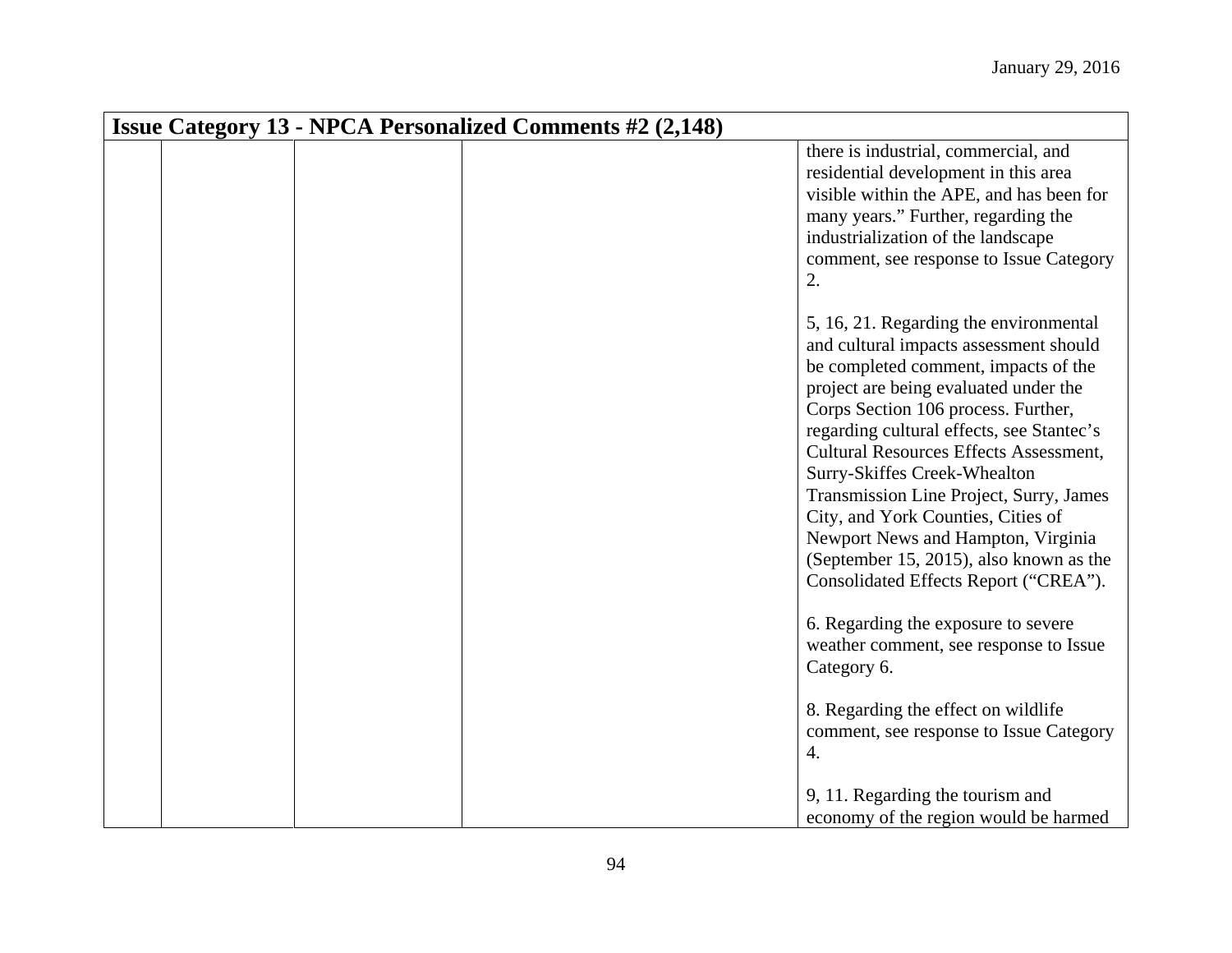| <b>Issue Category 13 - NPCA Personalized Comments #2 (2,148)</b> |  |                                                                                                                                                                                                                                                                                                            |  |  |
|------------------------------------------------------------------|--|------------------------------------------------------------------------------------------------------------------------------------------------------------------------------------------------------------------------------------------------------------------------------------------------------------|--|--|
|                                                                  |  | and visitor experience would be harmed<br>comments, see response to Issue<br>Category 5.                                                                                                                                                                                                                   |  |  |
|                                                                  |  | 10. Regarding the consideration of<br>impacts to the local community<br>comment, as outlined in the Corps White<br>Paper and Stantec's Alternative Analysis,<br>a loss or delay of reliable electricity to, or<br>rolling blackouts in, the NHRLA would<br>be a negative impact to the local<br>community. |  |  |
|                                                                  |  | 12. Regarding the environmental<br>assessment ("EA") is needed comment,<br>see response to Issue Category 1.                                                                                                                                                                                               |  |  |
|                                                                  |  | 20. Regarding the threats of brownouts<br>comment, see Letter from S. Miller,<br>Dominion, to L. Rhodes, USACE,<br>Attachment 1, Response to Comment L<br>(July 2, 2015).                                                                                                                                  |  |  |
|                                                                  |  | 18. Regarding the blending the<br>transmission lines comment, different<br>camouflaging alternatives are being<br>considered.                                                                                                                                                                              |  |  |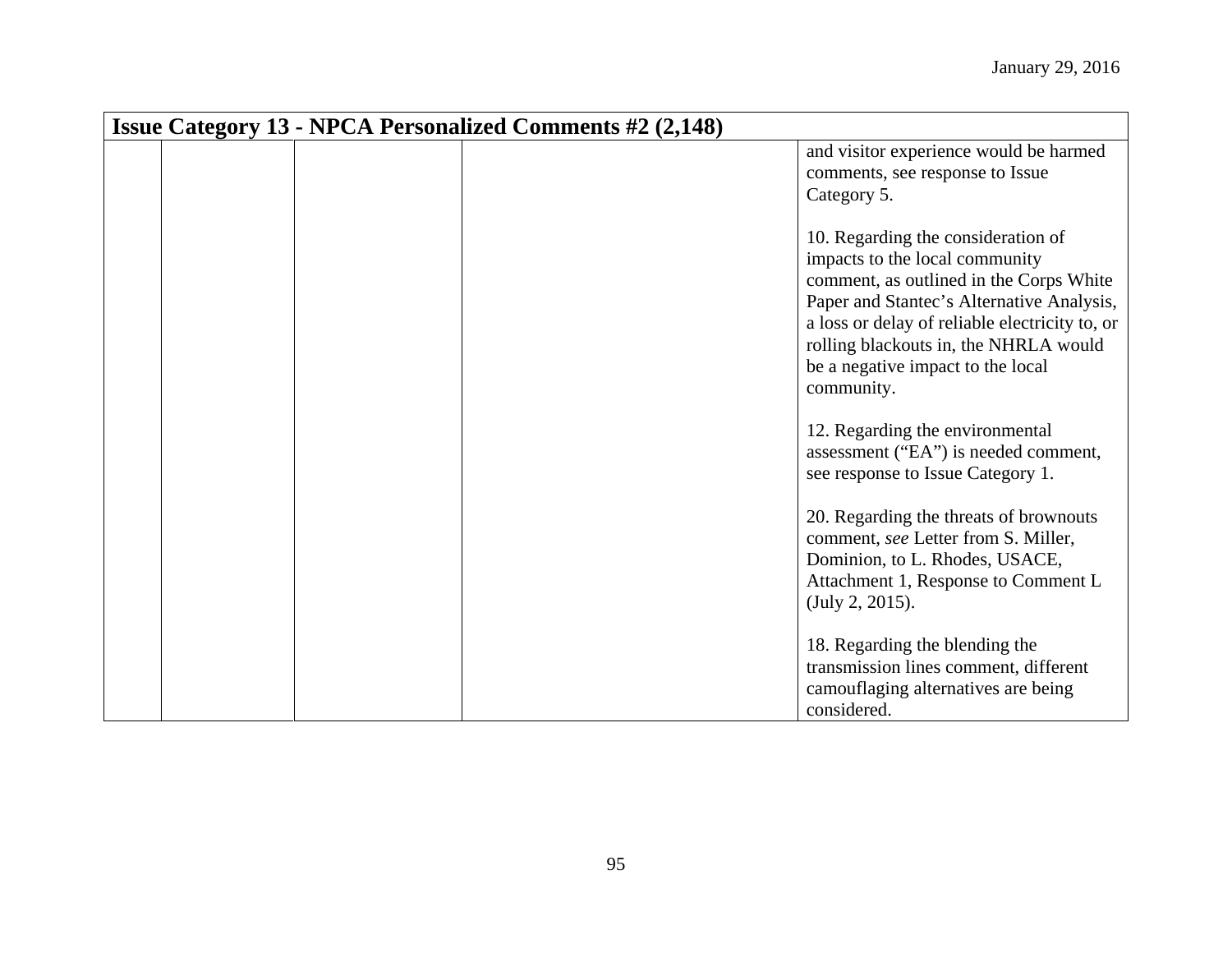### **Issue Category 14 - NTHP Form Letters (1,465)**

#### **General Response:**

The following general response addresses comments in these letters that have not been detailed in other Issue Categories.

Regarding the water preservation comment, impacts to water quality are expected to be temporary and minor, resulting from the installation of piles in the river crossing and construction of structure foundations within the land portions of the project. Impact installation of piles within the substrate in the James River would not be expected to contribute to more than negligible turbidity. Construction work on the land portion of the project will be performed using Best Management Practices to minimize erosion and sedimentation under Dominion's General Erosion and Sedimentation Control Specifications for the Construction and Maintenance of Electric Transmission Lines. The Corps will fully consider the effect to water quality during the Public Interest Review.

| 1. | <b>NTHP</b> Form | 1,465 Opposition | 1. The James River connects sites like the | In addition to the General Response to    |
|----|------------------|------------------|--------------------------------------------|-------------------------------------------|
|    | Comment          | Letters          | Jamestown Island, Colonial Parkway and     | Issue Category 14, which addresses        |
|    | Letters: 1,465   |                  | Carter's Grove.                            | responses not already addressed in other  |
|    | letters          |                  | 2. Wants an EIS.                           | Issue Categories, commenters should also  |
|    |                  |                  | 3. Alternatives should be explores such as | refer to:                                 |
|    |                  |                  | burying the power lines below ground or    |                                           |
|    |                  |                  | locating the lines in a less historically  | 2. Regarding the EIS comment, see         |
|    |                  |                  | significant location.                      | response to Issue Category 1.             |
|    |                  |                  | 4. Come up with innovative solution that   |                                           |
|    |                  |                  | would preserve the water and landscape.    | 3, 4. Regarding the explore alternatives  |
|    |                  |                  | 5. Visitors experience a landscape that is | such as burying the power lines or        |
|    |                  |                  | unchanged from the way it appeared in the  | locating them in a less historically      |
|    |                  |                  | 17th century.                              | significant location and the need for     |
|    |                  |                  |                                            | innovative solution comments, see         |
|    |                  |                  |                                            | response to Issue Category 3.             |
|    |                  |                  |                                            | Specifically, regarding burying the power |
|    |                  |                  |                                            | line under the river, the Alternatives    |
|    |                  |                  |                                            | Analysis and Revised Alternatives         |
|    |                  |                  |                                            | analysis, included in Table 3.1,          |
|    |                  |                  |                                            | demonstrated that burying a transmission  |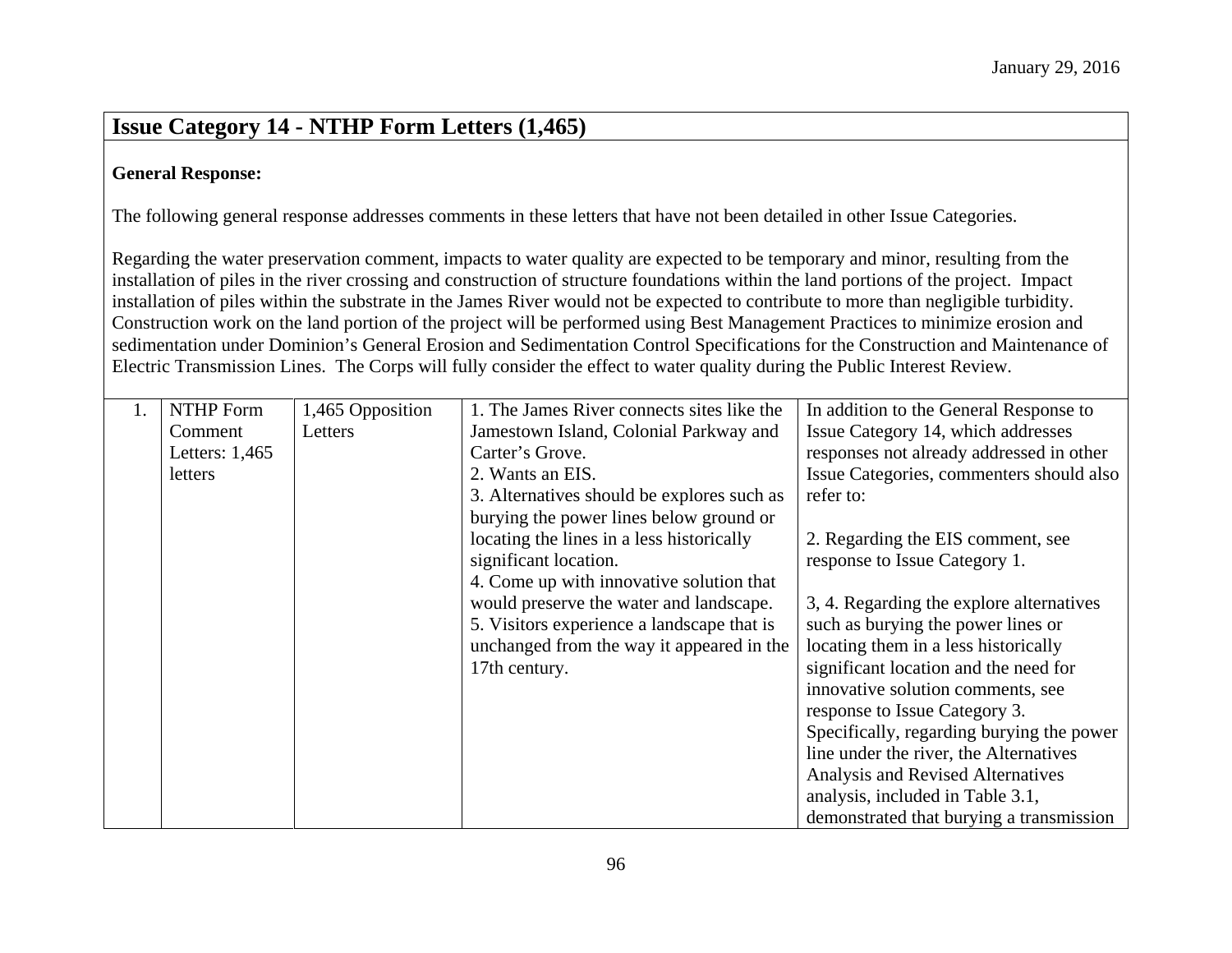| <b>Issue Category 14 - NTHP Form Letters (1,465)</b> |                                                                                                                                                                                                                          |  |  |  |
|------------------------------------------------------|--------------------------------------------------------------------------------------------------------------------------------------------------------------------------------------------------------------------------|--|--|--|
|                                                      | line would result in adverse<br>environmental and archeological impacts<br>greater than the proposed project, cost<br>many times the amount of the proposed<br>project, and have reliability and visual<br>impact issue. |  |  |  |
|                                                      | 5. Regarding view shed impacts, see<br>response to Issue Category 2.                                                                                                                                                     |  |  |  |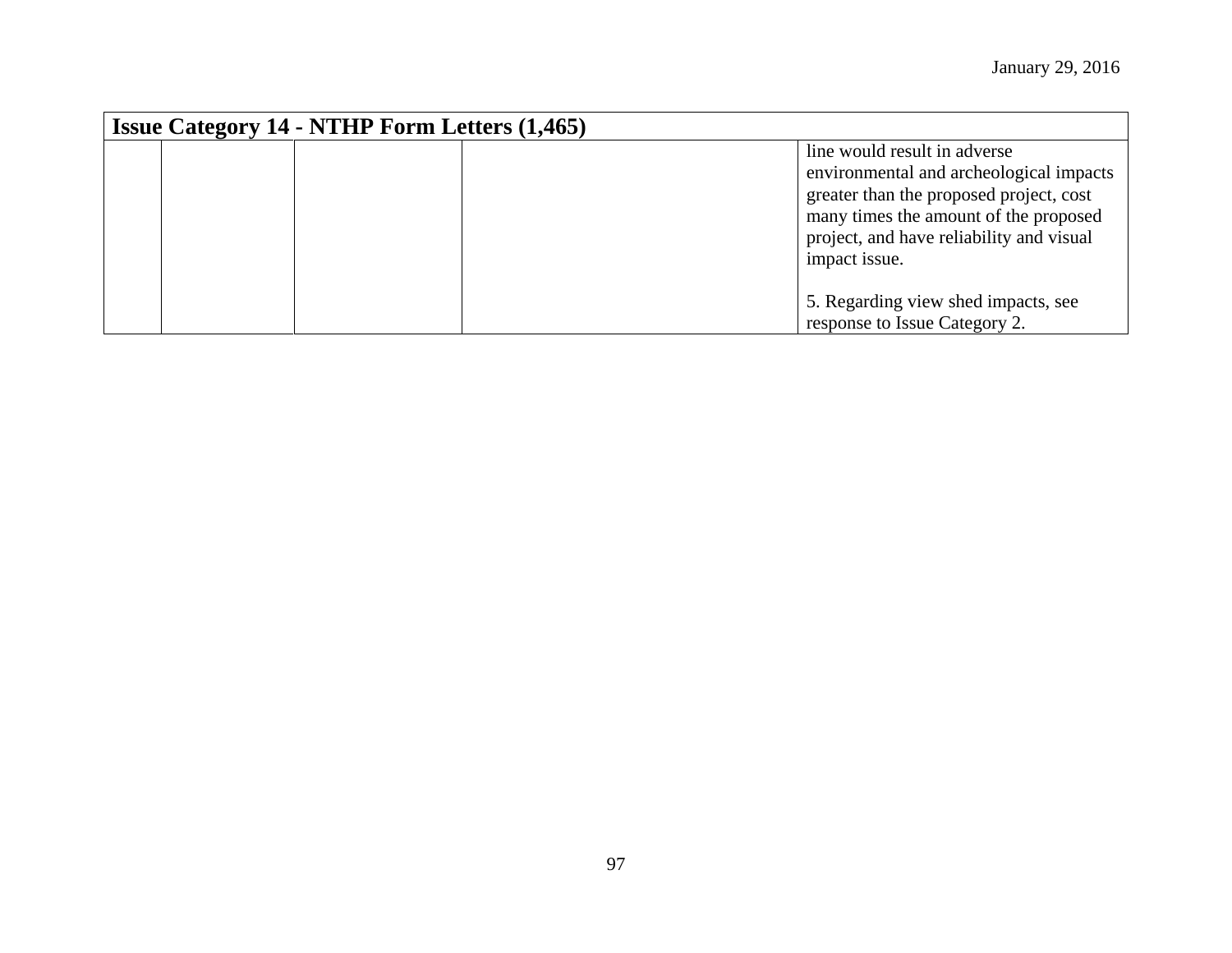# **Issue Category 15 - NTHP Personalized Letters (165)**

#### **General Response:**

Many of the comments in these personalized form comments have been addressed in previous Issue Category responses. The relevant Issue Category responses to reference have been noted for each comment and, in the event a comment has not been previously addressed, responses to novel comments are located next to each comment. The form portion of these comments is addressed in the response to Issue Category 14.

| 1. | <b>NTHP</b>     | 165 Individualized | There were multiple references to the    | 1, 3. Regarding the view shed will be       |
|----|-----------------|--------------------|------------------------------------------|---------------------------------------------|
|    | Individualized  | Form Comments      | following specific comments which were   | marred/destroyed and pristine view          |
|    | Form            |                    | in addition to the comments in the NTHP  | comments, see response to Issue             |
|    | Comment         |                    | form comment letter:                     | Category 2. Specifically, regarding the     |
|    | Letters: 165    |                    | 1. View shed will be marred/destroyed.   | comments stating that the area is pristine, |
|    | letters almost  |                    | 2. Lines would produce EMF polluting     | see Letter from S. Miller, Dominion, to     |
|    | the same as the |                    | carcinogens.                             | L. Rhodes, USACE, Attachment 1,             |
|    | NTHP form       |                    | 3. The landscape is pristine.            | Response to Comment F (July 2, 2015)        |
|    | comments but    |                    | 4. Other landmarks which lie within the  | stating that "this comment represents the   |
|    | containing      |                    | view shed include Berkley Plantation,    | commenter's opinion regarding, what         |
|    | additional      |                    | Shirley Plantation and Westover.         | appears to be, one or more views from       |
|    | sentences that  |                    | 5. The lines would affect tourism.       | some vantage point within the APE. No       |
|    | express value   |                    | 6. Convert Yorktown to natural gas.      | response is necessary regarding the         |
|    | preferences or  |                    | 7. Corps should consult with the NRC     | commenters opinion. In any event, to the    |
|    | a personal      |                    | regarding evaluation of cultural         | extent the commenter means to equate        |
|    | connection to   |                    | resources.                               | pristine with a lack of development, as     |
|    | the area.       |                    | 8. Added cost of an alternative is worth | reflected in the Visual Effects             |
|    |                 |                    | preserving the historic site.            | Assessment and its addendum, there is       |
|    |                 |                    | 9. Added cost on an alternative to       | industrial, commercial, and residential     |
|    |                 |                    | consumers can be spread over many        | development in this area visible within     |
|    |                 |                    | decades.                                 | the APE, and has been for many years."      |
|    |                 |                    | 10. Species would be affected by the     |                                             |
|    |                 |                    | proposed line.                           | 2. Regarding the lines producing EMF        |
|    |                 |                    | 11. Burying the lines would offer        | polluting carcinogens concern, see Direct   |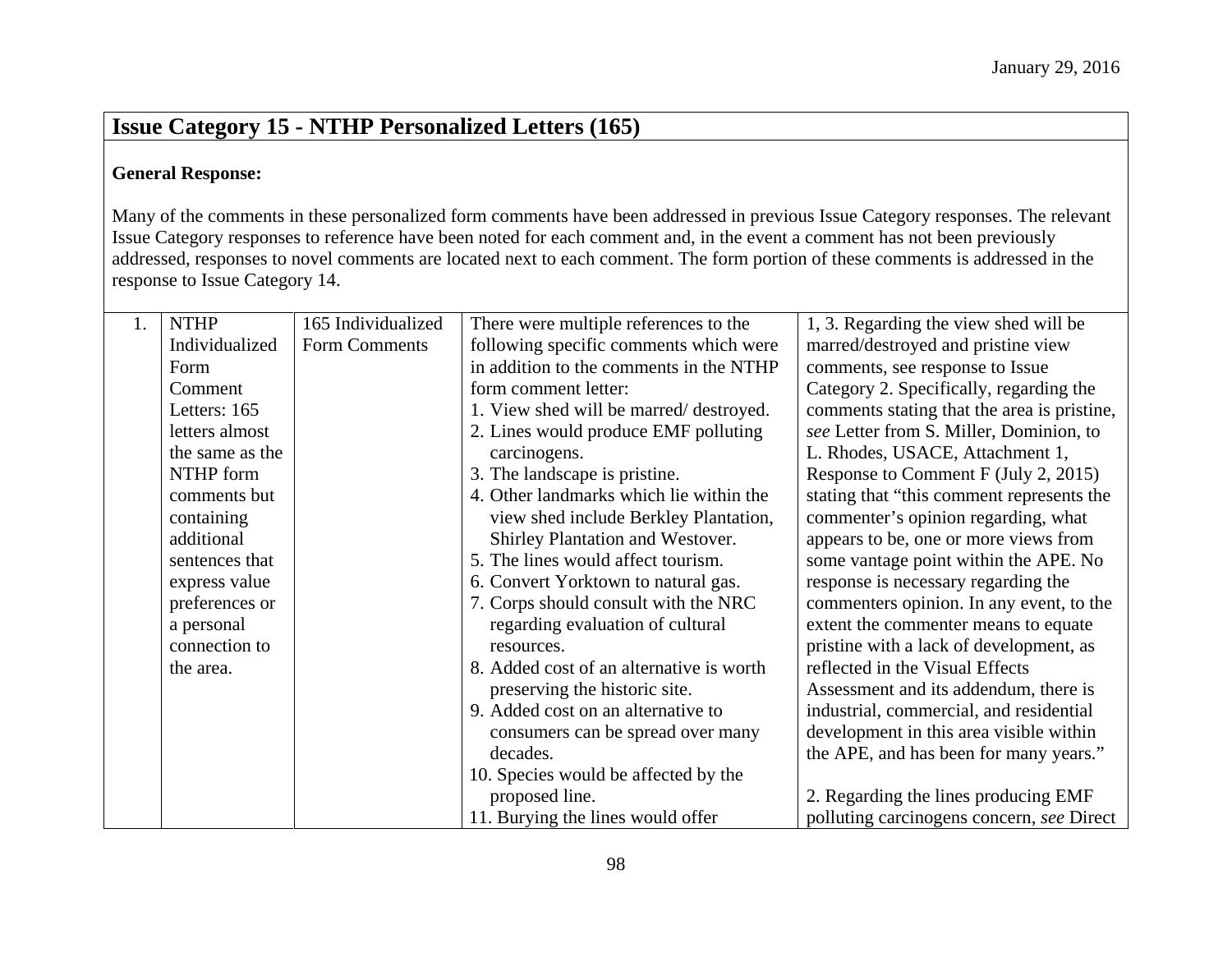| <b>Issue Category 15 - NTHP Personalized Letters (165)</b> |                                  |                                                                                                                                                                                                                                                                                                                                                                                                                          |  |  |  |
|------------------------------------------------------------|----------------------------------|--------------------------------------------------------------------------------------------------------------------------------------------------------------------------------------------------------------------------------------------------------------------------------------------------------------------------------------------------------------------------------------------------------------------------|--|--|--|
|                                                            | protection from hurricanes, etc. | Testimony of James Cox on Behalf of<br>Virginia Electric and Power Company<br>before the SCC, Case No. PUE-2012-<br>0029 at pp. 13-14; see also Application,<br>Appendix, DEQ Supplement, Direct<br>Testimony and Exhibits of Virginia<br>Electric and Power Company, Case No.<br>PUE-2012-00029, at App'x Sections<br>IV.A-C, pp. 334-44 (filed June 11, 2012).                                                         |  |  |  |
|                                                            |                                  | 4. The referenced landmarks are not<br>within the view shed.<br>5. Regarding the effect on tourism<br>comment, see response to Issue Category<br>5.                                                                                                                                                                                                                                                                      |  |  |  |
|                                                            |                                  | 6, 8, 11. Regarding the convert Yorktown<br>to natural gas and alternative routing<br>(such as burying the lines) comments, see<br>response to Issue Category 3.                                                                                                                                                                                                                                                         |  |  |  |
|                                                            |                                  | 9. Regarding the comment that the<br>additional cost of an alternative can be<br>spread over time to Dominion's<br>customers comment, as a regulated<br>entity, Dominion is required to provide<br>cost-effective services to its customers,<br>because, among other things, the costs of<br>service are passed on to its customers<br>through electricity rates and fees.<br>Dominion's ability to recover the costs of |  |  |  |